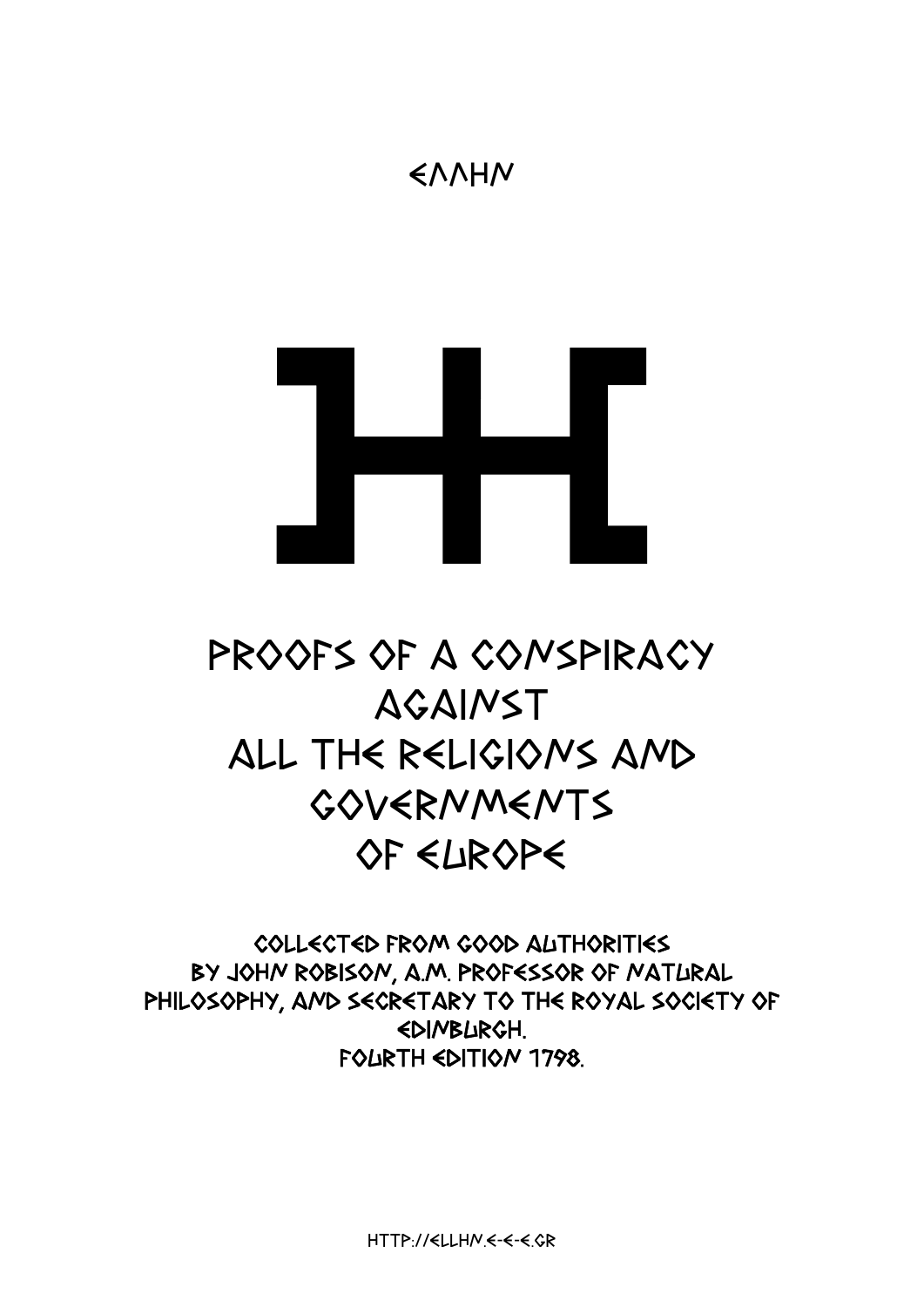"The great strength of our Order lies in its concealment; let it never appear in any place in

its own name, but always covered by another name, and another occupation". "Of all the means I know to lead men, the most effectual is a concealed mystery. The hankering of the mind is irresistible;" Adam Weishaupt (code-name Spartacus) Carried on in the Secret Meetings of Free Masons, Illuminati and Reading Societies. Collected from Good Authorities by John Robison, A.M. Professor of Natural Philosophy, and Secretary to the Royal Society of Edinburgh. Fourth edition 1798. This is likely to be as interesting to freemasons as to those non-masons intrigued by what might go on behind the lodge door. Certainly the twenty-first century attempt to turn everyone away from politics and Jesus Christ's message of peace has been mightily successful. This tract looks at the eighteenth century origins of this ambitious project. The idea was and is to make democratic government, through masonic infiltration, so unworkable as to be rejected by the people. In exchange we get a global state apparatus run by private banks, global media barons, security and telecommunications companies. (see Weishaupt biographical notes)

Not least because of the masonic blood-oaths, freemasonry is absolutely NOT compatible with Christianity. The uninspiring lead given by today's masonembracing Church of England and Opus Dei influenced Catholic church should make us, and them, turn to the opening chapters of Revelation which spell out how established church institutions are going astray, with unbelieving clergy doing their worst in exchange for a roof over their head and leading the flock over the cliff. Which is where the man-made religion comes in.

The exasperating mess the British church and democracy are in begins to make sense, and further light is shed on Her Majesty Queen Elizabeth II's "powers at work in this country about which we have no knowledge"[Paul Burrell]. Maybe you haven't seen the latest addition to the Bilderberg website ma'am? [TG] See also <http://www.freemasonrywatch.org/illuminati.html>

### **Introduction**

**Chapter I - Schisms in Free Masonry Chapter II - The Illuminati - [initiation] - [footnotes] Chapter III - The German Union Chapter IV - The French Revolution Postscript The Degree System of the Illuminati "[in] the Mason Lodges there the most ignorant of all the ignorant, gaping for instruction from our deputies" [Weishaupt]** 

"No man is fit for our Order who is not a Brutus or a Catiline, and is not ready to go every length. - Tell me how you like this?" [Weishaupt]

"If a writer publishes any thing that attracts notice, and is in itself just, but does not accord with our plan, we must endeavour to win him over, or decry him." [Weishaupt]

We cannot improve the world without improving women, who have such a mighty influence on the men. But how shall we get hold of them? ...We must begin with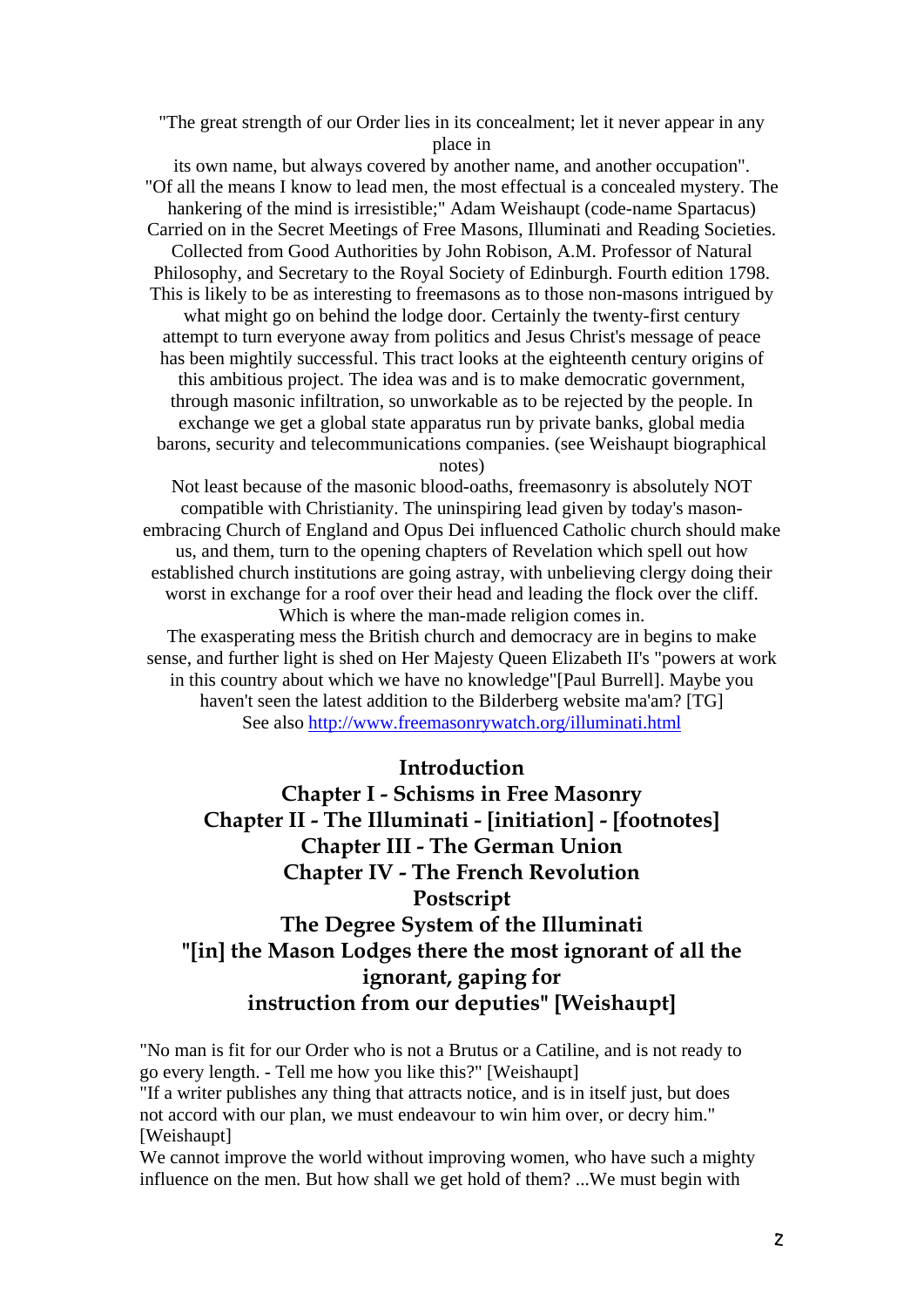grown girls ... It may immediately be a very pretty Society, under the management of Ptolemy's wife, but really under his management. ['Minos'] 'He employs the Christian Religion, which he thinks a falsehood, and which he is afterwards to explode, as the mean for inviting Christians of every denomination, and gradually cajoling them, by clearing up their Christian doubts in succession, till he lands them in Deism;' [Robison]

'such are the characters of those who forget God.' [Robison] 'the world has been darkened by cheats, who have misrepresented God to mankind, have filled us with vain terrors, and have then quieted our fears by fines, and sacrifices, and mortifications, and services,' [Robison] "All things work together for good to them that love God" [Romans 8:28 KJV] "have nothing to do with the fruitless deeds of darkness, but rather expose them" [Ephesians 6:11]

# **Introduction**

BEING AT a friend's house in the country during some part of the summer 1795, I there saw a volume of a German periodical work, called Religions Begebenheiten, i.e. Religious Occurrences; in which there was an account of the various schisms in the Fraternity of Free Masons, with frequent allusions to the origin and history of that celebrated association. This account interested me a good deal, because, in my early life, I had taken some part in the occupations (shall I call them) of Free Masonry; and having chiefly frequented the Lodges on the Continent, I had learned many doctrines, and seen many ceremonials, which have no place in the simple system of Free Masonry which obtains in this country.

I had also remarked, that the whole was much more the object of reflection and thought than I could remember it to have been among my acquaintances at home. There, I had seen a Mason Lodge considered merely as a pretext for passing an hour or two in a fort of decent conviviality, not altogether void of some rational occupation. I had sometimes heard of differences of doctrines or of ceremonies, but in terms which marked them as mere frivolities. But, on the Continent, I found them matters of serious concern and debate.

Such too is the contagion of example, that I could not hinder myself from thinking one opinion better founded, or one Ritual more apposite and significant, than another; and I even felt something like an anxiety for its being adopted, and a zeal for making it a general practice. I had been initiated in a very splendid Lodge at Liege, of which the Prince Bishop, his Trefonciers, and the chief Noblesse of the State, were members. I visited the French Lodges at Valenciennes, at Brussels, at Aix-la-Chapelle, at Berlin, and Koningsberg; and I picked up some printed discourses delivered by the Brother-orators of the Lodges.

At St. Petersburgh I connected myself with the English Lodge, and occasionally visited the German and Russian Lodges held there. I found myself received with particular respect as a Scotch Mason, and as an Eleve of the Lodge de ln Parfaite Intelligence at Liege. I was importuned by persons of the first rank to pursue my masonic career through many degrees unknown in this country.

But all the splendour and elegance that I saw could not conceal a frivolity in every part. It appeared a baseless fabric, and I could not think of engaging in an occupation which would consume much time, cost me a good deal of money, and might perhaps excite in me some of that fanaticism, or, at least, enthusiasm that I saw in others, and perceived to be void of any rational support.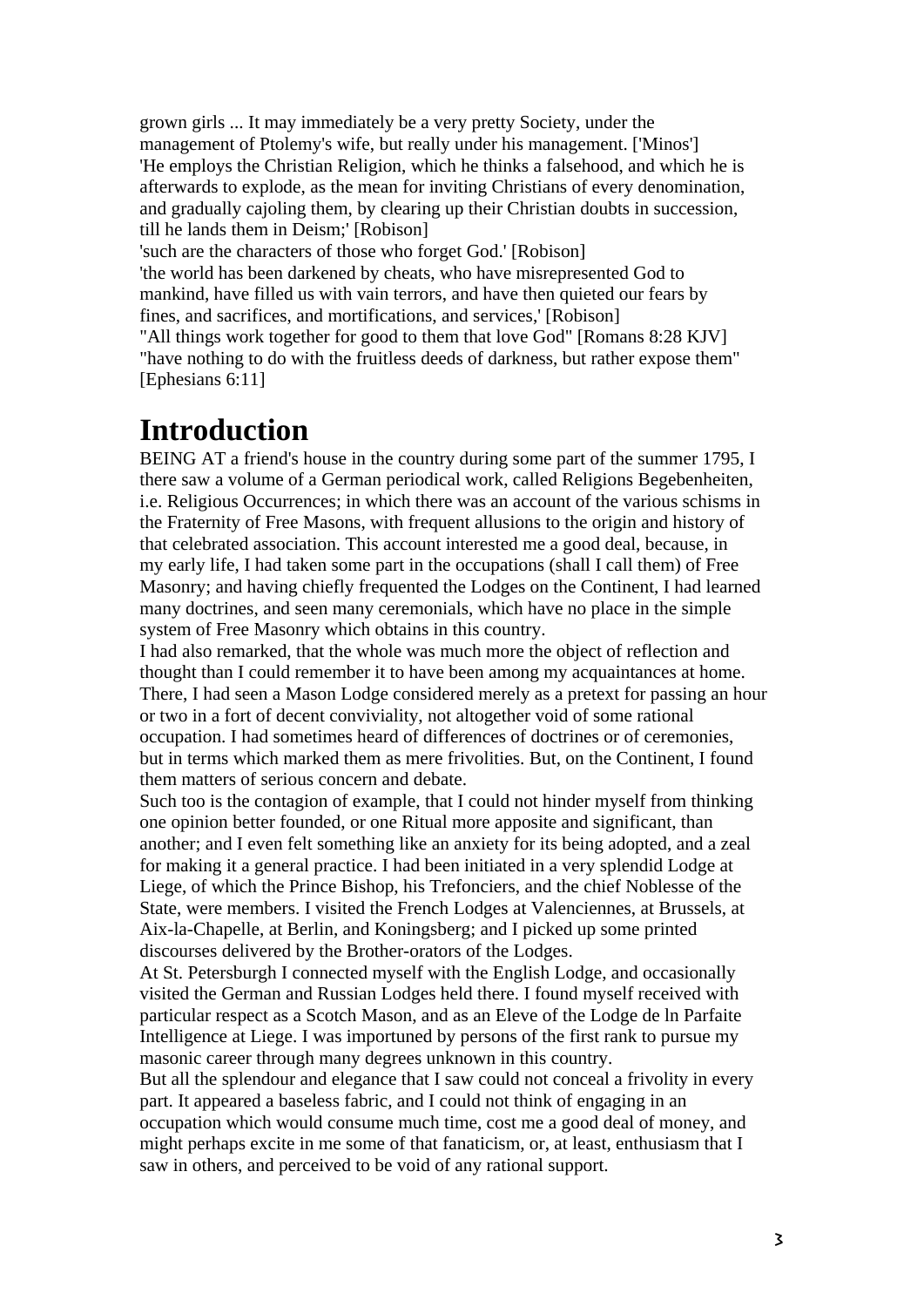I therefore remained in the English Lodge, contented with the rank of Scotch Master, which was in a manner forced on me in a private Lodge of French Masons, but is not given in the English Lodge. My masonic rank admitted me to a very elegant entertainment in the female Loge de la Fidelite, where every ceremonial was composed in the highest degree of elegance, and every thing conducted with the most delicate respect for our fair sisters, and the old song of brotherly love was chanted in the most refined strain of sentiment. I do not suppose that the Parisian Free Masonry of forty-five degrees could give me more entertainment. I had profited so much by it, that I had the honour of being appointed the Brotherorator. In this office I gave such satisfaction, that a worthy Brother sent me at midnight a box, which he committed to my care, as a person far advanced in masonic science, zealously attached to the order, and therefore a fit depositary of important writings. I learned next day that this gentleman had found it convenient to leave the empire in a hurry, but taking with him the funds of an establishment of which her Imperial Majesty had made him the manager. I was desired to keep these writings till he should see me again. I obeyed.

About ten years afterward I saw the gentleman on the street in Edinburgh, conversing with a foreigner. As I passed by him, I saluted him softly in the Russian language, but without stopping, or even looking him in the face. He coloured, but made no return: I endeavoured in vain to meet with him, intending to make a proper return for much civility and kindness which I had received from him in his own country.

I now considered the box as accessible to myself, and opened it. I found it to contain all the degrees of the Parfait Macon Ecossois, with the Rituals, Catechisms, and Instructions, and also four other degrees of Free Masonry, as cultivated in the Parisian Lodges. I have kept them with all care, and mean to give them to some respectable Lodge. But as I am bound by no engagement of any kind, I hold myself as at liberty to make such use of them as may be serviceable to the public, without enabling any uninitiated person to enter the Lodges of these degrees.

This acquisition might have roused my former relish for Masonry, had it been merely dormant; but, after so long separation from the Loge de Ia Fidelite, the masonic spirit had evaporated.

Some curiosity, however, remained, and some wish to trace this plastic mystery to the pit from which the clay had been dug; which has been moulded into so many different shapes, "some to honor, and some to dishonor." But my opportunities were now gone. I had given away (when in Russia) my volumes of discourses, and some far-fetched and gratuitous histories, and nothing remained but the pitiful work of Anderson, and the Maconnerie Adonhiramique devoilee, which are in every one's hands.

My curiosity was strongly roused by the accounts given in the Religions Begebenheiten. There I saw quotations without number; systems and schisms of which I had never heard; but what particularly struck me, was a zeal and fanaticism about what I thought trifles, which astonished me. Men of rank and fortune, and engaged in serious and honorable public employments, not only frequenting the Lodges of the cities where they resided, but journeying from one end of Germany or France to the other, to visit new Lodges, or to learn new secrets or new doctrines. I saw conventions held at Wismar, at Wisbad, at Kohlo; at Brunswick, and at Willemsbad, consisting of some hundreds of persons of respectable stations. I saw adventurers coming to a city, professing some new secret, and in a few days forming new Lodges, and instructing in a troublesome and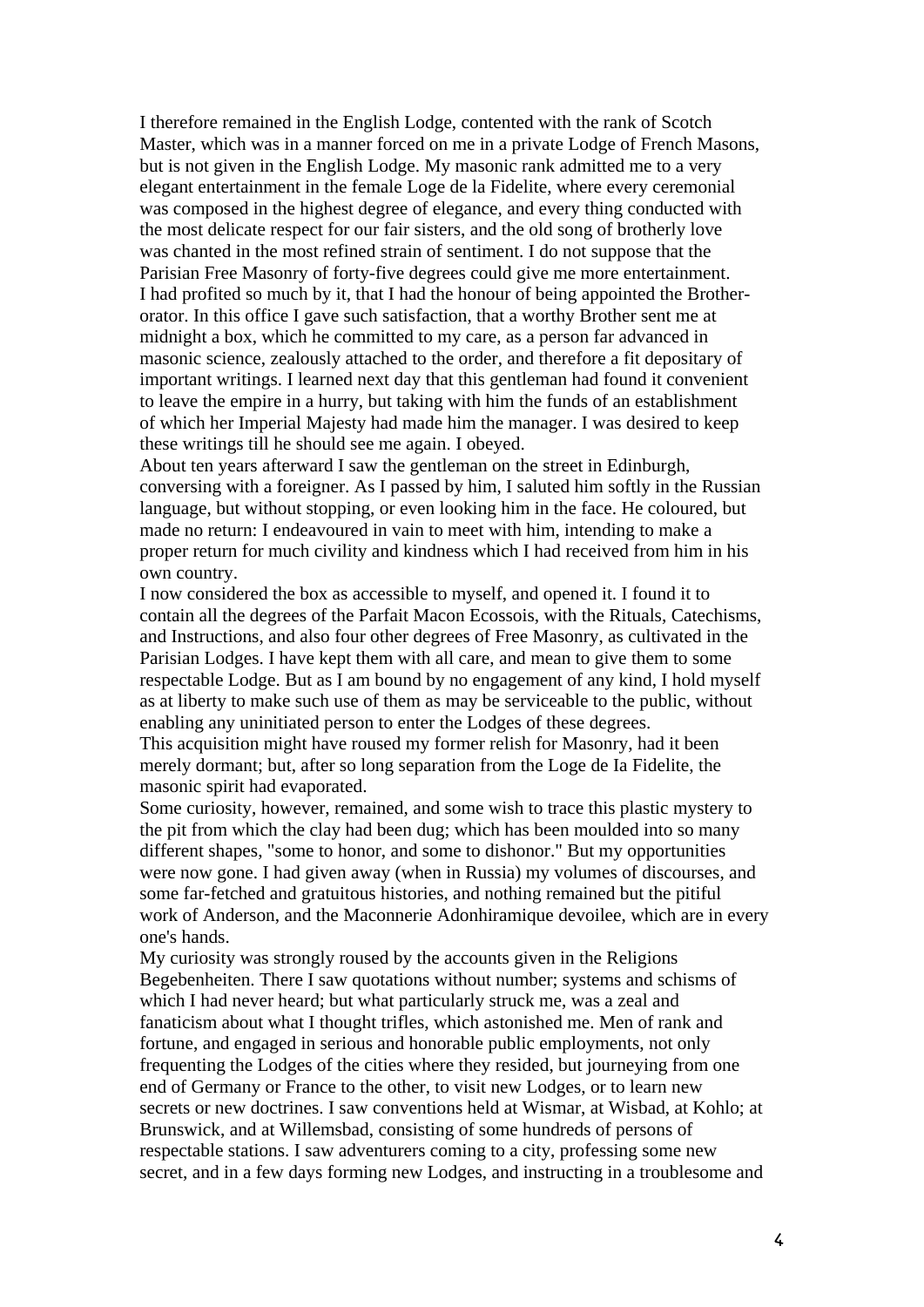expensive manner hundreds of brethren.

German Masonry appeared a very serious concern, and to be implicated with other subjects with which I had never suspected it to have any connection. I saw it much connected with many occurrences and schisms in the Christian church; I saw that the Jesuits had several times interfered in it; and that most of the exceptionable innovations and dissentions had arisen about the time that the order of Loyola was suppressed; so that it should seem, that these intriguing brethren had attempted to maintain their influence by the help of Free Masonry.

I saw it much disturbed by the mystical whims of J. Behmen and Swedenborg-by the fanatical and knavish doctrines of the modern Rosycrucians-by Magicians-Magnetisers-Exorcists, &c. And I observed that these different sects reprobated each other, as not only maintaining erroneous opinions, but even inculcating opinions which were contrary to the established religions of Germany, and contrary to the principles of the civil establishments.

At the same time they charged each other with mistakes and corruptions, both in doctrine and in practice; and particularly with falsification of the first principles of Free Masonry, and with ignorance of its origin and its history; and they supported these charges by authorities from many different books which were unknown to me.

My curiosity was now greatly excited. I got from a much respected friend many of the preceding volumes of the Religions Begebenheiten, in hopes of much information from the patient industry of German erudition. This opened a new and very interesting scene; I was frequently sent back to England, from whence all agreed that Free Masonry had been imported into Germany. I was frequently led into France and into Italy.

There, and more remarkably in France, I found that the Lodges had become the haunts of many projectors and fanatics, both in science, in religion, and in politics, who had availed themselves of the secrecy and the freedom of speech maintained in these meetings, to broach their particular whims, or suspicious doctrines, which, if published to the world in the usual manner, would have exposed the authors to ridicule, or to censure.

These projectors had contrived to tag their peculiar nostrums to the mummery of Masonry, and were even allowed to twist the masonic emblems and ceremonies to their purpose; so that in their hands Free Masonry became a thing totally unlike, and almost in direct opposition to the system (if it may get such a name) imported from England; and some Lodges had become schools of irreligion and licentiousness.

No nation in modern times has so particularly turned its attention to the cultivation of every thing that is refined or ornamental as France, and it has long been the resort of all who hunt after entertainment in its most refined form; the French have come to consider themselves as the instructors of the world in every thing that ornaments life, and feeling themselves received as such, they have formed their manners accordingly-full of the most condescending complaisance to all who acknowledge their superiority, lighted, in a high degree, with this office, they have become zealous missionaries of refinement in every department of human pursuit, and have reduced their apostolic employment to a system, which they prosecute with ardour and delight.

This is not groundless declamation, but sober historical truth. It was the professed aim (and it was a magnificent and wise aim) of the great Colbert, to make the court of Louis XIV, the fountain of human refinement' and Paris the Athens of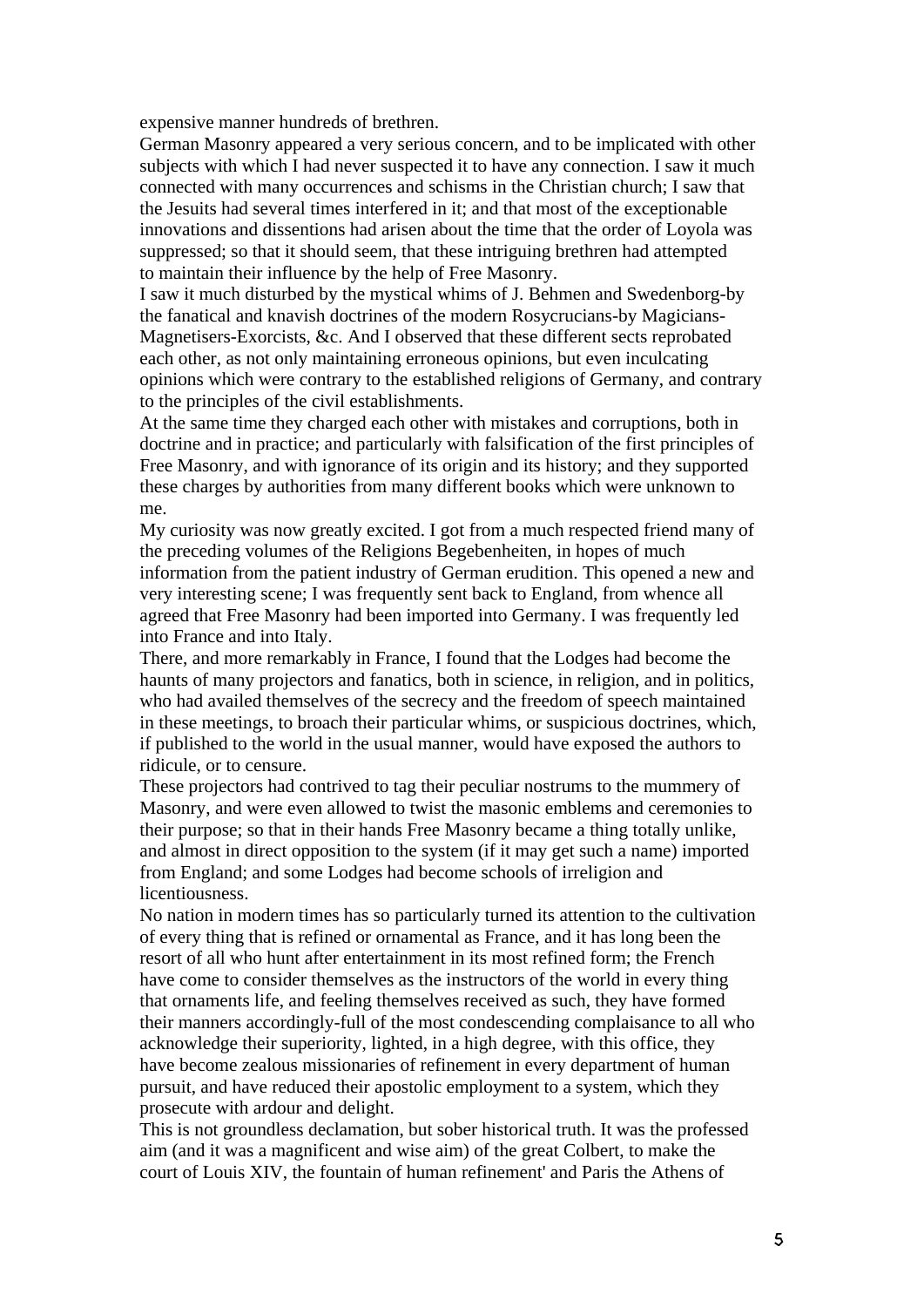#### Europe.

We need only look at the plunder of Italy by the French army, to be convinced their low-born generals and statesmen have in this respect the same notions with the Colberts and the Richlieus.

I know no subject in which this aim at universal influence on the opinions of men, by holding themselves forth as the models of excellence and elegance, is more clearly seen than in the care that they have been pleased to take of Free Masonry. It seems indeed peculiarly suited to the talents and taste of that vain and ardent people. Baseless and frivolous, it admits of every form that Gallic refinement can invent, to recommend it to the young, the gay, the luxurious; that class of society which alone deserves their care, because, in one way or another, it leads all other classes of society.

It has accordingly happened, that the homely Free Masonry imported from England has been totally changed in every country of Europe, either by the imposing ascendancy of French brethren, who are to be found every where, ready to instruct the world; or by the importation of the doctrines, and ceremonies, and ornaments of the Parisian Lodges. Even England; the birth-place of Masonry, has experienced the French innovations; and all the repeated injunctions, admonitions, and reproofs of the old Lodges, cannot prevent those in different parts of the kingdom from admitting the French novelties, full of tinsel and glitter, and high-sounding titles.

Were this all, the harm would not be great. But long before good opportunities had occurred for spreading the refinements on the simple Free Masonry of England, the Lodges in France had become places of very serious discussion, where opinions in morals, in religion, and in politics, had been promulgated and maintained with a freedom and a keenness, of which we in this favored land have no adequate notion, because we are unacquainted with the restraints, which, in other countries, are laid on ordinary conversation.

In consequence of this, the French innovations in Free Masonry were quickly followed in all parts of Europe, by the admission of similar discussions, although in direct opposition to a standing rule, and a declaration made to every newly received Brother,

"that nothing touching the religion or government shall ever be spoken of in the Lodge."

But the Lodges in other countries followed the example of France, and have frequently become the rendezvous of innovators in religion and politics, and other disturbers of the public peace. In short, I have found that the covert of a Mason Lodge had been employed in every country for venting and propagating sentiments in religion and politics, that could not have circulated in public without exposing the author to great danger. I found, that this impunity had gradually encouraged men of licentious principles to become more bold, and to teach doctrines subversive of all our notions of morality - of all our confidence in the moral government of the universe - of all our hopes of improvement in a future state of existence - and of all satisfaction and contentment with our present life, so long as we live in a state of civil subordination.

I have been able to trace these attempts, made, through a course of fifty years, under the specious pretext of enlightening the world by the torch of philosophy, and of dispelling the clouds of civil and religious superstition which keep the nations of Europe in darkness and slavery. I have observed these doctrines gradually diffusing and mixing with all the different systems of Free Masonry; till,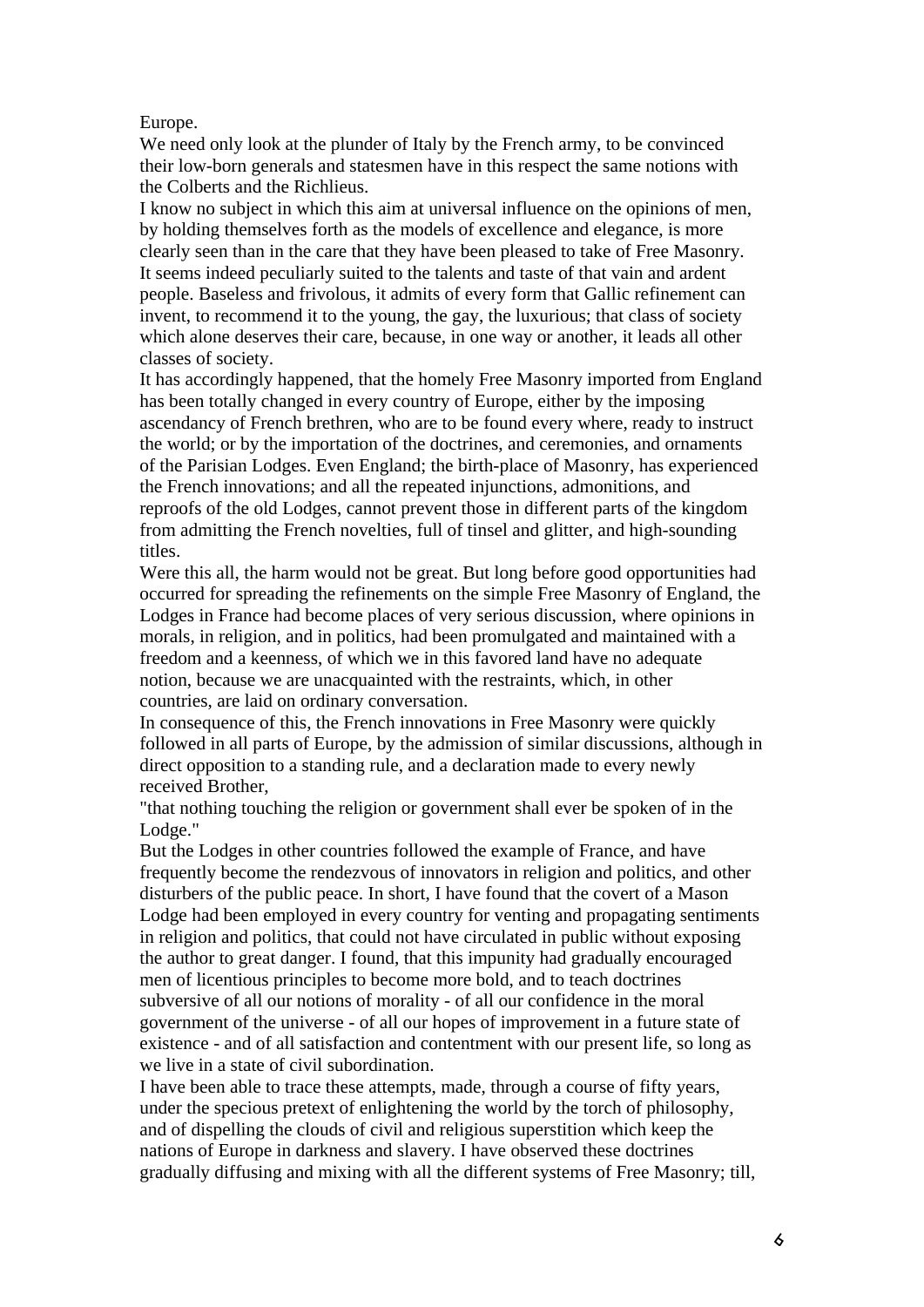#### at last, AN ASSOCIATION HAS BEEN FORMED for the express purpose of ROOTING

#### OUT ALL THE RELIGIOUS ESTABLISHMENTS, AND OVERTURNING ALL THE EXISTING

#### GOVERNMENTS OF EUROPE.

I have seen this Association exerting itself zealously and systematically, till it has become almost irresistible: And I have seen that the most active leaders in the French Revolution were members of this Association, and conducted their first movements according to its principles, and by means of its instructions and assistance, formerly requested and obtained: And, lastly, I have seen that this Association still exists, still works in secret, and that not only several appearances among ourselves show that its emissaries are endeavoring to propagate their detestable doctrines among us, but that the Association has Lodges in Britain corresponding with the mother Lodge at Munich ever since 1784. If all this were a matter of mere curiosity, and susceptible of no good use, it would have been better to have kept it to myself, than to disturb my neighbours with the knowledge of a state of things which they cannot amend. But if it shall appear that the minds of my countrymen are misled in the very same manner as were those of our continental neighbours - if I can show that the reasonings which make a very strong impression on some persons in this country are the same which actually produced the dangerous association in Germany; and that they had this unhappy influence solely because they were thought to be sincere, and the expressions of the sentiments of the speakers - if I can show that this was all a cheat, and that the Leaders of this Association disbelieved every word that they uttered, and every doctrine that they taught; and that their real intention was to abolish all religion, overturn every government, and make the world a general plunder and a wreck - if I can show, that the principles which the Founder and Leaders of this Association held forth as the perfection of human virtue, and the most powerful and efficacious for forming the minds of men, and making them good and happy, had no influence on the Founder and Leaders themselves, and that they were, almost without exception, the most insignificant, worthless, and profligate of men; I cannot but think, that such information will make my countrymen hesitate a little, and receive with caution, and even distrust, addresses and instructions which flatter our self-conceit, and which, by buoying us up with the gay prospect of what is perhaps attainable by a change, may make us discontented with our present condition, and forget that there never was a government on earth where the people of a great and luxurious nation enjoyed so much freedom and security in the possession of every thing that is dear and valuable.

When we see that these boasted principles had not that effect on the leaders which they assert to be their native, certain, and inevitable consequences, we will distrust the fine descriptions of the happiness that should result from such a change. And when we see that the methods which were practised by this Association for the express purpose of breaking all the bands of society, were employed solely in order that the leaders might rule the world with uncontrollable power, while all the rest, even of the associated, will be degraded in their own estimation, corrupted in their principles, and employed as mere tools of the ambition of their unknown superiors; surely a free-born Briton will not hesitate to reject at once; and without any farther examination, a plan so big with mischief, so disgraceful to its underling adherents, and so uncertain in its issue. These hopes have induced me to lay before the public a short abstract of the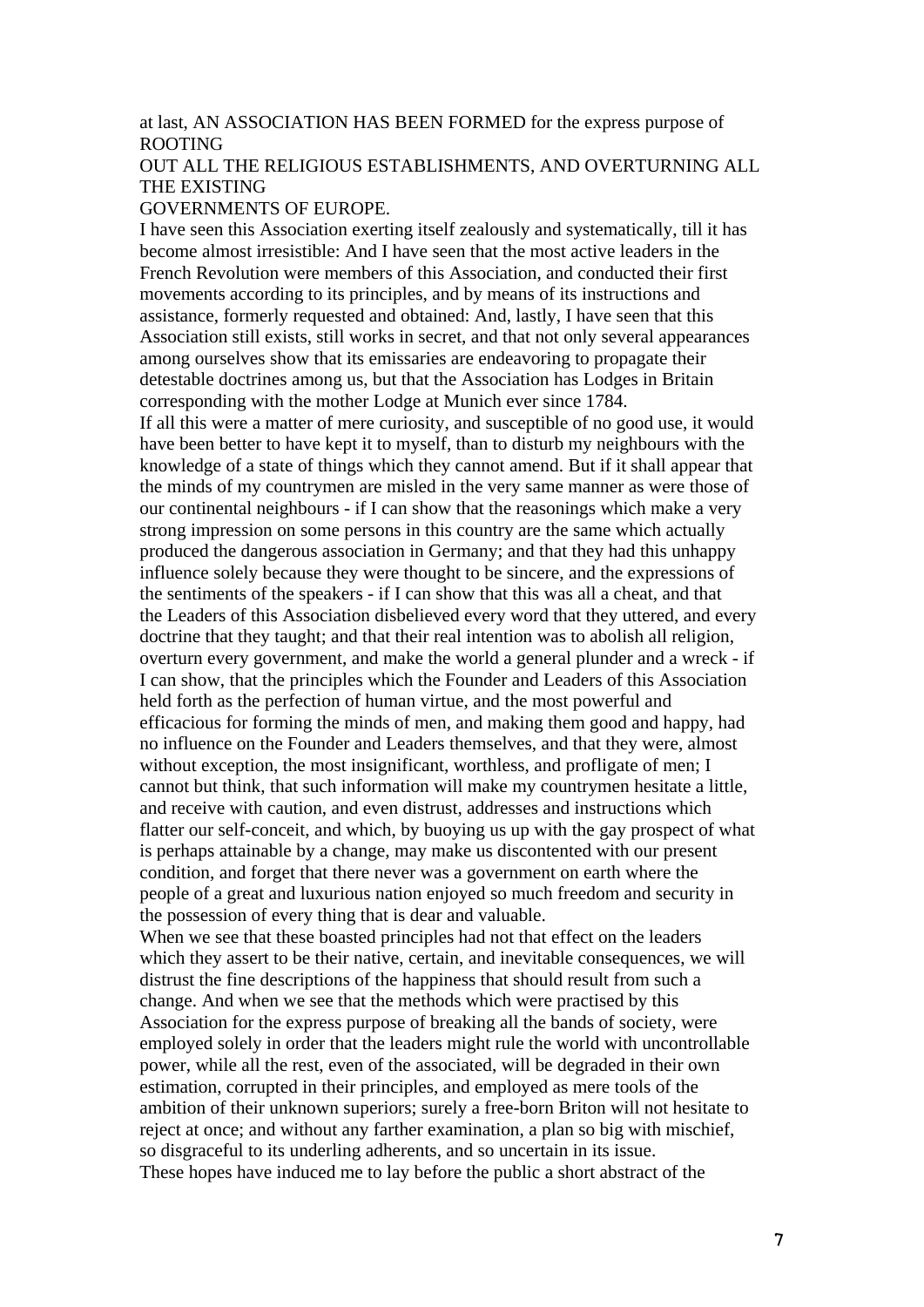information which I think I have received. It will be short, but I hope sufficient for establishing the fact, that this detestable Association exists, and its emissaries are busy among ourselves.

I was not contented with the quotations which I found in the Religions Begebenheiten, but procured from abroad some of the chief writings from which they are taken. This both gave me confidence in the quotations from books which I could not procure, and furnished me with more materials. Much, however, remains untold, richly deserving the attention of all those who feel themselves disposed to listen to the tales of a possible happiness that may be enjoyed in a society where all the magistrates are wise and just, and all the people are honest and kind. I hope that I am honest and candid. I have been at all pains to give the true sense of the authors. My knowledge of the German language is but scanty, but I have had the assistance of friends whenever I was in doubt. In compressing into one paragraph what I have collected from many, I have, as much as I was able, stuck to the words of the author, and have been anxious to give his precise meaning. I doubt not but that I have sometimes failed, and will receive correction with deference. I entreat the reader not to expect a piece of good literary composition. I am very sensible that it is far from it - it is written during bad health, when I am not at ease - and I wished to conceal my name - but my motive is, without the smallest mixture of another, to do some good in the only way I am able, and I think that what I say will come with better grace, and be received with more confidence, than any anonymous publication. Of these I am now most heartily sick. I throw myseif on my country with a free heart, and I bow with deference to its decision.

The Association of which I have been speaking, is the Order of ILLUMINATI, founded

in 1775, by Dr. Adam Weishaupt, professor of Canon law in the university of Ingolstadt, and abolished in 1786 by the Elector of Bavaria, but revived immediately after, under another name, and in a different form, all over Germany. It was again detected, and seemingly broken up; but it had by this time taken so deep root that it still subsists without being detected, and has spread into all the countries of Europe. It took its first rise among the Free Masons, but is totally different from Free Masonry. It was not, however, the mere protection gained by the secrecy of the Lodges that gave occasion to it, but it arose naturally from the corruptions that had gradually crept into that fraternity, the violence of the partyspirit which pervaded it, and from the total uncertainty and darkness that hangs over the whole of that mysterious Association. It is necessary, therefore, to give some account of the innovations that have been introduced into Free Masonry from the time that it made its appearance on the continent of Europe as a mystical Society, possessing secrets different from those of the mechanical employment whose name it assumed, and thus affording entertainment and occupation to persons of all ranks and professions.

It is by no means intended to give a history of Free Masonry. This would lead to a very long discussion. The patient industry of German erudition has been very seriously employed on this subject, and many performances have been published, of which some account is given in the different volumes of the Religions Begebenheiten, particularly in those for 1779, 1785, and 1786. It is evident, from the nature of the thing, that they cannot be very instructive to the public; because the obligation of secrecy respecting the important matters which are the very subjects of debate, prevents the author from giving that full information that is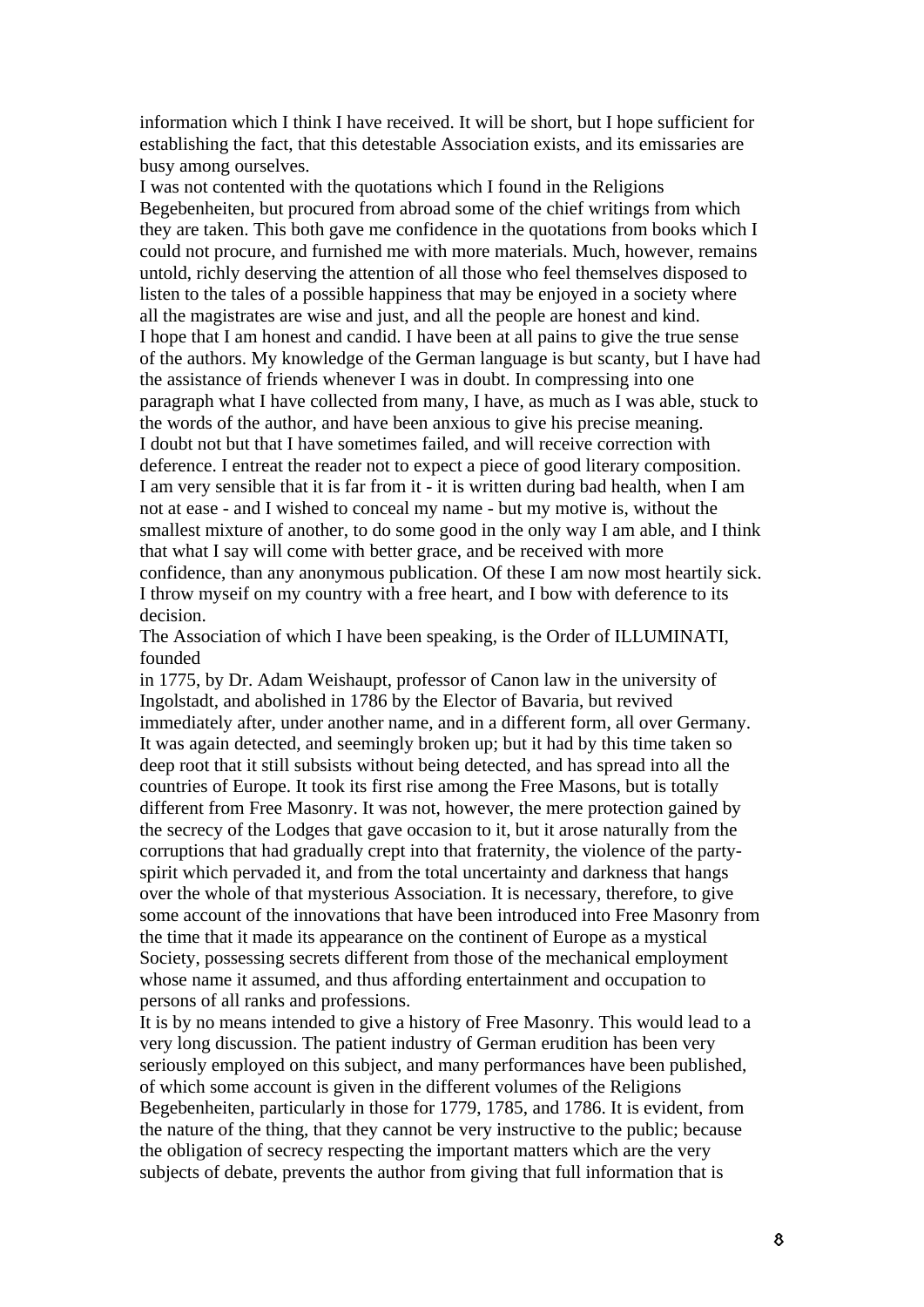required from an historian, and the writers have not, in general, been persons qualified for the talk.

Scanty erudition, credulity, and enthusiasm; appear in almost all their writings; and they have neither attempted to remove the heap of rubbish with which Anderson has disgraced his Constitutions of Free Masonry (the basis of masonic history) nor to avail themselves of informations which history really affords to a sober enquirer. Their Royal art must never forsooth appear in a state of infancy or childhood, like all other human acquirements; and therefore, when they cannot give proofs of its existence in a state of manhood, possessed of all its mysterious treasures, they suppose what they do not see, and say that they are concealed by the oath of secrecy. Of such instructions I can make no use, even if I were disposed to write a history of the Fraternity. I shall content myself with an account of such particulars as are admitted by all the masonic parties, and which illustrate or confirm my general proposition, making such use of the accounts of the higher degrees in my possession as I can, without admitting the profane into their Lodges. Being under no tie of secrecy with regard to these, I am with-held by discretion alone from putting the public in possession of all their mysteries.

# **Schisms in Free Masonry.**

"The Lodge de la Parfaite Intelligence at Liege, contained, in December 1770, the Prince Bishop, and the greatest part of his Chapter, and all the Office-bearers were dignitaries of the church; yet a discourse given by the Brother Orator was as poignant a satire on superstition and credulity, as if it had been written by Voltaire."

"Oppressions of all kinds were at a height. The luxuries of life were enjoyed exclusively by the upper classes, and this in the highest degree of refinement; so that the desires of the rest were whetted to the utmost. Religion appeared in its worst form, and seemed calculated solely for procuring establishments for the younger sons of the insolent and useless noblesse. The morals of the higher orders of the clergy and of the laity were equally corrupted."

"The misconduct of administration, and the abuse of the public treasures, were every day growing more impudent and glaring, and exposed the government to continual criticism."

"When the Order of Knights Templars was abolished by Philip the Fair, and cruelly persecuted, some worthy persons escaped, and took refuge in the Highlands of Scotland, where they concealed themselves in caves."

"He showed them a map of the Masonic Empire arranged into provinces, each of which had distinguishing emblems."

"There is an excellent work printed at Bern by the author Heinzmann, a bookseller, called, Appeal to my Country, concerning a Combination of Writers, and Booksetlers, to rule the Literature of Germany, and form the public mind into a contempt for the religion and civil establishments of the Empire. It contains a historical account of the publications in every branch of literature for about thirty years."

"In a periodical work, published at. Neuwied, called Algemein Zeitung der Freymaurerey, we have the list of the Lodges in 1782, with the names of the Office-bearers. Four-fifths of these are clergymen, professors, persons having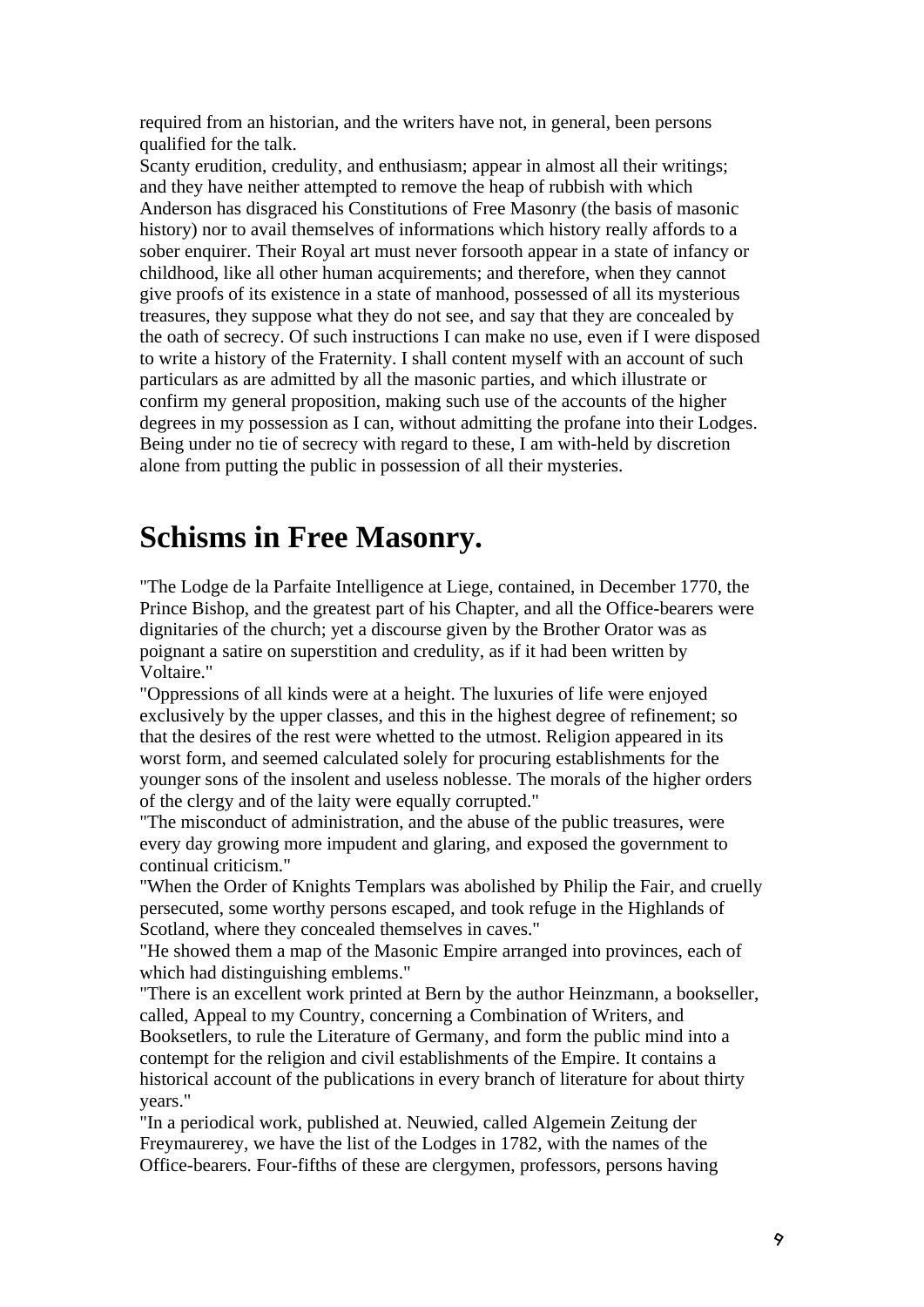offices in the common-law courts, men of letters by trade, such as reviewers and journalists, and other pamphleteers;"

"The convention was accordingly held, and lasted a long while, the deputies consulting about the frivolities of Masonry, with all the seriousness of stateambassadors."

THERE IS undoubtedly a dignity in the art of building, or in architecture, which no other art possesses, and this, whether we consider it in its rudest state, occupied in raising a hut, or as practised in a cultivated nation, in the erection of a magnificent and ornamented temple. As the arts in general improve in any nation, this must always maintain its pre-eminence; for it employs them all, and no man can be eminent as an architect who does not possess a considerable knowledge of almost every science and art already cultivated in his nation. His great works are undertakings of the most serious concern, connect him with the public, or with the rulers of the state, and attach to him the practitioners of other arts, who are wholly occupied in executing his orders: His works are the objects of public attention, and are not the transient spectacles of the day, but hand down to posterity his invention, his knowledge, and his taste. No wonder then that he thinks highly of his profession, and that the public should acquiesce in his pretensions, even when in some degree extravagant.

It is not at all surprising, therefore, that the incorporated architects in all cultivated nations should arrogate to themselves a pre-eminence over the similar associations of other tradesmen. We find traces of this in the remotest antiquity. The Dionysiacs of Asia Minor were undoubtedly an association of architects and engineers, who had the exclusive privilege of building temples, stadia, and theatres, under the mysterious tutelage of Bacchus, and distinguished from the uninitiated or profane inhabitants by the science which they possessed, and by many private signs and tokens, by which they recognised each other. This association came into Ionia from Syria, into which country it had come from Persia, along with that style of architecture that we call Grecian. We are also certain that there was a similar trading association, during the dark ages, in Christian Europe, which monopolised the building of great churches and castles, working under the patronage and protection of the Sovereigns and Princes of Europe, and possessing many privileges. Circumstances, which it would be tedious to enumerate and discuss, continued this association later in Britain than on the Continent. But it is quite uncertain when and why persons who were not builders by profession first sought admission into this Fraternity. The first distinct and unequivocal instance that we have of this is the admission of Mr. Ashmole, the famous antiquary, in 1648, into a Lodge at Warrington, along with his father-in-law Colonel Mainwaring. It is not improbable that the covert of secrecy in those assemblies had made them courted by the Royalists, as occasions of meeting. Nay, the Ritual of the Master's degree seems to have been formed, or perhaps twisted from its original institution, so as to give an opportunity of founding the political principles of the candidate, and of the whole Brethren present. For it bears so easy an adaptation to the death of the King, to the overturning of the venerable constitution of the English government of three orders by a mean democracy, and its re-establishment by the efforts of the loyalists, that this would start into every person's mind during the ceremonial, and could hardly fail to show, by the countenances and behaviour of the Brethren, how they were affected. I recommend this hint to the consideration of the Brethren. I have met with many particular facts, which convince me that this use had been made of the meetings of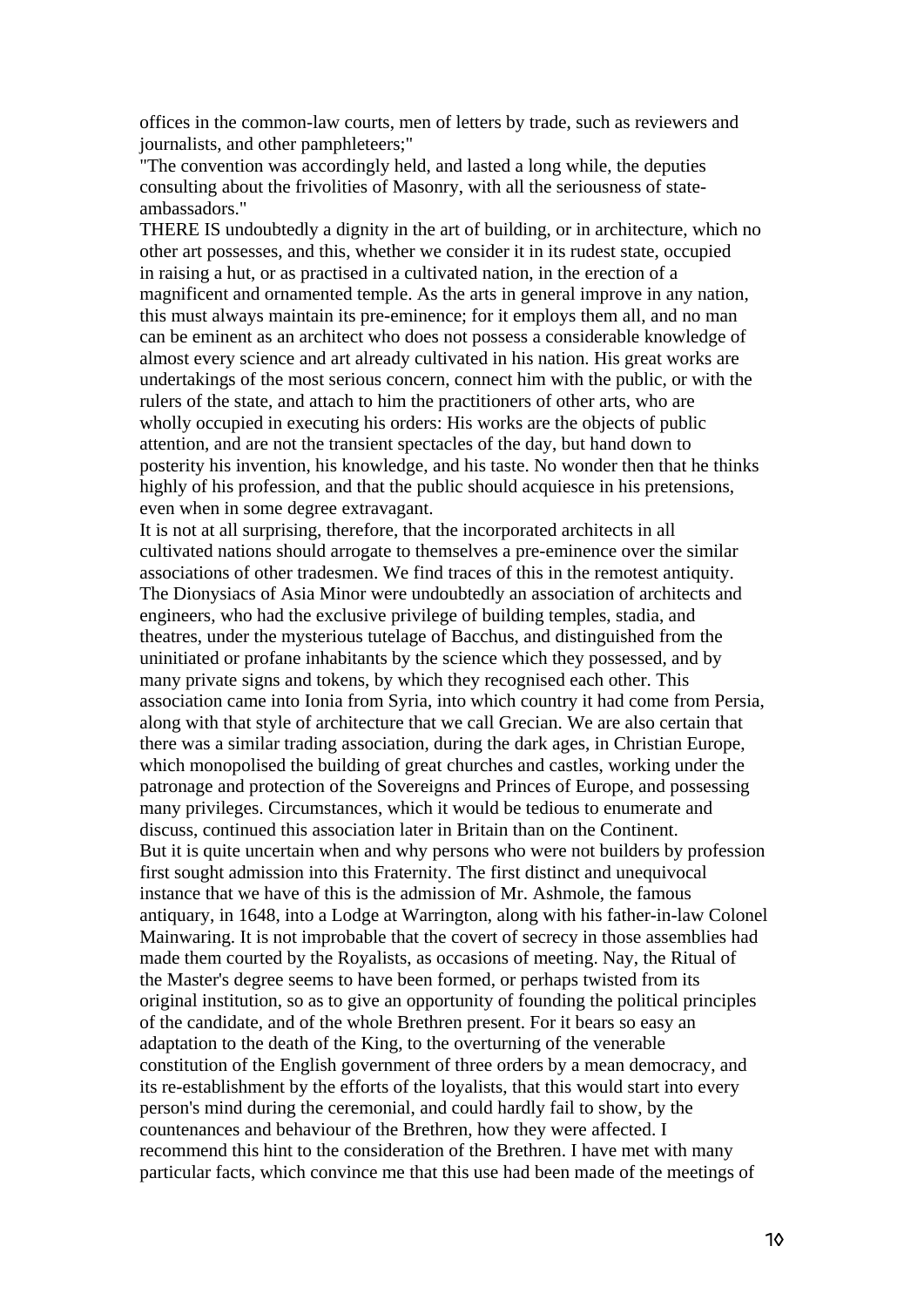Masons, and that at this time the Jesuits interfered considerably, insinuating themselves into the Lodges, and contributing to encrease that religious mysticism that is to be observed in all the ceremonies of the order. This society is well known to have put on every shape, and to have made use of every mean that could promote the power and influence of the order. And we know that at this time they were by no means without hopes of re-establishing the dominion of the Church of Rome in England: Their services were not scrupled at by the distressed Royalists, even such as were Protestants, while they were highly prized by the Sovereign. We also know that Charles II. was made a Mason, and frequented the Lodges. It is not unlikely, that besides the amusement of a vacant hour, which was always agreeable to him, he had pleasure in the meeting with his loyal friends, and in the occupations of the Lodge, which recalled to his mind their attachment and services. His brother and successor James II. was of a more serious and manly cast of mind, and had little pleasure in the frivolous ceremonies of Masonry. He did not frequent the Lodges. But, by this time, they were the resort of many persons who were not of the profession, or members of the trading corporation. This circumstance, in all probability, produced the denominations of FREE and ACCEPTED Masons. A person who has the privilege of working at any incorporated trade, is said to be a freeman of that trade. Others were accepted as Brethren, and admitted to a kind of honorary freedom, as is the case in many other trades and incorporations, without having (as far as we can learn for certain) a legal title to earn a livelihood by the exercise of it.

The Lodges being in this manner frequented by persons of various professions, and in various ranks of civil society, it cannot be supposed that the employment in those meetings related entirely to the ostensible profession of Masonry. We have no authentic information by which the public can form any opinion about it. It was not till some years after this period that the Lodges made open profession of the cultivation of general benevolence, and that the grand aim of the Fraternity was to enforce the exercise of all the social virtues. It is not unlikely that this was an after thought. The political purposes of the association being once obtained, the conversation and occupations of the members must take some particular turn, in order to be generally acceptable. The establishment of a fund for the relief of unfortunate Brethren did not take place till the very end of last century; and we may presume that it was brought about by the warm recommendations of some benevolent members, who would naturally enforce it by addresses to their assembled Brethren. This is the probable origin of those philanthropic discourses which were delivered in the Lodges by one of the Brethren as an official task. Brotherly love was the general topic, and this, with great propriety, when we consider the object aimed at in those addresses. Nor was this object altogether a novelty. For while the manners of society were yet but rude, Brother Masons, who were frequently led by their employment far from home and from their friends, stood in need of such helps, and might be greatly benefited by such an institution, which gave them introduction and citizenship wherever they went, and a right to share in the charitable contributions of Brethren who were strangers to them. Other incorporated trades had similar provisions for their poor. But their poor were townsmen and neighbours, well known to them. There was more persuasion necessary in this Fraternity, where the objects of our immediate beneficence were not of our acquaintance. But when the Lodges consisted of many who were not Masons, and who had no particular claim to good offices from a stranger, and their number might be great, it is evident that stronger persuasions were now necessary,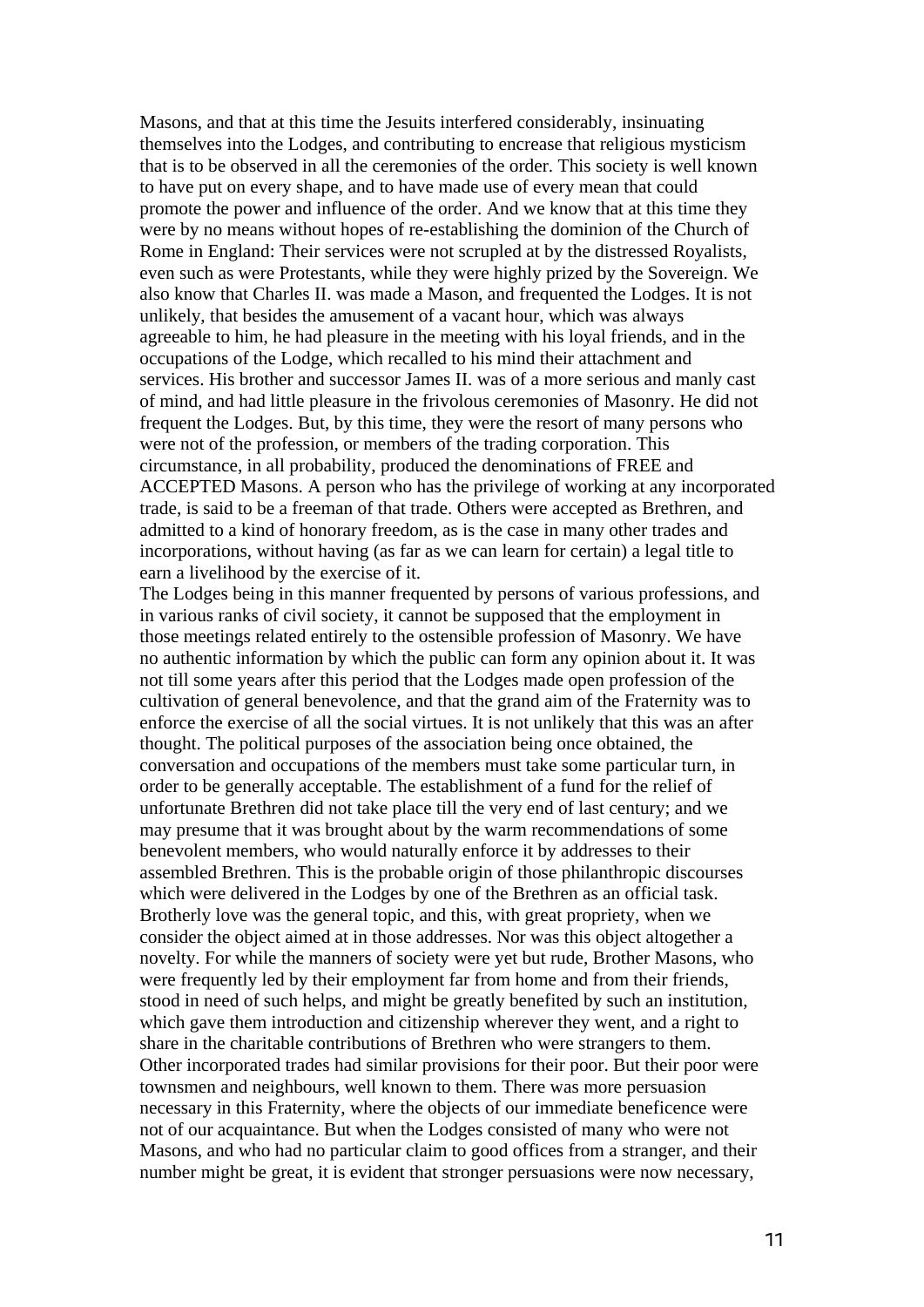and that every topic of philanthropy must now be employed. When the funds became considerable; the effects naturally took the public eye, and recommended the Society to notice and respect. And now the Brethren were induced to dwell on the same topic, to join in the commendations bestowed on the Society, and to say that universal beneficence was the great aim of the Order. And this is all that could be said in public, without infringing the obligation to secrecy. The inquisitive are always prying and teasing, and this is the only point on which a Brother is at liberty to speak. He will therefore do it with affectionate zeal, till perhaps he has heated his own fancy a little, and overlooks the inconsistency of this universal beneficence and philanthropy with the exclusive and monopolising spirit of an Association, which not only confines its benevolence to its own Members (like any other charitable association) but hoards up in its bosom inestimable secrets, whose natural tendency, they say, is to form the heart to this generous and kind conduct, and inspire us with love to all mankind. The profane world cannot see the beneficence of concealing from public view a principle or a motive which so powerfully induces a Mason to be good and kind. The Brother says that publicity would rob it of its force, and we must take him at his word; and our curiosity is so much the more excited to learn what are the secrets which have so singular a quality. Thus did the Fraternity conduct themselves, and thus were they considered by the public, when it was carried over from England to the continent; and here, it is to be particularly remarked, that all our Brethren abroad profess to have received the Mystery of Free Masonry from Britain. This is surely a puzzle in the history; and we must leave it to others to reconcile this with the repeated assertions in Anderson's book of Constitutions, "'That the Fraternity existed all over the world," and the numberless examples which he adduces of its exertions in other countries; nay, with his repeated assertions, "that it frequently was near perishing in Britain, and that our Princes were obliged to send to France and other countries, for leading men, to restore it to its former energy among us." We shall find by and by that this is not a point of mere historical curiosity, but that much hinges on it. In the mean time, let us just remember, that the plain tale of Brotherly love had been polished up to protestations of universal benevolence, and had taken place of loyalty and attachment to the unfortunate Family of Stuart, which was now totally forgotten in the English Lodges. The Revolution had taken place, and King James, with many of his most zealous adherents, had taken refuge in France. But they took Free Masonry with them to the continent, where it was immediately received by the French, and was cultivated with great zeal in a manner suited to the taste and habits of that highly polished people. The Lodges in France naturally became the rendezvous of the adherents to their banished King, and the means of carrying on a correspondence with their friends in England. At this time also the Jesuits took a more active hand in Free Masonry than ever. They insinuated themselves into the English Lodges, where they were caressed by the Catholics, who panted after the re-establishment of their faith, and tolerated by the Protestant royalists, who thought no concession too great a compensation for their services. At this time changes were made in some of the masonic symbols, particularly in the tracing of the Lodge, which bear evident marks of Jesuitical interference.

It was in the Lodges held at St. Germain's that the degree of Chevalier Maçon Ecoffois was added to the three SYMBOLICAL degrees of English Masonry. The constitution, as imported, appeared too coarse for the refined taste of our neighbours, and they must make Masonry more like the occupation of a gentleman.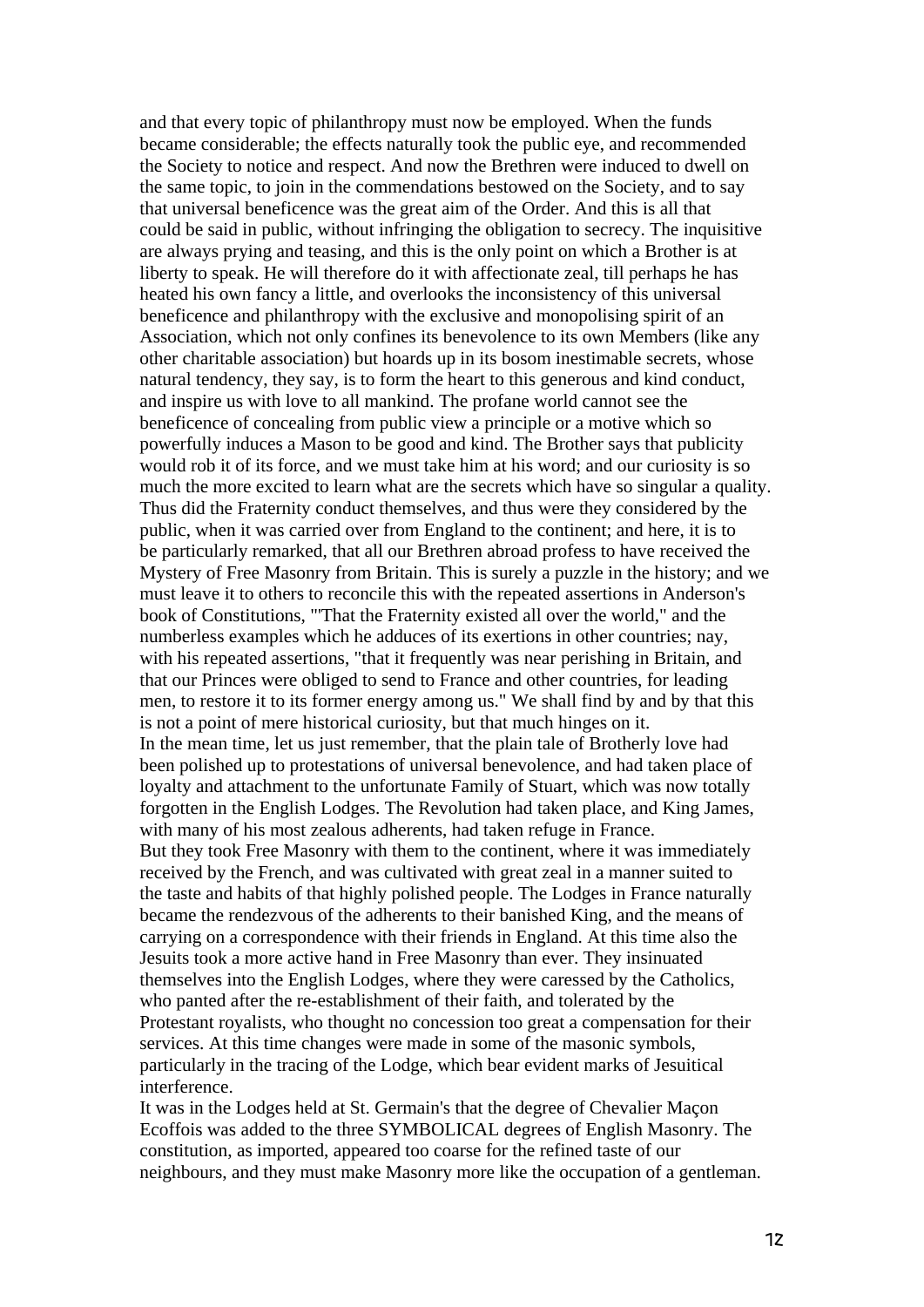Therefore, the English degrees of Apprentice, Fellowcraft, and Master, were called symbolical, and the whole Fraternity was considered either as typical of something more elegant, or as a preparation for it. The degrees afterwards superadded to this leave us in doubt which of these views the French entertained of our Masonry. But at all events, this rank of Scotch Knight was called the first degree of the Maçon Parfait. There is a device belonging to this Lodge which deserves notice. A lion, wounded by an arrow, and escaped from the stake to which he had been bound, with the broken rope still about his neck, is represented lying at the mouth of a cave, and occupied with mathematical instruments which are lying near him. A broken crown lies at the foot of the stake. There can be little doubt but that this emblem alludes to the dethronement, the captivity, the escape, and the asylum of James II. and his hopes of re-establishment by the help of the loyal Brethren. This emblem is worn as the gorget of the Scotch Knight. It is not very certain, however when this degree was added, whether immediately after King James's Abdication, or about the time of the attempt to set his son on the British Throne. But it is certain, that in 1716, this and still higher degrees of Masonry were much in vogue in the Court of France. The refining genius of the French, and their love of show, made the humble denominations of the English Brethren disgusting; and their passion for military rank, the only character that connected them with the Court of an absolute monarch, made them adapt Free Masonry to the same scale of public estimation, and invent ranks of Maçons Chevaliers ornamented with titles, and ribbands, and stars. These were highly relished by that vain people; and the price of reception, which was very high, became a rich fund, that was generously applied to relieve the wants of the banished British and Irish adherents of the unfortunate Family who had taken refuge among them. Three new degrees of Novice, Eleve, and Chevalier, were soon added, and the Parfait Maçon had now seven receptions to go through, for each of which a handsome contribution was made. Afterwards, when the first beneficent purpose of this contribution ceased to exist, the finery that now glittered in all. the Lodges made a still more craving demand for reception-money, and ingenuity was set to work to invent new baits for the Parfait Macon. More degrees of chivalry were added, interspersed with degrees of Philosophe, Pellerin, Clairvoyant, &c. &c. till some Parisian Lodges had forty-five ranks of Masonry, having fifteen orders of chivalry. For a Knighthood, with a Ribband and a Star, was a bonne bouche, given at every third step. For a long while these degrees of chivalry proceeded on some faint analogies with several orders of chivalry which had been erected in Europe. All of these had some reference to some mystical doctrines of the Christian Church, and were, in fact, contrivances of the Church of Rome for securing and extending her influence on the laymen of rank and fortune, whom she retained in her service by these play-things. The Knights Templars of Jerusalem, and the Knights of the Desert, whose office it was to protect pilgrims, and to defend the holy city, afforded very apt models for Masonic mimicry, because the Temple of Solomon, and the Holy Sepulchre, always shared the same fate. Many contended doctrines of the theologians had also their Chevaliers to defend them.

In all this progressive mummery we see much of the hand of the Jesuits, and it would seem that it was encouraged by the church. But a thing happened which might easily have been foreseen. The Lodges had become familiar with this kind of invention; the professed object of many real Orders of Knighthood was often very whimsical, or very refined and far-fetched, and it required all the finesse of the clergy to give it some slight connection with religion or morality. The Masons,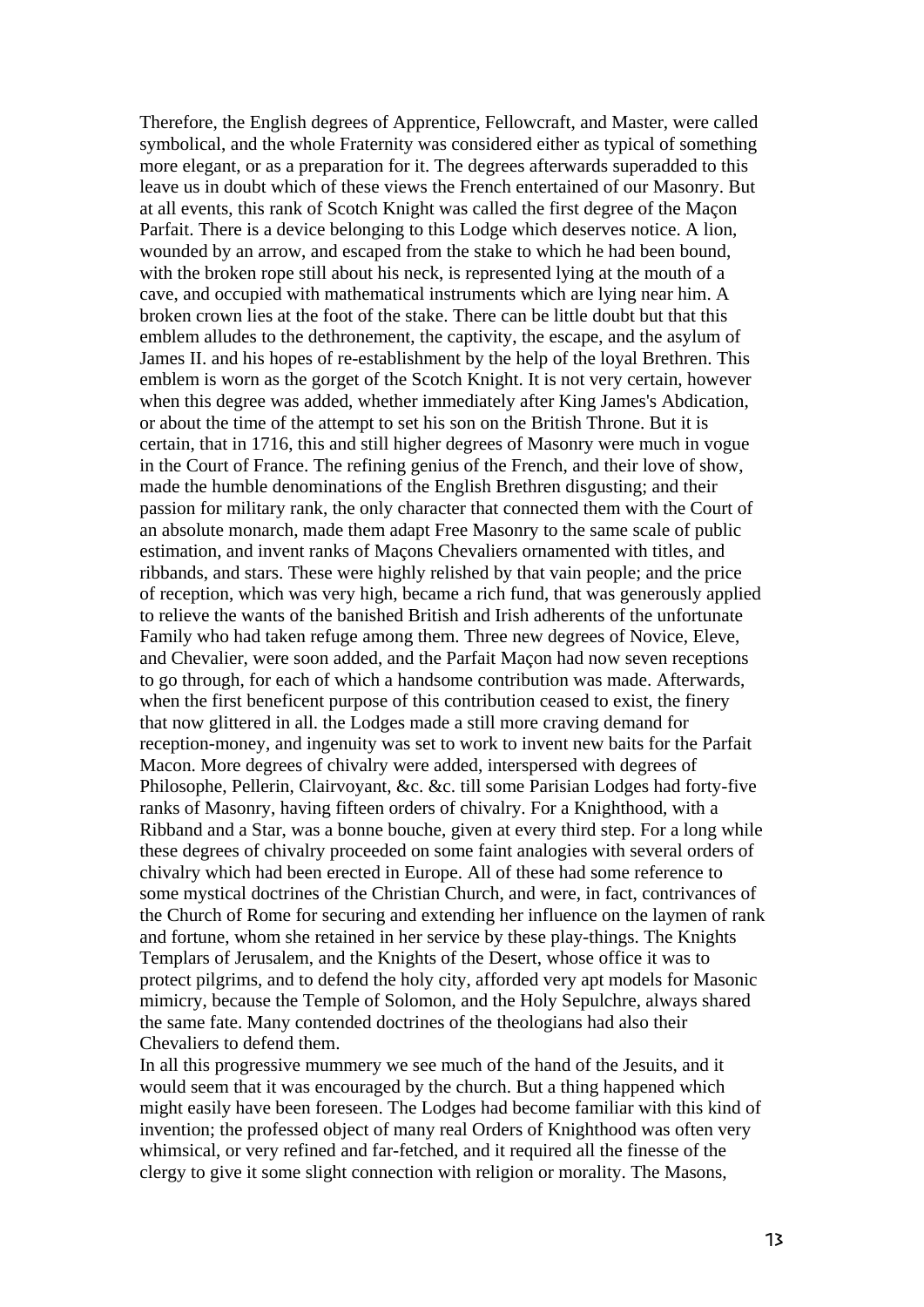protected by their secrecy, ventured to go farther. The declamations in the Lodges by the Brother orator, must naturally resemble the compositions of the ancient sophists, and consist of wire-drawn dissertations on the social duties, where every thing is amplified and strained to hyperbole, in their far-fetched and fanciful explanations of the symbols of Masonry. Thus accustomed to allegory, to fiction, to finesse, and to a sort of innocent hypocrisy, by which they cajoled themselves into a notion that this child's-play had at bottom a serious and important meaning, the zealous champions of Free Masonry found no inclination to check this inventive spirit or circumscribe its flights. Under the protection of Masonic secrecy, they planned schemes of a different kind, and instead of more Orders of Chivalry directed against the enemies of their faith, they formed associations in opposition to the ridiculous and oppressive ceremonies and superstitions of the church. There can be no doubt, that in those hidden assemblies, a free communication of sentiment was highly relished and much indulged. It was soon suspected that such use was made of the covert of a Mason Lodge; and the church dreaded the consequences, and endeavoured to suppress the Lodges. But in vain. And when it was found, that even auricular confession, and the spiritual threatenings of the church, could not make the Brethren break their oath of secrecy; a full confidence in their security made these free-thinking Brethren bring forward, with all the eagerness of a missionary, such sentiments as they were afraid to hazard in ordinary society. This was long suspected; but the rigours of the church only served to knit the Brethren more firmly together, and provoked them to a more eager exercise of their bold criticisms. The Lodges became schools of scepticism and infidelity, and the spirit of conversion or proselytism grew every day stronger. Cardinal Dubois had before this time laboured with all his might to corrupt the minds of the courtiers, by patronising, directly and indirectly, all sceptics who were otherwise men of talents. He gave the young courtiers to understand that if he should obtain the reins of government, they should be entirely freed from the bigotry of Louis XIV, and the oppression of the church, and should have the free indulgence of their inclinations. His own plans were disappointed by his death; but the Regent Orleans was equally indulgent, and in a few years there was hardly a man in France who pretended to knowledge and reflection, who did not laugh at all religion. Amidst the almost infinite number of publications from the French presses, there is hardly a dozen to be found whose author attempts to vindicate religion from the charges of universal superstition and falsehood. And it must be acknowledged that little else was to be seen in the established religion of the kingdom. The people found nothing in Christianity but a never-ceasing round of insignificant and troublesome ceremonies, which consumed their time, and furnished a fund for supporting a set of lordly and oppressive dignitaries, who declared in the plainest manner their own disbelief of their religion; by their total disregard of common decency, by their continual residence at court, and by absolute neglect, and even the most haughty and oppressive treatment, of the only part of their order that took any concern about the religious sentiments of the nation, namely, the Cures or parish-priests: The monks appeared only as lazy drones; but the parish-priests instructed the people, visited the sick, reconciled the offender and the offended, and were the great mediators between the landlords and their vassals, an office which endeared them more to the people than all the other circumstances of their profession. And it is remarkable, that in all the licentious writings and bitter satyrical tales of the philosophic freethinkers, such as Voltaire, who never fails to have a taunting hit at the clergy, the Cure is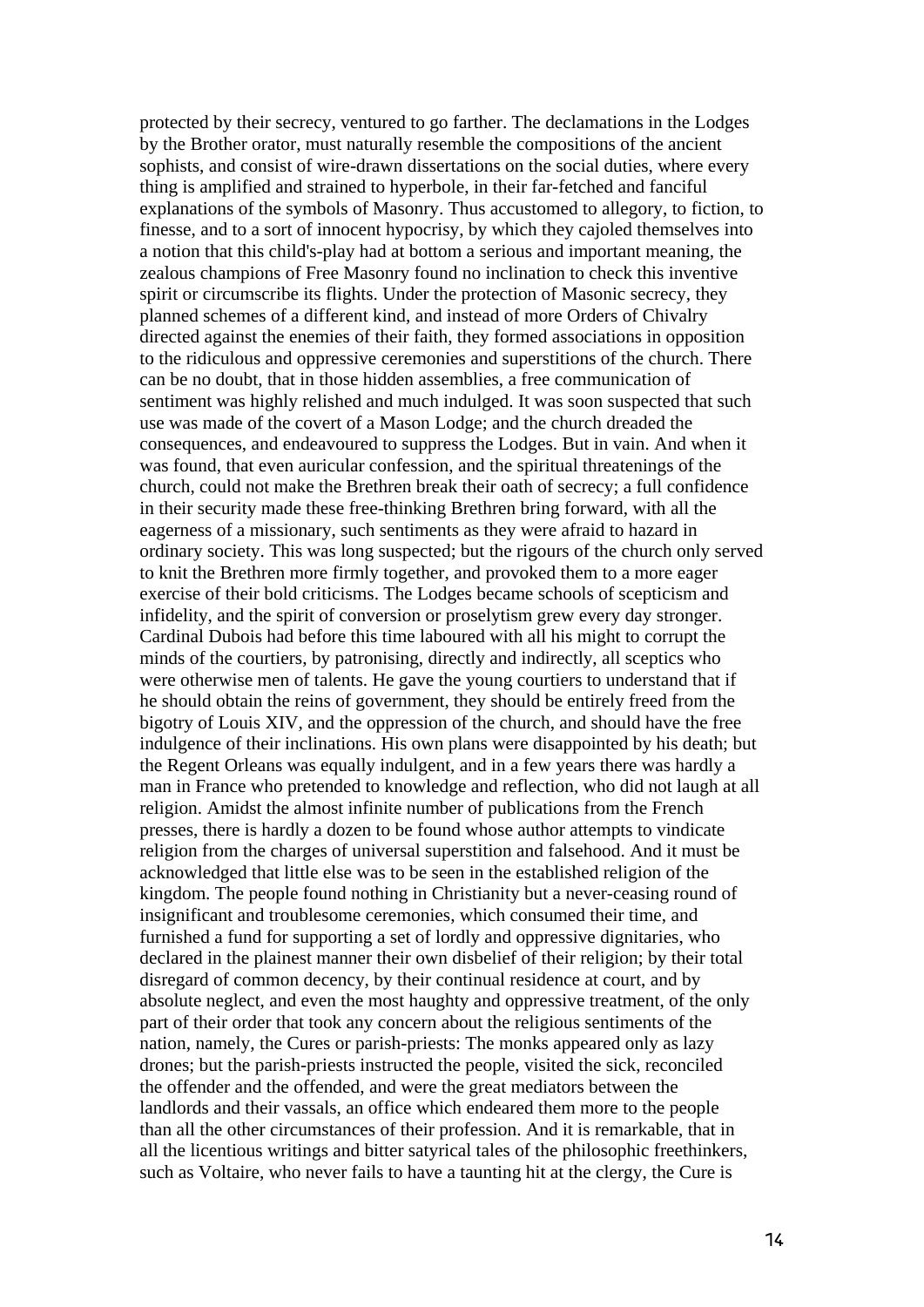generally an amiable personage, a charitable man, a friend to the poor and unfortunate, a peace-maker, and a man of piety and worth. Yet these men were kept in a state of the most slavish and cruel subjection by the higher orders of the clergy, and all hopes of advancement cut off. Rarely, hardly ever, does it happen, that a Cure becomes a Bishop. The Abbes step into every line of preferment. When such procedure is observed by a whole nation, what opinion can be formed but that the whole is a vile cheat? This however was the case in France, and therefore infidelity was almost universal. Nor was this overstrained freedom or licentiousness confined to religious opinions. It was perhaps more naturally directed to the restraints arising from civil subordination. The familiar name of Brother could not but tickle the fancy of those of inferior rank, when they found themselves set cheek by jowl with persons whom they cannot approach out of doors but with cautious respect; and while these men of rank have their pride lulled a little, and perhaps their hearts a little softened by the slang and sentimental declamation on the topic of Brotherly love and Utopian felicity, the others begin to fancy the happy days arrived, and the light of philanthropy beaming from the east and illuminating the Lodge. The Garret Pamphleteer enjoys his fancied authority as Senior Warden, and conducts with affectionate solemnity the young nobleman, who pants for the honour of Mastership, and he praises the trusty Brother who has guarded him in his perilous journeys round the room. What topic of declamation can be more agreeable than the equality of the worthy Brethren? and how naturally will the Brother Orator, in support of this favourite topic, slide into all the common-place pictures of human society, freed from all the anxieties attending civil distinction, and passing their days in happy simplicity and equality. From this state of the fancy, it is hardly a step to descant on the propriety, the expediency, and at last, the justice of this arrangement of civil society; and in doing this, one cannot avoid taking notice of the great obstructions to human felicity which we see in every quarter, proceeding from the abuses of those distinctions of rank and fortune which have arisen in the world: and as the mischiefs and horrors of superstition are topics of continual declamation to those who wish to throw off the restraints of religion; so the oppression of the rulers of this world, and the sufferings of talents and worth in inferior stations, will be no less greedily listened to by all whose notions of morality are not very pure, and who would be glad to have the enjoyments of the wealthy without the trouble of labouring for them. Free Masonry may be affirmed to have a natural tendency to foster such levelling wishes; and we cannot doubt but that great liberties are taken with those subjects in the Lodges, especially in countries where the distinctions of rank and fortune are strongly expressed and noticed.

But it is not a matter of mere probability that the Mason Lodges were the seminaries of these libertine instructions. We have distinct proof of it, even in some of the French degrees. In the degree called the Chevalier de Soleil, the whole instruction is aimed against the established religion of the kingdom. The professed object is the emancipation from error, and the discovery of truth. The inscription in the east is Sagesse; that in the north is Liberal, that in the south is Fermeté, and in the west it is Caution; terms which are very significant. The Tres Venerable is Adam; the Senior Warden is Truth; and all the Brethren are Children of Truth. The process of reception is very well contrived: the whole ritual is decent and circumspect, and nothing occurs which can alarm the most timid. Brother Truth is asked, What is the hour? He informs Father Adam, that among men it is the hour of darkness, but that it is mid-day in the Lodge. The candidate is asked, Why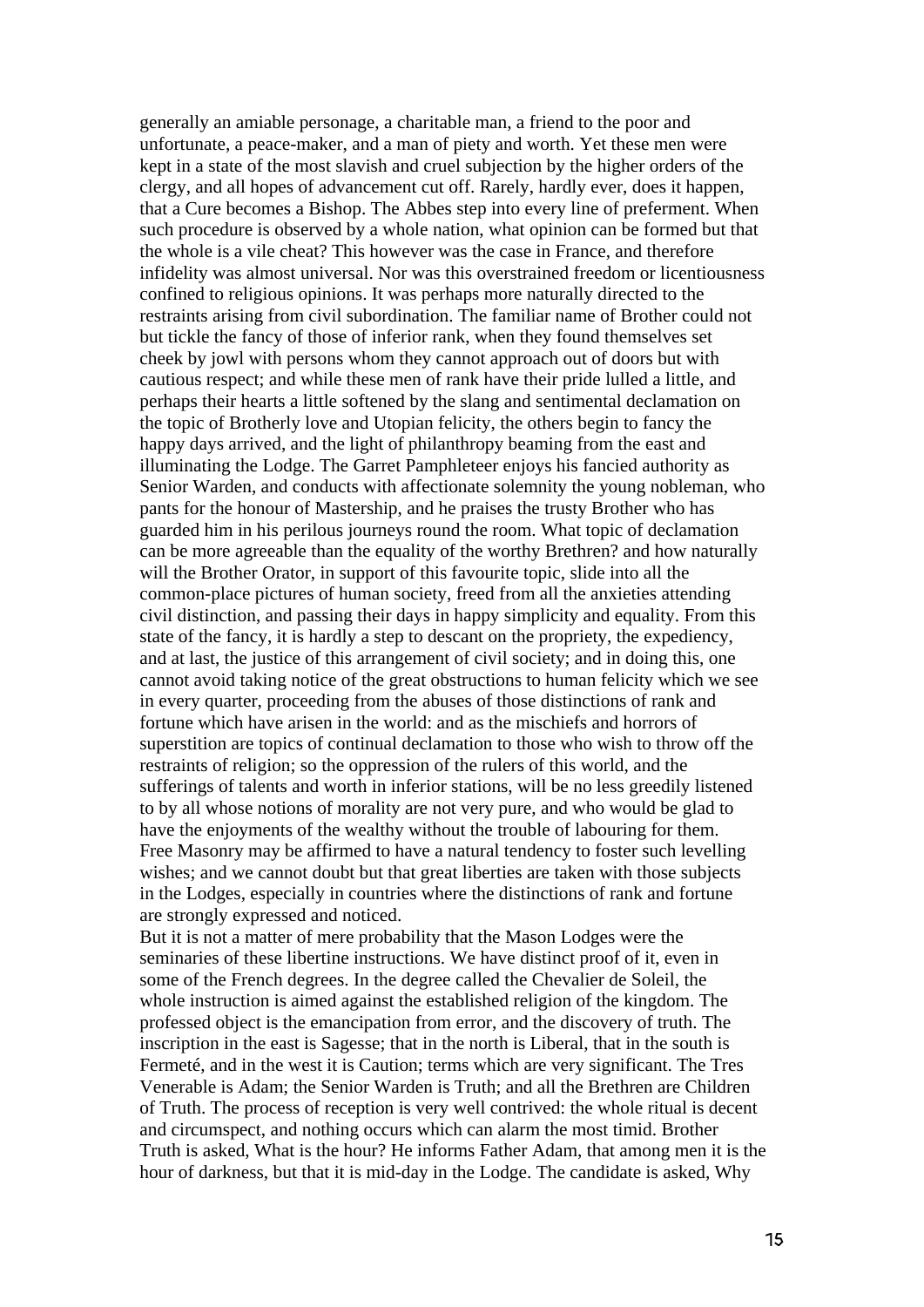he has knocked at the door, and what is become of the eight companions (he is one of the Elûs)? He says, that the world is in darkness, and his companions and he have lost each other; that Hesperus, the star of Europe, is obscured by clouds of incense, offered up by superstition to despots, who have made themselves gods, and have retired into the inmost recesses of their palaces, that they may not be recognised to be men, while their priests are deceiving the people, and causing them to worship these divinities. This and many similar sentiments are evident allusions to the pernicious doctrine of the book called Origine du Despotisme Oriental, where the religion of all countries is considered as a mere engine of state; where it is declared that reason is the only light which nature has given to man; and that our anxiety about futurity has made us imagine endless torments in a future world; and that princes, taking advantage of our weakness, have taken the management of our hopes and fears, and directed them so as to suit their own purposes; emancipation from the fear of death is declared the greatest of all deliverances; questions are put to the candidate, tending to discover whether and how far he may be trusted, and what sacrifices he is willing to make in search after truth. This shape given to the plastic mysteries of Masonry was much relished, and in a

very short time this new path was completely explored, and a new series of degrees was added to the list, viz. the Novice, and the Elu de la Verité, and the Sublime Philosophe. In the progress through these degrees, the Brethren must forget that they have formerly been Chevaliers de l'Orient, Chevaliers de l' Aigle, when the symbols were all explained as typical of the life and immortality brought to light by the gospel. Indeed they are taught to class this among the other clouds which have been dispelled by the sun of reason. Even in the Chevalerie de 1' Aigle there is a two-fold explanation given of the symbols; by which a lively imagination may conceive the whole history and peculiar doctrines of the New Testament, as being typical of the final triumph of reason and philosophy over error. And perhaps this degree is the very first step in the plan of ILLUMINATION.

We are not to suppose that this was carried to extremity at once. But it is certain, that before 1743 it had become universal, and that the Lodges of Free Masons had become the places for making proselytes to every strange and obnoxious doctrine. Theurgy, Cosmogony, Cabala, and many whimsical and mythical doctrines which have been grafted on the distinguishing tenets and the pure morality of the Jews and Christians, were subjects of frequent discussion in the Lodges. The celebrated Chevalier Ramsay was a zealous apostle in this mission. Affectionately attached to the family of Stuart, and to his native country, he had co-operated heartily with those who endeavoured to employ Masonry in the service of the Pretender, and, availing himself of the pre-eminence given (at first perhaps as a courtly compliment) to Scotch Masonry, he laboured to show that it existed, and indeed arose, during the Crusades, and that there really was either an order of chivalry whose business it was to rebuild the Christian churches destroyed by the Saracens: or that a fraternity of Scotch Masons were thus employed in the east, under the protection of the Knights of St. John of Jerusalem. He found some facts which were thought sufficient grounds for such an opinion, such as the building of the college of these Knights in London, called the Temple, which was actually done by the public Fraternity of Masons who had been in the holy wars. It is chiefly to him that we are indebted for that rage for Masonic chivalry which distinguishes the French Free Masonry. Ramsay's singular religious opinions are well known, and his no less singular enthusiasm. His eminent learning, his elegant talents, his amiable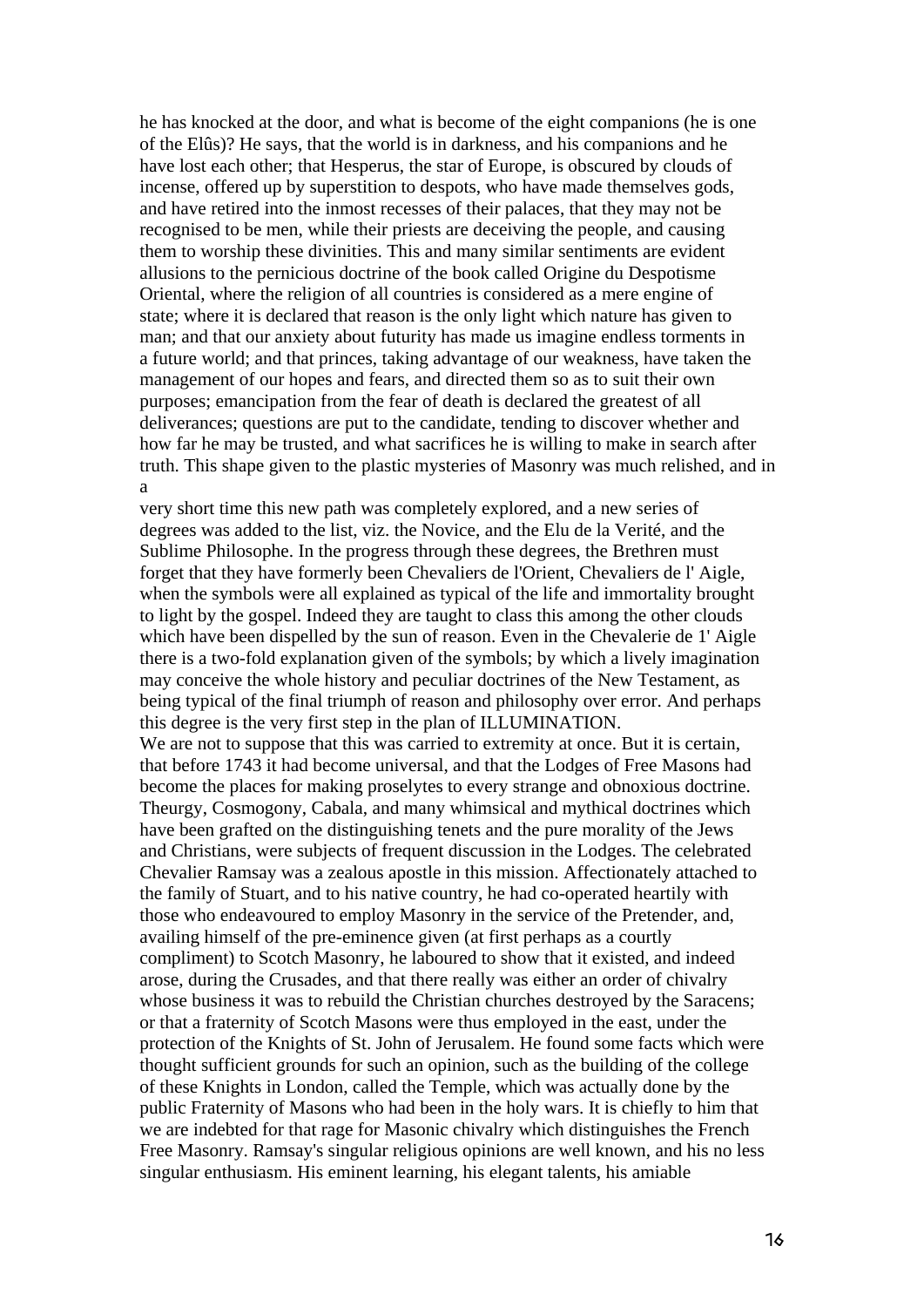character, and particularly his estimation at court, gave great influence to every thing he said on a subject which was merely a matter of fashion and amusement. Whoever has attended much to human affairs, knows the eagerness with which men propagate all singular opinions, and the delight which attends their favourable reception. None are more zealous than the apostles of infidelity and atheism. It is in human nature to catch with greediness any opportunity of doing what lies under general restraint. And if our apprehensions are not completely quieted, in a case where our wishes lead us strongly to some favourite but hazardous object, we are conscious of a kind of self-bullying. This naturally gets into our discourse, and in our eagerness to get the encouragement of joint adventurers, we enforce our tenets with an energy, and even a violence, that is very inconsistent with the subject in hand. If I am an Atheist, and my neighbour a Theist, there is surely nothing that should make me violent in my endeavours to rid him of his error. Yet how violent were the people of this party in France.

These facts and observations fully account for the zeal with which all this patchwork addition to the simple Free Masonry of England was prosecuted in France. It surprises us, Britons, who are accustomed to consider the whole as a matter of amusement for young men, who are glad of any pretext for indulging in conviviality. We generally consider a man advanced in life with less respect, if he shows any serious attachment to such things. But in France, the civil and religious restraints on conversation made these secret assemblies very precious; and they were much frequented by men of letters, who there found an opportunity of expressing in safety their dissatisfaction with those restraints, and with that inferiority of rank and condition to which they were subjected, and which appeared to themselves so inadequate to their own talents and merits. The Avocats de Parlement, the unbeneficed Abbés, the young men of no fortune, and the soidisant philosophers, formed a numerous band, frequented the Lodges, and there discussed every topic of religion and politics. Specimens of this occupation appeared from time to time in Collections of Discourses delivered by the Frere Orateur. I once had in my possession two volumes of these discourses, which I now regret that I left in a Lodge on the continent, when my relish for Free Masonry had forsaken me. One of these is a discourse by Brother Robinet, delivered in the Loge des Chevaliers Bienfaisants de la Sainte Cité at Lyons, at a visitation by the Grand Master the Duc de Chartres, afterwards Orleans and Egalité. In this discourse we have the germ and substance of his noted work, the Systeme de la Nature, ou 1'Homme moral et physique. In another discourse, delivered by Brother Condorcet in the Loge des Philatethes at Strasbourg, we have the outlines of his posthumous work, Le Progrès de I'Esprit humain; and in another, delivered by Mirabeau in the Loge des Chevaliers Bienfaisants at Paris, we have a great deal of the levelling principles, and cosmopolitism,(a) which he thundered from the tribunes of the National Assembly. But the most remarkable performances of this kind are, the Archives Mystico-Hermetiques, and the Des Erreurs, et de la Verité. The first is considered as an account historical and dogmatical, of the procedure and system of the Loge des Chevaliers Bienfaisants at Lyons. This was the most zealous and systematical of all the cosmopolitical Lodges in France. It worked long under the patronage of its Grand Master the Duc de Chartres, afterwards Orleans, and at last Ph. Egalité. It sent out many affiliated Lodges, which were erected in various parts of the French dominions. The daughter Lodges at Paris, Strasbourg, Lille, Thoulouse, took the additional title of Philalethes. There arose some schisms, as may be expected, in an Association where every man is encouraged to broach and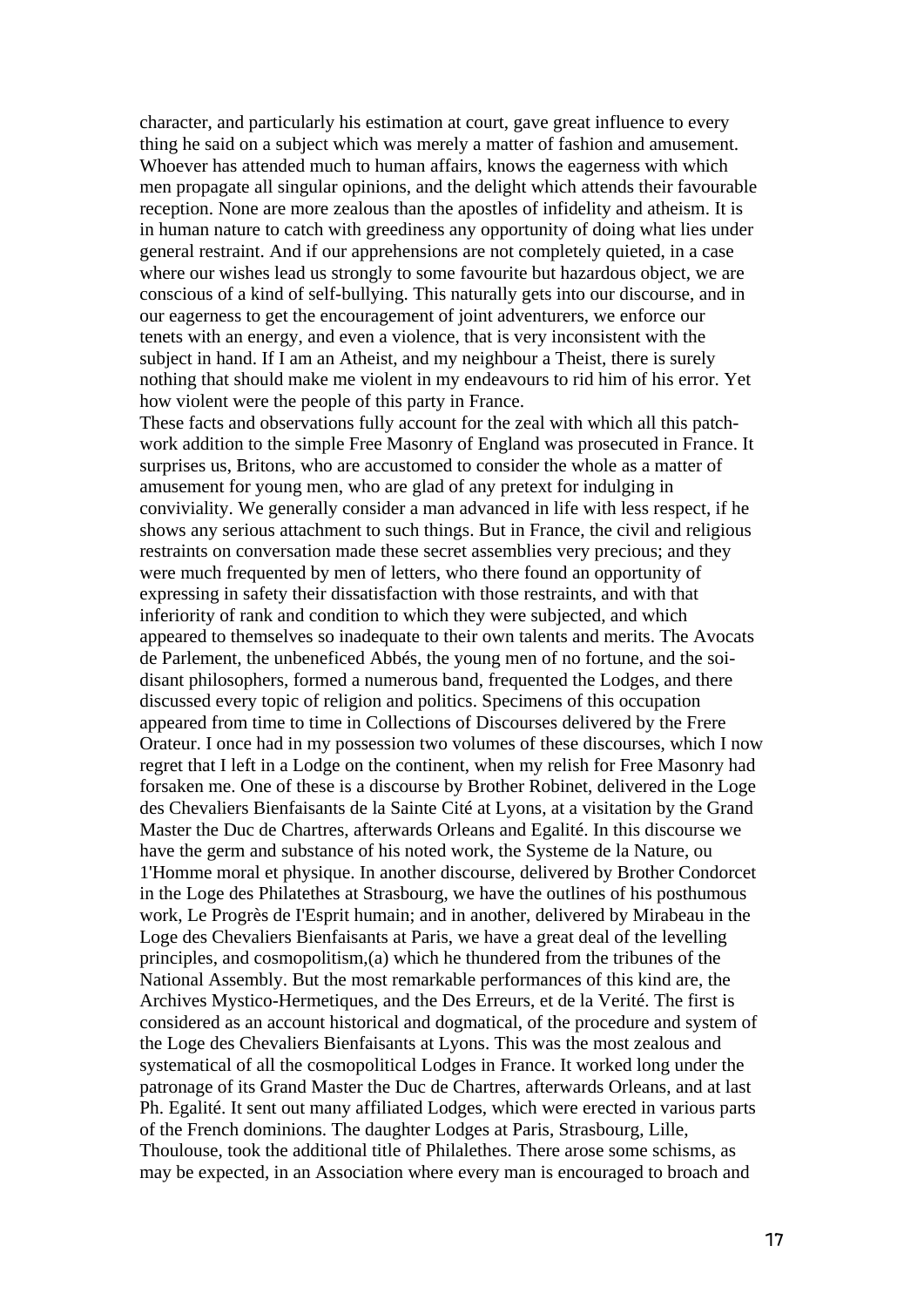to propagate any the most singular opinion. These schisms were continued with some heat, but were in a great measure repaired in Lodges which took the name of Amis reunis de la Verité. One of this denomination at Paris became very eminent. The mother Lodge at Lyons extended its correspondence into Germany, and other foreign countries, and sent constitutions or systems, by which the Lodges conducted their operations.

I have not been able to trace the steps by which this Lodge acquired such an ascendency; but I see, that in 1769 and 1770, all the refined or philosophical Lodges in Alsace and Lorraine united, and in a convention at Lyons, formally put themselves under the patronage of this Lodge, cultivated a continual correspondence, and considered themselves as professing one Masonic Faith, sufficiently distinguishable from that of other Lodges. What this was we do not very distinctly know. We can only infer it from some historical circumstances. One of its favourite daughters, the Lodge Theodor von der guten Rath, at Munich, became so remarkable for discourses dangerous to church and state, that the Elector of Bavaria, after repeated admonitions during a course of five or six years, was obliged to suppress it in 1786. Another of its suffragan Lodges at Regensburgh became exceedingly obnoxious to the state, and occasioned several commotions and insurrections. Another, at Paris, gradually refined into the Jacobin club - And in the year 1791, the Lodges in Alsace and Lorraine, with those of Spire and Worms, invited Custine into Germany, and delivered Mentz into his hands. When we reflect on these historical facts, we get some key to the better understanding of the two performances which I mentioned as descriptive of the opinions and occupations of this sect of Free Masons. The Archives Mystico-Hermetiques exhibit a very strange mixture of Mysticism, Theosophy, Cabalistic whim, real Science, Fanaticism, and Freethinking, both in religion and politics. They must not be considered as an account of any settled system, but rather as annals of the proceedings of the Lodge, and abstracts of the strange doctrines which made their successive appearance in the Lodge. But if an intelligent and cautious reader examine them attentively, he will see, that the book is the work of one hand, and that all the wonders and oddities are caricatured, so as to engross the general attention, while they also are twisted a little, so that in one way or another they accord with a general spirit of licentiousness in morals, religion, and politics. Although every thing is expressed decently, and with some caution and moderation, atheism, materialism, and discontent with civil subordination, pervade the whole. It is a work of great art. By keeping the ridicule and the danger of superstition and ignorance continually in view, the mind is captivated by the relief which free enquiry and communication of sentiment seems to secure, and we are put off our guard against the risk of delusion, to which we are exposed when our judgement is warped by our passions.

The other book, "Des Erreurs et de la Verité," came from the same school, and is a sort of holy scripture, or at least a Talmud among the Free Masons of France. It is intended only for the initiated, and is indeed a mystery to any other reader. But as it was intended for spreading the favourite opinions of some enthusiastic Brethren, every thing is said that does not directly betray the secrets of the Order. It contains a system of Theosophy that has often appeared in the writings of philosophers, both in ancient and modern times. "All the intelligence and moral sentiment that appears in the universe, either directly, as in the minds of men, or indirectly, as an inference from the marks of design that we see around us, some of which show us that men have acted, and many more that some other intelligence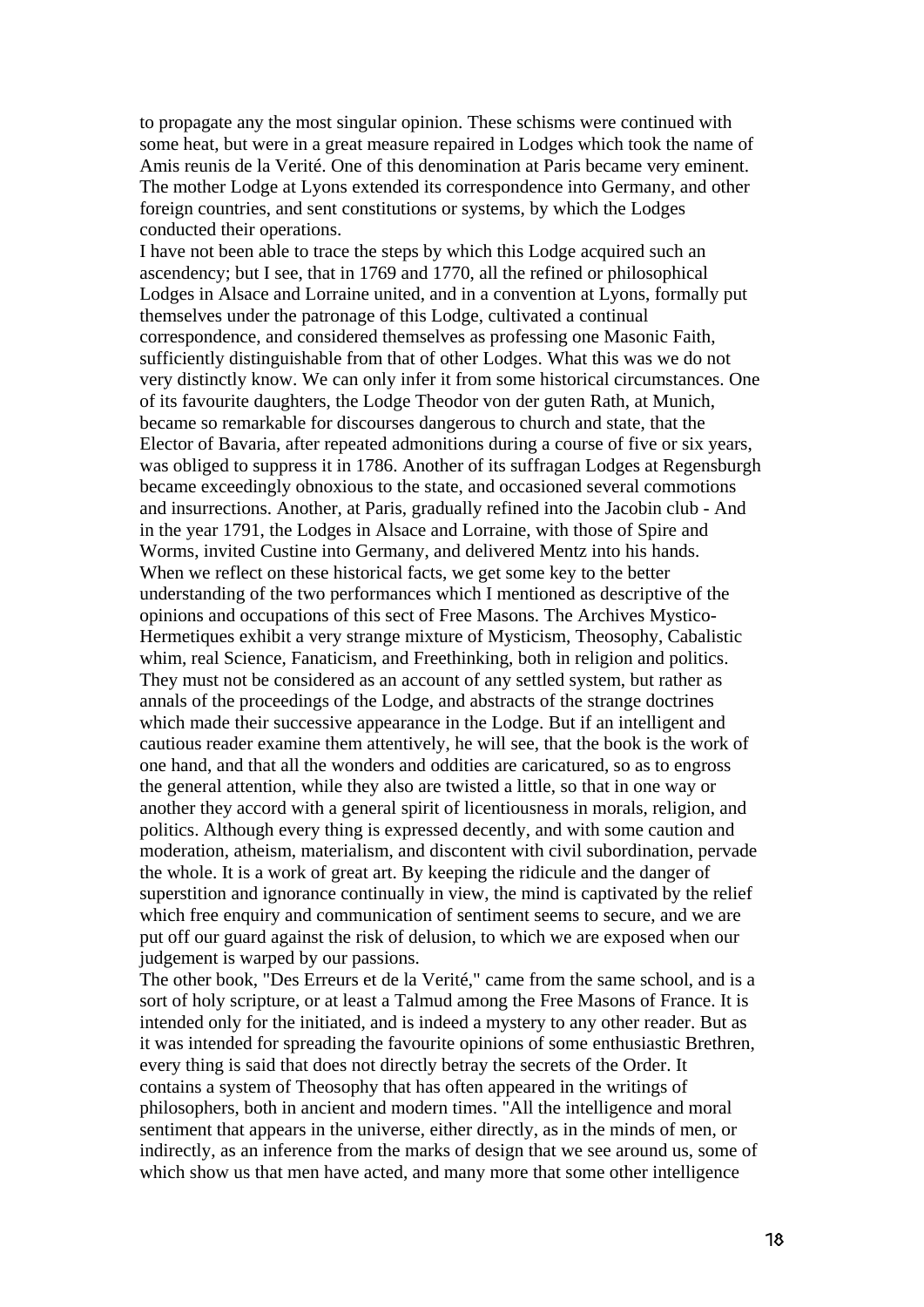has acted, are considered as parts or portions of a general mass of intelligence which exists in the universe, in the same manner as matter exists in it. This intelligence has an inscrutable connection with the material part of the universe, perhaps resembling the connexion, equally unsearchable, that subsists between the mind and body of man; and it may be considered as the Sou1 of the World. It is this substance, the natural object of wonder and respect, that men have called God, and have made the object of religious worship. In doing so they have fallen into gross mistakes, and have created for themselves numberless unfounded hopes and fears, which have been the source of superstition and fanaticism, the most destructive plagues that have ever afflicted the human race. The Soul of Man is separated from the general mass of intelligence by some of the operations of nature, which we shall never understand, just as water is raised from the ground by evaporation, or taken up by the root of a plant. And as the water, after an unsearchable train of changes, in which it sometimes makes part of a flower, sometimes part of an animal, &c. is at last reunited, in its original form, to the great mass of waters, ready to run over the same circle again; so the Soul of Man, after performing its office, and exhibiting all that train of intellectual phenomena that we call human life, is at last swallowed up in the great ocean of intelligence." The author then breaks out

"Felix qui potuit rerum cognoscere causas, Atque metus omnes et inexorabile fatum Subjecit pedibus, strepitumque Acherontis avari."

[which translates roughly as: "Lucky is he who can know the reasons for things, who can throw beneath his feet all fears and unyielding destiny and the noisy roar of greedy Hell" - ta Nat. for the txln.]

For he has now got to his asylum. This deity of his may be the object of wonder, like every thing great and incomprehensible, but not of worship, as the moral Governor of the universe. The hopes are at an end, which rest on our notions of the immortality and individuality of the human soul, and on the encouragement which religion holds forth to believe, that improvement of the mind in the course of this life, by the exercise of wisdom and of virtuous dispositions, is but the beginning of an endless progress in all that can give delight to the rational and well-disposed mind. No relation now subsists between man and Deity that can warm the heart. But, as this is contrary to some natural propensity in the human mind, which in all ages and nations has panted after some connection with Deity, the author strives to avail himself of some cold principles of symmetry in the works of nature, some ill-supported notions of propriety, and other such considerations, to make this anima mundi an object of love and respect. This is done in greater detail in another work, Tableau des rapports entre l'Homme, Dieu, et l'Univers, which is undoubtedly by the same hand. But the intelligent reader will readily see, that such incongruous things cannot be reconciled, and that we can expect nothing here but sophistry. The author proceeds, in the next place, to consider man as related to man, and to trace out the path to happiness in this life. Here we have the same overstrained morality as in the other work, the same universal benevolence, the same lamentations over the miserable state of mankind, resulting from the oppression of the powerful, the great ones of the earth, who have combined against the happiness of mankind, and have succeeded, by debasing their minds, so that they have become willing slaves. This could not have been brought about without the assistance of superstition. But the princes of this world enlisted into their service the priests, who exerted themselves in darkening the understandings of men, and filled their minds with religious terrors. The altar became the chief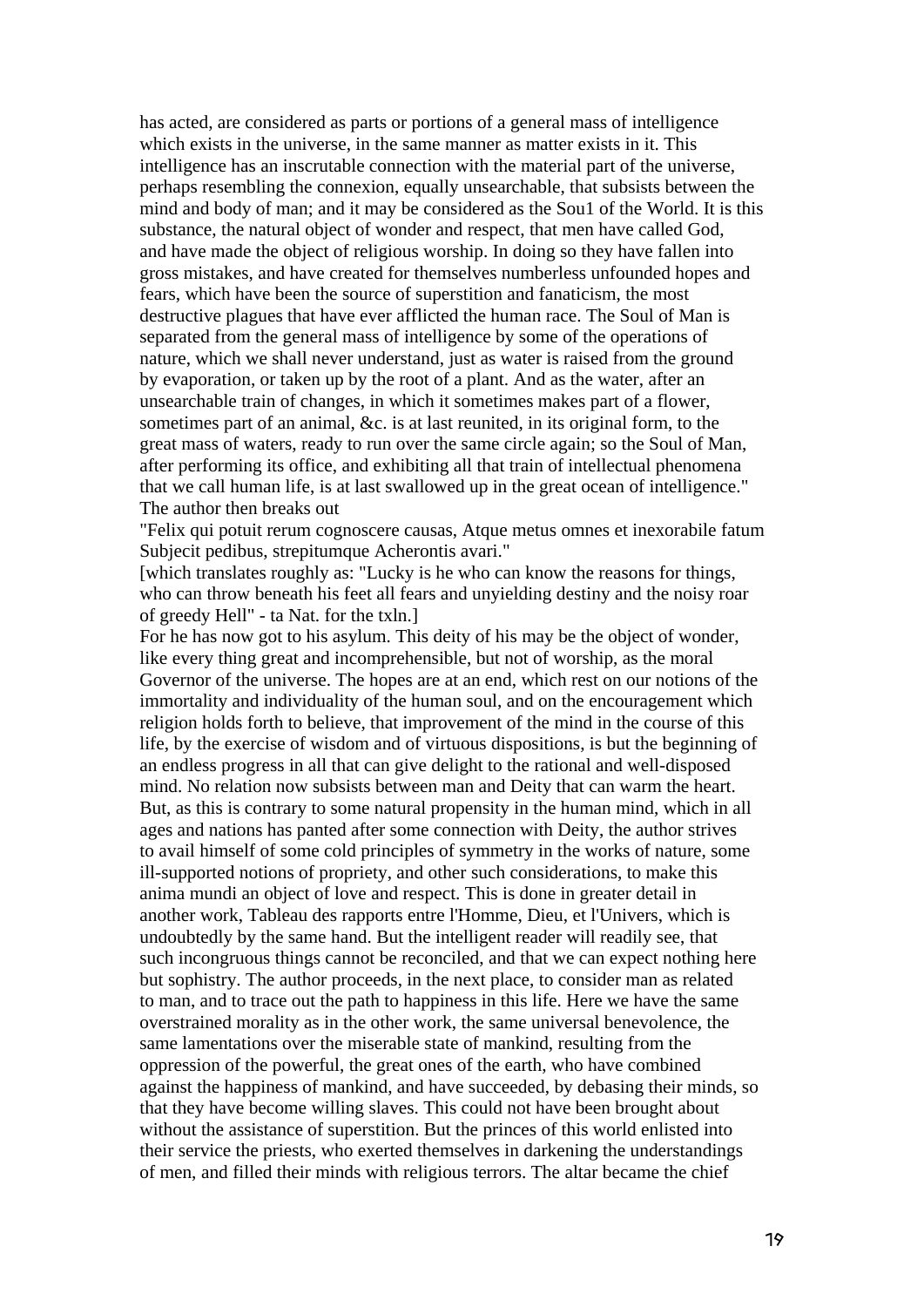pillar of the throne, and men were held in complete subjection. Nothing can recover them from this abject state but knowledge. While this dispels their fears, it will also show them their rights, and the way to attain them.

It deserves particularly to be remarked, that this system of opinions (if such an inconsistent mass of assertions can be called a system) bears a great resemblance to a performance of Toland's, published in 1720, called Pantheisticon, seu Celebratio Sodalitii Socratici. It is an account of the principles of a Fraternity which he calls Socratica, and the Brothers Pantheistæ. They are supposed to hold a Lodge, and the author gives a ritual of the procedure in this Lodge; the ceremonies of opening and shutting of the Lodge, the admission of Members into its different degrees, &c. Reason is the Sun that illuminates the whole, and Liberty and Equality are the objects of their occupations.

We shall see afterwards that this book was fondly pushed into Germany, translated, commented, and misrepresented, so as to take off the attention from the real spirit of the book, which is intentionally wrapped up in cabala and enigma. Mirabeau was at much pains to procure it notice; and it must therefore be considered as a treasure of the cosmo-political opinions of the Association of Chevaliers Bienfaisants, Philalethes, and Amis Reunis, who were called the improved Lodges, working under the D. de Chartres of these there were 266 in 1784. This will be found a very important remark. Let it also be recollected afterwards, that this Lodge of Lyons sent a deputy to a grand Convention in Germany in 1772, viz. Mr. Willermooz, and that the business was thought of such importance, that he remained there two years.

The book Des Erreurs et de la Verité, must therefore be considered as a classical book of these opinions. We know that it originated in the Loge des Chev. Bienfaisants at Lyons. We know that this Lodge stood as it were at the head of French Free Masonry, and that the fictitious Order of Masonic Knights Templars was formed in this Lodge, and was considered as the model of all the rest of this mimic chivalry. They proceeded so far in this mummery, as even to have the clerical tonsure. The Duke of Orleans, his son, the Elector of Bavaria, and some other German Princes, did not scruple at this mummery in their own persons. In all the Lodges of reception, the Brother Orator never failed to declaim on the topics of superstition, blind to the exhibition he was then making, or indifferent as to the vile hypocrisy of it. We have, in the lists of Orators and Office-bearers, many names of persons, who have had an opportunity at last of proclaiming their sentiments in public. The Abbé Sieyes was of the Lodge of Philalethes at Paris, and also at Lyons. Lequinio, author of the most profligate book that ever disgraced a press, the Prejuges vaincus par la Raison, was warden in the Lodge Compacte Sociale. Despremenil, Bailly, Fauchet, Maury, Mounier, were of the same system, though in different Lodges. They were called Martinists, from a St. Martin, who formed a schism in the system of the Chevaliers Bienfaisants, of which we have not any very precise account. Mercier, gives some account of it in his Tableau de Paris, and in his Anneé 1888.

The breach alarmed the Brethren, and occasioned great heats. But it was healed, and the Fraternity took the name of Misa du Renis, which is an anagram of des Amis Reunis. The Bishop of Autun, the man so bepraised as the benevolent Citizen of the World, the friend of mankind and of good order, was Senior Warden of another Lodge at Paris, established in 1786 (I think chiefly by Orleans and himself ) which afterwards became the Jacobin Club. In short, we may assert with confidence, that the Mason Lodges in France were the hot-beds, where the seeds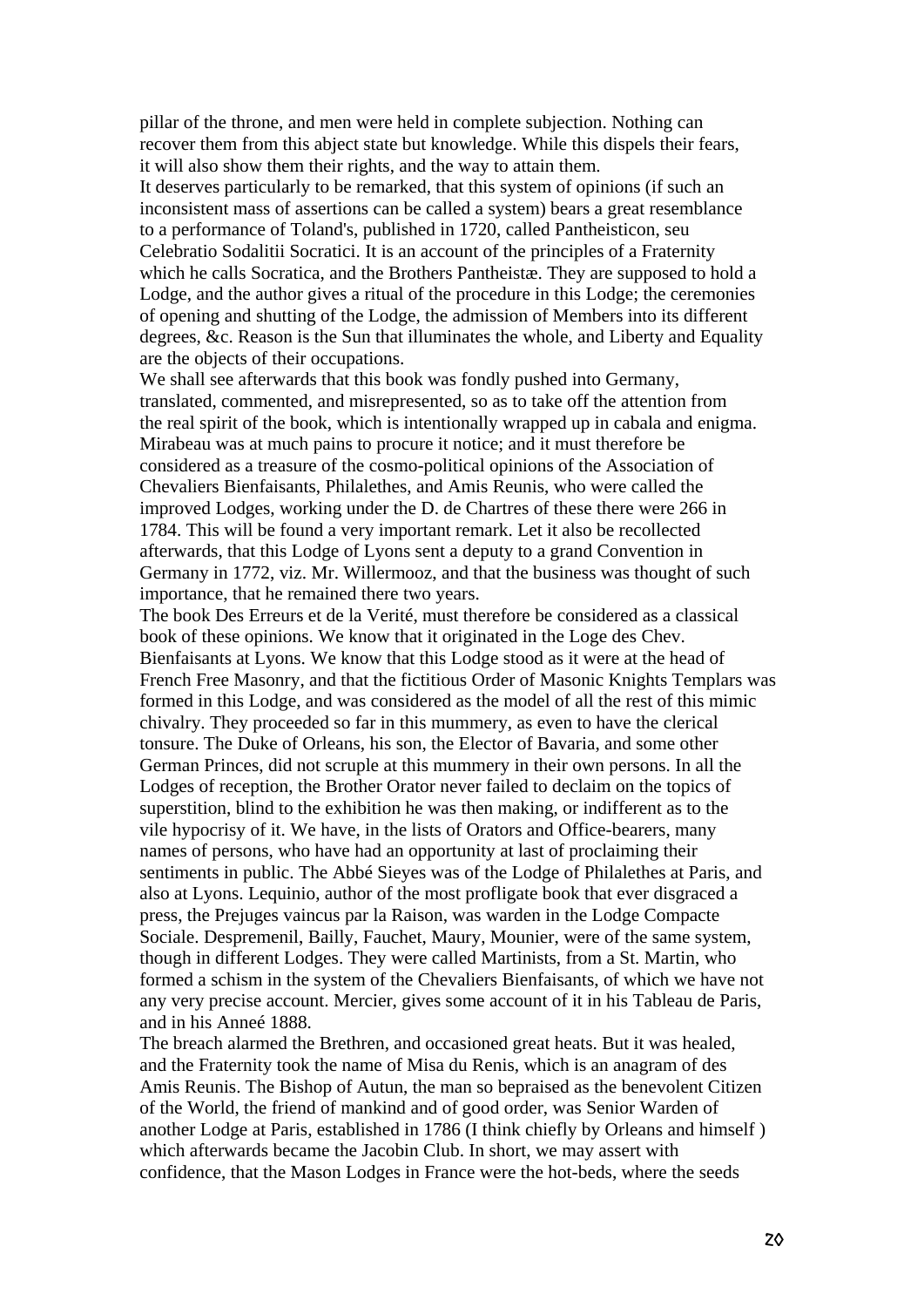were soon, and tenderly reared, of all the pernicious doctrines which soon after choaked every moral or religious cultivation, and have made the Society worse than a waste, have made it a noisome marsh of human corruption, filled with every rank and poisonous weed.

These Lodges were frequented by persons of all ranks, and of every profession. The idle and the frivolous found amusement, and glittering things to tickle their satiated fancies. There they became the dupes of the declamations of the crafty and licentious Abbés, and writers of every denomination. Mutual encouragement in the indulgence of hazardous thoughts and opinions which flatter our wishes or propensities is a lure which few minds can resist. I believe that most men have felt this in some period of their lives. I can find no other way of accounting for the company that I have sometimes seen in a Mason Lodge. The Lodge de la Parfaite Intelligence at Liege, contained, in December 1770, the Prince Bishop, and the greatest part of his Chapter, and all the Office-bearers were dignitaries of the church; yet a discourse given by the Brother Orator was as poignant a satire on superstition and credulity, as if it had been written by Voltaire. It was under the auspices of this Lodge that this collection of discourses, which I mentioned above, was published, and there is no fault found with Brother Robinet; nor Brother Condorcet. Indeed the Trefonciers of Liege were proverbial even in Brabant, for their Epicurism in the most extensive sense of the word.

Thus was corruption spread over the kingdom under the mask of moral instruction. For these discourses were full of the most refined and strained morality, and florid paintings of Utopian felicity, in a state where all are Brothers and citizens of the world. But alas! these wire-drawn principles seem to have had little influence on the hearts, even of those who could best display their beauties. Read the tragedies of Voltaire, and some of his grave performances in prose-What man is there who seems better to know his Master's will? No man expresses with more propriety, with more exactness, the feelings of a good mind. No man seems more sensible of the immutable obligation of justice and of truth. Yet this man, in his transactions with his book-sellers, with the very men to whom he was immediately indebted for his affluence and his fame, was repeatedly, nay, incessantly, guilty of the meanest, the vilest tricks. When he sold a work for an enormous price to one bookseller (even to Cramer, whom he really respected) he took care that a surreptitious edition should appear in Holland, almost at the same moment. Proof-sheets have been traced from Ferney to Amsterdam. When a friend of Cramer's expostulated with Voltaire on the injustice of this conduct, he said, grinning, Oh le bon Cramer eh bien - il n'a que d'etre du parti - he may take a share - he will not give me a livre the less for the first piece I offer him. Where shall we see more tenderness, more honour, more love of every thing that is good and fair, than in Diderot's Pere de Famille. -Yet this man did not scruple to sell to the Empress of Russia an immense library, which he did not possess, for an enormous price, having got her promise that it should remain in his possession in Paris during his life. When her ambassador wanted to see it, after a year or two's payments, and the visitation could be no longer staved off, Diderot was obliged to set off in a hurry, and run through all the book-sellers shops in Germany, to help him to fill his empty shelves. He had the good fortune to save appearances - but the trick took air, because he had been niggardly in his attention to the ambassador's secretary. This, however, did not hinder him from honouring his Imperial pupil with a visit. He expected adoration, as the light of the world, and was indeed received by the Russian courtiers with all the childish fondness that they feel for every Parisian mode. But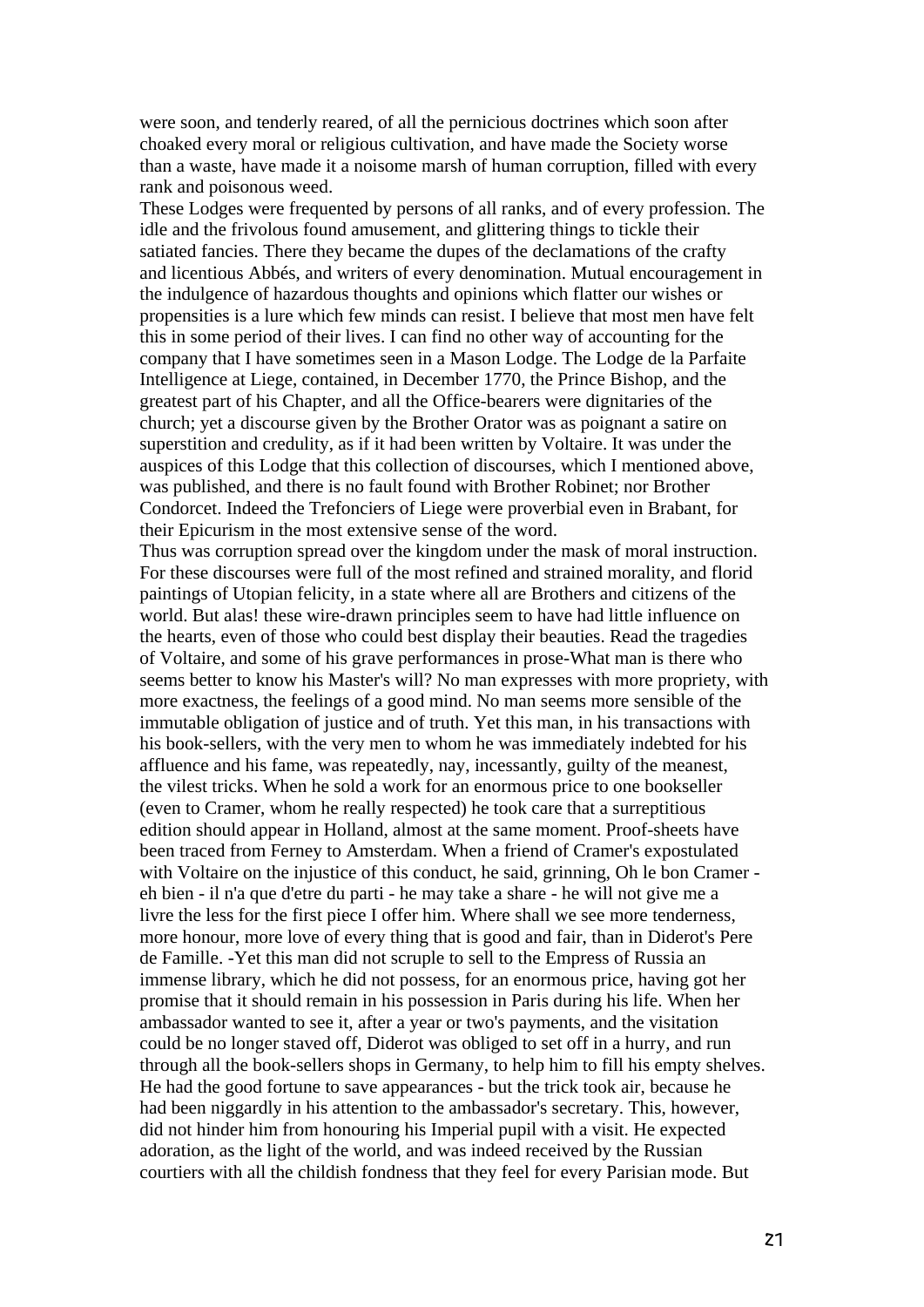they did not understand him, and as he did not like to lose money at play they did not long court his company. He found his pupil too clearsighted. Ces philosophes, said she, sont beaux, vûs de loin; mais de plus prés, 1e diamant pardit crystal. He had contrived a poor story, by which he hoped to get his daughter married in parade, and portioned by her Majesty but it was seen through, and he was disappointed.

When we see the inefficacy of this refined humanity on these two apostles of philosophical virtue, we see ground for doubting of the propriety and expediency of trusting entirely to it for the peace and happiness of a state, and we should be on our guard when we listen to the florid speeches of the Brother Orator, and his congratulations on the emancipation from superstition and oppression, which will in a short time be effectuated by the Chevaliers Bienfaisants, the Philalethes, or any other sect of cosmo-political Brethren.

I do not mean by all this to maintain, that the Mason Lodges were the sole corrupters of the public mind in France. - No.- In all nations that have made much progress in cultivation, there is a great tendency to corruption, and it requires all the vigilance and exertions of magistrates, and of moral instructors, to prevent the spreading of licentious principles and maxims of conduct. They arise naturally of themselves, as weeds in a rich soil; and, like weeds, they are pernicious, only because they are, where they should not be, in a cultivated field. Virtue is the cultivation of the human soul, and not the mere possession of good dispositions; all men have these, and occasionally exhibit them. But virtue supposes exertion; and, as the husbandman must be incited to his laborious task by some cogent motive, so must man be prompted to that exertion which is necessary on the part of every individual for the very existence of a great society: For man is indolent, and he is luxurious; he wishes for enjoyment, and this with little trouble. The less fortunate envy the enjoyments of others, and repine at their own inability to obtain the like. They see the idle in affluence. Few, even of good men; have the candour, nay, I may call it the wisdom, to think on the activity and the labour which had procured these comforts to the rich, or to their ancestors; and to believe that they are idle only because they are wealthy, but would be active if they were needy. Such spontaneous reflections cannot be expected in persons who are engaged in unceasing labour, to procure a very moderate share (in their estimation at least) of the comforts of life. Yet such reflections would, in the main, be just, and surely they would greatly tend to quiet the minds of the unsuccessful. This excellent purpose may be greatly forwarded by a national establishment for moral instruction and admonition; and if the public instructors should add all the motives to virtuous moderation which are suggested by the considerations of genuine religion, every advice would have a tenfold influence. Religious and moral instructions are therefore, in their own nature, unequivocal supports to that moderate exertion of the authority arising from civil subordination, which the most refined philanthropist or cosmopolite acknowledges to be necessary for the very existence of a great and cultivated society. I have never seen a scheme of Utopian happiness that did not contain some system of education, and I cannot conceive any system of education of which moral instruction is not a principal part. Such establishments are dictates of nature, and obtrude themselves on the mind of every person who begins to form plans of civil union. And in all existing societies they have indeed been formed, and are considered as the greatest corrector and soother of those discontents that are unavoidable in the minds of the unsuccessful

and the unfortunate. The magistrate, therefore, whose professional habits lead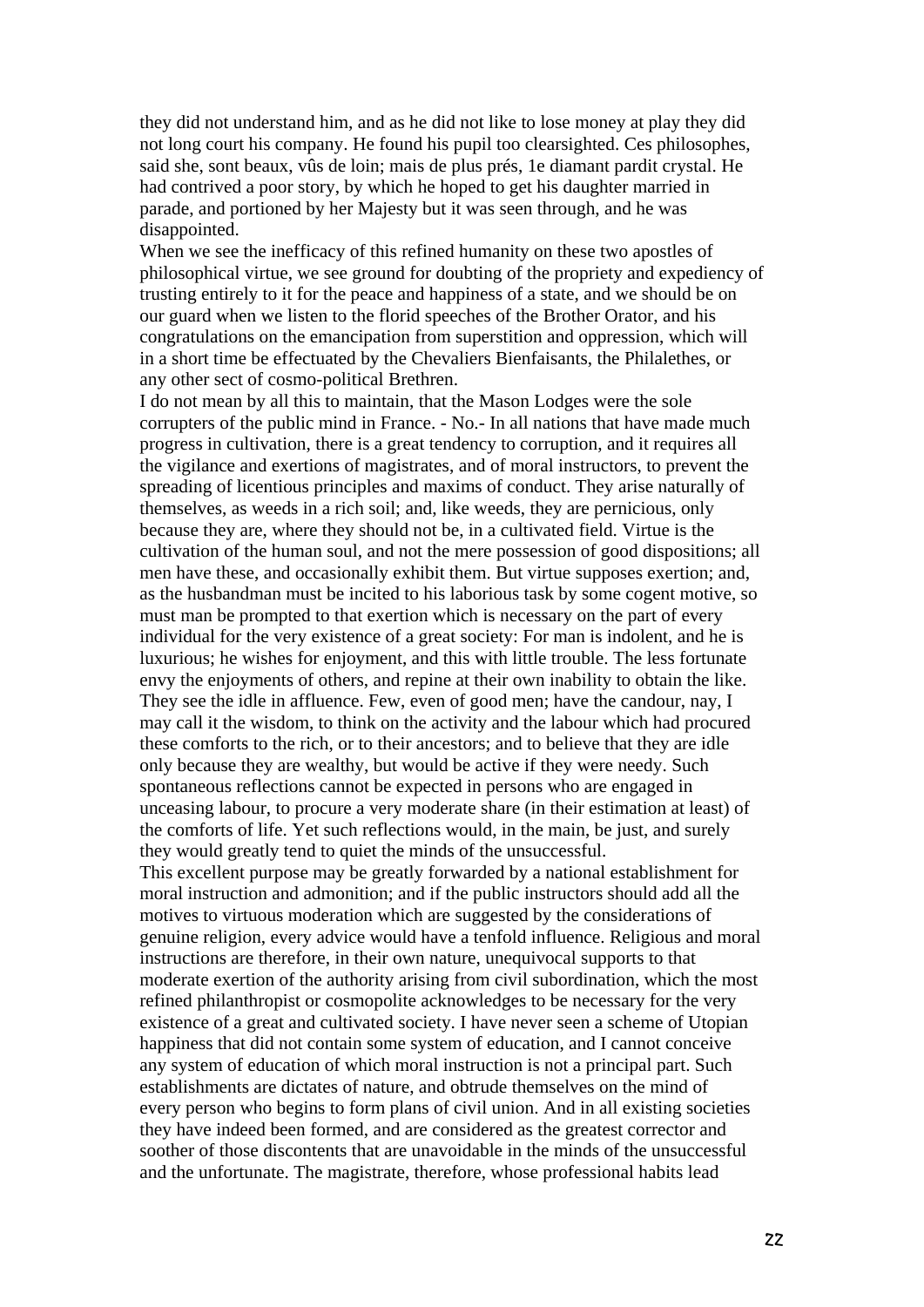him frequently to exert himself for the maintenance of public peace, cannot but see the advantages of such stated remembrancers of our duty. He will therefore support and cherish this public establishment, which so evidently assists him in his beneficent and important labours.

But all the evils of society do not spring from the discontents and the vices of the poor. The rich come in for a large and a conspicuous share. They frequently abuse their advantages. Pride and haughty behaviour on their part rankle in the breasts, and affect the tempers of their inferiors, already fretted by the hardships of their own condition. The rich also are luxurious; and are often needy. Grasping at every mean of gratification, they are inattentive to the rights of inferiors whom they despise, and, despising, oppress. Perhaps their own superiority has been acquired by injustice. Perhaps most sovereignties have been acquired by oppression. Princes and Rulers are but men; as such, they abuse many of their greatest blessings. Observing that religious hopes make the good resigned under the hardships of the present scene, and that its terrors frequently restrain the bad; they avail themselves of these observations, and support religion as an engine of state, and a mean of their own security. But they are not contented with its real advantages; and they are much more afraid of the resentment and the crimes of the offended profligate, than of the murmurs of the suffering worthy. Therefore they encourage superstition, and call to their aid the vices of the priesthood. The priests are men of like passions as other men, and it is no ground of peculiar blame that they also frequently yield to the temptations of their situation. They are encouraged to the indulgence of the love of influence natural to all men, and they heap terror upon terror, to subdue the minds of men, and darken their understandings. Thus, the most honourable of all employments, the moral instruction of the state, is degraded to a vile trade, and is practised with all the deceit and rapacity of any other trade; and religion, from being the honour and the safeguard of a nation, becomes its greatest disgrace and curse.

When a nation has fallen into this lamentable state, it is extremely difficult to reform. Although nothing would so immediately and so completely remove all ground of complaint, as the re-establishing private virtue, this is of all others the least likely to be adopted.. The really worthy, who see the mischief where it really is, but who view this life as the school of improvement, and know that man is to be made perfect through suffering, are the last persons to complain. The worthless are the most discontented, the most noisy in their complaints, and the least scrupulous about the means of redress. Not to improve the nation, but to advance themselves, they turn the attention to the abuses of power and influence. And they begin their attack where they think the place most defenceless, and where perhaps they expect assistance from a discontented garrison. They attack superstition, and are not at all solicitous that true religion shall not suffer along with it. It is not, perhaps, with any direct intention to ruin the state, but merely to obtain indulgence for themselves, and the co-operation of the wealthy. They expect to be listened to by many who wish for the same indulgence; and thus it is that religious free-thinking is generally the first step of anarchy and revolution. For in a corrupted state, persons of all ranks have the same licentious wishes, and if superstitious, fear be really an ingredient of the human mind, it requires some struggle to shake it off. Nothing is so effectual as mutual encouragement, and therefore all join against priestcraft; even the rulers forget their interest, which should lead them to support it. In such a state, the pure morality of true religion vanishes from the sight. There is commonly no remains of it in the religion of the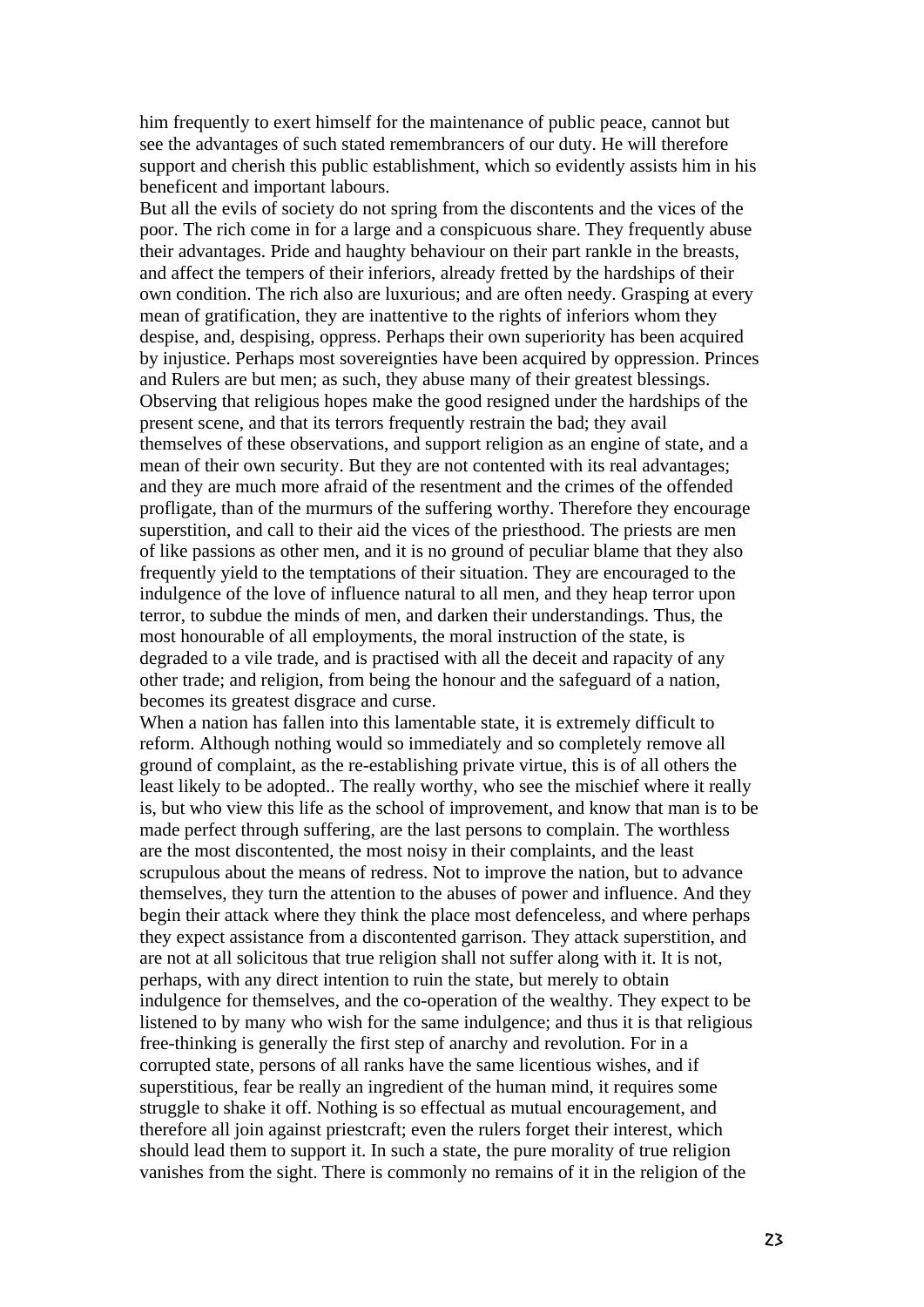nation, and therefore all goes together.

Perhaps there never was a nation where all those co-operating causes had acquired greater strength than in France. Oppressions of all kinds were at a height. The luxuries of life were enjoyed exclusively by the upper classes, and this in the highest degree of refinement; so that the desires of the rest were whetted to the utmost. Religion appeared in its worst form, and seemed calculated solely for procuring establishments for the younger sons of the insolent and useless noblesse. The morals of the higher orders of the clergy and of the laity were equally corrupted. Thousands of literary men were excluded by their station from all hopes of advancement to the more respectable offices in the church. These vented their discontents as far as there was safety, and were encouraged by many of the upper classes, who joined them in their satires on the priesthood. The clergy opposed them, it is true, but feebly, because they could not support their opposition by examples of their own virtuous behaviour, but were always obliged to have recourse to the power of the church, the very object of hatred and disgust. The whole nation became infidel, and when in a few instances a worthy Cure uttered the small still voice of true religion, it was not heard amidst the general noise of satire and reproach. The misconduct of administration, and the abuse of the public treasures, were every day growing more impudent and glaring, and exposed the government to continual criticism. But it was still too powerful to suffer this to proceed to extremities; while therefore infidelity and loose sentiments of morality passed unpunished, it was still very hazardous to publish any thing against the state. It was in this respect chiefly, that the Mason Lodges contributed to the dissemination of dangerous opinions, and they were employed for this purpose all over the kingdom. This is not an assertion hazarded merely on account of its probability. Abundant proof will appear by and by, that the most turbulent characters in the nation frequented the Lodges. We cannot doubt, but that under this covert they indulged their factious dispositions; nay, we shall find the greatest part of the Lodges of France, converted, in the course of a very few weeks, into corresponding political societies.

But it is now time to turn our eyes to the progress of Free Masonry in Germany and the north of Europe; there it took a more serious turn. Free Masonry was imported into Germany somewhat later than into France. The first German Lodge that we have any account of, is that at Cologne, erected in 1716, but very soon suppressed. Before the year 1725 there were many, both in Protestant and Catholic Germany. Those of Wetzlar, Frankfort on the Mayne, Brunswick, and Hamburg, are the oldest, and their priority is doubtful. All of them received their institution from England, and had patents from a mother Lodge in London. All seem to have got the mystery through the same channel, the banished friends of the Stuart family. Many of these were Catholics, and entered into the service of Austria and the Catholic princes.

The true hospitality, that is no where more conspicuous than in the character of the Germans, made this institution a most agreeable and useful passport to these gentlemen; and as many of them were in military stations, and in garrison, they found it a very easy matter to set up Lodges in all parts of Germany. These afforded a very agreeable pastime to the officers, who had little to occupy them, and were already accustomed to a subordination which did not affect their vanity on account of family distinctions. As the. Ensign and the General were equally gentlemen, the allegory or play of universal Brotherhood was neither novel nor disgusting. Free Masonry was then of the simplest form, consisting of the three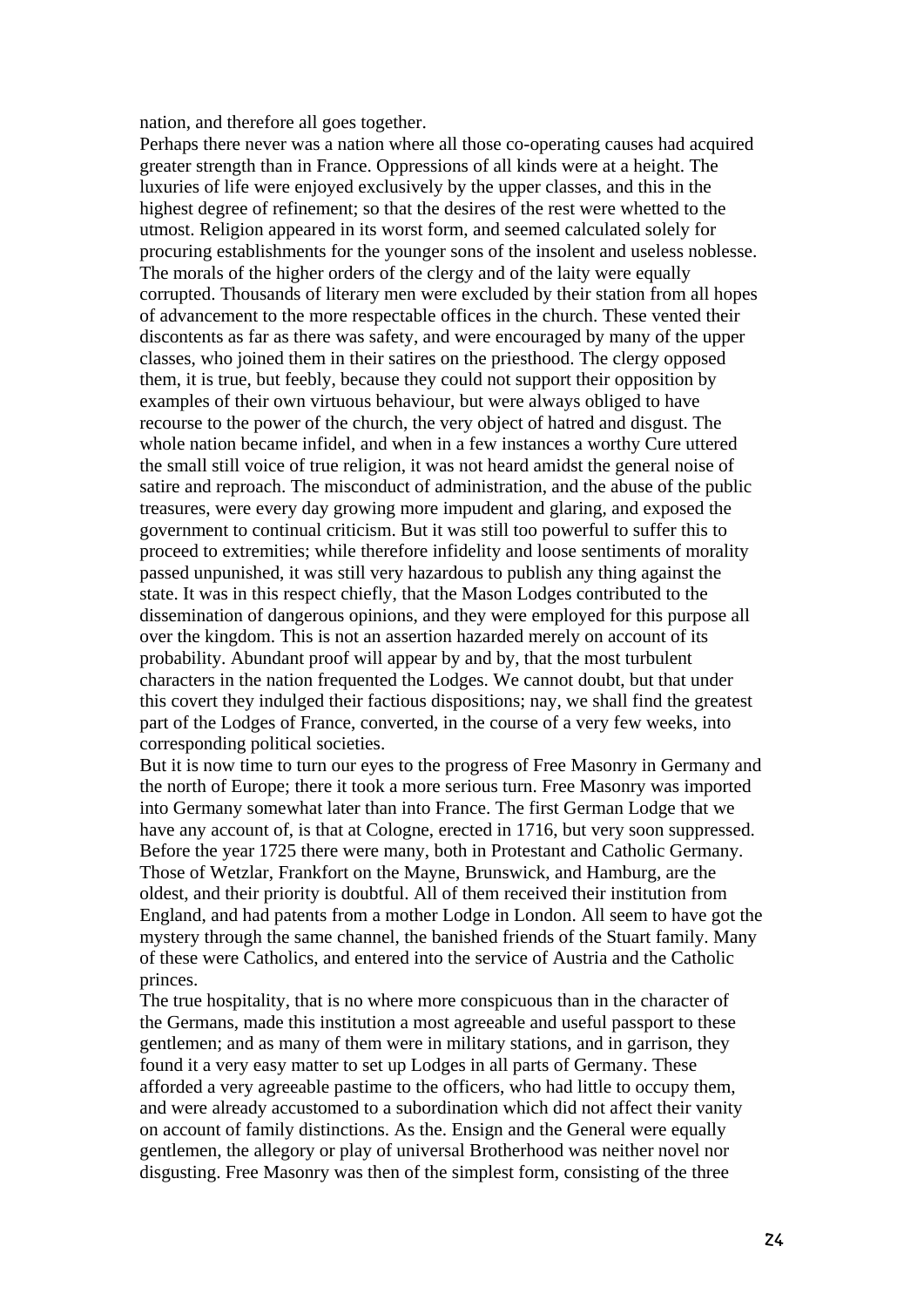degrees of Apprentice, Fellow-craft, and Master. It is remarkable, that the Germans had been long accustomed to the word, the sign, and the gripe of the Masons, and some other handicraft trades. In many parts of Germany there was a distinction of operative Masons into Wort-Maurers and Schrift-Maurers. The Wort-Maurers had no other proof to give of their having been regularly brought up to the trade of builders, but the word and signs; the Schrift-Maurers had written indentures to shew. There are extant and in force, borough-laws, enjoining the Masters of Masons to give employment to journeymen who had the proper words and sign. In particular it appears, that some cities had more extensive privileges in this respect than others. The word given at Wetzlar, the feat of the great council of revision for the empire, entitled the possessor to work over the whole empire. We may infer from the processes and decisions in some of those municipal courts, that a master gave a word and token for each year's progress of his apprentice. He gave the word of the incorporated Imperial city or borough on which he depended, and also a word peculiar to himself, by which all his own pupils could recognise each other. This mode of recognisance was probably the only document of education in old times, while writing was confined to a very small part of the community. When we reflect on the nature of the German empire, a confederation of small independent states, we see that this profession cannot keep pace with the other mechanic arts, unless its practitioners are invested with greater privileges than others. Their great works exceed the strength of the immediate neighbourhood, and the workmen must be brought together from a distance. Their association must therefore be more cared for by the public. When English Free Masonry was carried into Germany, it was hospitably received. It required little effort to give it respectability, and to make it the occupation of a gentleman, and its secrets and mysteries were not such novelties as in France. It spread rapidly, and the simple topic of Brotherly love was sufficient for recommending it to the honest and hospitable Germans. But it soon took a very different turn. The German character is the very opposite of frivolity. It tends to seriousness, and requires serious occupation. The Germans are eminent for their

turn for investigation; and perhaps they indulge this to excess. We call them plodding and dull, because we have little relish for enquiry for its own sake. But this is surely the occupation of a rational nature, and deserves any name but stupidity. At the same time it must be acknowledged, that the spirit of enquiry requires regulation as much as any propensity of the human mind. But it appears that the Germans are not nice in their choice of their objects; it appears that singularity, and wonder, and difficulty of research, are to them irresistible recommendations and incitements. They have always exhibited a strong hankering after every thing that is wonderful, or solemn, or terrible; and in spite of the great progress which men have made in the course of these two last centuries, in the knowledge of nature, a progress too in which we should be very unjust if we did not acknowledge that the Germans have been generally in the foremost ranks, the gross absurdities of magic, exorcism, witchcraft, fortune-telling, transmutation of metals, and universal medicine, have always had their zealous partisans, who have listened with greedy ears to the nonsense and jargon of fanatics and cheats; and though they every day saw examples of many who had been ruined or rendered ridiculous by their credulity, every new pretender to secrets found numbers ready to listen to him, and to run over the same course.

Free Masonry, professing mysteries, instantly roused all these people, and the Lodges appeared to the adventurers who wanted to profit by the enthusiasm or the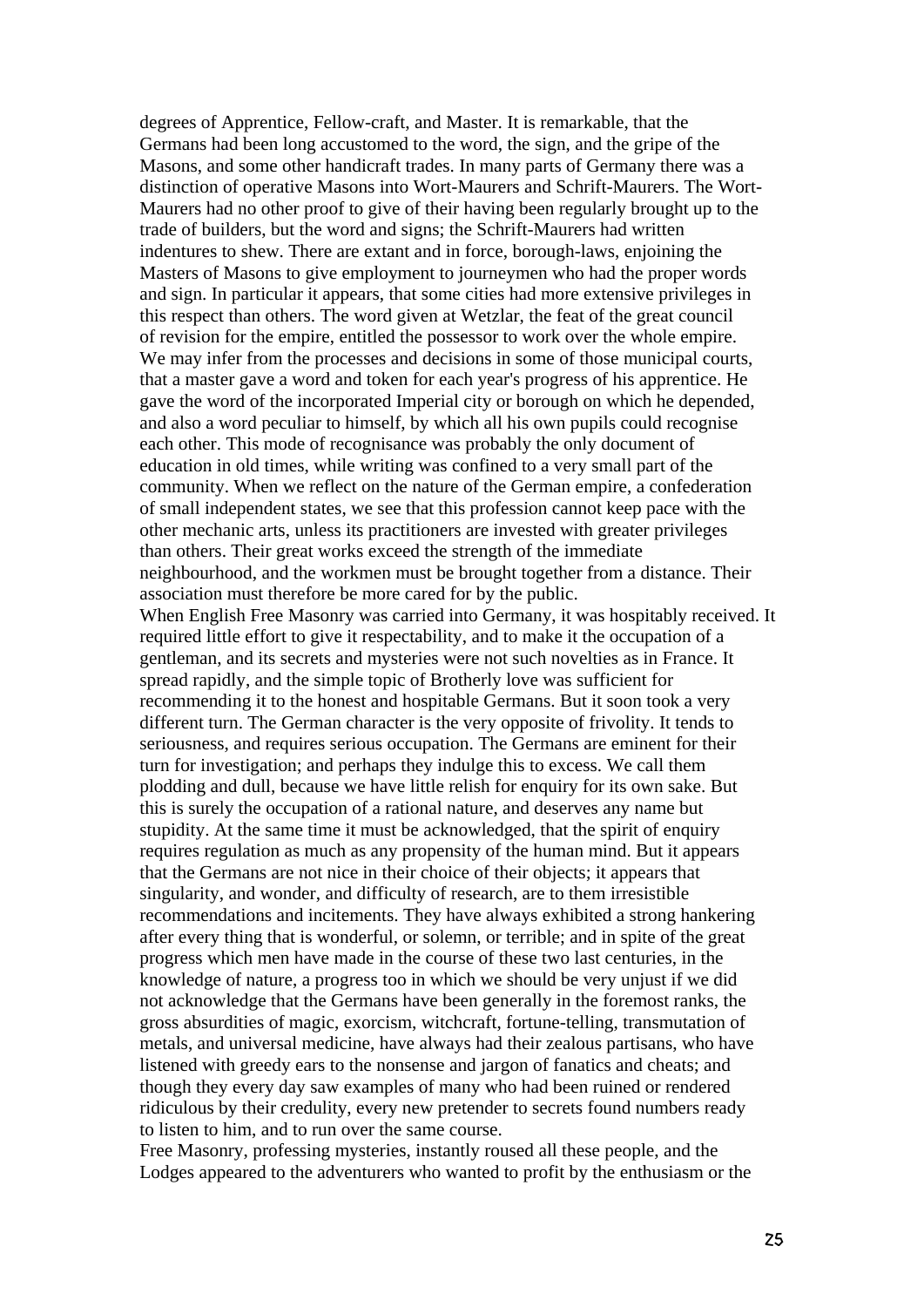avarice of their dupes, the fittest places in the world for the scene of their operations. The Rosycrucians were the first who availed themselves of the opportunity. This was not the Society which had appeared formerly under that name, and was now extinct; but a set of Alchymists, pretenders to the transmutation of metals and the universal medicine, who; the better to inveigle their votaries, had mixed with their own tricks a good deal of the absurd superstitions of that sect, in order to give a greater air of mystery to the whole, to protract the time of instruction, and to afford more room for evasions, by making so many difficult conditions necessary for perfecting the grand work, that the unfortunate gull, who had thrown away his time and his money, might believe that the failure was owing to his own incapacity or unfitness for being the possessor of the grand secret. These cheats found it convenient to make Masonry one of their conditions, and by a small degree of art, persuaded their pupils that they were the only true Masons. These Rosycrucian Lodges were soon established, and became numerous, because their mysteries were addressed, both to the curiosity, the sensuality, and the avarice of men. They became a very formidable band, adopting the constitution of the Jesuits, dividing the Fraternity into circles, each under the management of its own superior, known to the president, but unknown to the individuals of the Lodges. These superiors were connected with each other in a way known only to themselves, and the whole was under one General. At least this is the account which they wish to be believed. If it be just, nothing but the absurdity of the ostensible motives of their occupations could have prevented this combination from carrying on schemes big with hazard to the peace of the world. But the Rosycrucian Lodges have always been considered by other Free Masons as bad Societies, and as gross schismatics. This did not hinder, however, their alchemical and medical secrets from being frequently introduced into the Lodges of simple Free Masonry; and in like manner, exorcism, or ghost-raising, magic, and other gross superstitions, were often held out in their meetings as attainable mysteries, which would be immense acquisitions to the Fraternity, without any necessity of admitting along with them the religious deliriums of the Rosycrucians. In 1743, a Baron Hunde; a gentleman of honourable character and independent fortune, was in Paris, and got acquainted with the Earl of Kilmarnock and some other gentlemen who were about the Pretender, and learned from them that they had some wonderful secrets in their Lodges. He was admitted, through the medium of that nobleman, and of a Lord Clifford, and his Masonic patent was signed George (said to be the signature of Kilmarnock). Hunde had attached himself to the fortunes of the Pretender, in hopes (as he says himself) of rising in the world under his protection. The mighty secret was this. "When the Order of Knights Templars was abolished by Philip the Fair, and cruelly persecuted, some worthy persons escaped, and took refuge in the Highlands of Scotland, where they concealed themselves in caves. These persons possessed the true secrets of Masonry, which had always been in that Order, having been acquired by the Knights, during their services in the east, from the pilgrims whom they occasionally protected or delivered. The Chevaliers de la Rose-Croix continued to have the same duties as formerly, though robbed of their emoluments. In fine, every true Mason is a Knight Templar." It is very true that a clever fancy can accommodate the ritual of reception of the Chevalier de l' Epée, &c. to something like the institution of the Knights Templars, and perhaps this explanation of young Zerobabel's pilgrimage, and of the rebuilding of the Temple by Ezra, is the most significant explanation that has been given of the meagre symbols of Free Masonry.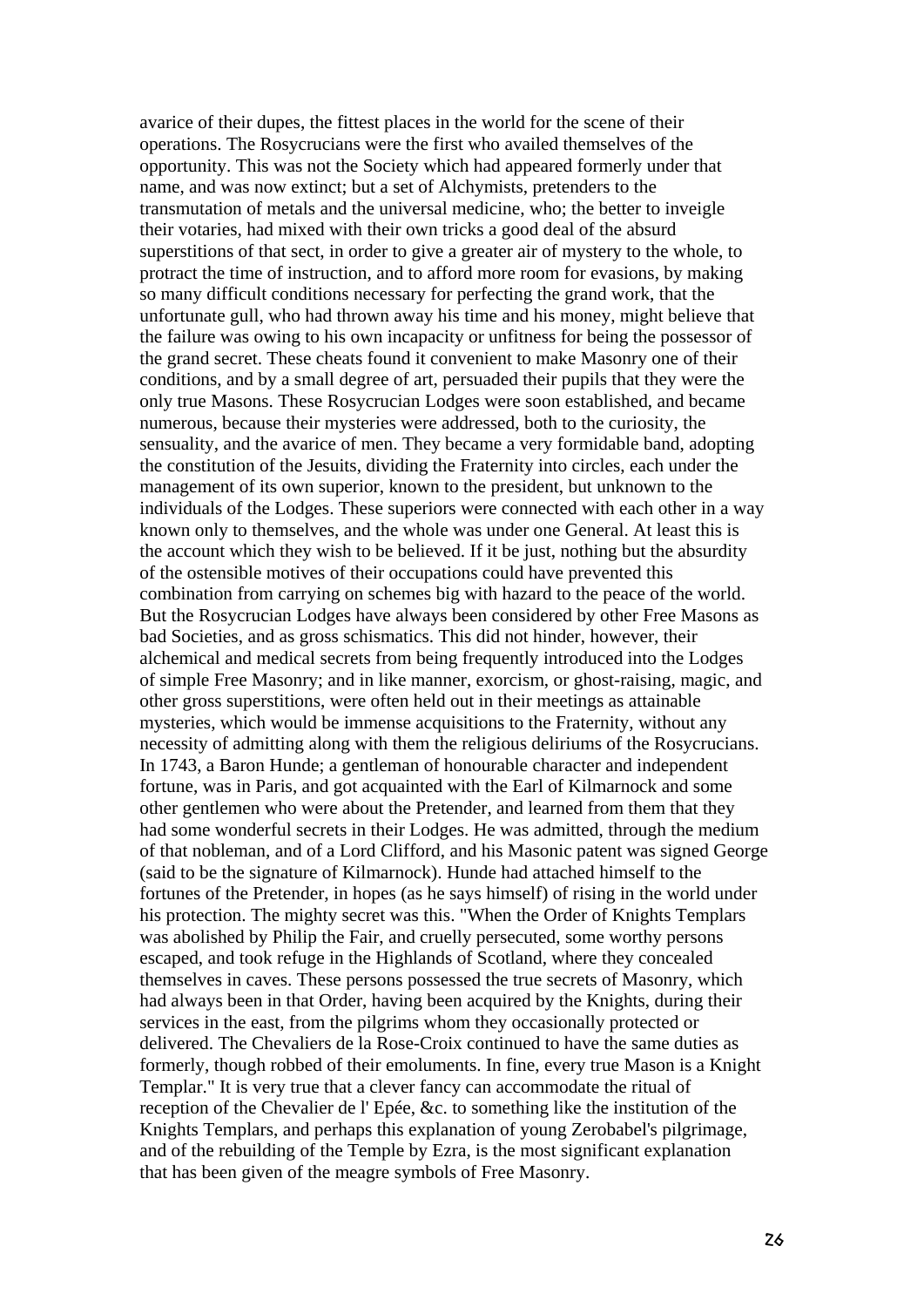When Baron Hunde returned to Germany, he exhibited to some friends his extensive powers for propagating this system of Masonry, and made a few Knights. But he was not very active. Probably the failure of the Pretender's attempt to recover the throne of his ancestors had put an end to Hunde's hopes of making a figure. In the mean time Free Masonry was cultivated with zeal in Germany, and many adventurers found their advantage in supporting particular schisms. But in 1756, or 1757, a complete revolution took place. The French officers who were prisoners at large in Berlin, undertook, with the assurance peculiar to their nation, to instruct the simple Germans in every thing that embellishes society. They said, that the homespun Free Masonry, which had been imported from England, was fit only for the unpolished minds of the British; but that in France it had grown into an elegant system, fit for the profession of Gentlemen. Nay, they said, that the English were ignorant of true Masonry, and possessed nothing but the introduction to it; and even this was not understood by them. When the ribbands and stars, with which the French had ornamented the Order, were shown to the Germans, they could not resist the enchantment. A Mr. Rosa, a French commissary, brought from Paris a complete waggonload of Masonic ornaments, which were all distributed before it had reached Berlin, and he was obliged to order another, to furnish the Lodges of that city. It became for a while a most profitable business to many French officers and commissaries dispersed over Germany, having nothing else to do. Every body gaped for instruction, and these kind teachers were always ready to bestow it. In half a year Free Masonry underwent a complete revolution all over Germany, and Chevaliers multiplied without number. The Rosaic system was a gospel to the Mason and the poor British system was despised. But the new Lodges of Berlin, as they had been the teachers of the whole empire, wanted also to be the governors, and insisted on complete subjection from all the others. This startled the Free Masons at a distance, and awakened them from their golden dreams. Now began a struggle for dominion and for independency. This made the old Lodges think a little about the whole affair. The result of this was a counter revolution. Though no man could pretend that he understood the true meaning of Free Masonry, its origin, its history, or its real aim, all saw that the interpretations of their hieroglyphics, and the rituals of the new degrees imported from France, were quite gratuitous. It appeared, therefore, that the safest thing for them was an appeal to the birth-place of Masonry. They sent to London for instructions. There they learned, that nothing was acknowledged for genuine unsophisticated Masonry but the three degrees; and that the mother Lodge of London alone could, by her instructions, prevent the most dangerous schisms and innovations. Many Lodges, therefore, applied for patents and instructions. Patents were easily made out, and most willingly sent to the zealous Brethren; and these were thankfully received and paid for. But instruction was not so easy a matter. At that time we had nothing but the book of constitutions, drawn up about 1720, by Anderson and Desaguilliers, two persons of little education, and of low manners, who had aimed at little more than making a pretext, not altogether contemptible, for a convivial meeting. This, however, was received with respect. We are apt to smile at grave men's being satisfied with such coarse and scanty fare. But it was of use, merely because it gave an ostensible reason for resisting the despotism of the Lodges of Berlin. Several respectable Lodges, particularly that of Frankfort on the Mayne, that of Brunswick, that of Wetzlar, and the Royal York of Berlin, resolutely adhered to the English system, and denied themselves all the enjoyment of the French degrees, rather than acknowledge the supremacy of the Rosaic Lodges of Berlin.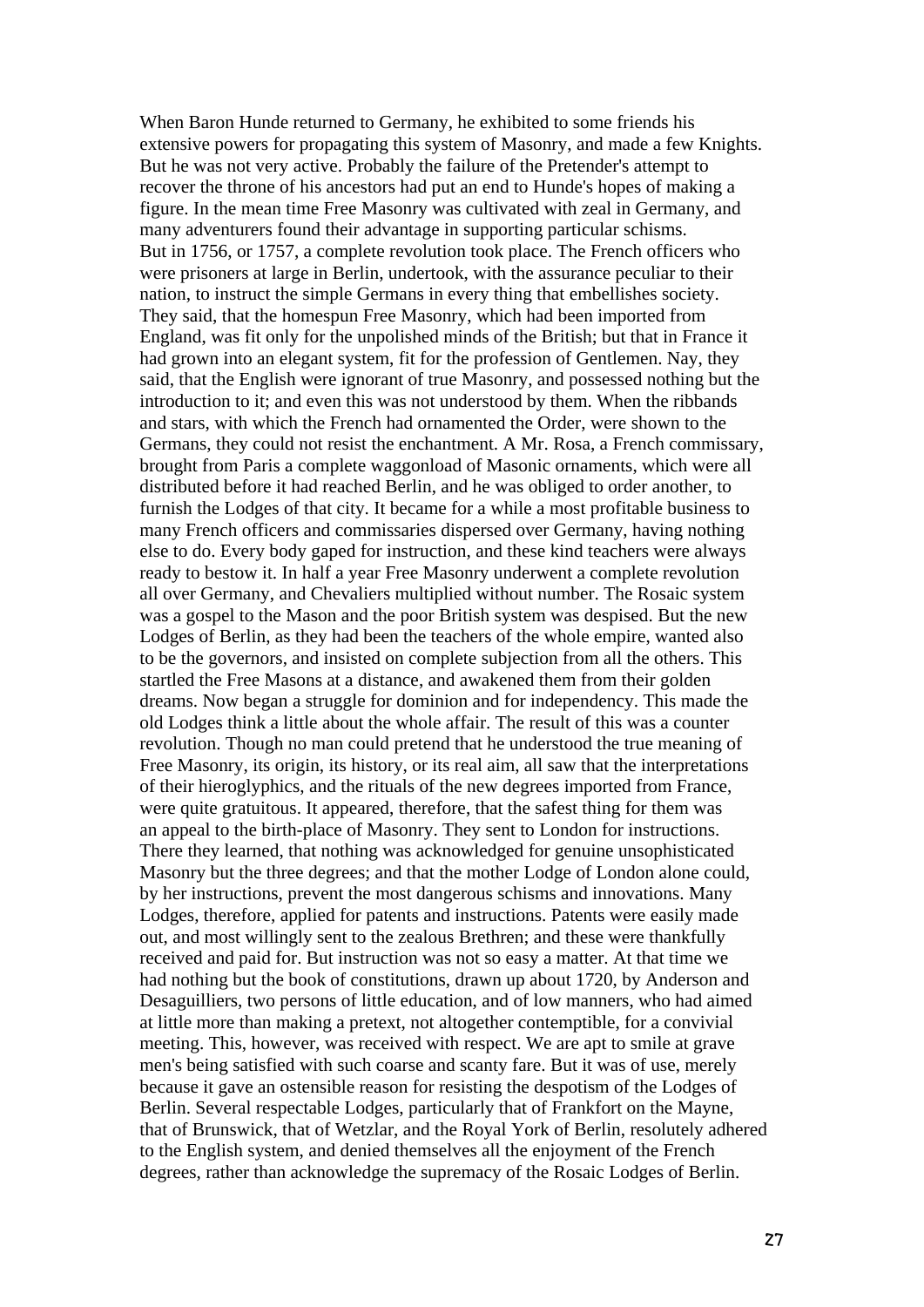About the year 1764 a new revolution took place. An adventurer, who called himself Johnson, and passed himself for an Englishman, but who was really a German or Bohemian named Leucht, said that he was ambassador from the Chapter of Knights Templars at Old Aberdeen in Scotland, sent to teach the Germans what was true Masonry. He pretended to transmute metals, and some of the Brethren declared that they had seen him do it repeatedly. This reached Baron Hunde and brought back all his former enthusiasm. There is something very dark in this part of the history; for in a little Johnson told his partisans that the only point he had to inform them of was, that Baron Hunde was the Grand Master of the 7th province of Masonry, which included the whole of Germany, and the royal dominions of Prussia. He showed them a map of the Masonic Empire arranged into provinces, each of which had distinguishing emblems. These are all taken from an old forgotten and insignificant book, Typotii Symbola Divina et Humana, published in 1601. There is not the least trace in this book either of Masonry or Templars, and the emblems are taken out without the smallest ground of selection. Some inconsistency with the former magnificent promises of Johnson startled them at first, but they acquiesced and submitted to Baron Hunde as Grand Master of Germany. Soon after Johnson turned out to be a cheat, escaped, was taken, and put in prison, where he died. Yet this seems not to have ruined the credit of Baron Hunde. He erected Lodges, gave a few simple instructions, all in the system of English Masonry, and promised, that when they had approved themselves as good Masons, he would then impart the mighty secret. After two or three years of noviciate, a convention was held at Altenberg; and he told them that his whole secret was, that every true Mason was a Knight Templar. They were astonished, and disappointed; for they expected in general that he would teach them the philosopher's stone, or ghostraising, or magic. After much discontent, falling out, and dispute, many Lodges united in this system, made somewhat moderate and palatable, under the name of the STRICT DISCIPLINARIANS, Strickten Observanz. It was acceptable to many, because they insisted that they were really Knights, properly consecrated, though without temporalities; and they seriously set themselves about forming a fund which should secure the order in a landed property and revenue, which would give them a respectable civil existence. Hunde declared that his whole estate should devolve on the Order. But the vexations which he afterwards met with, and his falling in love with a lady who prevailed on him to become Roman Catholic, made him alter this intention. The Order went on, however, and acquired considerable credit by the serious regularity of their proceedings; and, although in the mean time a new apostle of Mysteries, a Dr. Zinzendorff, one of the Strict Observanz, introduced a new system, which he said was from Sweden, distinguished by some of the mystical doctrines of the Swedenborgh sect, and though this system obtained the Royal patronage, and a National Lodge was established at Berlin by patent, still the Tempelorden, or Orden des Stricten Observanz, continued to be very respectable. The German gentry were better pleased with a Grand Master of their own choosing, than with any imposed on them by authority. During this state of things, one Stark, a Protestant divine, well known in Germany by his writings, made another trial of public faith. One Gugomos (a private gentleman, but who would pass for son to a King of Cyprus) and one Schropfer, keeper of a coffee-house at Nuremberg, drew crowds of Free Masons around them, to learn ghost-raising, exorcism, and alchymy. Numbers came from a great distance to Weisbad to see and learn these mysteries, and Free Masonry was on the point of another revolution. Dr. Stark was an adept in all these things, and contended with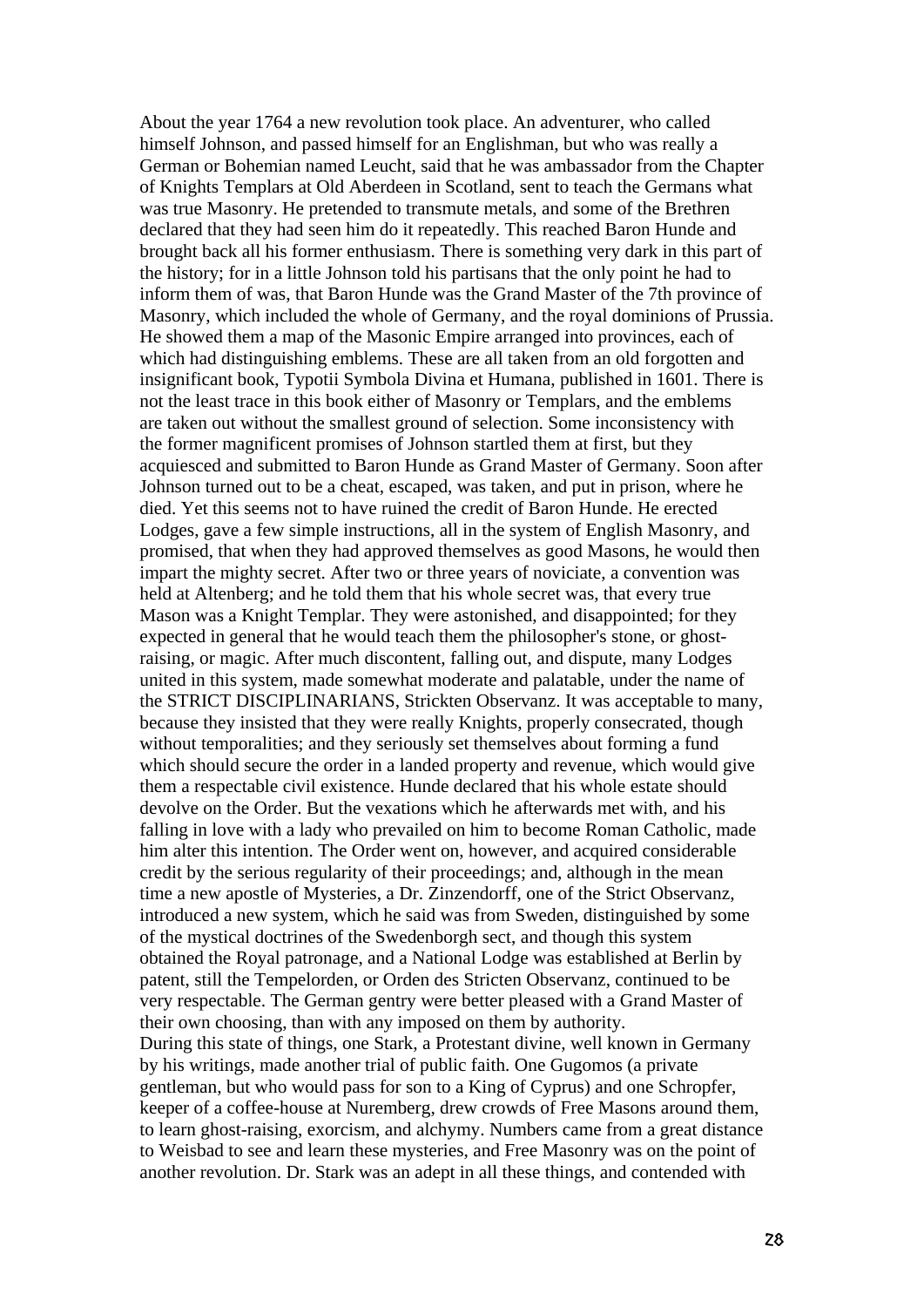Cagliostro in Courland for the palm of superiority. He saw that this deception could not long stand its ground. He therefore came forward, at a convention at Braunschweig in 1772, and said to the Strict Disciplinarians or Templars, That he was of their Order, but of the spiritual department, and was deputed by the Chapter of K m d t in Scotland, where he was Chancellor of the Congregation, and had the name of Archidemides, Eques ab Aquila fulva: That this Chapter had the superintendance of the Order: That they alone could consecrate the Knights, or the unknown superiors; and that he was deputed to instruct them in the real principles of the Order, and impart its inestimable secrets, which could not be known to Baron Hunde, as he would readily acknowledge when he should converse with him. Johnson, he said, had been a cheat, and probably a murderer. He had got some knowledge from papers which he must have stolen from a missionary, who had disappeared, and was probably killed. Gugomos and Schropfer must have had some similar information; and Schropfer had even deceived him for a time. He was ready to execute his commission, upon their coming under the necessary obligations of secrecy and of submission. Hunde (whose name in the Order was the Eques ab Ense) acquiesced at once, and proposed a convention, with full powers to decide and accept. But a Schubart, a gentleman of character, who was treasurer to the Templar Masons, and had an employment which gave him considerable influence in the Order, strongly dissuaded them from such a measure. The most unqualified submission to unknown superiors, and to conditions equally unknown, was required previous to the smallest communication, or any knowledge of the powers which Archidemides had to treat with them. Many meetings were held, and many attempts were made to learn something of this spiritual court, and of what they might expect from them. Dr: Stark, Baron Weggensak, Baron Von Raven, and some others of his coadjutors in the Lodges at Koningsberg in Prussia, and at Wismar, were received into the Order. But in vain-nothing was obtained from these ghostly Knights but some insignificant ceremonials of receptions and consecrations. Of this kind of novelties they were already heartily sick; and though they all panted after the expected wonders, they were so much frightened by the unconditional submission, that they could come to no agreement, and the secrets of the Scotch Congregation of K m d t still remain with Dr. Stark. They did, however, a sensible thing; they sent a deputation to Old Aberdeen, to enquire after the caves where their venerable mysteries were known, and their treasures were hid. They had, as they thought, merited some more confidence; for they bad remitted annual contributions to these unknown superiors, to the amount of some thousands of rixdollars. But alas, their ambassadors found the Free Masons of Old Aberdeen ignorant of all this, and as eager to learn from the ambassadors what was the true origin and meaning of Free Masonry, of which they knew nothing but the simple tale of Old Hiram. This broke Stark's credit; but he still insisted on the reality of his commission, and said that the Brethren at Aberdeen were indeed ignorant, but that he had never said otherwise; their expectations from that quarter had rested on the scraps purloined by Johnson. He reminded them of a thing well known to themselves; that one of them had been sent for by a dying nobleman to receive papers on this subject, and that his visit having been delayed a few hours by an unavoidable accident, he found all burnt but a fragment of a capitulary and a thing in cypher, part of which he (Dr. Stark) had explained to them. They had employed another gentleman, a H. Wachter, to make similar enquiries in Italy, where Schropfer and others (even Hunde) had told them great secrets were to be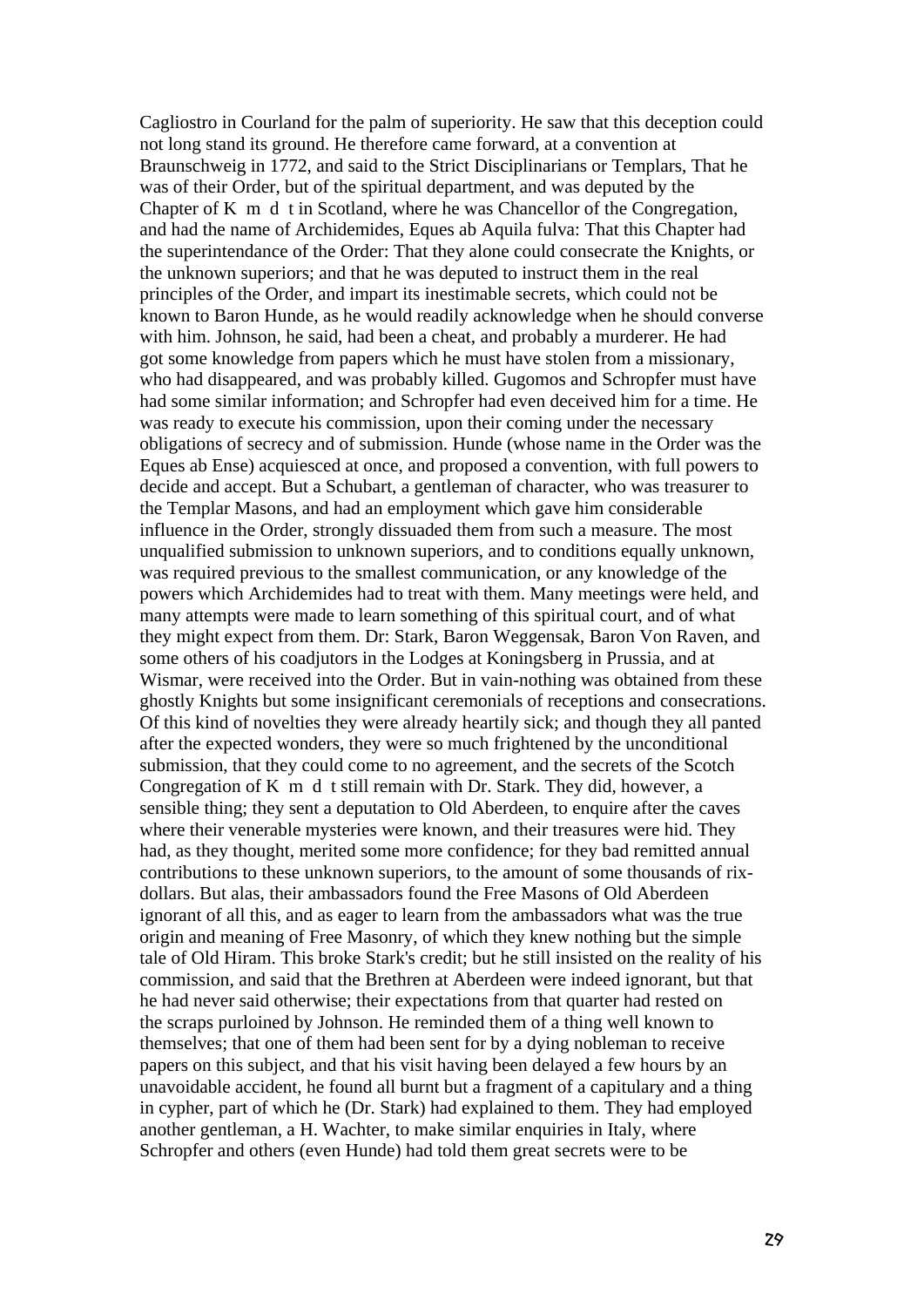obtained from the Pretender's secretary Approsi, and others. Wachter told them, that all this was a fiction, but that he had seen at Florence some Brethren from the Holy Land, who really possessed wonderful secrets, which he was willing to impart, on proper conditions. These, however, they could not accede to; but they were cruelly tortured by seeing Wachter, who had left Germany in sober circumstances, now a man of great wealth and expense. He would not acknowledge that he had got the secret of gold-making from the Asiatic Brethren; but said that no man had any right to ask him how he had come by his fortune. It was enough that he behaved honourably, and owed no man any thing. He broke off all connections with them, and left them in great distress about their Order, and panting after his secrets. Risum teneatis amici.

Stark, in revenge for the opposition he had met with from Schubart, left no stone unturned to hurt him with his Brethren, and succeeded, so that he left them in disgust. Hunde died about this time. A book appeared, called, The Stumbling Block and Rock of Offence, which betrayed (by their own confession) the whole secrets of the Order of Templars, and soon made an end of it, as far as it went beyond the simple English Masonry.

Thus was the faith of Free Masons quite unhinged in Germany. But the rage for mysteries and wonder was not in the least abated; and the habits of these secret assemblies were becoming every day more craving. Dissension and schism was multiplying in every quarter; and the Institution, instead of being an incitement to mutual complaisance and Brotherly love, had become a source of contention, and of bitter enmity. Not satisfied with defending the propriety of its own Institutions, each System of Free Masonry was busy in enticing away the partisans of other Systems, shut their Lodges against each other, and proceeded even to vilify and persecute the adherents of every System but their own.

These animosities arose chiefly from the quarrel about precedency, and the arrogance (as it was thought) of the patent Lodge of Berlin, in pretending to have any authority in the other parts of the Empire. But these pretensions were not the result of mere vanity. The French importers of the new degrees, always true to the glory of their nation, hoped by this means to secure the dependence even of this frivolous Society; perhaps they might foresee political uses and benefits which might arise from it. One thing is worth notice: The French Lodges had all emanated from the great Confederation under the Duke de Chartres, and, even if we had no other proof, we might presume that they would cultivate the same principles that characterised that Sect. But we are certain that infidelity and laxity of moral principles were prevalent in the Rosaic Lodges, and that the observation of this corruption had offended many of the sober, oldfashioned Lodges, and was one great cause of any check that was given to the brilliant Masonry of France. It is the observation of this circumstance, in which they all resembled, and which soon ceased to be a distinction, because it pervaded the other Lodges, that induced me to expatiate more on this history of Free Masonry in Germany, than may appear to my readers to be adequate to the importance of Free Masonry in the general subject-matter of these pages. But I hope that it will appear in the course of my narration that I have not given it greater value than it deserves.

About this very time there was a great revolution of the public mind in Germany, and scepticism, infidelity and irreligion, not only were prevalent in the minds and manners of the wealthy and luxurious, and of the profligate of lower ranks, but began to appear in the productions of the press. Some circumstances, peculiar to Germany, occasioned these declensions from the former acquiescence in the faith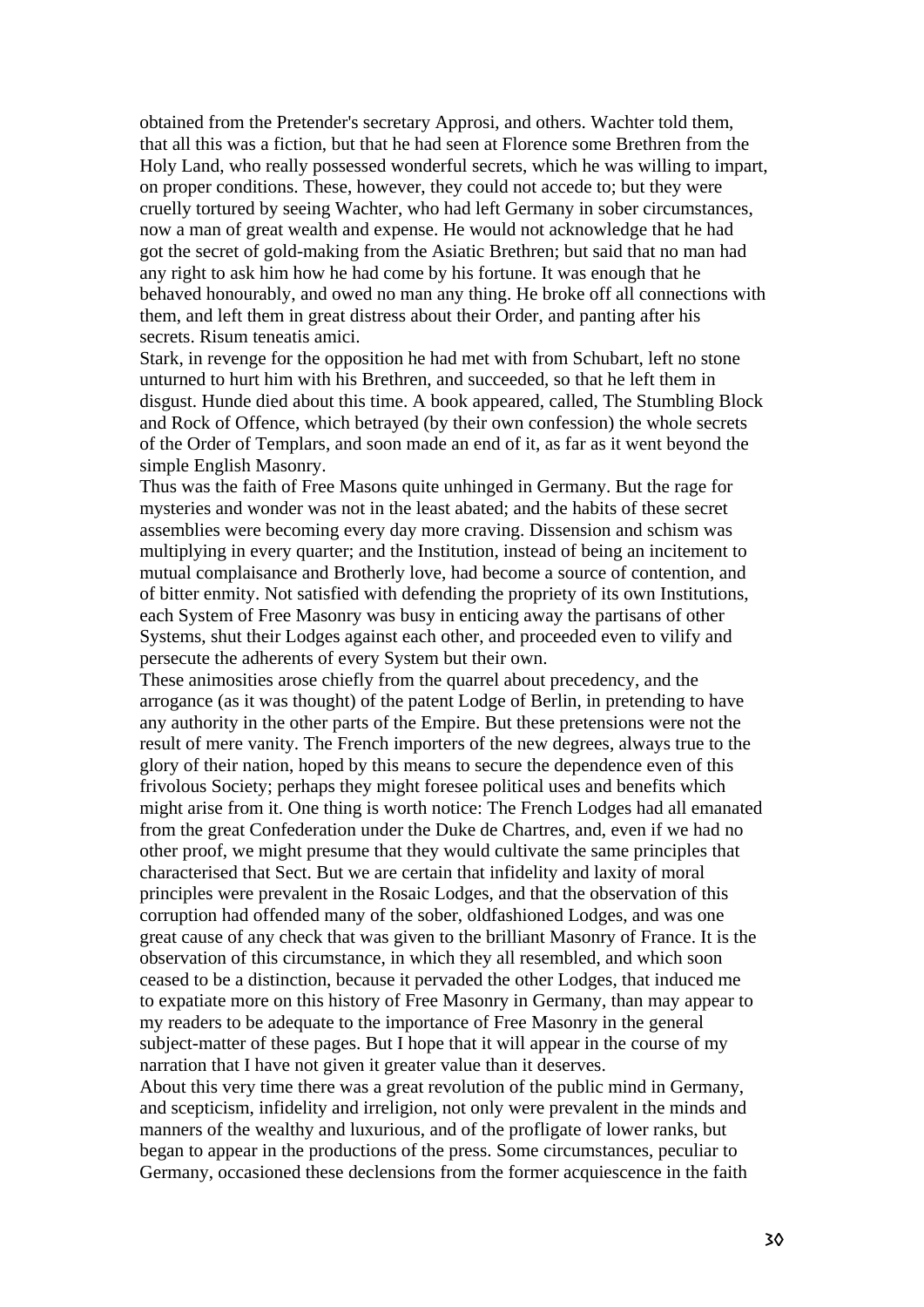of their forefathers to become more uniform and remarkable than they would otherwise have been. The Confessions of Germany are the Roman Catholic, the Lutheran (which they call Protestant) and the Calvinist (which they call Reformed). These are professed in many small contiguous principalities, and there is hardly one of them in which all the three have not free exercise. The desire of making proselytes is natural to all serious professors of a rational faith, and was frequently exercised. The Roman Catholics are supposed by us to be particularly zealous; and the Protestants (Lutherans and Calvinists) were careful to oppose them by every kind of argument, among which those of ridicule and reproach were not spared. The Catholics accused them of infidelity respecting the fundamental doctrines of Christianity which they professed to believe, and even with respect to the doctrines of natural religion. This accusation was long very slightly supported; but, of late, by better proofs. The spirit of free inquiry was the great boast of the Protestants, and their only support against the Catholics, securing them both in their religious and civil rights. It was therefore supported by their governments. It is not to be wondered at that it should be indulged to excess, or improperly, even by serious men, liable to error, in their disputes with the Catholics. In the progress of this contest, even their own Confession did not escape criticism, and it was asserted that the Reformation which those Confessions express was not complete. Further Reformations were proposed. The Scriptures, the foundation of our faith, were examined by clergymen of very different capacities, dispositions, and views, till by explaining, correcting, allegorising, and otherwise twisting the Bible, men's minds had hardly any thing left to rest on as a doctrine of revealed religion. This encouraged others to go farther, and to say that revelation was a solecism, as plainly appeared by the irreconcileable differences among these Enlighteners (so they were called) of the public, and that man had nothing to trust to but the dictates of natural reason. Another set of writers, proceeding from this as a point already settled, proscribed all religion whatever, and openly taught the doctrines of materialism and atheism. Most of those innovations were the work of Protestant divines, from the causes that I have mentioned. Teller, Semler, Eberhardt, Leffing, Bahrdt, Riem, and Shultz, had the chief hand in all these innovations. But no man contributed more than Nicholai, an eminent and learned bookseller in Berlin. He has been for many years the publisher of a periodical work, called the General German Library (Algemein deutsche Bibliothek) consisting of original dissertations, and reviews of the writings of others. The great merit of this work, on account of many learned dissertations which appear in it, has procured it great influence on that class of readers whose leisure or capacity did not allow them a more profound kind of reading. This is the bulk of readers in every country. Nicholai gives a decided preference to the writings of the Enlighteners, and in his reviews treats them with particular notice, makes the public fully acquainted with their works, and makes the most favourable comments; whereas the performances of their opponents, or more properly speaking, the defenders of the National Creeds, are neglected, omitted, or barely mentioned, or they are criticised with every severity of ridicule and reproach. He fell upon a very sure method of rendering the orthodox writers disagreeable to the public, by representing them as the abetters of superstition; and as secret Jesuits. He asserts, that the abolition of the Order of Loyola is only apparent. The Brethren still retain their connection, and most part of their property, under the secret patronage of Catholic Princes. They are, therefore, in every corner, in every habit and character, working with unwearied zeal for the restoration of their empire. He raised a general alarm, and made a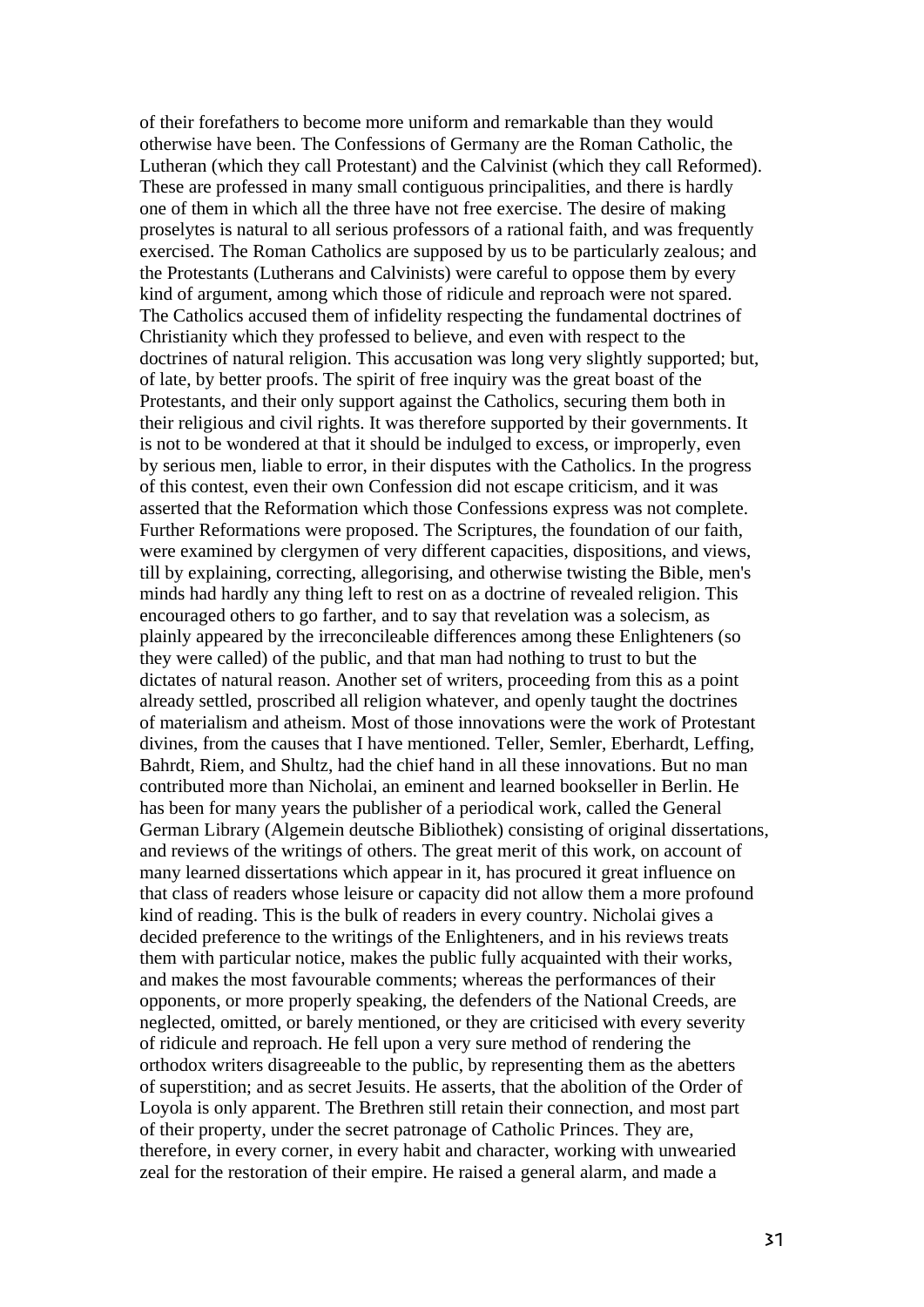journey through Germany, hunting for Jesuits, and for this purpose, became Free Mason and Rosycrucian, being introduced by his friends Gedicke and Biester, clergymen, publishers of the Berlin Monatschrift, and most zealous promoters of the new doctrines. This favour he has repaid at his return, by betraying the mysteries of the Lodges, and numberless falsehoods. His journey was published in several volumes, and is full of frightful Jesuitisms. This man, as I have said, found the greatest success in his method of slandering the defenders of Bible-Christianity, by representing them as concealed Jesuits. But, not contented with open discussion, he long ago published a sort of romance, called Sebaldus Nothanker, in which these divines are introduced under feigned names, and made as ridiculous and detestable as possible. All this was a good trading job, for sceptical and free-thinking writings have every where a good market; and Nicholai was not only reviewer, but publisher, having presses in different cities of the Empire. The immense literary manufacture of Germany, far exceeding that of any nation of Europe, is carried on in a very particular way. The books go in sheets to the great fairs of Leipsic and Frankfort, twice a year. The booksellers meet there, and see at one glance the state of literature; and having speculated and made their bargains, the books are instantly dispersed through every part of the Empire, and appear at once in all quarters. Although every Principality has an officer for licensing, it is impossible to prevent the currency of a performance, although it may be prohibited; for it is to be had by the carrier at three or four miles distance in another state. By this mode of traffic, a plot may be formed, and actually has been formed, for giving any particular turn to the literature of the country. There is an excellent work printed at Bern by the author Heinzmann, a bookseller, called, Appeal to my Country, concerning a Combination of Writers, and Booksetlers, to rule the Literature of Germany, and form the public mind into a contempt for the religion and civil establishments of the Empire. It contains a historical account of the publications in every branch of literature for about thirty years. The author shows, in the most convincing manner, that the prodigious change from the former satisfaction of the Germans on those subjects to their present discontent and attacks from every quarter, is neither a fair picture of the prevailing sentiments, nor has been the simple operation of things, but the result of a combination of trading Infidels.

I have here somewhat anticipated (for I hope to point out the sources of this combination,) because it helps to explain or illustrate the progress of infidelity and irreligion that I was speaking of. It was much accelerated by another circumstance. One Basedow, a man of talents and learning, set up, in the Principality of Anhalt-Dessau, a PHILANTHROPINE, or academy of general education, on a plan extremely

different from those of the Universities and Academies. By this appellation, the founder hoped to make parents expect that much attention would be paid to the morals of the pupils; and indeed the programs or advertisements by which Basedow announced his institution to the public, described it as the professed seminary of practical Ethics. Languages, sciences, and the ornamental exercises, were here considered as mere accessories, and the great aim was to form the young mind to the love of mankind and of virtue, by a plan of moral education which was very specious and unexceptionable. But there was a circumstance which greatly obstructed the wide prospects of the founder. How were the religious opinions of the youth to be cared for? Catholics, Lutherans, and Calvinists, were almost equally numerous in the adjoining Principalities; and the exclusion of any two of these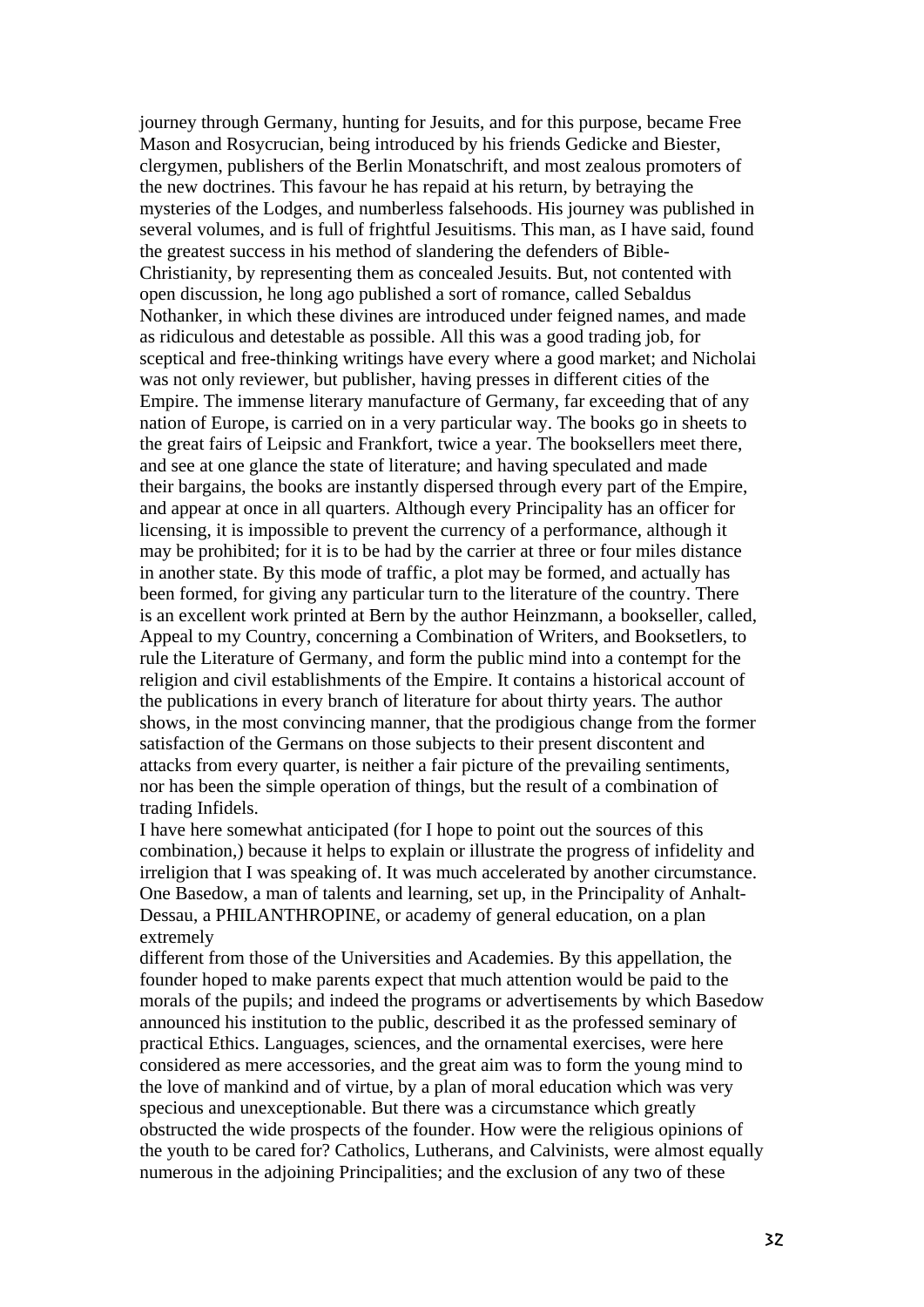communions would prodigiously limit the proposed usefulness of the institution. Basedow was a man of talents, a good scholar, and a persuasive writer. He framed a set of rules, by which the education should be conducted, and which, he thought, should make every parent easy; and the plan is very judicious and manly. But none came but Lutherans. His zeal and interest in the thing made him endeavour to interest others; and he found this no hard matter. The people of condition, and all sensible men, saw that it would be a very great advantage to the place, could they induce men to send their children from all the neighbouring states. What we wish, we readily believe to be the truth; and Basedow's plan and reasonings appeared complete, and had the support of all classes of men. The moderate Calvinists, after some time, were not averse from them, and the literary manufacture of Germany was soon very busy in making pamphlets, defending, improving, attacking and reprobating the plans. Innumerable were the projects for moderating the differences between the three Christian communions of Germany, and making it possible for the members of them all, not only to live amicably among each other, and to worship God in the same church, but even to communicate together. This attempt naturally gave rise to much speculation and refinement; and the proposals for amendment of the formulas and the instructions from the pulpit were prosecuted with so much keenness, that the ground-work, Christianity, was refined and refined, till it vanished altogether, leaving Deism, or Natural; or, as it was called, Philosophical Religion, in its place. I am not much mistaken as to historical fact, when I say, that the astonishing change in religious doctrine which has taken place in Protestant Germany within these last thirty years was chiefly occasioned by this scheme of Basedow's. The pre-disposing causes existed, indeed, and were general and powerful, and the disorder had already broken out. But this specious and enticing object first gave a title to Protestant clergymen to put to their hand without risk of being censured.

Basedow corrected, and corrected again, but not one Catholic came to the Philanthropine. He seems to have thought that the best plan would be, to banish all positive religion whatever, and that he would then be sure of Catholic scholars. Cardinal Dubois was so far right with respect to the first Catholic pupil of the church. He had recommended a man of his own stamp to Louis XIV. to fill some important office. The monarch was astonished, and told the Cardinal, that "that would never do, for the man was a Jansenist; Eh! que non, Sire," said the Cardinal, "il n'est qu' Athée; ' all was safe, and the man got the priory. But though all was in vain, Basedow's Philanthropine at Dessau got a high character. He published many volumes on education that have much merit.

It were well had this been all. But most unfortunately, though most naturally, writers of loose moral principles and of wicked hearts were encouraged by the impunity which the sceptical writers experienced, and ventured to publish things of the vilest tendency, inflaming the passions and justifying licentious manners. These maxims are congenial with irreligion and Atheism, and the books found a quick market. It was chiefly in the Prussian States that this went on. The late King was, to say the best of him, a naturalist, and, holding this life for his all, gave full liberty to his subjects to write what they pleased, provided they did not touch on state matters. He declared, however, to a minister of his court, long before his death, that "he was extremely sorry that his indifference had produced such effects; that he was sensible it had greatly contributed to hurt the peace and mutual good treatment of his subjects;" and he said, "that he would willingly give up the glory of his best fought battle, to have the satisfaction of leaving his people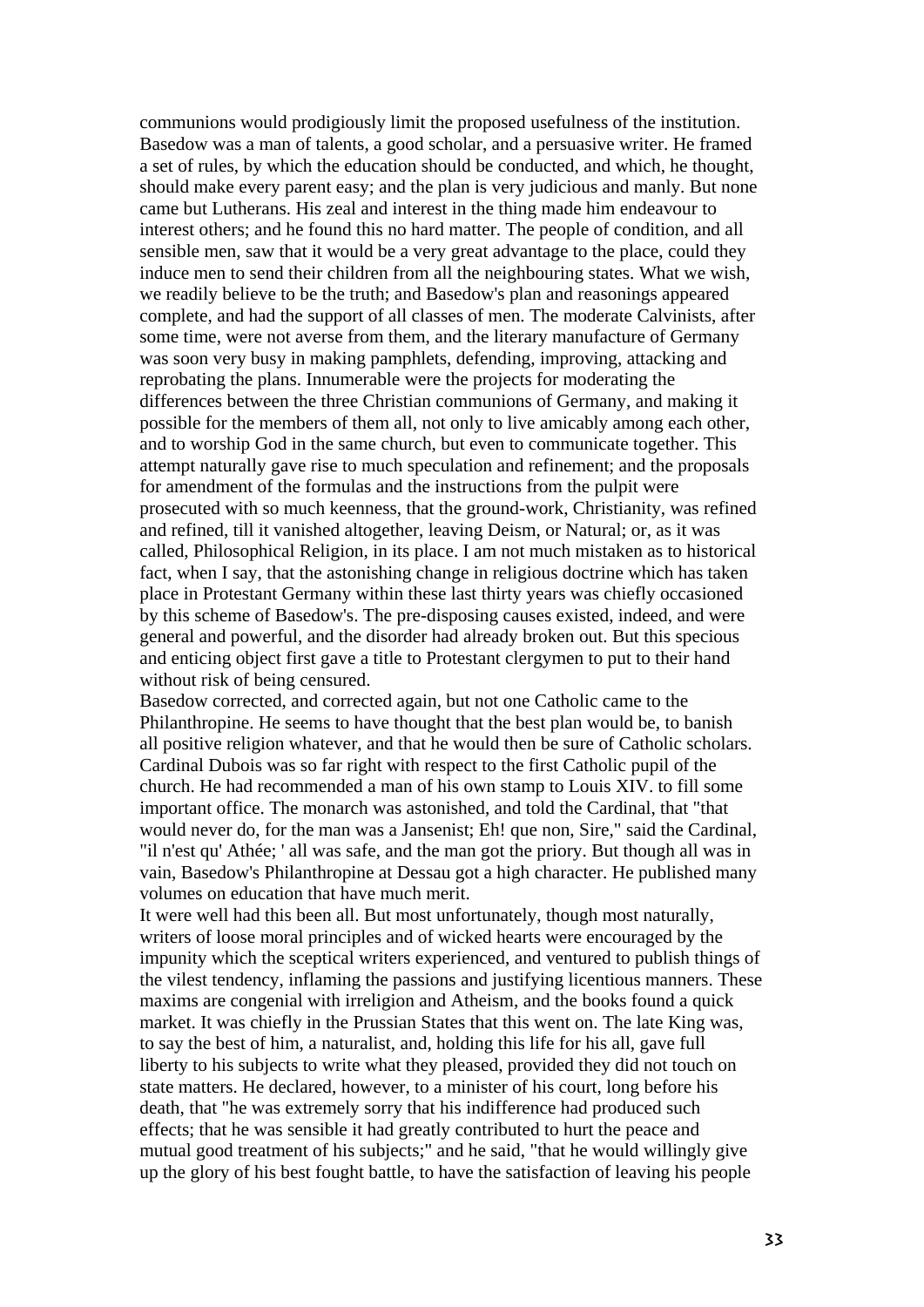in the same state of peace and satisfaction with their religious establishments, that he found them in at his accession to the throne." His successor Frederick William found that things had gone much too far, and determined to support the church establishment in the most peremptory manner; but at the same time to allow perfect freedom of thinking and conversing to the professors of every christian faith, provided it was enjoyed without disturbing the general peace, or any encroachment on the rights of those already supported by law. He published an edict to this effect, which is really a model worthy of imitation in every country. This was the epoch of a strange revolution. It was attacked from all hands, and criticisms, satires, slanders, threatenings, poured in from every quarter. The independency of the neighbouring states, and the monarch's not being a great favourite among several of his neighbours, permitted the publication of these pieces in the adjoining principalities, and it was impossible to prevent their circulation even in the Prussian States. His edict was called an unjustifiable tyranny over the consciences of men; the dogmas supported by it, were called absurd superstitions; the King.'s private character, and his opinions in religious matters, were treated with little reverence, nay, were ridiculed and scandalously abused. This field of discussion being thus thrown open, the writers did not confine themselves to religious matters. After flatly denying that the prince of any country had the smallest right to prescribe, or even direct the faith of his subjects, they extended their discussions to the rights of princes in general; and now they fairly opened their trenches, and made an attack in form on the constitutions of the German confederacy, and after the usual approaches, they set up the standard of universal citizenship on the very ridge of the glacis, and summoned the fort to surrender. The most daring of these attacks was a collection of anonymous letters on the constitution of the Prussian States. It was printed (or said to be so) at Utrecht; but by comparing the faults of some types with some books printed in Berlin, it was supposed by all to be the production of one of Nicholai's presses. It was thought to be the composition of Mirabeau. It is certain that he wrote a French translation, with a preface and notes, more impudent than the work itself. The monarch was declared to be a tyrant; the people are addressed as a parcel of tame wretches crouching under oppression. The people of Silesia are represented as still in a worse condition, and are repeatedly called to rouse themselves, and to rise up and assert their rights. The King is told, that there is a combination of philosophers (conjuration) who are leagued together in defence of truth and reason, and which no power can withstand; that they are to be found in every country, and are connected by mutual and solemn engagement, and will put in practice every mean of attack. Enlightening, instruction, was the general cry among the writers. The triumph of reason over error, the overthrow of superstition and slavish fear, freedom from religious and political prejudices, and the establishment of liberty and equality, the natural and unalienable rights of man, were the topics of general declamation; and it was openly maintained; that secret societies, where the communication of sentiment should be free from every restraint, was the most effectual mean for instructing and enlightening the world.

And thus it appears, that Germany has experienced the same gradual process, from Religion to Atheism, from decency to dissoluteness, and from loyalty to rebellion, which has had its course in France. And I must now add, that this progress has been effected in the same manner, and by the same means; and that one of the chief means of seduction has been the Lodges of the Free Masons. The French, along with their numerous chevaleries, and stars, and ribbands, had brought in the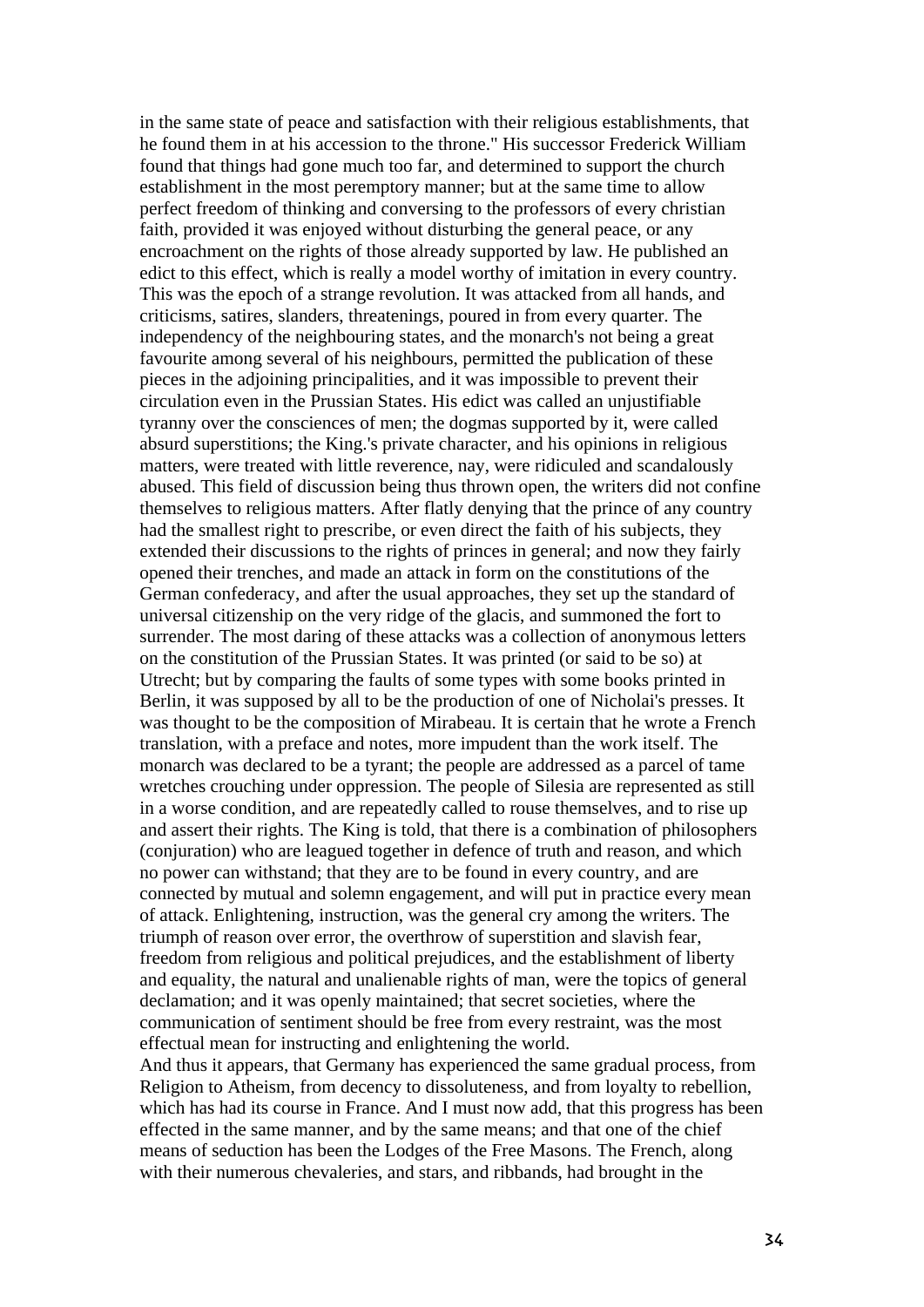custom of haranguing in the Lodges, and as human nature has a considerable uniformity every where, the same topics became favourite subjects of declamation that had tickled the ear in France; there were the same corruptions of sentiments and manners among the luxurious or profligate, and the same incitements to the utterance of these sentiments, wherever it could be done with safety; and I may say, that the zealots in all these tracts of free-thinking were more serious, more grave, and fanatical. These are not assertions apriori. I can produce proofs. There was a Baron Knigge residing at that time in the neighbourhood of Frankfort, of whom I shall afterwards have occasion frequently to speak. This man was an enthusiast in Masonry from his youth, and had run through every possible degree of it. He was dissatisfied with them all, and particularly with the frivolity of the French chivalry; but he still believed that Masonry contained invaluable secrets. He imagined that he saw a glimpse of them in the cosmo-political and sceptical discourses in their Lodges; he sat down to meditate on these; and soon collected his thoughts, and found that those French orators were right without knocking it; and that Masonry was pure natural religion and universal citizenship, and that this was also true Christianity. In this faith he immediately began his career of Brotherly love, and published three volumes of sermons; the first and third published at Frankfort; and the second at Heidelberg, but without his name. He published also a popular system of religion. In all these publications, of which there are extracts in the Religions Begebenheiten, Christianity is considered as a mere allegory, or a Masonic type of natural religion; the moral duties are spun into the common-place declamations of universal benevolence; and the attention is continually directed to the absurdities and horrors of superstition, the sufferings of the poor, the tyranny and oppression of the great, the tricks of the priests, and the indolent simplicity and patience of the laity and of the common people. The happiness of the patriarchal life, and sweets of universal equality and freedom; are the burden of every paragraph; and the general tenor of the whole is to make men discontented with their condition of civil subordination, and the restraints of revealed religion.

All the proceedings of Knigge in the Masonic schisms show that he was a zealous apostle of cosmo-politism, and that he was continually dealing with people in the Lodges who were associated with him in propagating these notions among the Brethren; so that we are certain that such conversations were common in the German Lodges.

When the reader considers all these circumstances, he will abate of that surprise which naturally affects a Briton, when he reads accounts of conventions for discussing and fixing the dogmatic tenets of Free Masonry. The perfect freedom, civil and religious, which we enjoy in this happy country, being familiar to every man, we indulge it with calmness and moderation, and secret assemblies hardly differ from the common meetings of friends and neighbours. We do not forget the expediency of civil subordination, and of those distinctions which arise from secure possession of our rights, and the gradual accumulation of the comforts of life in the families of the sober and industrious. These have, by prudence and a respectable economy, preserved the acquisitions of their ancestors. Every man feels in his own breast the strong call of nature to procure for himself and his children, by every honest and commendable exertion, the means of public consideration and respect. No man is so totally without spirit, as not to think the better of his condition when he is come of creditable parents, and has creditable connections; and without thinking that he is in any respect generous, he presumes that others have the same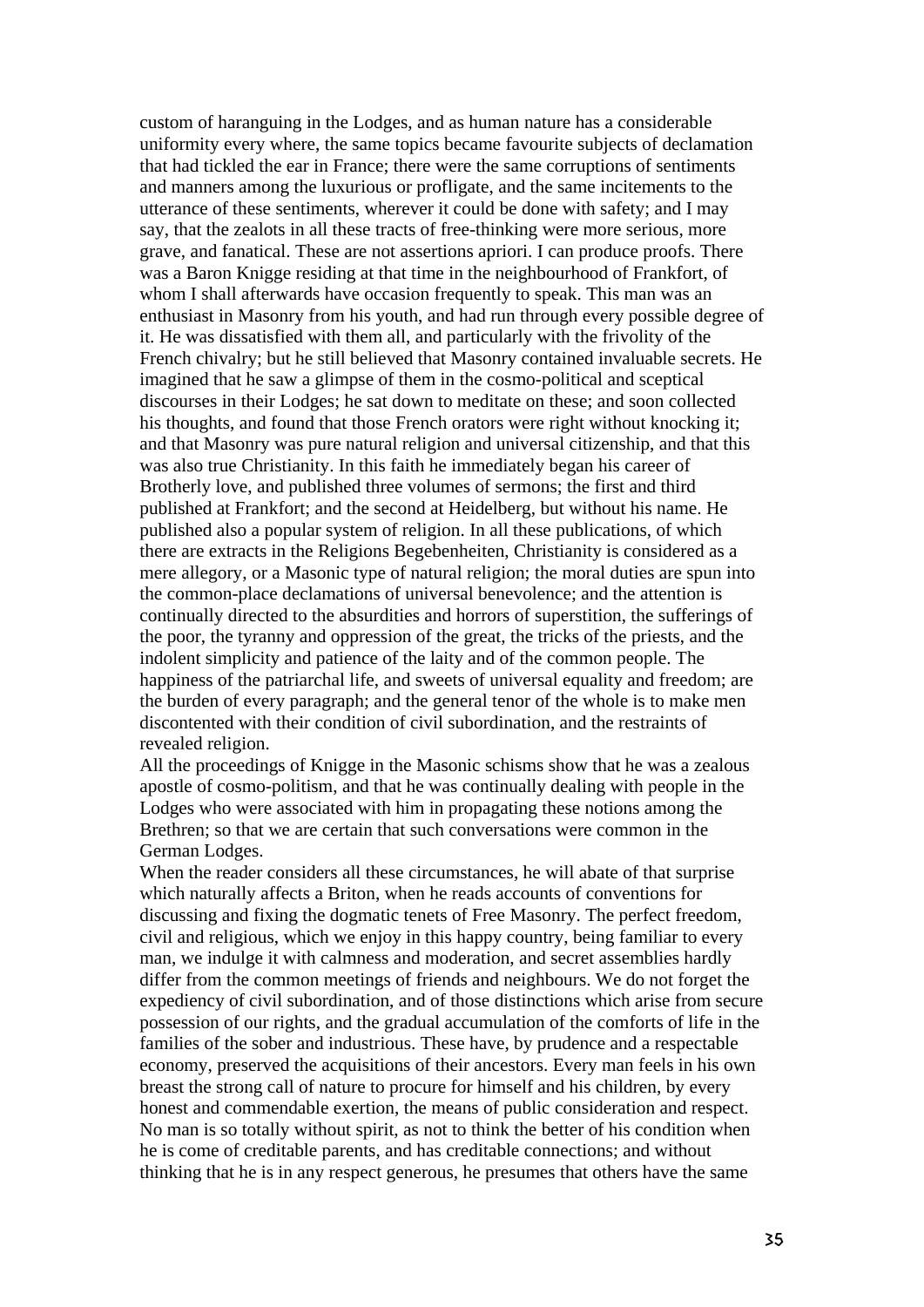sentiments, and therefore allows the moderate expression of them, without thinking it insolence or haughtiness. All these things are familiar, are not thought of, and we enjoy them as we enjoy ordinary health, without perceiving it. But in the same manner as a young man who has been long confined by sickness, exults in returning health, and is apt to riot in the enjoyment of what he so distinctly feels; so those who are under continual check in open society, feel this emancipation in these hidden assemblies, and indulge with eagerness in the expression of sentiments which in public they must smother within their own breast. Such meetings, therefore, have a zest that is very alluring, and they are frequented with avidity. There is no country in Europe where this kind of enjoyment is so poignant as in Germany. Very insignificant principalities have the same rank in the General Federation with very extensive dominions. The internal constitution of each petty state being modelled in nearly the same manner, the official honours of their little courts become ludicrous and even farcical. The Geheim Hofrath, the Hofmareschal, and all the Kammerhers of a Prince, whose dominions do not equal the estates of many English Squires, cause the whole to appear like the play of children, and must give frequent occasion for discontent and ridicule, Mason Lodges even keep this alive. The fraternal equality professed in them is very flattering to those who have not succeeded in the scramble for civil distinctions. Such persons become the most zealous Masons, and generally obtain the active offices in the Lodges, and have an opportunity of treating with authority persons whom in public society they must look up to with some respect.

These considerations account, in some measure, for the importance which Free Masonry has acquired in Germany. For a long while the hopes of learning some wonderful secret made a German Baron think nothing of long and expensive journeys in quest of some new degree. Of late, the cosmo-political doctrines encouraged and propagated in the Lodges, and some hopes of producing a Revolution in society, by which men of talents should obtain the management of public affairs, seem to be the cause of all the zeal with which the order is still cherished and promoted. In a periodical work, published at. Neuwied, called Algemein Zeitung der Freymaurerey, we have the list of the Lodges in 1782, with the names of the Office-bearers. Four-fifths of these are clergymen, professors, persons having offices in the common-law courts, men of letters by trade, such as reviewers and journalists, and other pamphleteers; a class of men, who generally think that they have not attained that rank in society to which their talents entitle them, and imagine that they could discharge the important offices of the state with reputation to themselves and advantage to the public.

The miserable uncertainty and instability of the Masonic faith, which I described above, was not altogether the effect of mere chance, but had been greatly accelerated by the machinations of Baron Knigge, and some other Cosmo-political Brethren whom he had called to his. assistance. Knigge had now formed a scheme for uniting the whole Fraternity, for the purpose of promoting his Utopian plan of universal benevolence in a state of liberty and equality. He hoped to do this more readily by completing their embarrassment, and showing each system how imfirm its foundation was, and how little chance it had of obtaining a general adherence. The Stricten Observanz had now completely lost its credit, by which it had hoped to get the better of all the rest. Knigge therefore proposed a plan to the Lodges of Frankfort and Wetzlar, by which all the systems might, in some measure, be united, or at least be brought to a state of mutual forbearance and intercourse. He proposed that the English system should be taken for the ground-work, and to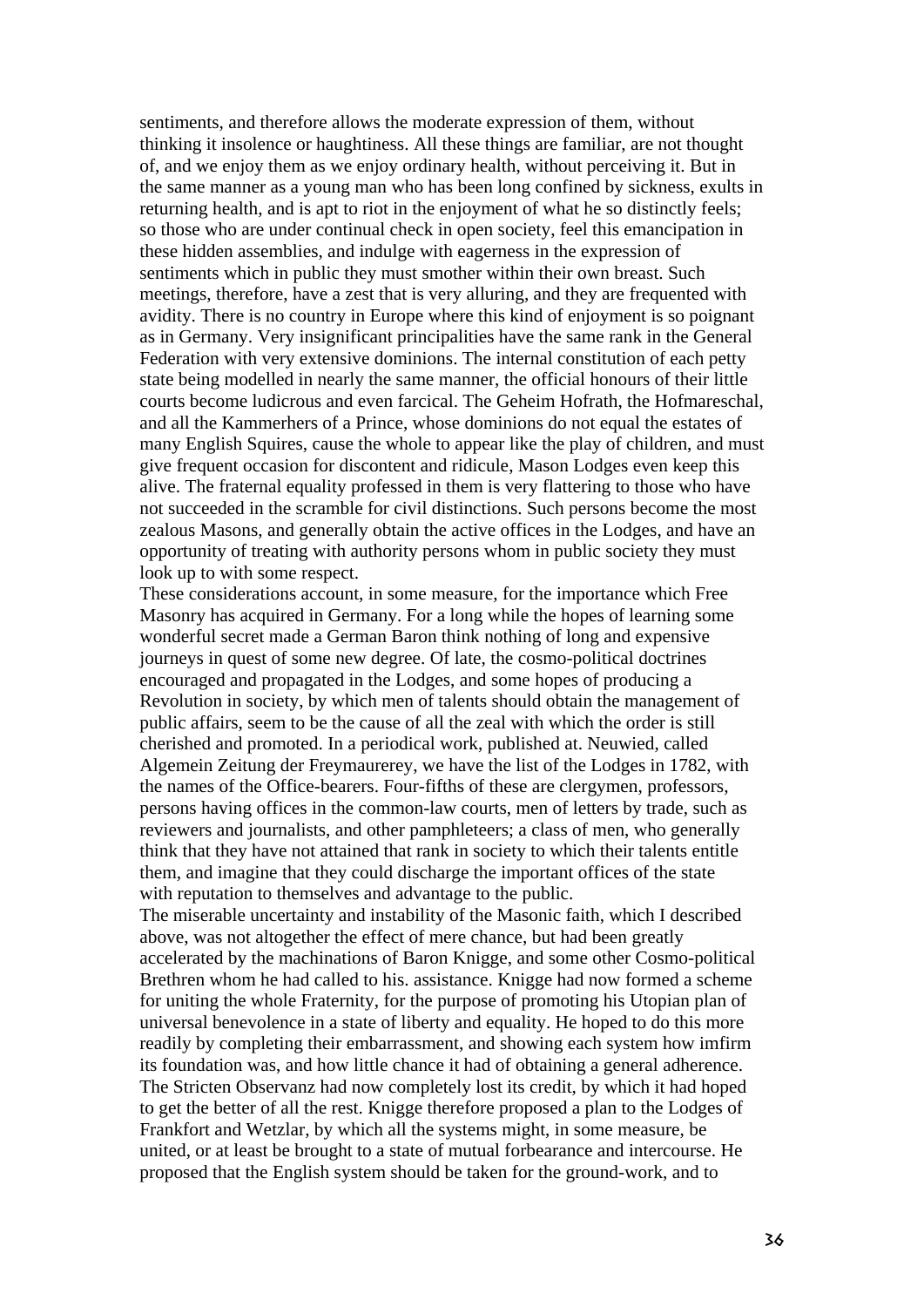receive all and only those who had taken the three symbolical degrees, as they were now generally called. After thus guarding this general point of faith, he proposed to allow the validity of every degree or rank which should be received in any Lodge, or be made the character of any particular system. These Lodges, having secured the adherence of several others, brought about a general convention at Willemsbad in Hainault, where every different system should communicate its peculiar tenets. It was then hoped, that after an examination of them all, a constitution might be formed; which comprehended every thing that was most worthy of selection, and therefore be far better than the accommodating system already described. By this he hoped to get his favourite scheme introduced into the whole Order, and Free Masons made zealous Citizens of the World. I believe he was sincere in these intentions, and had no intention to disturb the public peace. The convention was accordingly held, and lasted a long while, the deputies consulting about the frivolities of Masonry, with all the seriousness of state-ambassadors. But there was a great shyness in their communications; and Knigge was making but small progress in his plan, when he met with another Mason, the Marquis of Constanza, who in an instant converted him, and changed all his measures, by showing him that he (Knigge) was only doing by halves what was already accomplished by another Society, which had carried it to its full extent. They immediately set about undoing what he had been occupied with, and heightened as much as they could the dissentions, already sufficiently great, and; in the mean time, got the Lodges of Frankfort and Wetzlar, and several others, to unite, and pick out the best of the things they had obtained by the communications from the other systems, and they formed a plan of what they called, the Eclectic or Syncritic Masonry of the United Lodges of Germany. They composed a constitution, ritual, and catechism, which has merit, and is indeed the completest body of Free Masonry that we have

Such was the state of this celebrated and mysterious Fraternity in Germany in 1776. The spirit of innovation had seized all the Brethren. No man could give a tolerable account of the origin, history, or object of the Order; and it appeared to all as a lost or forgotten mystery. The symbols seemed to be equally susceptible of every interpretation, and none of these seemed entitled to any decided preference.

(a) Citizenship of the World, from the Greek words Cosmos, world, and Polis a city.

## **The Illuminati**

I AM now arrived at what I should call the great epoch of Cosmo-politism; the scheme communicated to Baron Knigge by the Marchese di Constanza. This obliges me to mention a remarkable Lodge of the Eclectic Masonry, erected at Munich in Bavaria, in 1775; under the worshipful Master; Professor Baader. It was called The Lodge Theodore of Good Counsel. It had its constitutionat patent from the Royal York at Berlin, but had formed a particular system of its own, by instructions from the Loge des Chevaliers Bienfaisants at Lyons; with which it kept up a correspondence. This respect to the Lodge at Lyons had arisen from the preponderance acquired in general by the French party in the convention at Willemsbad.

The deputies of the Rosaic Lodges, as well as the remains of the Templars, and Stricten Observanz, all looking up to this as the mother Lodge of what they called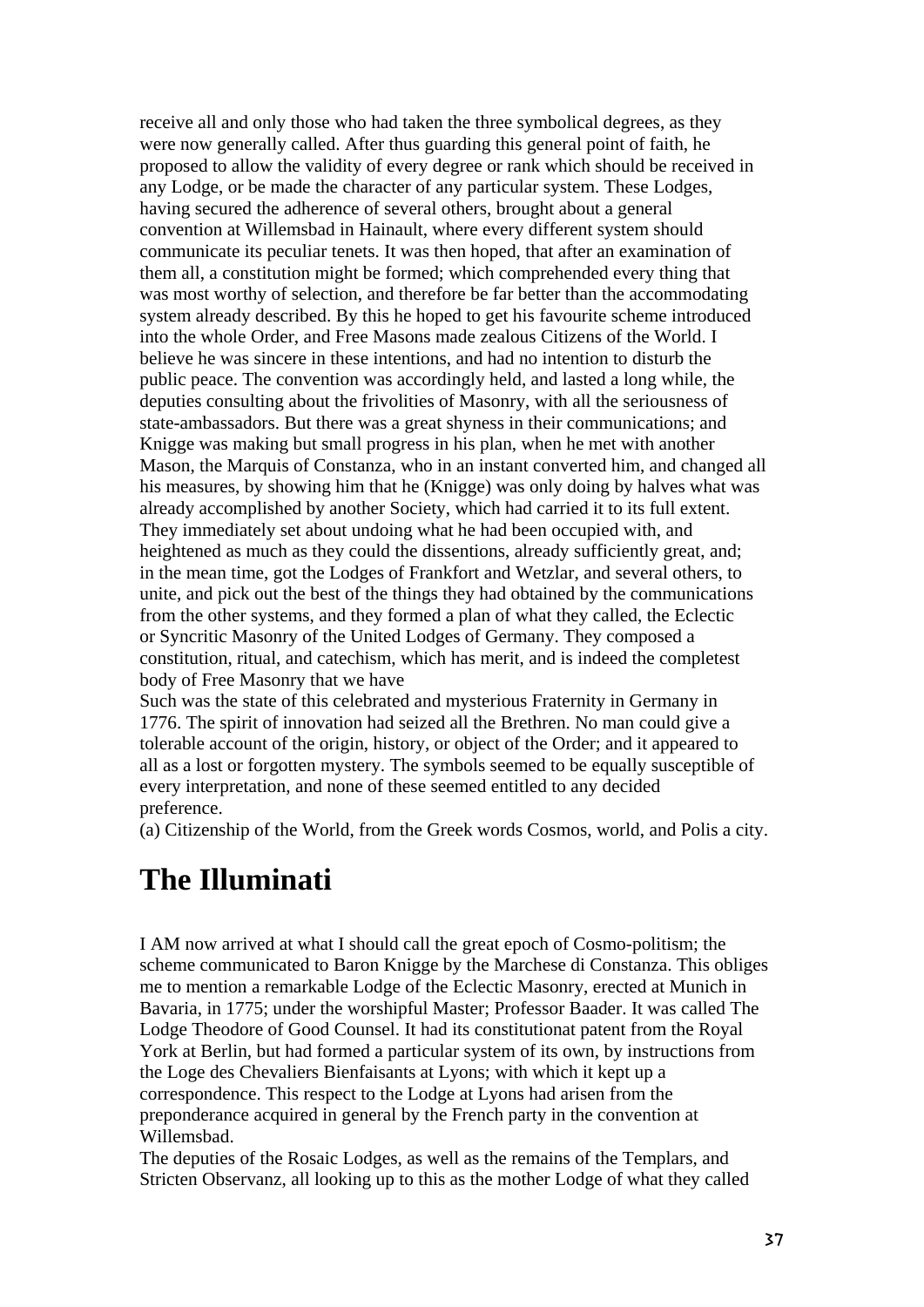the Grand Orient de la France, consisting (in 1782) of 266 improved Lodges, united under the D. de Chartres. Accordingly the Lodge at Lyons sent Mr. Willermooz as deputy to this convention at Willemsbad.

Refining gradually on the simple British Masonry, the Lodge had formed a system of practical morality, which it asserted to be the aim of genuine Masonry, saying, that a true Mason, and a man of upright heart and active virtue are synonymous characters, and that the great aim of Free Masonry is to promote the happiness of mankind by every mean in our power. In pursuance of these principles, the Lodge Theodore professedly occupied itself with economical, statistical, and political matters, and not only published from time to time discourses on such subjects by the Brother Orator, but the Members considered themselves as in duty bound to propagate and inculcate the same doctrines out of doors.

Of the zealous members of the Lodge Theodore the most conspicuous was Dr. Adam Weishaupt, Professor of Canon Law in the university of Ingolstadt. This person had been educated among the Jesuits; but the abolition of their order made him change his views, and from being their pupil, he became their most bitter enemy. He had acquired a high reputation in his profession, and was attended not only by those intended for the practice in the law-courts, but also by the young gentlemen at large, in their course of general education; and he brought numbers from the neighbouring states to this university, and gave a ton to the studies of the place. He embraced with great keenness this opportunity of spreading the favorite doctrines of the Lodge; and his auditory became the seminary of Cosmopolitism. The engaging pictures of the possible felicity of a society where every office is held by a man of talents and virtue, and where every talent is set in a place fitted for its exertion, forcibly catches the generous and unsuspecting minds of youth, and in a Roman Catholic state, far advanced in the habits of gross superstition (a character given to Bavaria by its neighbours) and abounding in monks and idle dignitaries, the opportunities must be frequent for observing the inconsiderate dominion of the clergy, and the abject and indolent submission of the laity. Accordingly Professor Weishaupt says, in his Apology for Illuminatism, that Deism, Infidelity, and Atheism are more prevalent in Bavaria than in any country he was acquainted with. Discourses, therefore, in which the absurdity and horrors of superstition and spiritual tyranny were strongly painted, could not fail of making a deep impression. And during this state of the minds of the auditory the transition to general infidelity and irreligion is so easy, and so inviting to sanguine youth, prompted perhaps by a latent wish that the restraints which religion imposes on the expectants of a future state might be found, on enquiry, to be nothing but groundless terrors; that I imagine it requires the most anxious care of the public teacher to keep the minds of his audience impressed with the reality and importance of the great truths of religion, while he frees them from the shackles of blind and absurd superstition. I fear that this celebrated instructor had none of this anxiety, but was satisfied with his great success in the last part of this task, the emancipation of his young hearers from the terrors of superstition. I suppose also that this was the more agreeable to him, as it procured him the triumph over the Jesuits, with whom he had long struggled for the direction of the university. This was in 1777. Weishaupt had long been scheming the establishment of an Association or Order; which, in time, should govern the world. In his first fervour and high expectations; he hinted to several Ex-Jesuits the probability of their recovering, under a new name, the influence which they formerly possessed, and of being again of great service to society, by directing the education of youth of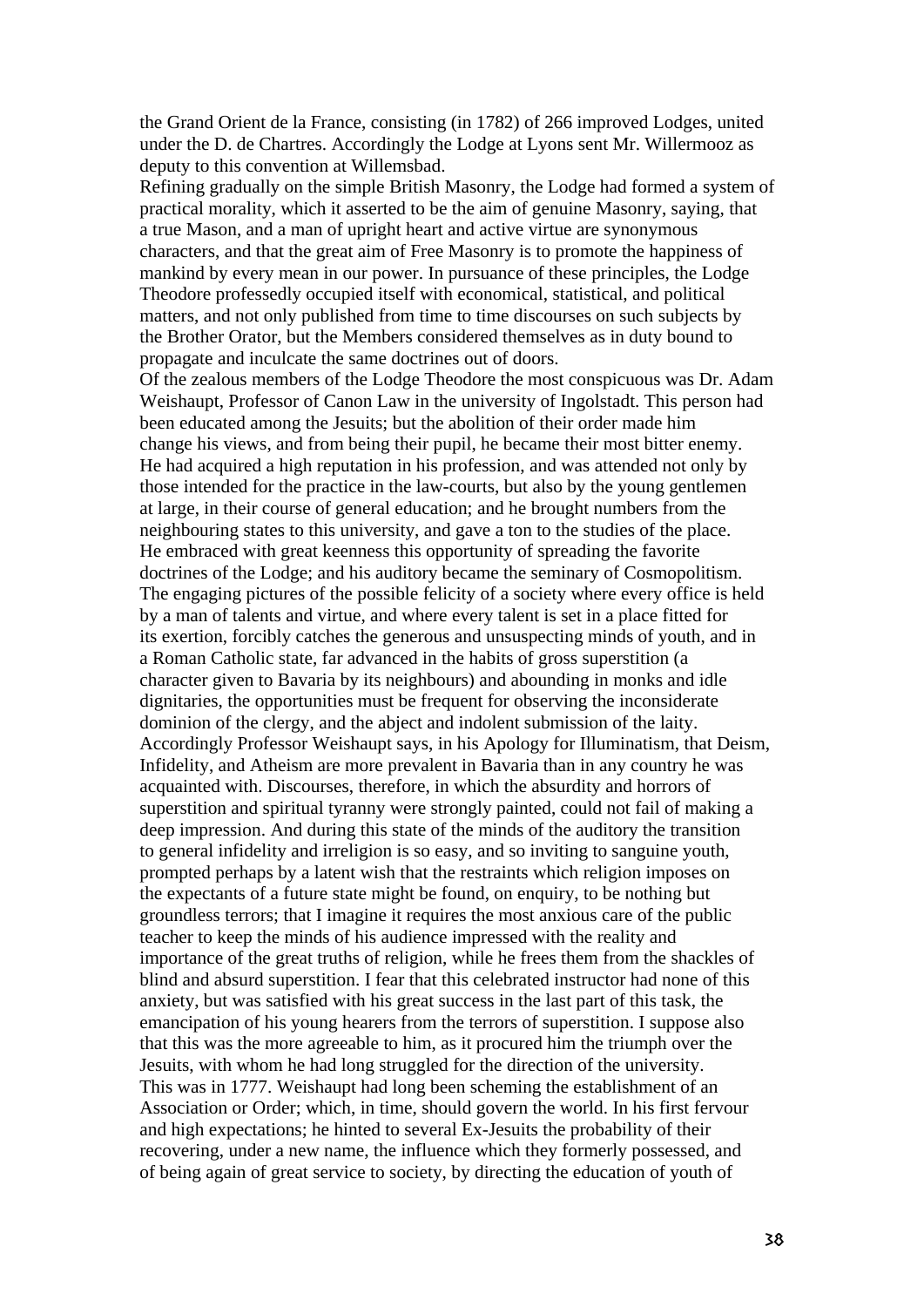distinction, now emancipated from all civil and religious prejudices. He prevailed on some to join him, but they all retracted but two.

After this disappointment Weishaupt became the implacable enemy of the Jesuits; and his sanguine temper made him frequently lay himself open to their piercing eye, and drew on him their keenest resentment; and at last made him the victim of their enmity.

The Lodge Theodore was the place where the abovementioned doctrines were most zealously propagated. But Weishaupt's emissaries had already procured the adherence of many other Lodges; and the Eclectic Masonry had been brought into vogue chiefty by their exertions at the Willemsbad convention. The Lodge Theodore was perhaps less guarded in its proceedings, for it became remarkable for the very bold sentiments in politics and religion which were frequently uttered in their harangues; and its members were noted for their zeal in making proselytes. Many bitter pasquinades, satires, and other offensive pamphlets were in secret circulation, and even larger works of very dangerous tendency, and several of them were traced to that Lodge. The Elector often expressed his disapprobation of such proceedings, and sent them kind messages, desiring them to be careful not to disturb the peace of the country; and particularly to recollect the solemn declaration made to every entrant into the Fraternity of Free Masons, "That no subject of religion or politics shall ever be touched on in the Lodge;" a declaration which alone could have procured his permission of any secret assembly whatever, and on the sincerity and honor of which he had reckoned when he gave his sanction to their establishment.

But repeated accounts of the same kind increased the alarm, and the Elector ordered a judicial enquiry into the proceedings of the Lodge Theodore. It was then discovered that this and several associated Lodges were the nursery or preparation-school for another Order of Masons, who called themselves the ILLUMINATED, and that the express aim of this Order was to abolish Christianity, and overturn all civil government.

But the result of the enquiry was very imperfect and unsatisfactory. No Illuminati were to be found. They were unknown in the Lodge. Some of the members occasionally heard of certain candidates for illumination called MINERVALS, who were sometimes seen among them. But whether these had been admitted, or who received them, was known only to themselves: Some of these were examined in private by the Elector himself. They said that they were bound by honor to secrecy: But they assured the Elector, on their honor, that the aim of the Order was in the highest degree praiseworthy, and useful both to church and state: But this could not allay the anxiety of the profane public; and it was repeatedly stated to the Elector, that members of the Lodge Theodore had unguardedly spoken of this Order as one that in time must rule the world.

He therefore issued an order forbidding, during his pleasure, all secret assemblies, and shutting up the Mason Lodges. It was not meant to be rigorously enforced, but was intended as a trial of the deference of these Associations for civil authority. The Lodge Theodore distinguished itself by pointed opposition, continuing its meetings; and the members, out of doors, openly reprobated the prohibition as an absurd and unjustifiable tyranny.

In the beginning of 1783, four professors of the Marianen Academy, founded by the widow of the late Elector, viz. Utschneider, Cossandey, Renner, and Grunberger, with two others, were summoned before the Court of Enquiry, and questioned, on their allegiance, respecting the Order of the Illuminati. They acknowledged that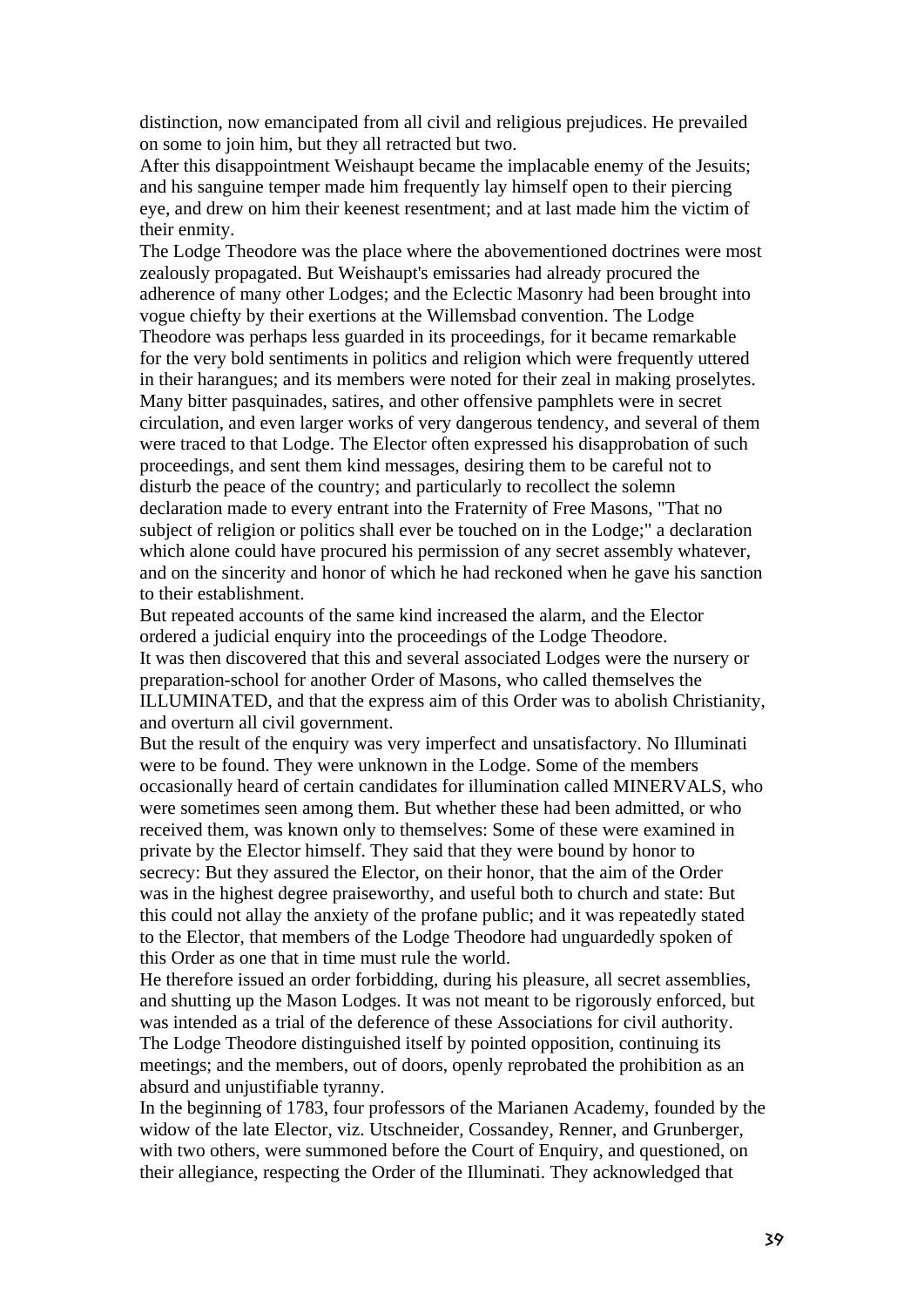they belonged to it, and when more closely examined, they related several circumstances of its constitution and principles. Their declarations were immediately published, and were very unfavorable.

The Order was said to abjure Christianity, and to refuse admission into the higher degrees to all who adhered to any of the three confessions. Sensual pleasures were restored to the rank they held in the Epicurean philosophy. Self-murder was justified on Stoical principles. In the Lodges death was declared an eternal sleep; patriotism and loyalty were called narrow-minded prejudices, and incompatible with universal benevolence; continual declamations were made on liberty and equality as the unalienable rights of man. The baneful influence of accumulated property was declared an insurmountable obstacle to the happiness of any nation whose chief laws were framed for its protection and increase. Nothing was so frequently discoursed of as the propriety of employing, for a good purpose, the means which the wicked employed for evil purposes; and it was taught, that the preponderancy of good in the ultimate result consecrated every mean employed; and that wisdom and virtue consisted in properly determining this balance. This appeared big with danger; because it appeared that nothing would be scrupled at, if we could make it appear that the Order could derive advantage from it, because the great object of the Order was held as superior to every consideration. They concluded by saying that the method of education made them all spies on each other and on all around them. But all this was denied by the Illuminati. Some of them were said to be absolutely false; and the rest were said to be mistakes. The apostate professors had acknowledged their ignorance of many things. Two of them were only Minervals, another was an Illuminatus of the lowest class, and the fourth was but one step farther advanced. Pamphlets appeared on both sides, with very little effect.

The Elector called before him one of the superiors, a young nobleman; who denied these injurious charges, and said that they were ready to lay before his Highness their whole archives and all constitutional papers.

Notwithstanding all this, the government had received such an impression of the dangerous tendency of the Order, that the Elector issued another edict, forbidding all hidden assemblies; and a third, expressly abolishing the Order of Illuminati. It was followed by a search after their papers. The Lodge Theodore was immediately searched, but none were to be found. They said now that they had burnt them all, as of no use , since that Order was at an end.

It was now discovered, that Weishaupt was the head and founder of the Order. He was deprived of his Professor's chair, and banished from the Bavarian States; but with a pension of 800 florins, which he refused. He went to Regensburg, on the confines of Switzerland. Two Italians, the Marquis Constanza and Marquis Savioli, were also banished, with equal pensions (about L.40) which they accepted. One Zwack, a counsellor, holding some law-office, was also banished. Others were imprisoned for some time. Weishaupt went afterwards into the service of the D. of Saxe Gotha, a person of romantic turn of mind, and who we shall again meet with. Zwack went into the service of the Pr. de Salms, who soon after had so great a hand in the disturbances in Holland.

By destroying the papers, all opportunity was lost for authenticating the innocence and usefulness of the Order. After much altercation and paper war, Weishaupt, now safe in Regensburg, published an account of the Order, namely an account which was given to every Novice in a discourse read at his reception. To this were added, the statutes and the rules proceeding, as far as the degree of Illuminatus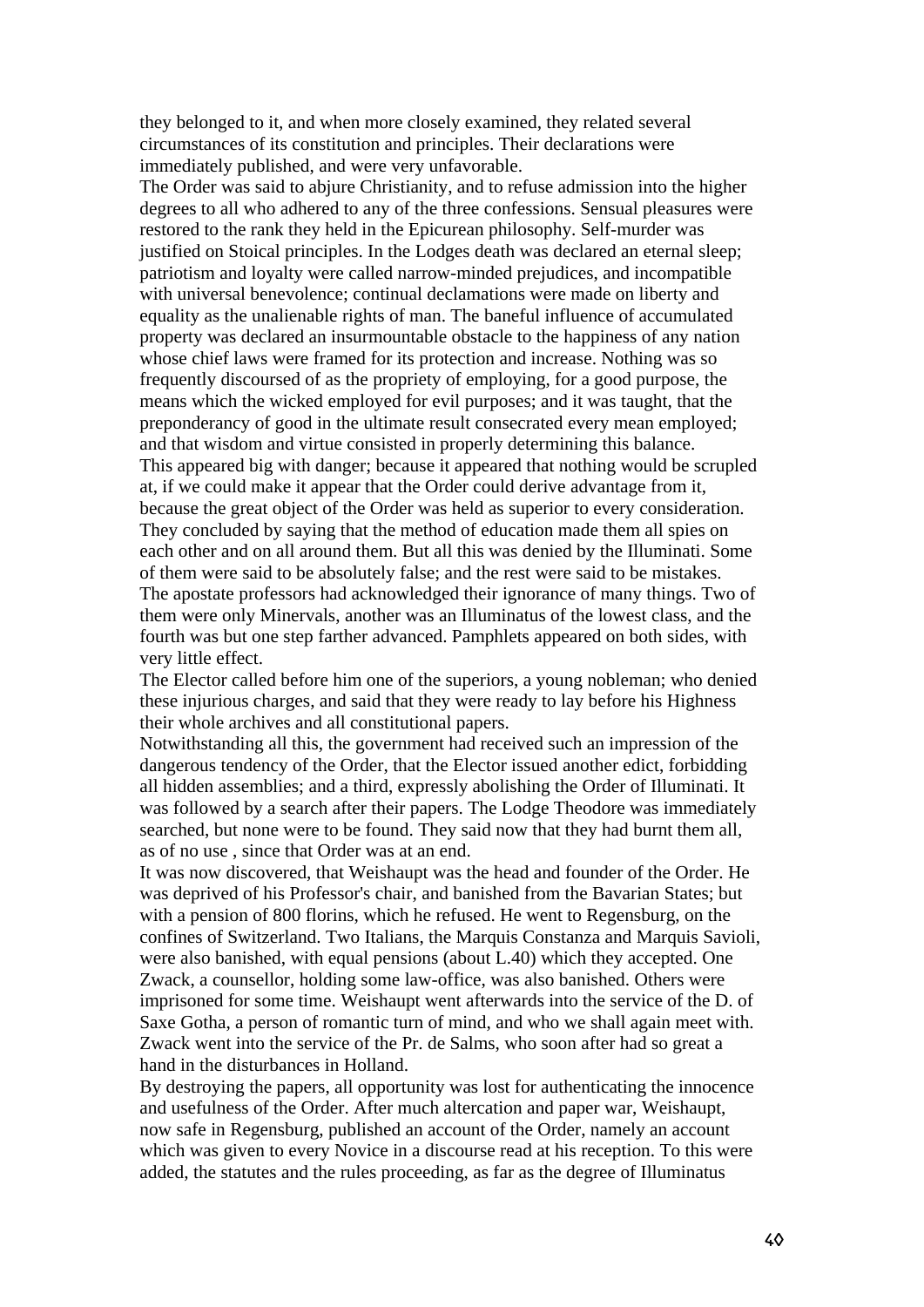Minor, inclusive. This account he affirmed to be conform to the real practice of the Order. But this publication did by no means satisfy the public mind. It differed exceedingly from the accounts given by the four professors. It made no mention of the higher degrees, which had been most blamed of them. Besides, it was alleged, that it was all a fiction, written in order to lull the suspicions which had been raised (and this was found to be the case in respect of the very lowest degree.) The real constitution was brought to light by degrees, and shall be laid before the reader, in the order in which it was gradually discovered, that we may be the better judge of things not fully known by the leaders during the detection. The first account given by Weishaupt is correct, as far as I shall make use of it, and shows clearly the methods that were taken to recommend the Order to strangers. The Order of ILLUMINATI appears as an accessory to Free Masonry. It is in the Lodges of Free Masons that the Minervals are found, and there they are prepared for Illumination. They must have previously obtained the three English degrees. The founder says more. He says that his doctrines are the only true Free Masonry. He was the chief promoter of the Eclectic System. This he urged as the best method of getting information of all the explanations which have been given of the Masonic Mysteries. He was also a Strict Observanz, and an adept Rosycrucian. The result of all his knowledge is worthy of particular remark, and shall therefore be given at Large.

"I declare," says he, "and I will challenge all mankind to contradict my declaration, that no man can give any account of the Order of Free Masonry, of its origin, of its history, of its object, nor any explanation of its mysteries and symbols, which does not leave the mind in total uncertainty on these points. Every man is entitled, therefore, to give any explanation of the symbols, and any system of the doctrines, that he can render palatable. Hence have sprung up that variety of systems which for twenty years have divided the Order. The simple tale of the English, and the fifty degrees of the French, and the knights of the French, and the knights of Baron Hunde, are equally authentic, and have equally had the support of intelligent and zealous Brethren. These systems are in fact but one. They have all sprung from the blue lodge of Three degrees; take these for their standard, and found on these all the improvements by which each system is afterwards suited to the particular object which it keeps in view. There is no man, nor system, in the world, which can show by undoubted succession that it should stand at the head of the Order. Our ignorance in this particular frets me. Do but consider our short history of 120 years. - Who will show me the Mother Lodge? Those of London we have discovered to be self-erected in 1716. Ask for their archives. They tell you they were burnt. They have nothing but the wretched sophistications of the Englishman Anderson, and the Frenchman Desaguilliers. Where is the Lodge of York, which pretends to the priority, with their king Bouden, and the archives that he brought from the East? These too are all burnt. What is the Chapter of Old Aberdeen, and its Holy Clericate? Did we not find it unknown, and the Mason Lodges there the most ignorant of all the ignorant, gaping for instruction from our deputies? Did we not find the same thing at London? And have not their missionaries been among us, prying into our mysteries, and eager to learn from us what is true Free Masonry? It is in vain, therefore, to appeal to judges; they are no where to be found; all claim for themselves the sceptre of the Order; all indeed are on an equal footing. They obtained followers, not from their authenticity, but from their conduciveness to the end which they proposed, and from the importance of that end. It is by this scale that we must measure the mad and wicked explanations of the Rosycrucians,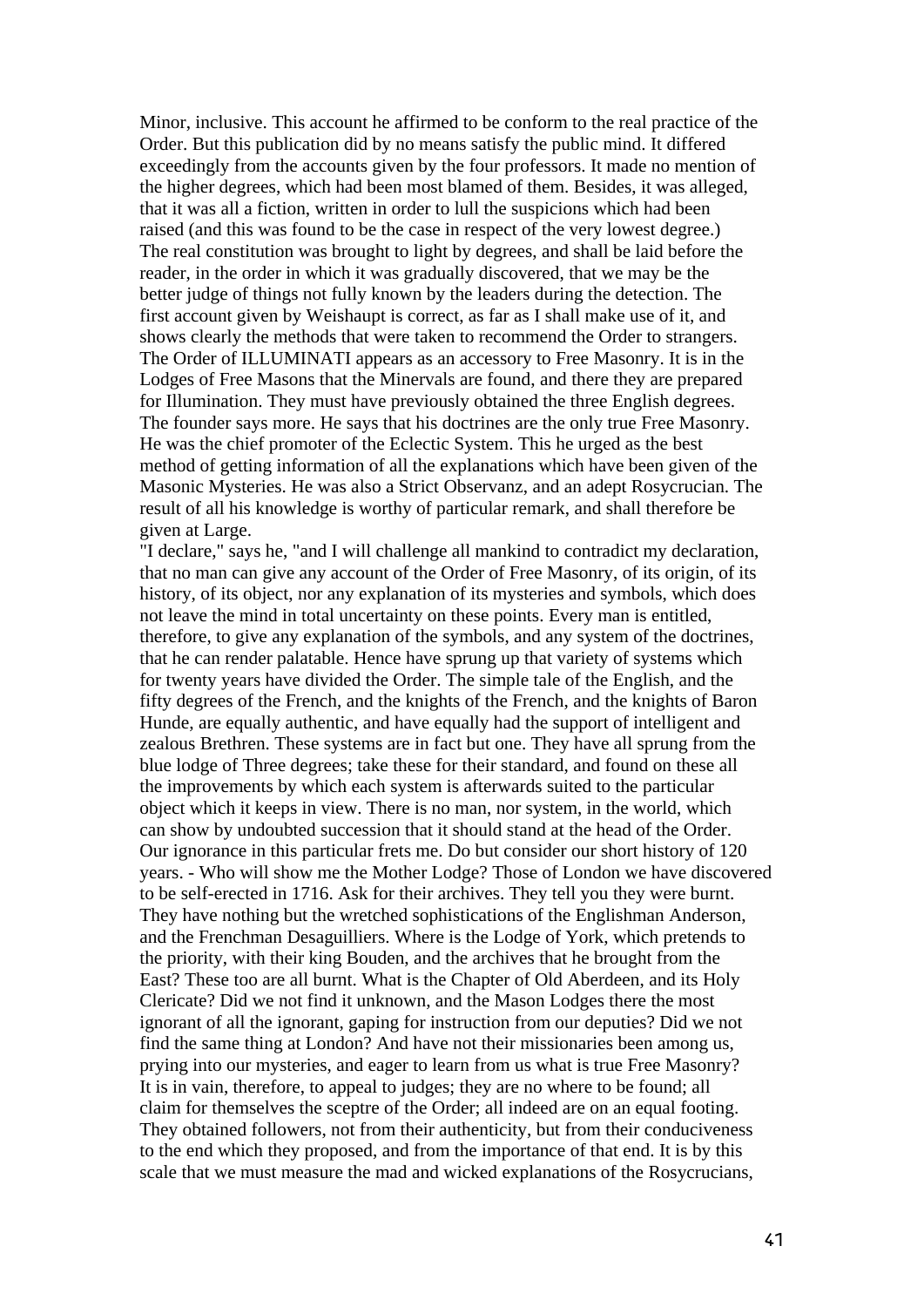the Exorcists, and Cabalists. These are rejected by all good Masons, because incompatible with social happiness. Only such systems as promote this are retained. But alas, they are all sadly deficient, because they leave us under the dominion of political and religious prejudice; and they are as inefficient as the sleepy dose of an ordinary sermon.

"But I have contrived an explanation which has every advantage; is inviting to Christians of every communion; gradually frees them from all religious prejudices; cultivates the social virtues; and animates them by a great, a feasible, and speedy prospect of universal happiness, in a state of liberty and moral equality, freed from the obstacles which subordination, rank, and riches, continually throw in our way. My explanation is accurate, and complete, my means are effectual, and irresistible. Our secret Association works in a way that nothing can withstand, and man shall soon be free and happy.

"This is the great object held out by this Association: and the means of attaining it is Illumination, enlightening the understanding by the sun of reason, which will dispel the clouds of superstition and of prejudice. The proficients in this Order are therefore justly named the Illuminated. And of all Illumination which human reason can give, none is comparable to the discovery of what we are, our nature, our obligations, what happiness we are capable of, and what are the means of attaining it. In comparison with this, the most brilliant sciences are but amusements for the idle and luxurious. To fit man by Illumination for active virtue, to engage him to it by the strongest motives, to render the attainment of it easy and certain, by finding. employment for every talent, and by placing every talent in its proper sphere of action, so that all, without feeling any extraordinary effort, and in conjunction with and completion of ordinary business, shall urge forward, with united powers, the general task. This indeed will be an employment suited to noble natures, grand in its views, and delightful in its exercise.

"And what is this general object? THE HAPPINESS OF THE HUMAN RACE. Is it not

distressing to a generous mind, after contemplating what human nature is capable of, to see how little we enjoy? When we look at this goodly world; and see that every man may be happy, but that the happiness of one depends on the conduct of another; when we see the wicked so powerful, and the good so weak; and that it is in vain to strive, singly and alone, against the general current of vice and oppression; the wish naturally arises in the mind, that it were possible to form a durable com- bination of the most worthy persons, who should work to- gether in removing the obstacles to human happiness, become terrible to the wicked, and give their aid to all the good without distinction, and should by the most powerful means, first fetter, and by fettering, lessen vice; means which at the same time should promote virtue, by render- ing the inclination to rectitude, hitherto too feeble, more powerful and engaging. Would not such an association be a blessing to the world?

"But where are the proper persons, the good, the generous, and the accomplished, to be found? and how, and by what strong motives, are they to be induced to engage in a task so vast, so incessant, so difficult, and so laborious? This Association must be gradual. There are some such persons to be found in every society. Such noble minds will be engaged by the heart-warming object. The first task of the Association must therefore be to form the young members. As these multiply and advance, they become the apostles of beneficence, and the work is now on foot, and advances with a speed encreasing every day. The slightest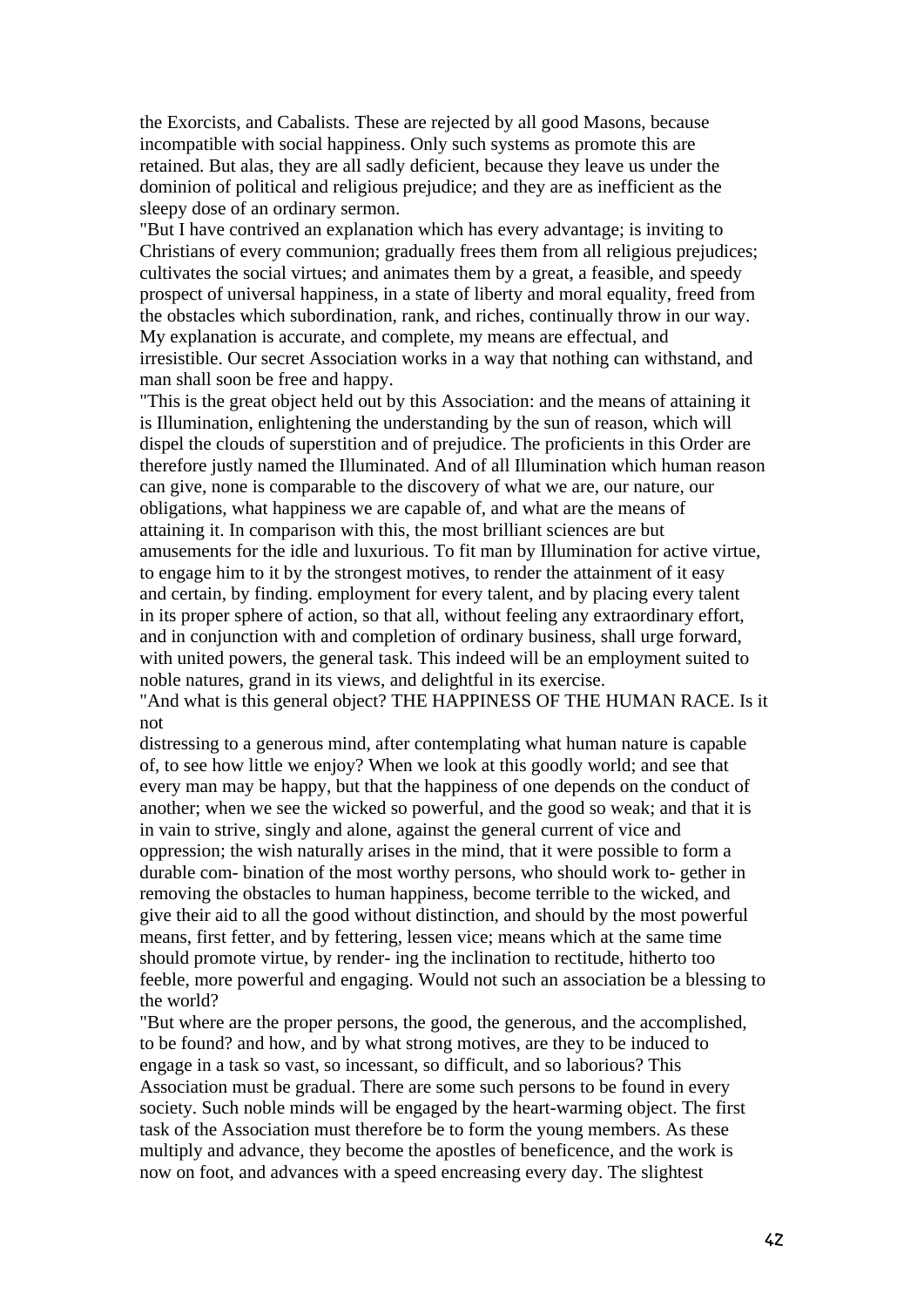observation shows that nothing will so much contribute to increase the zeal of the members as secret union. We see with what keenness and zeal the frivolous business of Free Masonry is conducted, by persons knit together by the secrecy of their union. It is needless to enquire into the causes of this zeal which secrecy produces. It is an universal fact, confirmed by the history of every age. Let this circumstance of our constitution therefore be directed to this noble purpose, and then all the objections urged against it by jealous tyranny and affrighted superstition will vanish. The Order will thus work silently, and securely; and though the generous benefactors of the human race are thus deprived of the applause of the world, they have the noble pleasure of seeing their work prosper in their hands."

Such is the aim, and such are the hopes of the Order of the Illuminated. Let us now see how these were to be accomplished. We cannot judge precisely of this, because the account given of tbe constitution of the Order by its founder includes only the lowest. degree, and even this is suspected to be fictitious. The accounts given by the four Professors, even of this part of the Order, make a very different impression on the mind, although they differ only in a few particulars. The only ostensible members of the Order were the Minervals. They were to be found only in the Lodges of Free Masons. A candidate for admission must make his wish known to some Minerval; he reports it to a Superior, who, by a channel to be explained presently, intimates it to the Council. No notice is farther taken of it for some time. The candidate is carefully observed in silence, and if thought unfit for the Order, no notice is taken of his solicitation. But if otherwise, the candidate receives privately an invitation to a conference. Here he meets with a person unknown to him, and, previous to all further conference, he is required to peruse and to sign the following oath.

"I N. N. hereby bind myself, by mine honor and good name, forswearing all mental reservation, never to reveal, by hint, word, writing, or in any manner whatever, even to my most trusted friend, any thing that shall now be said or done to me respecting my wished-for-reception, and this whether my reception shall follow or not; I being previously assured that it shall contain nothing contrary to religion, the state, nor good manners. I promise, that I shall make no intelligible extract from any papers which shall be shewn me now or during my noviciate. All this I swear, as I am, and as I hope to continue, a Man of Honor."

The urbanity of this protestation must agreeably impress the mind of a person who recollects the dreadful imprecations which he made at his reception into the different ranks of Free Masonry. The candidate is then introduced to an Illuminatus Dirigens, whom perhaps he knows, and is told that this person is to be his future instructor. There is now presented to the candidate, what they call a table, in which he writes his name, place of birth, age, rank, place of residence, profession, and favorite studies. He is then made to read several articles of this table. It contains,

lst. a very concise account of the Order, its connection with Free Masonry, and its great object, the promoting the happiness of mankind by means of instruction and confirmation in virtuous principles.

2d. Several questions relative to the Order. Among these are, "What advantages he hopes to derive from being a member? 'What he most particularly wishes to learn? What delicate questions relative to the life, the prospects, the duties of man, as an individual, and as a citizen, he wishes to have particularly discussed to him? In what respects he thinks he can be of use to the Order? Who are his ancestors,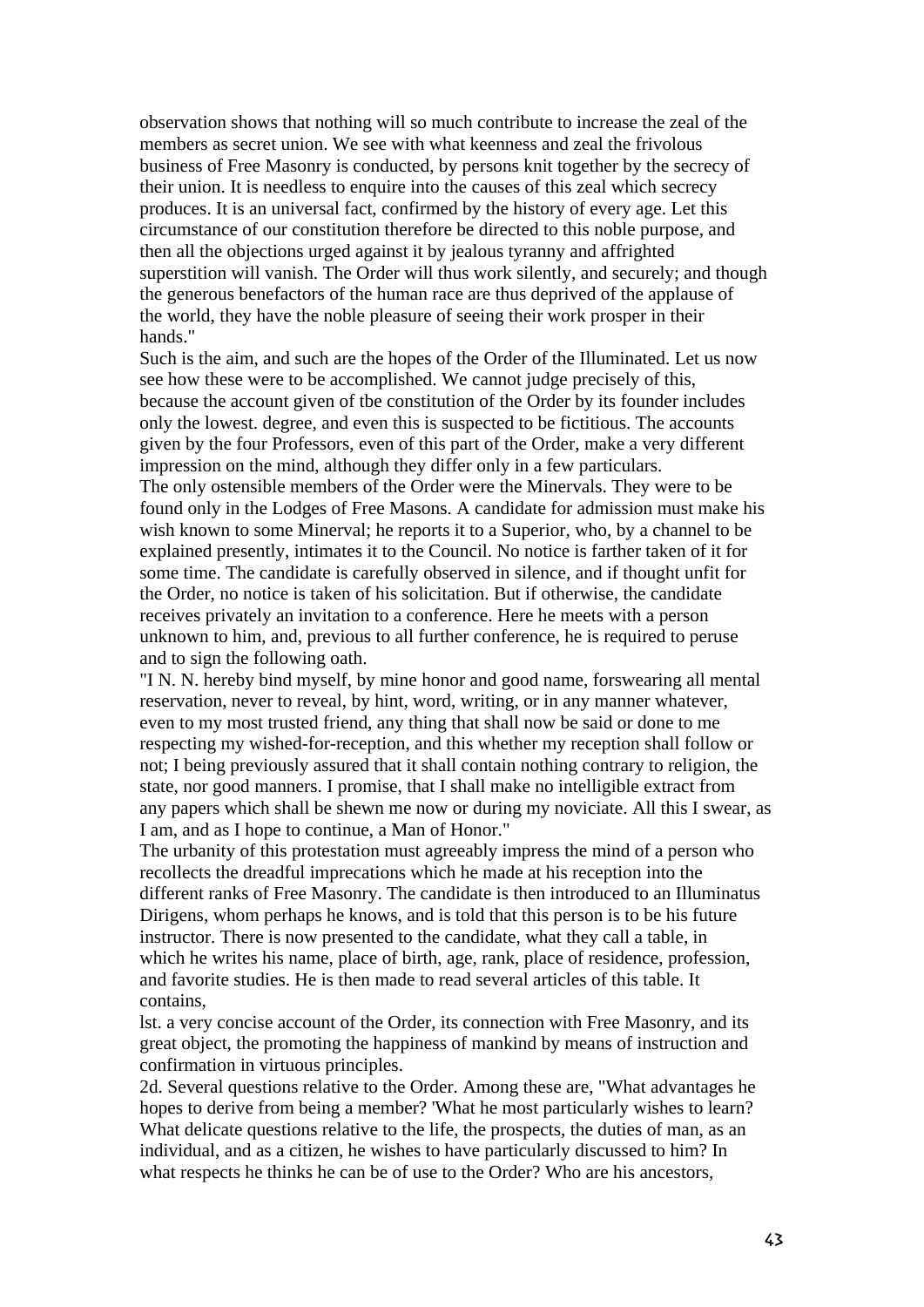relations, friends, correspondents, or enemies? Whom he thinks proper persons to be received into the Order, or whom he thinks unfit for it, and the reasons for both opinions. To each of these questions he must give some answer in writing. The Novice and his Mentor are known only to each other; perhaps nothing more follows upon this; if otherwise, the Mentor appoints another conference, and begins his instructions, by giving him in detail certain portions of the constitution, and of the fundamental rules of the Order. Of these the Novice must give a weekly account in writing. He must also read, in the Mentor's house, a book containing more of the instructions of the Order; but he must make no extracts. Yet from this reading he must derive all his knowledge; and he must give an account in writing of his progress. All writings received from his Superiors must be returned with a stated punctuality. These writings consist chiefly of important and delicate questions, suited, either to the particular inclination, or to the peculiar taste which the candidate had discovered in his subscriptions of the articles of the table, and in his former rescripts, or to the direction which the Mentor wishes to give to his thoughts.

Enlightening the understanding, and the rooting out of prejudices; are pointed out to him as the principal tasks of his noviciate. The knowledge of himself is considered as preparatory to all other knowledge. To disclose to him, by means of the calm and unbiassed observation of his instructor, what is his own character, his most vulnerable side, either in respect of temper, passions, or prepossessions, is therefore the most essential service that can be done him. For this purpose there is required of him some account of his own conduct on occasions where he doubted of its propriety; some account of his friendships, of his differences of opinion, and of his conduct on such occasions. From such relations the Superior learns his manner of thinking and judging, and those propensities which require his chief attention:

Having made the candidate acquainted with himself, he is apprised that the Order is not a speculative, but an active association, engaged in doing good to others. The knowledge of human character is therefore of all others the most important. This is acquired only by observation, assisted by the instructions of his teacher. Characters in history are proposed to him for observation, and his opinion is required. After this he is directed to look around him, and to notice the conduct of other men; and part of his weekly rescripts must consist of accounts of all interesting occurrences in his neigbourhood, whether of a public or private nature. Cossandey, one of the four Professors, gives a particular account of the instructions relating to this kind of science. "'The Novice must be attentive to trifles: For, in frivolous occurrences a man is indolent, and makes no effort to act a part, so that his real character is then acting alone. Nothing will have such influence with the Superiors in promoting the advancement of a candidate as very copious narrations of this kind, because the candidate, if promoted, is to be employed in an active station, and it is from this kind of information only that the Superiors can judge of his fitness.

These characteristic anecdotes are not for the instruction of the Superiors, who are men of long experience, and familiar with such occupation. But they inform the Order concerning the talents and proficiency of the young member. Scientific instruction, being connected by system, is soon communicated, and may in general be very completely obtained from. the books which are recommended to the Novice, and acquired in the public seminaries of instruction. But knowledge of character is more multifarious and more delicate. For this there is no college, and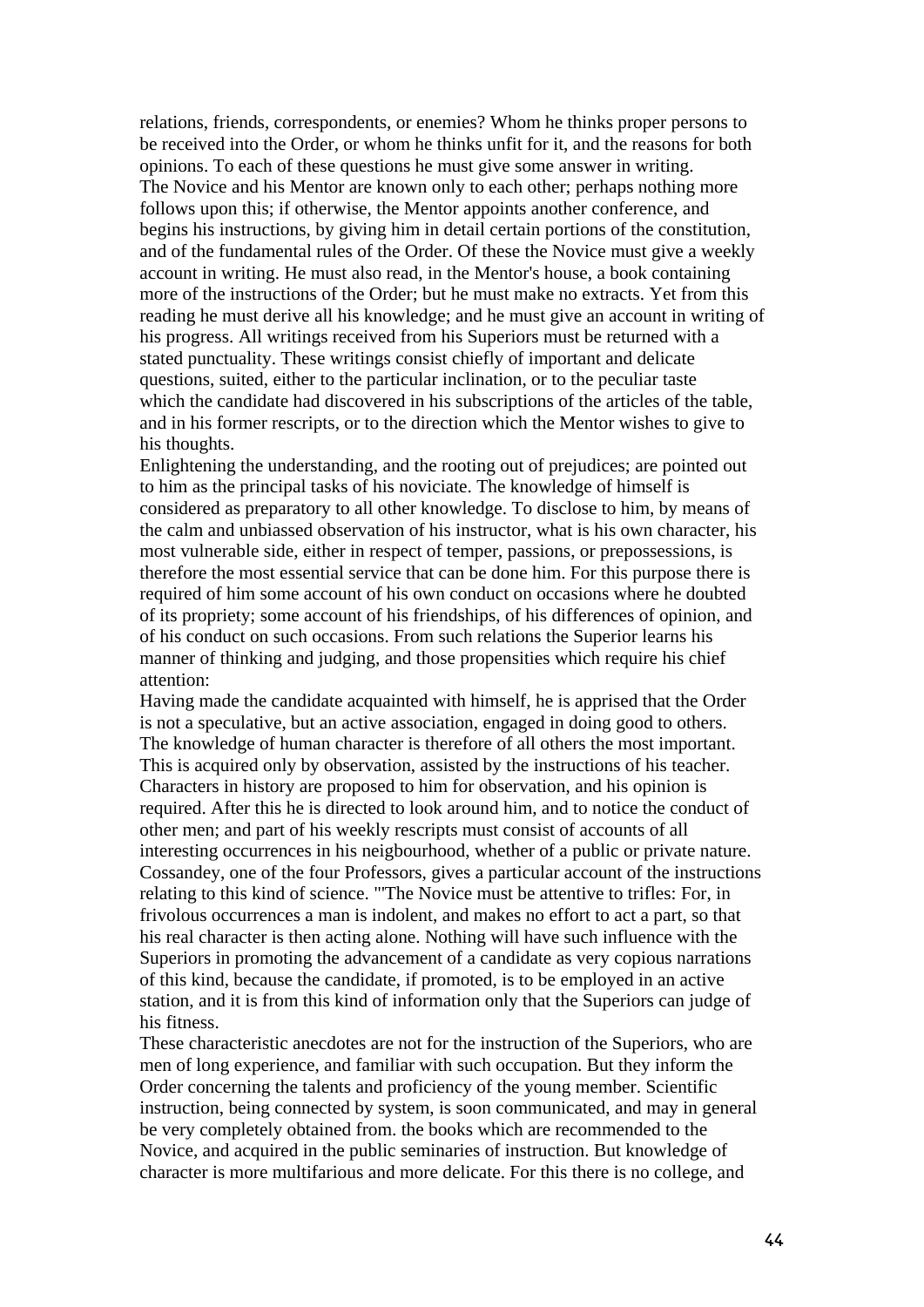it must therefore require longer time for its attainment. Besides, this assiduous and long continued study of men, enables the possessor of such knowledge to act with men, and by his knowledge of their character, to infiuence their conduct. For such reasons this study is continued, and these rescripts are required, during the whole progress through the Order, and attention to them is recommended as the only mean of advancement. Remarks on Physiognomy in these narrations are accounted of considerable value." So far Mr. Cossandey.

During all this trial, which may last one, two, or three years, the Novice knows no person of the Order but his own instructor, with whom he has frequent meetings, along with other Minervals. In. these conversations he learns the importance of the Order, and the opportunities he will afterwards have of acquiring much hidden science. The employment of his unknown Superiors naturally causes him to entertain very high notions of their abilities and worth. He is counselled to aim at a resemblance to them by getting rid by degrees of all those prejudices or prepossessions which checked his own former progress; and he is assisted in this endeavour by an invitation to a correspondence with them. He may address his Provincial Superior, by directing his letter Soli, or the General by Primo, or the Superiors in general by Quibus licet. In. these letters he may mention whatever he thinks conducive to the advancement of the Order; he may inform the Superiors how his instructor behaves to him; if assiduous or remiss, indulgent or severe. The Superiors are enjoined by the strongest motives to convey these letters wherever addressed. None but the General and Council know the result of all this; and all are enjoined to keep themselves and their proceedings unknown to all the world. If three years of this Noviciate have elapsed without further notice, the Minerval must look for no further advancement; he is found unfit, and remains a Free Mason of the highest class. This is called a Sta Bene.

But should his Superiors judge more favorably of him, he is drawn out of the general mass of Free Masons, and becomes Illuminatus Minor. When called to a conference for this purpose, he is told in the most serious manner, that "it is vain for him to hope to acquire wisdom by mere systematic instruction; for such instruction the Superiors have no leisure. Their duty is not to form speculators, but active men, whom they must immediately employ in the service of the Order. He must therefore grow wise and able entirely by the unfolding and exertion of his own talents. His Superiors have already discovered what these are, and know what service he may be capable of rendering the Order, provided he now heartily acquiesces in being thus honorably employed. They will assist him in bringing his talents into action, and will place him in the situations most favorable for their exertion, so that he may be assured of success. Hitherto he has been a mere scholar, but his first step farther carries him into action; he must therefore now consider himself as an instrument in the hands of his Superiors, to be used for the noblest purposes." The aim of the Order is now more fully told him. It is; in one sentence,

"to make of the human race, without any distinction of nation, condition, or profession, one good and hanpy family."

To this aim, demonstrably attainable, every smaller consideration must give way. This may sometimes require sacrifices which no man standing alone has fortitude to make; but which become light, and a source of the purest enjoyment, when supported and encouraged by the countenance and co-operation of the united wise and good, such as are the Superiors of the Order. If the candidate, warmed by the alluring picture of the possible happiness of a virtuous Society, says that he is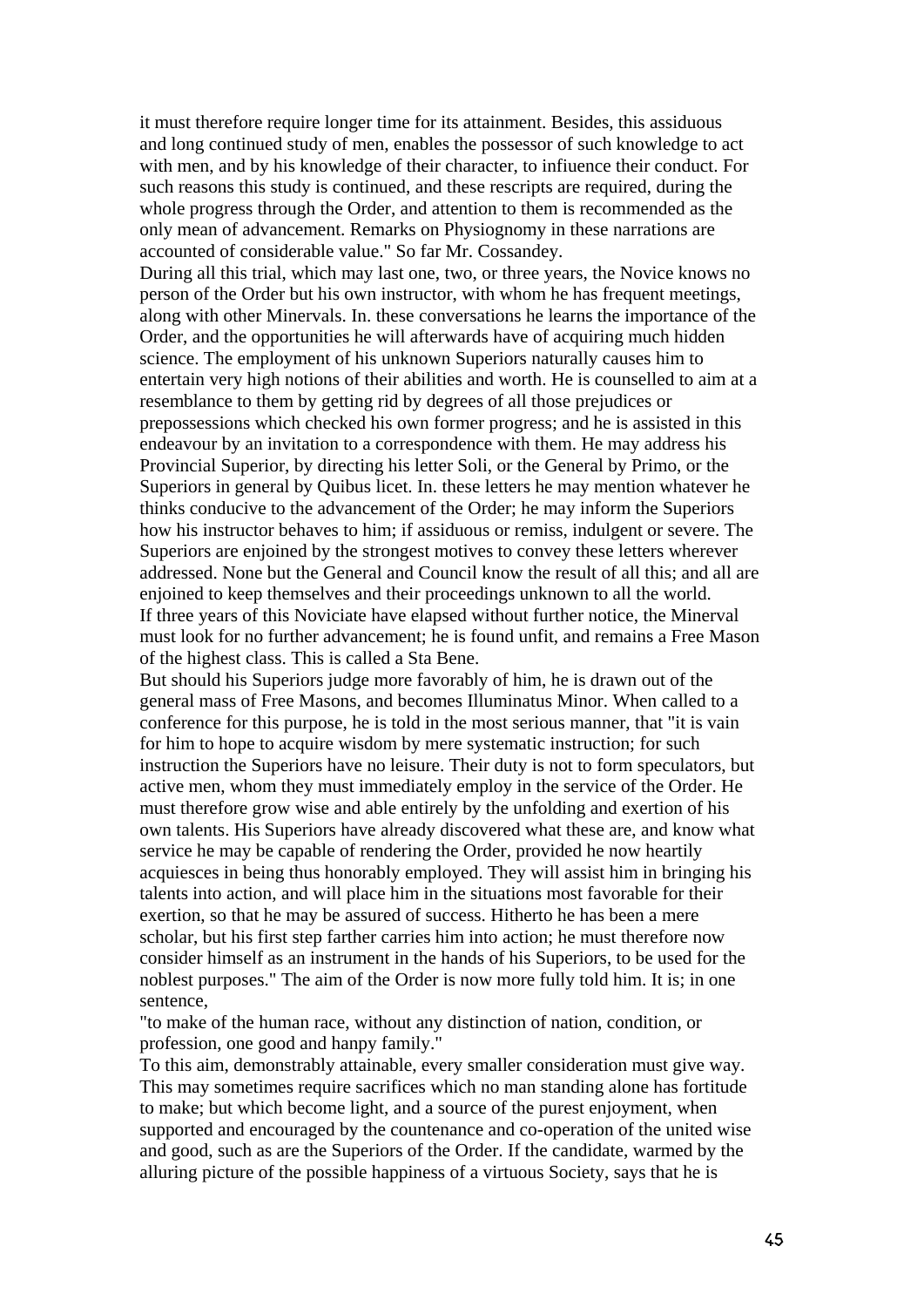sensible of the propriety of this procedure, and still wishes to be of the Order; he is required to sign the following obligation.

"I, N. N. protest before you, the worthy Plenipotentiary a of the venerable Order into which I wish to be admitted , that I acknowledge my natural weakness and inability, and that I, with all my possessions, rank, honors, and titles " which I hold in political society, am, at bottom, only a man; I can enjoy these things only through my fellow-men, and through them also I may lose them. The approbation and consideration of my fellow-men are indispensibly necessary, and I must try to maintain them by all my talents. These I will never use to the prejudice of universal good, but will oppose, with all my might, the enemies of the human race, and of political society. I will embrace every opportunity of saving mankind, by improving my understanding and my affections, and by imparting all important knowledge, as the good and statutes of this Order require of me. I bind myself to perpetual silence and unshaken loyalty and submission to the Order, in the persons of my Superiors; here making a faithful and complete surrender of my private judgment, my own will, and every narrow-minded employment of my power and influence. I pledge myself to account the good of the Order as my own, and am ready to serve it with my fortune, my honor, and my blood. Should I, through omission, neglect, passion, or wickedness, behave contrary to this good of the Order, I subject myself to what reproof or punishment my Superiors shall enjoin. The friends and enemies of the Order shall be my friends and enemies; and with respect to both I will conduct myself as directed by the Order, and am ready, in every lawful way, to devote myself to its increase and promotion, and therein to employ all my ability. All this I promise, and protest, without secret reservation, according to the intention of the Society which require from me this engagement. This I do as I am, and as I hope to continue, a Man of Honour."

A drawn sword is then pointed at his breast, and he is asked, Will you be obedient to the commands of your Superiors? He is threatened with unavoidable vengeance, from which no potentate can defend him, if he should ever betray the Order. He is then asked, 1. What aim does he wish the Order to have? 2. What means he would choose to advance this aim? 3. Whom he wishes to keep out of the Order? 4. What subjects he wishes not to be discussed in it?

Our candidate is now ILLUMINATUS MINOR. It is needless to narrate the mummery

of reception, and it is enough to say, that it nearly resembles that of the Masonic Chevalier du Soleil, known to every one much conversant in Masonry. Weishaupt's preparatory discourse of reception is a piece of good composition, whether considered as argumentative (from topics, indeed, that are very gratuitous and fanciful) or as a specimen of that declamation which was so much practised by Lihanius and the other Sophists, and it gives a distinct and captivating account of the professed aim of the Order.

The Illumirnatus Minor learns a good deal more of the Order, but by very sparing morsels, under the same instructor. The task has now become more delicate and difficult. The chief part of it is the rooting out of prejudices in politics and religion; and Weishaupt has shown much address in the method which he has employed. Not the most hurtful, but the most easily refuted, were the first subjects of discussion, so that the pupil gets into the habits of victory; and his reverence for the systems of either kind is diminished when they are found to have harboured such untenable opinions. The proceedings in the Eclectic Lodges of Masonry, and the harangues of the Brother Orators, teemed with the boldest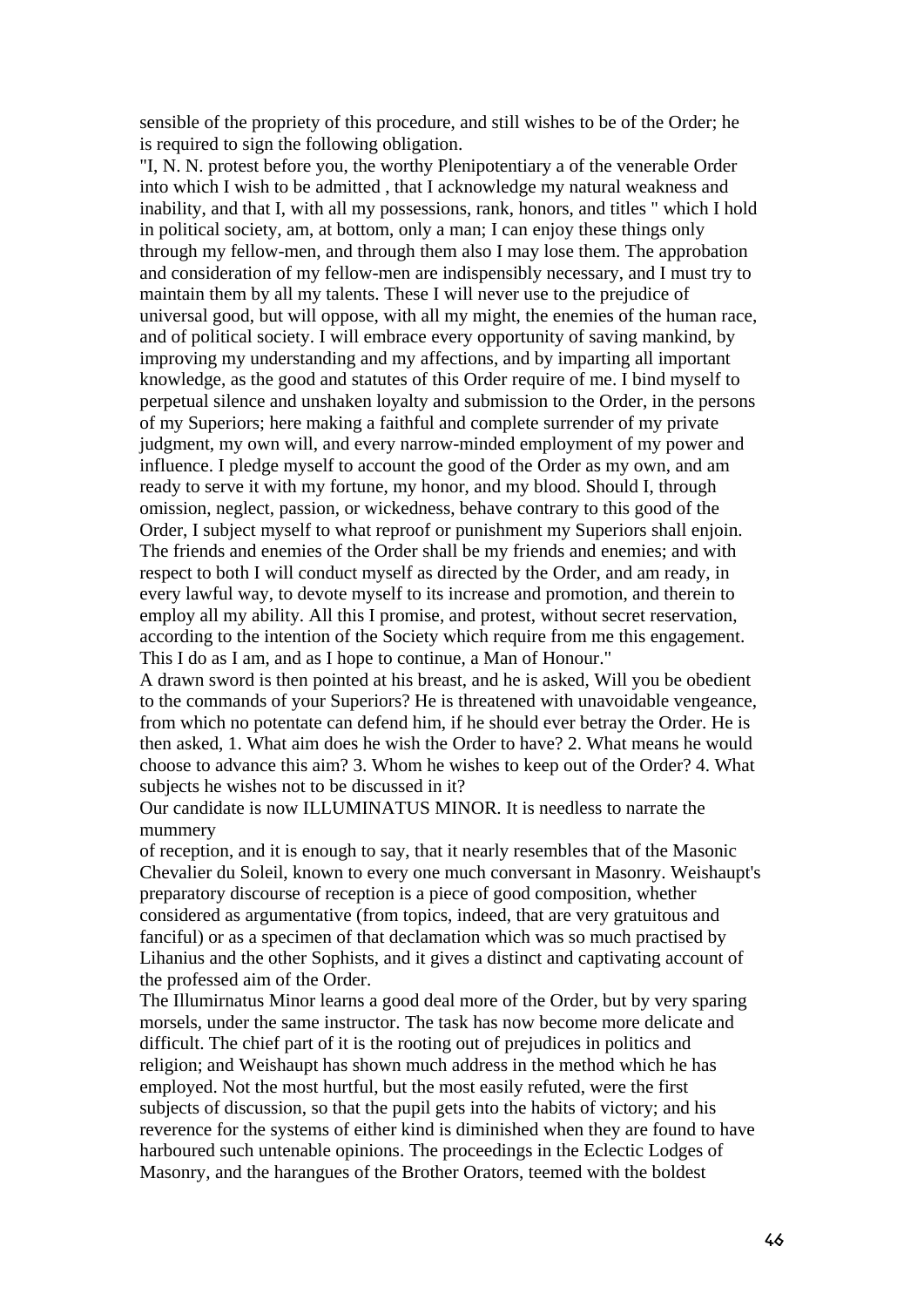sentiments both in politics and religion. Enlightening, and the triumph of reason, had been the ton of the country for some time past, and every institution, civil and religious, had been the subject of the most free criticism. Above all, the Cosmopolitism, which had been imported from France, where it had been the favorite topic of the enthusiastical economists, was now become a general theme of discussion in all societies of cultivated men. It was a subject of easy and agreeable declamation; and if the Literati found in it a subject admirably fitted for showing their talents, and ingratiating themselves with the young men of fortune, whose minds, unsuspicious as yet and generous, were fired with the fair prospects set before them of universal and attainable happiness. And the pupils of the Illuminati were still more warmed by the thought that they were to be the happy instruments of accomplishing all this. And though the doctrines of universal liberty and equality, as imprescriptible rights of man, might sometimes startle those who possessed the advantage of fortune, there were thousands of younger sons, and of men of talents without fortune, to whom these were agreeable sounds. And we must particularly observe, that those who were now the pupils were a set of picked subjects, whose characters and peculiar biases were well known by their conduct during their noviciate as Minervals. They were therefore such as, in all probability, would not boggle at very free sentiments. We might rather expect a partiality to doctrines which removed some restraints which formerly checked them in the indulgence of youthful passions.

Their instructors, who have thus relieved their minds from several anxious thoughts, must appear men of superior minds. This was a notion most carefully inculcated; and they could see nothing to contradict it: for except their own Mentor, they knew none; they heard of Superiors of different ranks, but never saw them; and the same mode of instruction that was practised during their noviciate was still retained. More particularls of the Order were slowly unfolded to them, and they were taught that their Superiors were men of distinguished talents, and were Superiors for this reason alone. They were taught; that the great opportunities which the Superiors had for observation, and their habits of continually occupying their thoughts with the great objects of this Order, had enlarged their views, even far beyond the narrow limits of nations and kingdoms, which they hoped would one day coalesce into one great Society, where consideration would attach to talents and worth alone, and that pre-eminence in these would be invariably attended with all the enjoyments of infiuence and power. And they were told that they would gradually become acquainted with these great and venerable Characters, as they advanced in the Order. In earnest of this, they were made acquainted with one or two Superiors, and with several Illuminati of their own rank. Also, to whet their zeal, they are now made instructors of one or two Minervals, and report their progress to their Superiors. They are given to understand that nothing can so much recommend them as the success with which they perform this task. It is declared to be the best evidence of their usefulness in the great designs of the Order.

The baleful effects of general superstition, and even of any peculiar religious preposession, are now strongly inculcated, and the discernment of the pupils in these matters is learned by questions which are given them from time to time to discuss. These are managed with delicacy and circumspection, that the timid may not be alarmed. In like manner, the political doctrines of the Order are inculcated with the utmost caution. After the mind of the pupil has been warmed by the pictures of universal happiness, and convinced that it is a possible thing to unite all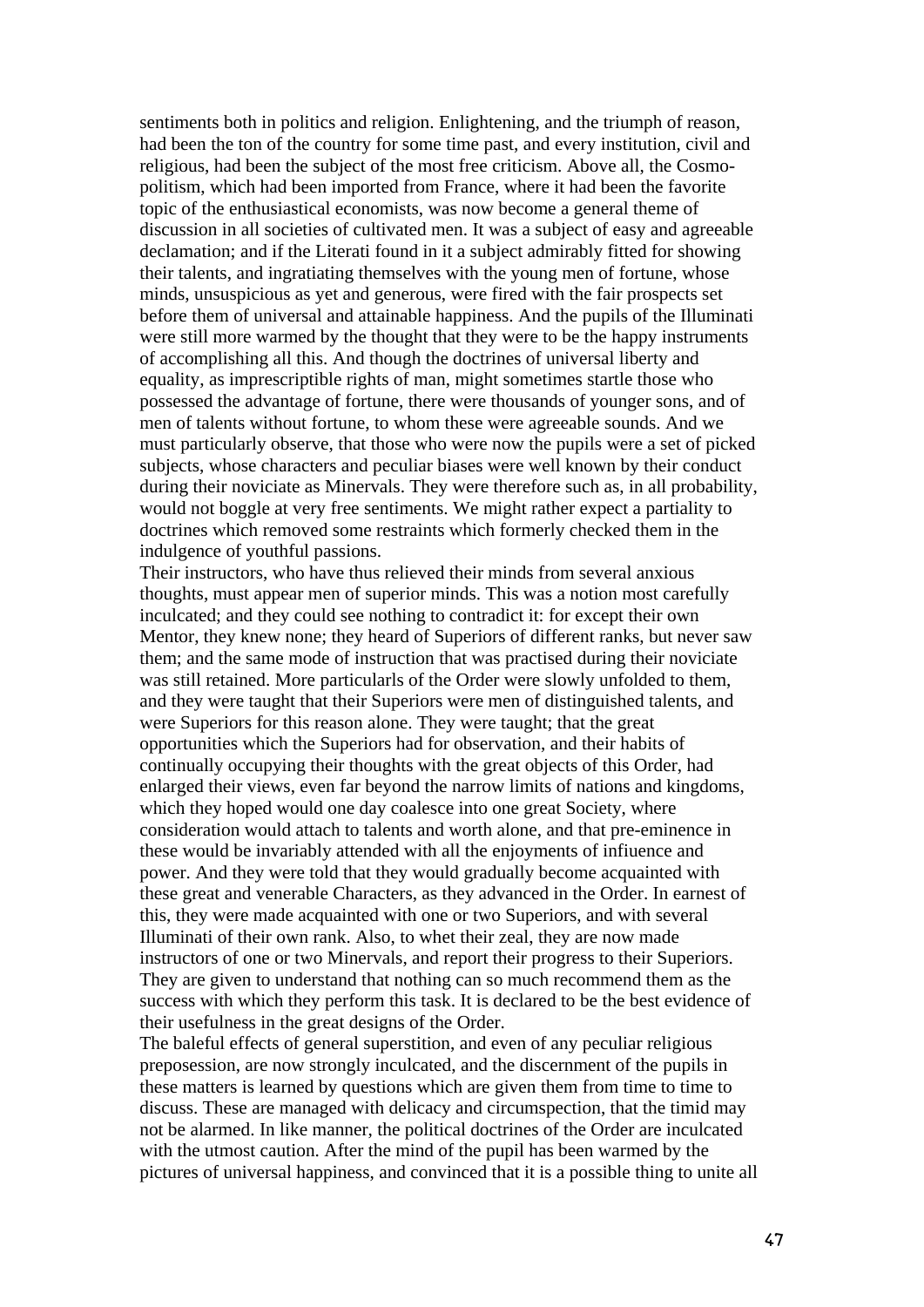the inhabitants of the earth in one great society, and after it has been made out, in some measure to the satisfaction of the pupil, that a great addition of happiness is gained by the abolition of national distinctions and animosities, it may frequently be no hard task to make him think that patriotism is a narrow-minded monopolising sentiment, and even incompatible with the more enlarged views of the Order, namely, the uniting the whole human race into one great and happy society. Princes are a chief feature of national distinction. Princes, therefore, may now be safely represented as unnecessary. If so, loyalty to Princes loses much of its sacred character; and the so frequent enforcing of it in our common political discussions may now be easily made to appear a selfish maxim of rulers, by which they may more easily enslave the people; and thus, it may at last appear, that religion, the love of our particular country, and loyalty to our Prince, should be resisted, if, by these partial or narrow views, we prevent the accomplishment of that Cosmopolitical happiness which is continually held forth as the great object of the Order. It is in this point of view that the terms of devotion to the Order which are inserted in the oath of admission are now explained. The authority of the ruling powers is therefore represented as of inferior moral weight to that of the Order.

"These powers are despots, when they do not conduct themselves by its principles; and it is therefore our duty to surround them with its members, so that the profane may have no access to them. Thus we are able most powerfully to promote its interests. If any person is more disposed to listen to Princes than to the Order, he is not fit for it, and must rise no higher. We must do our utmost to procure the advancement of Illuminati into all important civil offices."

Accordingly the Order laboured in this with great zeal and success. A correspondence was discovered, in which it is plain, that by their influence, one of the 'greatest ecclesiastical dignities was filled up in opposition to the right and authority of the Archbishop of Spire, who is there represented as a tyrannical and bigotted priest.

They contrived to place their Members as tutors to the youth of distinction. One of them, Baron Leuchtsenring, took the charge of a young prince without any salary. They insinuated themselves into all public offices, and particularly into courts of justice. In like manner, the chairs in the University of Ingolstadt were (with only two exceptions) occupied by Illuminati. "Rulers who are members must be promoted through the ranks of the Order only in proportion as they acknowledge the goodness of its great object, and manner of procedure. Its object may be said to be the checking the tyranny of princes, nobles, and priests, and establishing an universal equality of condition and of religion:" The pupil is now informed "that such a religion is contained in the Order, is the perfection of Christianity, and will be imparted to him in due time."

These and other principles and maxims of the Order are partly communicated by the verbal instruction of the Mentor, partly by writings, which must be punctually returned, and partly read by the pupil at the Mentor's house (but without taking extracts) in such portions as he shall direct. The rescripts by the pupil must contain discussions on these subjects, and of anecdotes and descriptions of living characters; and these must be zealously continued, as the chief mean of advancement. All this while the pupil knows only his Mentor, the Minervals, and a few others of his own rank. All mention of degrees, or other business of the Order, must be carefully avoided, even in the meetings with other Members:

"For the Order wishes to be secret and to work in silence; for thus it is better secured from the oppression of the ruling powers, and because this secrecy gives a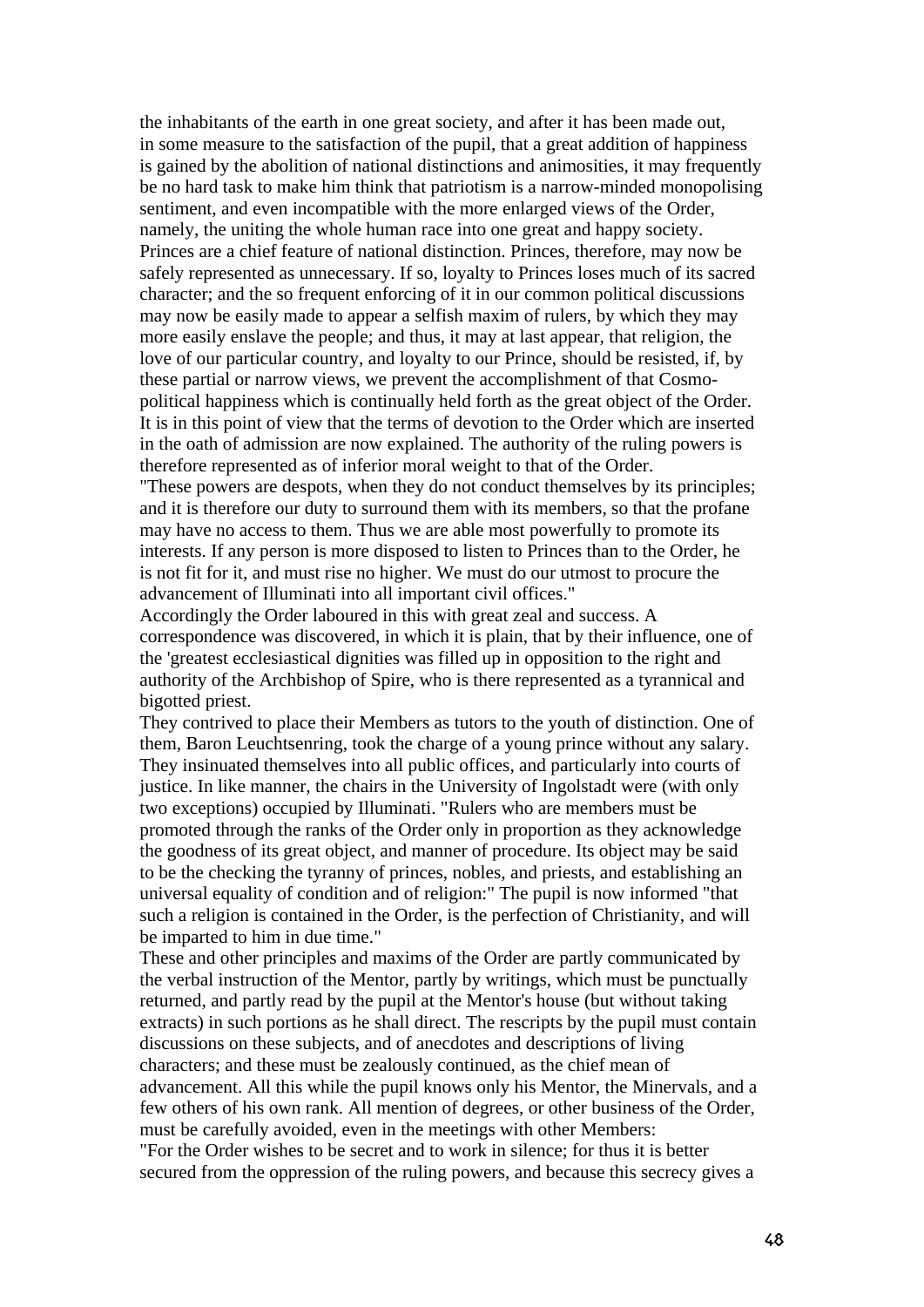greater zest to the whole."

This short account of the Noviciate, and of the lowest class of Illuminati, is all we can get from the authority of Mr. Weishaupt. The higher degrees were not published by him. Many circumstances appear suspicious, and are certainly susceptible of different turns, and may easily be pushed to very dangerous extremes. The accounts given by the four professors confirm these suspicions. They declare upon oath, that they make all these accusations in consequence of what they heard in the Meetings, and of what they knew of the Higher Orders. But since the time of the suppression by the Elector, discoveries have been made which throw great light on the subject. A collection of original papers and correspondence was found by searching the house of one Zwack (a Member) in 1786. The following year a much larger collection was found at the house of Baron Bassus; and since that time Baron Knigge, the most active Member next to Weishaupt, published an account of some of the higher degrees, which had been formed by himself. A long while after this were published, Neueste Arbeitung des Spartacus und Philo in der Illuminaten Orden, and Hohere Granden des IIIum. Ordens. These two works give an account of the whole secret constitution of the Order, its various degrees, the manner of conferring them, the instructions to the intrants, and an explanation of the connection of the Order with Free Masonry; and a critical history. We shall give some extracts from such of these as have been published.

Weishaupt was the founder in 1776. In 1778 the number of Members was considerably increased, and the Order was fully established. The Members took antique names. Thus Weishaupt took the name of Spartacus, the man who headed the insurrection of slaves, which in Pompey's time kept Rome in terror and uproar for three years. Zwack was called Cato. Knigge was Philo. Bassus was Hannibal: Hertel was Marius. Marquis Constanza was Diomedes. Nicholai, an eminent and learned bookseller in Berlin, and author of several works of reputation, took the name of Lucian, the great scoffer at all religion. Another was Mahomet, &c. It is remarkable, that except Cato and Socrates, we have not a name of any ancient who was eminent as a teacher and practiser of virtue. On the contrary, they seem to have affected the characters of the free-thinkers and turbulent spirits of antiquity. In the same manner they gave ancient names to the cities and countries of Europe. Munich was Athens, Vienna was Rome, &c.

Spartacus to Cato, Feb. 6, 1778.

"Mon but est de faire valoir a raison. As a subordinate object I shall endeavour to gain security to ourselves, a backing in case of misfortunes, and assistance from without. I shall therefore press the cultivation of science, especially such sciences as may have an influence on our reception in the world; and may serve to remove obstacles out of the way. We have to struggle with pedantry, with intolerance, with divines and statesmen, and above all, princes and priests are in our way. Men are unfit as they are, and must be formed; each class must be the school of trial for the next. This will be tedious, because it is hazardous. In the last classes I propose academies under the direction of the Order. This will secure us the adherence of the Literati. Science shall here be the lure. Only those who are assuredly proper subjects shall be picked out from among the inferior classes for the higher mysteries, which contain the first principles and means of promoting a happy life. No religionist must, on any account, be admitted into these: For here we work at the discovery and extirpation of superstition and prejudices. The instructions shall be so conducted that each shall disclose what he thinks he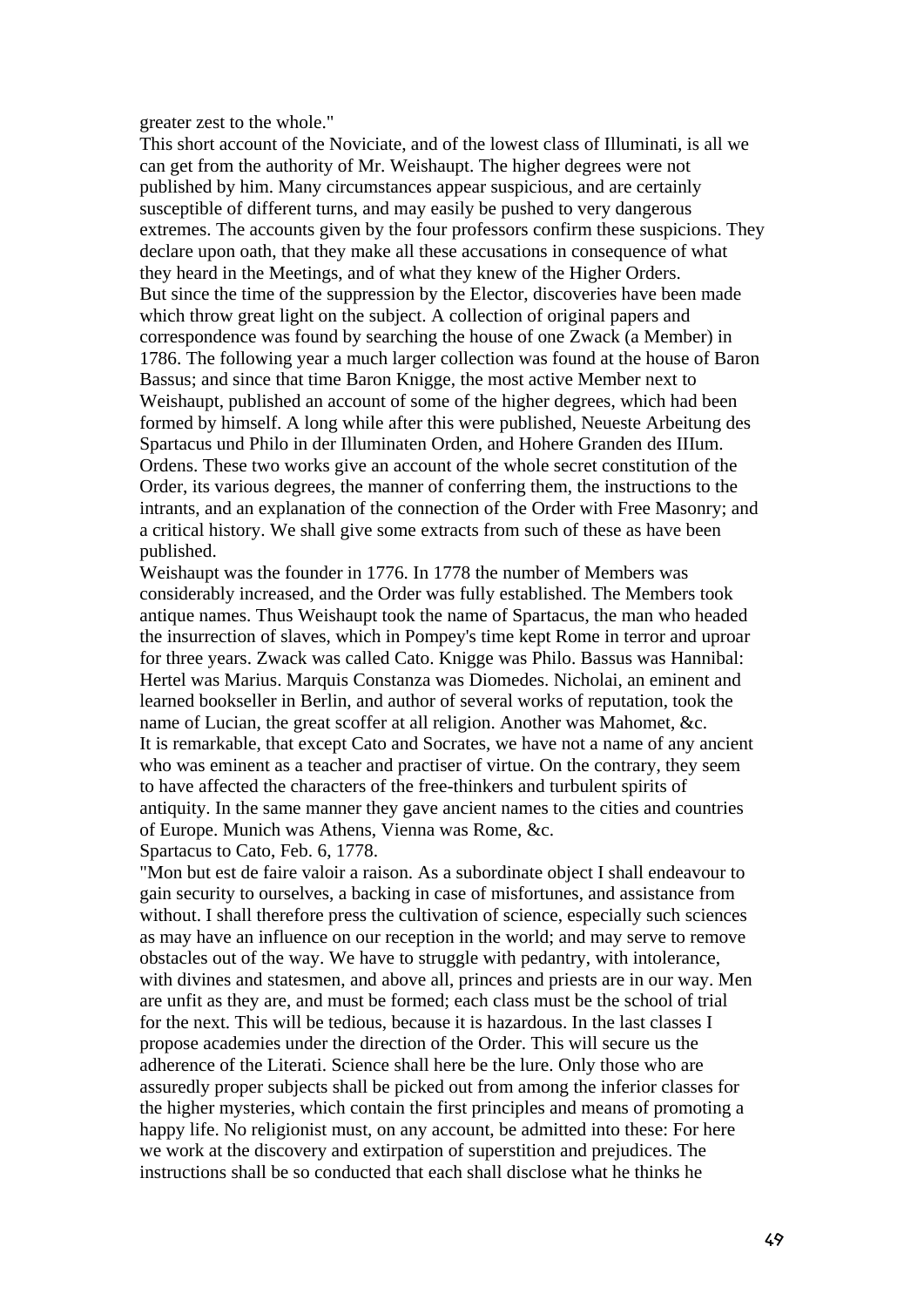conceals within his own breast, what are his ruling propensities and passions, and how far he has advanced in the command of himself. This will answer all the purposes of auricular confession. And in particular, every person shall be made a spy on another and on all around him. Nothing can escape our sight; by these means we shall readily discover who are contented, and receive with relish the peculiar state-doctrines and religious opinions that are laid before them; and, at last, the trust-worthy alone will be admitted to a participation of the whole maxims and political constitution of the Order. In a council composed of such members we shall labour at the contrivance of means to drive by degrees the enemies of reason and of humanity out of the world, and to establish a peculiar morality and religion fitted for the great Society of mankind.

"But this is a ticklish project, and : requires the utmost circumspection. The squeamish will start at the sight of religious or political novelties; and they must be prepared for them. We must be particularly careful about the books which we recommend; I shall confine them at first to moralists and reasoning historians. This will prepare for a patient reception, in the higher classes, of works of a bolder flight, such as Robinet's Systeme de 1a Nature - Politique Naturelle - Philosophie de la Nature - Systeme Social - The writings of Mirabaud, &c. Helvetius is fit only for the strongest stomachs. If any one has a copy already, neither praise nor find fault with him. Say nothing on such subjects to intrants, for we don't know how they will be received - folks are not yet prepared.

Marius, an excellent man, must be dealt with. His stomach, which cannot yet digest such strong food, must acquire a better tone. The allegory on which I am to found the mysteries of the Higher Orders is the fire-worship of the Magi. We must have some worship, and none is so apposite. LET THERE BE LIGHT. AND THERE SHALL BE LIGHT. This is my motto, and is my fundamental principle. The degrees will be Feurer Orden, Parsen Orden; (1) all very practicable. In the course through these there will be no STA BENE (this is the answer given to one who solicits preferment, and is refused. ) For I engage that none shall enter this class who has not laid aside his prejudices. No man is fit for our Order who is not a Brutus or a Catiline, and is not ready to go every length. - Tell me how you like this?" Sparlacus M Cato, March 1778.

"To collect unpublished works, and information from the archives of States, will be a most useful service. We shall be able to show in a very ridiculous light the claims of our despots. Marius (keeper of the archives of the Electorate) has ferreted out a noble document, which we have got. He makes it, forsooth, a case of conscience how silly that - since only that is sin, which is ultimately productive of mischief. In this case, where the advantage far exceeds the hurt, it is meritorious virtue. It will do more good in our hands than by remaining for 1000 years on the dusty shelf." There was found in the hand-writing of Zwack a project for a Sisterhood, in subserviency to the designs of the Illuminati. In it are the following passages: "It will be of great service, and procure us both much information and money, and will suit charmingly the taste of many of our truest members, who are lovers of the sex. It should consist of two classes, the virtuous, and the freer hearted (i.e. those who fly out of the common tract of prudish manners); they must not know of each other, and must be under the direction of men, but without knowing it. Proper books must be put into their hands, and such (but secretly) as are flattering to their passions."

There are, in the same hand-writing, Description of a strong box, which; if forced open, shall blow up and destroy its contents - Several receipts for procuring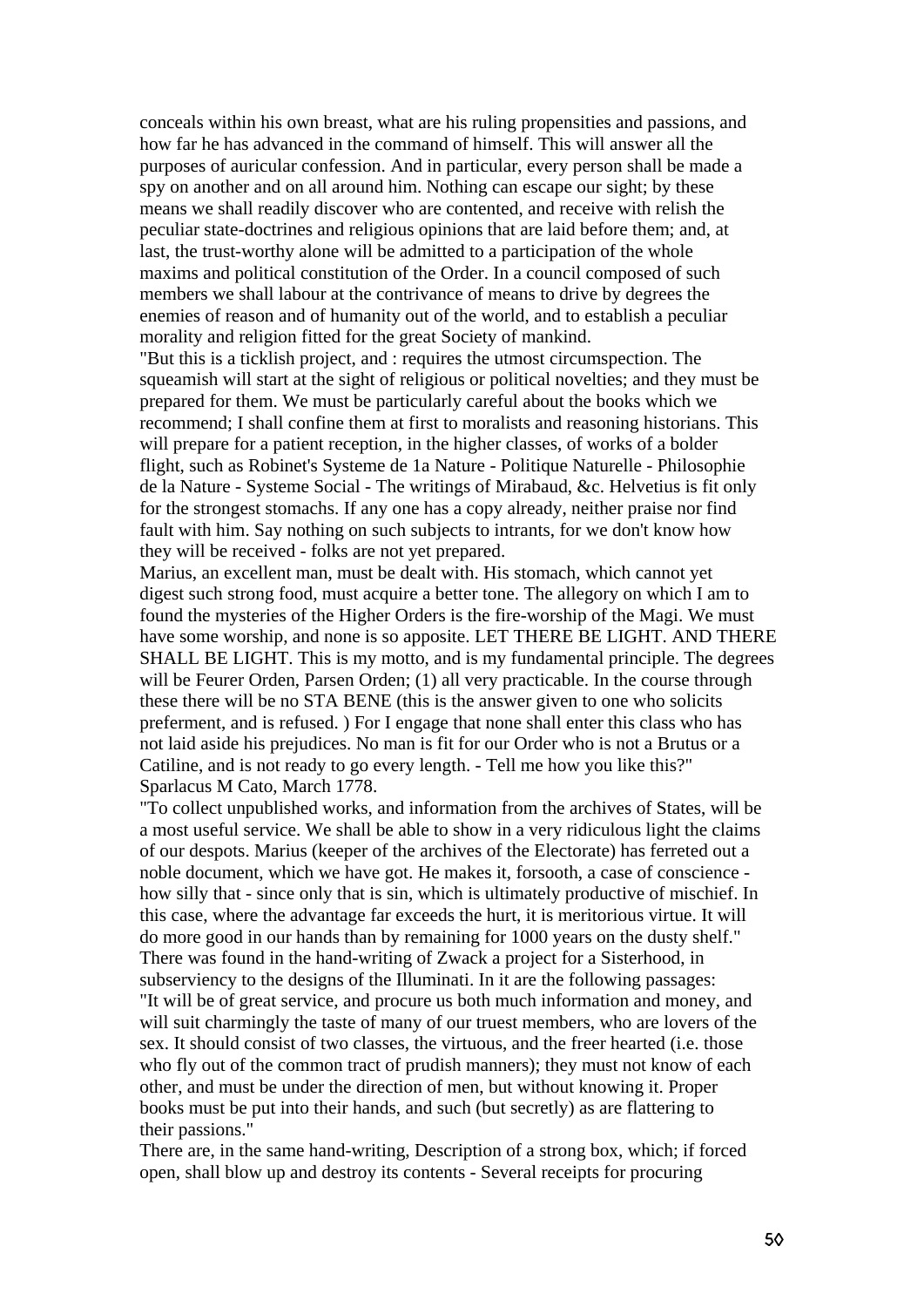abortion - A composition which blinds or kills when spurted in the face - A sheet, containing a receipt for sympathetic ink - Tea for procuring abortion - Herboe quoe habent qualitatem deleteriam - A method for filling a bed-chamber with pestilential vapours - How to take off impressions of seals, so as to use them afterwards as seals - A collection of some hundreds of such impressions, with a list of their owners, princes, nobles, clergymen, merchants, &c. - A receipt ad excitandum furorem uterinum - A manuscript entitled, "Better than Horus." It was afterwards printed and distributed at Leipzig fair, and is an attack and bitter satire on all religion. This is in the hand-writing of Ajax. As also a dissertation on suicide. N. B: His sister-in-law threw herself from the top of a tower. There was also a set of portraits, or characters of eighty-five ladies in Munich; with recommendations of some of them for members of a Lodge of Sister Illuminatæ; also injunctions to all the Superiors to learn to write with both hands; and that they should use more than one cypher.

Immediately after the publication of these writings, many defences appeared. It was said that the dreadful medical apparatus were with propriety in the hands of Counsellor Zwack, who was a judge of a criminal court, and whose duty it was therefore to know such things. The same excuse was offered for the collection of seals; but how came these things to be put up with papers of the Illuminati, and to be in the hand writing of one of that Order? Weishaupt says, "These things were not carried into effect-only spoken of, and are justifiable when taken in proper connection." This however he has not pointed out; but he appeals to the account of the Order; which he had published at Regensburg, and in which neither these things are to be found, nor any possibility of a connection by which they may be justified. "All men, says he, are subject to errors; and the best man is he who best conceals them. I have never been guilty of any such vices or follies: for proof; I appeal to the whole tenor of my life, which my reputation, and my struggles with hostile cabals, had brought completely into public view long before the institution of this Order, without abating any thing of that flattering regard which was paid to me by the first persons of my country and its neighbourhood; a regard well evinced by their confidence in me as the best instructor of their children." In some of his private letters, we learn the means which he employed to acquire this influence among the youth, and they are such as could not fail. But we must not anticipate. "It is well known that I have made the chair which I occupied in the university Of Ingolstadt, the resort of the first class of the German youth; whereas formerly it had only brought round it the low-born practitioners in the courts of law. I have gone through the whole circle of human' enquiry: I have exorcised spirits - raised ghosts - discovered treasures - interrogated the Cabala - hatte Loto gespielt - I have never transmuted metals." - (A very pretty and respectable circle indeed, and what vulgar spirits would scarcely have included within the pale of their curiosity.) "The tenor of my life has been the opposite of every thing that is vile; and no man can lay any such thing to my charge. I have reason to rejoice that these writings have appeared; they are a vindication of the Order and of my conduct. I can, and must declare to God, and I do it now in the most solemn manner; that in my whole life I never saw or heard of the so much condemned secret writings; and in particular, respecting these abominable means; such as poisoning, abortion, &c. was it ever known to me in any case, that any of my friends or acquaintances ever even thought of them; advised them, or made any use of them. I was indeed always a schemer and projector; but never could engage much in detail. My general plan is good, though in the detail there may be faults. I had myself to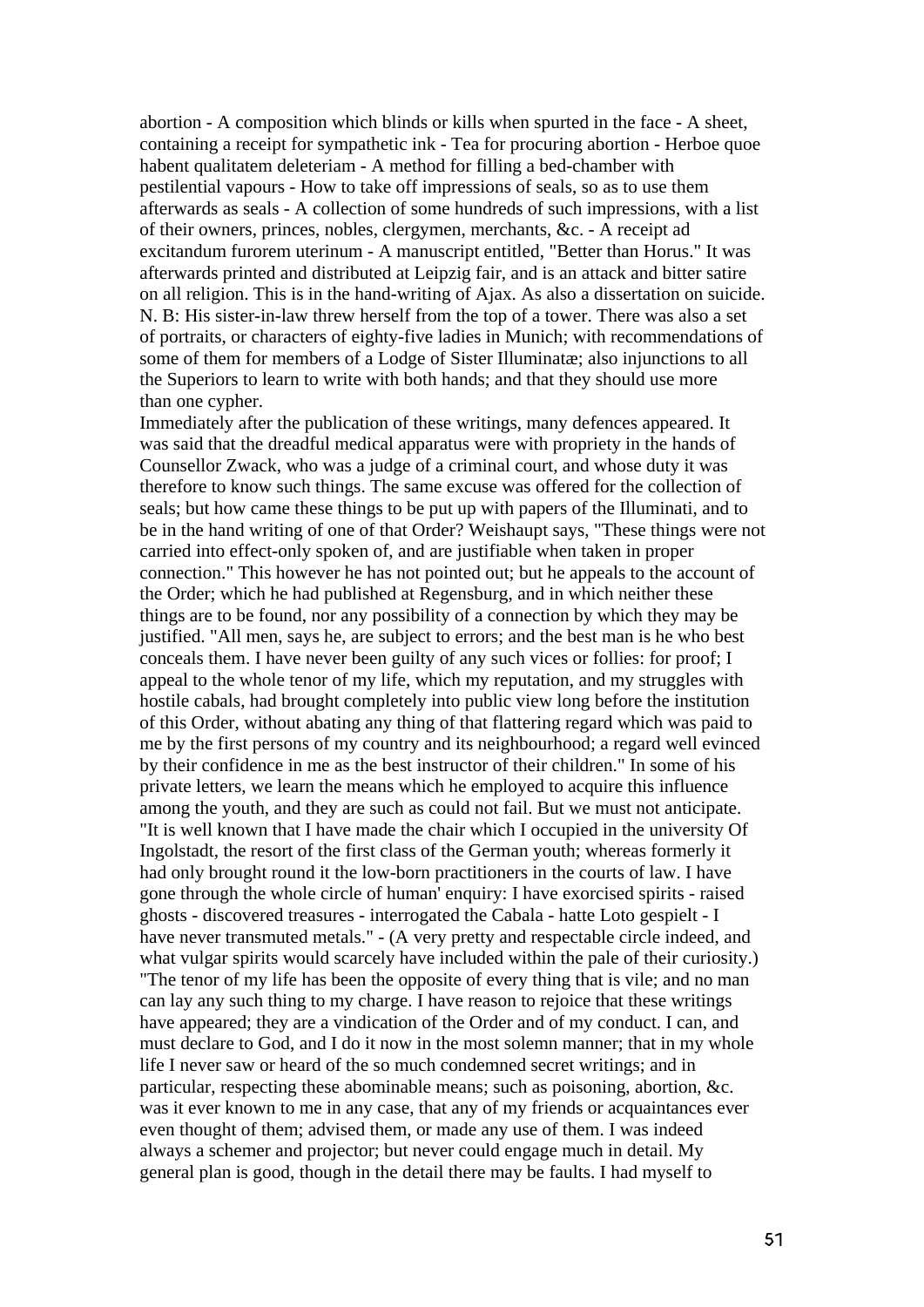form. In another situation, and in an active station in life, I should have been keenly occupied, and the founding an Order would never have come into my head. But I would have executed much greater things, had not government always opposed my exertions, and placed others in the situations which suited my talents. It was the full conviction of this, and of what could be done, if every man were placed in the office for which he was fitted by nature and a proper education, which first suggested to me the plan of illumination."

Surely Mr. Weishaupt had a very serious charge; the education of youth; and his encouragement in that charge was the most flattering that an Illuminatus could wish for, because he had brought round him the youth whose influence in society was the greatest and who would most of all contribute to the diffusing good principles, and exciting to good conduct through the whole state.

"I did not;" says he, "bring deism into Bavaria more than into Rome. I found it here, in great vigour, more abounding than in any of the neighbouring Protestant states. I am proud to be known to the world as the founder of the Order of Illuminati; and I repeat my wish to have for my epitaph,

"Hic situs est Phaethon, currûs auriga paterni,

"Quem si non tenuit, magnis tamen excidit ausis."

The second discovery of secret correspondence at Sandersdorff, the feat of Baron Batz (Hannibal) contains still more interesting facts.

Spartacus to Cato.

"What shall I do? I am deprived of all help. Socrates, who would insist on being a man of consequence among us, and is really a man of talents, and of a right way of thinking, is eternally besotted. Augustus is in the worst estimation imaginable. Alcibiades sits the day long with the vintner's pretty wife, and there he sighs and pines. A few days ago, at Corinth, Tiberius attempted to ravish the wife of Democides, and her husband came in upon them. Good heavens! what Areopagitoe I have got. When the worthy man Marcus Aurelius comes to Athens (Munich) what will he think? What a meeting with dissolute immoral wretches, whore-masters, liars, bankrupts, braggarts, and vain fools! When he sees all this, what will he think? He will be ashamed to enter into an Association," (observe, Reader, that Spartacus writes this in August 1783, in the very time that he was trying to murder Cato's sister) "where the chiefs raise the highest expectations, and exhibit such a wretched example; and all this from self-will, from sensuality: Am I not in the right - that this man - that any such worthy man - whose name alone would give us the selection of all Germany - will declare that the whole province of Grecia (Bavaria) innocent and guilty, must be excluded. I tell you, we may study; and write, and toil till death. We may sacrifice to the Order, our health, our fortune; and our reputation (alas the loss!) and these Lords, following their own pleasures, will whore, cheat, steal, and drive on like shameless rascals; and yet must be Areopagitoe, and interfere in every thing. Indeed, my dearest friend, we have only enslaved ourselves."

In another part of this fine correspondence, Diomedes has had the good fortune to intercept a Q. L. (Quibus licet) in which it is said, and supported by proofs, that Cato had received 250 florins as a bribe for his sentence in his capacity as a judge in a criminal court; (the end had. surely sanctified the means.) In another, a Minerval complains of his Mentor for having by lies occasioned the dismission of a physician from a family, by which he obtained the custom of the house and free access, which favor he repaid by debauching the wife; and he prays to be informed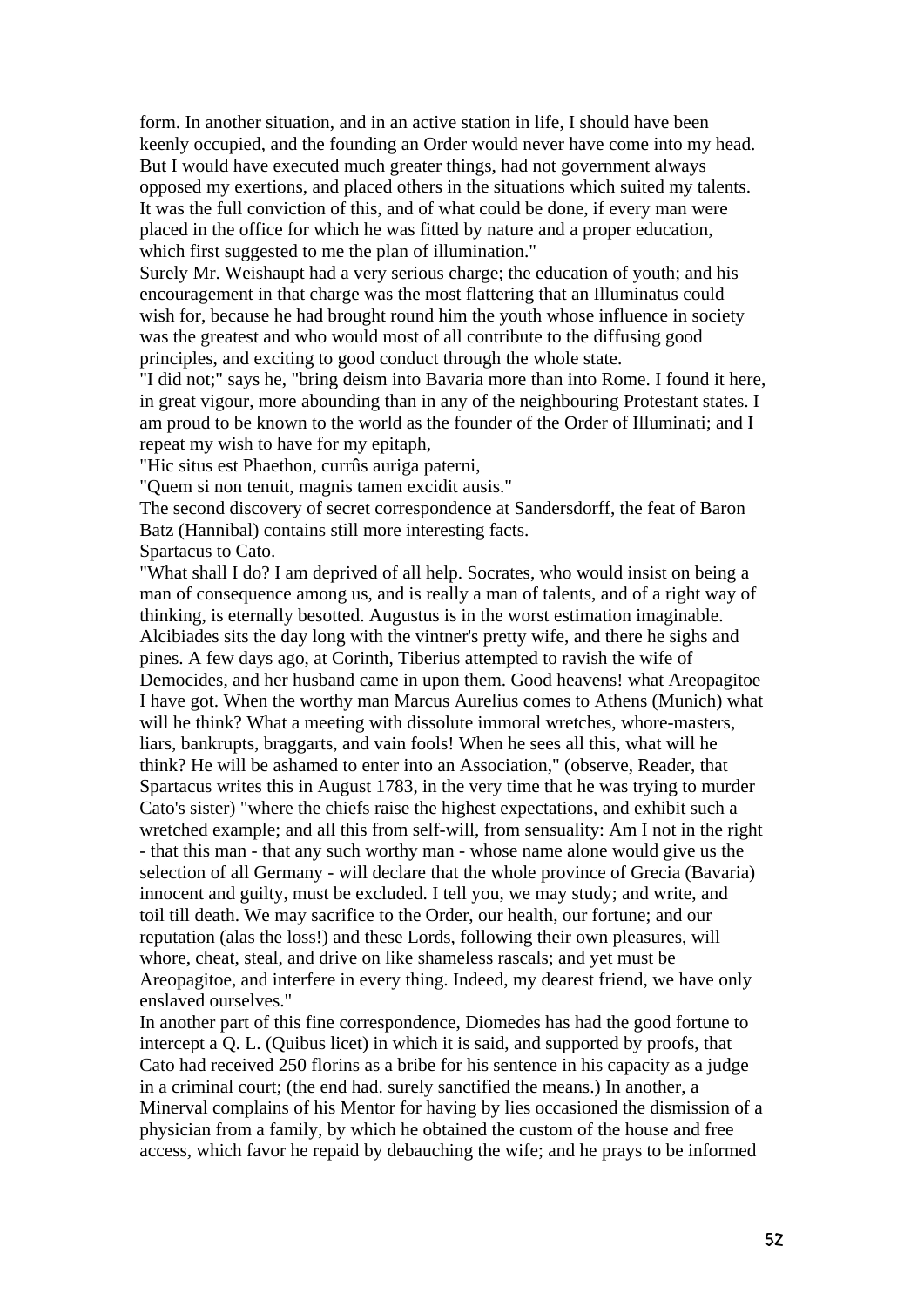whether he may not get another Mentor, saying, that although that man had always given him the most excellent instructions, and he doubted not would continue them; yet he felt a disgust at the hypocrisy, which would certainly diminish the impression of the most salutary truths. (Is it not distressing to think, that this promising youth will by and by laugh at his former simplicity, and follow the steps and not the instructions of his physician.) In another place, Spartacus writes to Marius (in confidence) that another worthy Brother, an Areopagitoe, had stolen a gold and a silver watch, and a ring, from Brutus (Savioly) and begs Marius, in another letter, to try, while it was yet possible, to get the things restored, because the culprit was a most excellent man (Vortrefflich) and of vast use to the Order, having the direction of an eminent seminary of young gentlemen; and because Savioli was much in good company, and did not much care for the Order, except in so far as it gave him an opportunity of knowing and leading some of them, and of steering his way at court.

I cannot help inserting here, though not the most proper place, a part of a provincial report from Knigge, the man of the whole Areopagitoe who shows any thing like urbanity or gentleness of mind.

"Of my whole colony (Westphalia) the most brilliant is Claudiopolis (Neuwied.) There they work, and direct, and do wonders."

If there ever was a spot upon earth where men may be happy in a state of cultivated society, it was the little principality of Neuwied. I saw it in 1770. The town was neat, and the palace handsome and in good taste; all was clean. But the country was beyond conception delightful; not a cottage that was out of repair, not a hedge out of order; it had been the hobby (pardon me the word) of the Prince, who made it his daily employment to go through his principality regularly, and assist every householder, of whatever condition, with his advice, and with his purse; and, when a freeholder could not of himself put things into a thriving condition, the Prince sent his workmen and did it for him. He endowed schools for the common people, and two academies for the gentry and the people of business. He gave little portions to the daughters, and prizes to the well-behaving sons of the labouring people. His own household was a pattern of elegance and economy; his sons were sent to Paris to learn elegance, and to England to learn science and agriculture. In short, the whole was like a romance (and was indeed romantic.) I heard it spoken of with a smile at the table of the Bishop of Treves, at Ehrenbretstein, and was induced to see it next day as a curiosity: And yet even here; the fanaticism of Knigge would distribute his poison, and tell the blinded people, that they were in a state of sin and misery, that their Prince was a despot, and that they would never be happy till he was made to fly, and till they were all made equal.

They got their wish; the swarm of French locusts sat down on Neuwied's beautiful fields in 1793, and entrenched themselves; and in three months, Prince and farmers houses, and cottages, and schools, and academies - all vanished; and all the subjects were made equal, and free (as they were expressly told by the French General) to weep.

Discite justitiam moniti, et non temnere divos!

To proceed:

Spartacns to Cato.

"By this plan we shall direct all mankind. In this manner, and by the simplest means, we shall set all in motion and in flames. The occupations must be so allotted and contrived, that we may, in secret, influence all political transactions."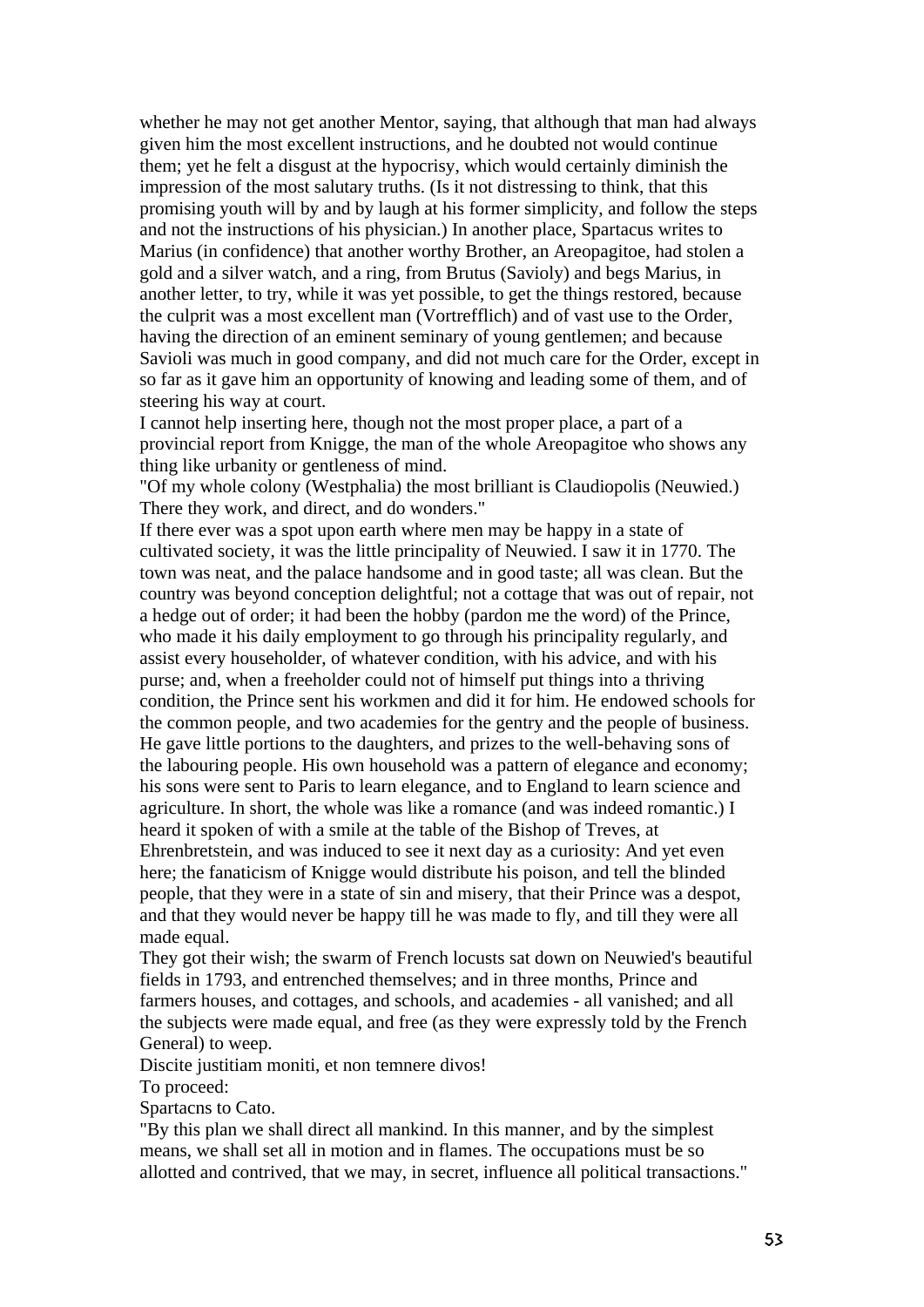N. B. This alludes to a part that is withheld from the public, because it contained the allotment of the most rebellious and profiigate occupations to several persons whose common names could not be traced. "I have considered," says Spartacus, "every thing, and so prepared it, that if the Order should this day go to ruin, I shall in a year re-establish it more brilliant than ever." Accordingly it got up again in about this space of time, under the name of the GERMAN UNION, appearing in the form of READING SOCIETIES. One of these was set up in Zwack's house; and this raising a suspicion, a visitation was made at Landshut, and the first set of the private papers were found. The scheme was, however, zealously prosecuted in other parts of Germany, as we shall see by and by. "Nor," continues Spartacus, "will it signify though all should be betrayed and printed. I am so certain of success, in spite of all obstacles (for the springs are in every heart) that I am indifferent, though it should involve my life and my liberty. What! Have thousands thrown away their lives about homoios and homoiousios, and shall not this cause warm even the heart of a coward? But I have the art to draw advantage even from misfortune; and when you would think me sunk to the bottom, I shall rise with new vigour. Who would have thought, that a professor at Ingolstadt was to become the teacher of the professors of Gottingen, and of the greatest men in Germany?" Spartacas to Cato.

"Send me back my degree of Illuminatus Minor; it is the wonder of all men here (I may perhaps find time to give a translation of the discourse of reception, which contains all that can be said of this Association to the public;) as also the two last sheets of my degree, which is in the keeping of Marius, and Celsus, under 100 locks which contains my history of the lives of the Patriarchs." N. B. Nothing very particular has been discovered of these lives of the Patriarchs. He says, that there were above sixty sheets of it. To judge by the care taken of it, it must be a favorite work, very hazardous, and very catching.

In another letter to Cato, we have some hints of the higher degrees, and concerning a peculiar morality, and a popular religion, which the Order was one day to give the world. He says, "There must (a la Jésuite) not a single purpose ever come in sight that is ambiguous, and that may betray our aims against religion and the state. One must speak sometimes one way and sometimes another, but so as never to contradict ourselves, and so that, with respect to our true way of thinking, we may be impenetrable. When our strongest things chance to give offence, they must be explained as attempts to draw answers which discover to us the sentiments of the person we converse with." N. B. This did not always succeed with him.

Spartacus says, speaking of the priests degree, "One would almost imagine, that this degree, as I have managed it, is genuine Christianity, and that its end was to free the Jews from slavery. I say, that Free Masonry is concealed Christianity. My explanation of the hieroglyphics, at least, proceeds on this supposition; and as I explain things, no man need be ashamed of being a Christian. Indeed I afterwards throw away this name, and substitute Reason. But I assure you this is no small affair; a new religion, and a new state-government, which so happily explain one and all of these symbols, and combines them in one degree, You may think that this is my chief work; but I have three other degrees, all different, for my class of higher mysteries; in comparison with which this is but child's play; but these I keep for myself as General, to be bestowed by me only on the Benemeritissimi," (surely such as Cato, his dearest friend, and the possessor of such pretty secrets, as abortives, poisons, pestilential vapours, &c. ) "The promoted may be Areopagites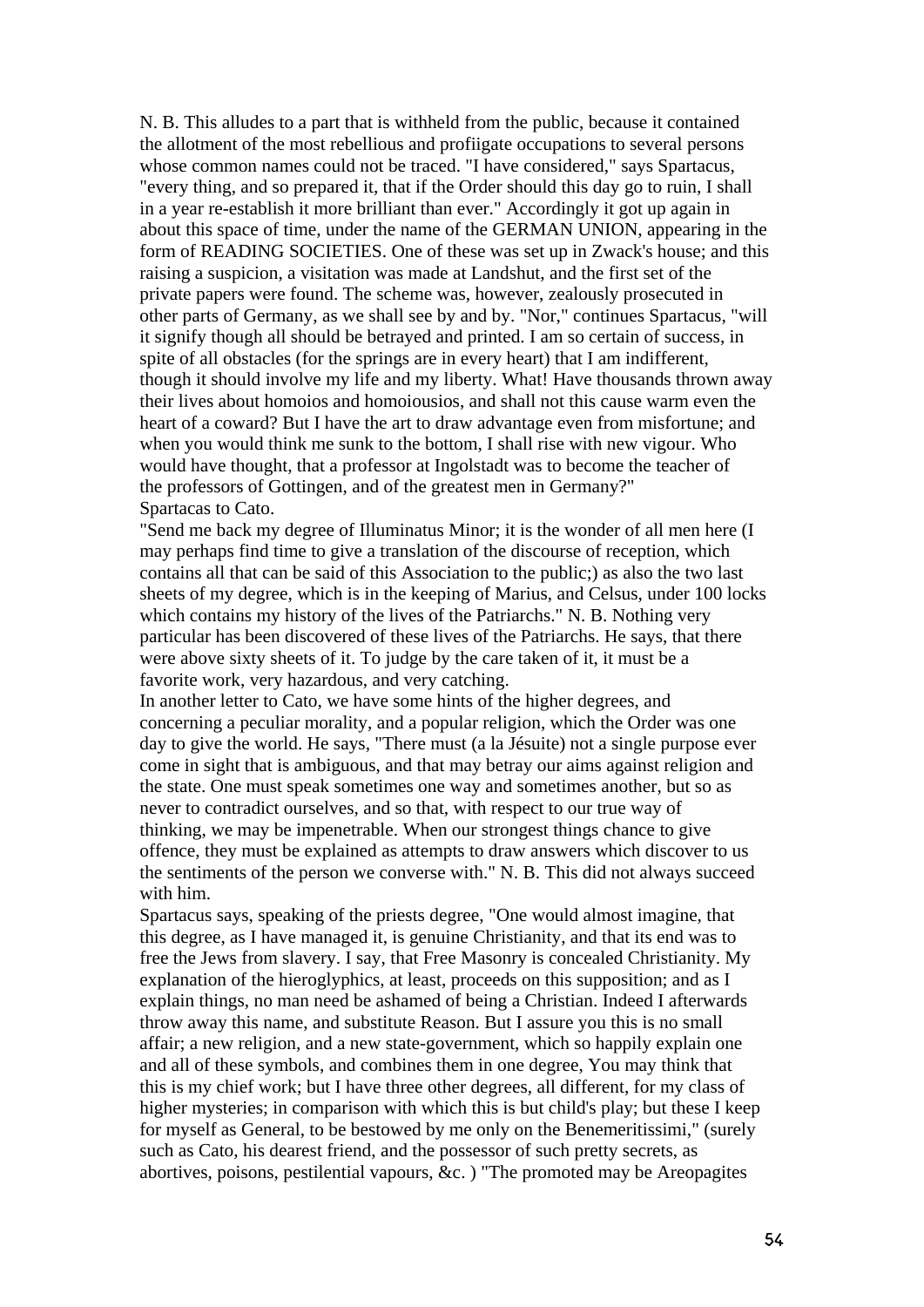or not. Were you here I should give you this degree without hesitation. But it is too important to be intrusted to paper, or to be bestowed otherwise than from my own hand. It is the key to history, to religion, and to every state-government in the world."(2)

Spartacus proceeds, "'There shall be but three copies for all Germany. You can't imagine what respect and curiosity my priest-degree has raised; and, which is wonderful, a famous Protestant divine, who is now of the Order, is persuaded that the religion contained in it is the true sense of Christianity. O MAN, MAN! TO WHAT

MAY'ST THOU NOT BE PERSUADED. Who would imagine that I was to be the founder

of a new religion."

In this scheme of Masonic Christianity, Spartacus and Philo laboured seriously together. Spartacus sent him the materials, and Philo worked them up. It will therefore illustrate this capital point of the constitution of the Order, if we take Philo's account of it.

Philo to Cato.

"We must consider the ruling propensities of every age of the world. At present the cheats and tricks of the priests have roused all men against them, and against Christianity. But, at the same time superstition and fanaticism rule with unlimited dominion, and the understanding of man really seems to be going backwards. Our task, therefore, is doubled. We must give such an account of things, that fanatics shall not be alarmed, and that shall, notwithstanding, excite a spirit of free enquiry. We must not throw away the good with the bad, the child with the dirty water; but we must make the secret doctrines of Christianity be received as the secrets of genuine Free Masonry. But farther, we have to deal with the despotism of Princes. This increases every day. But then, the spirit of freedom breathes and sighs in every corner; and, by the assistance of hidden schools of wisdom, Liberty and Equality, the natural and imprescriptible rights of man, warm and glow in every breast. We must therefore unite these extremes. We proceed in this manner. "Jesus Christ established no new Religion; he would only set Religion and Reason in their ancient rights. For this purpose he would unite men in a common bond. He would fit them for this by spreading a just morality, by enlightening the understanding, and by assisting the mind to shake off all prejudices. He would teach all men, in the first place, to govern themselves. Rulers would then be needless, and equality and liberty would take place without any revolution, by the natural and gentle operation of reason and expediency. This great Teacher allows himself to explain every part of the Bible in conformity to these purposes; and he forbids all wrangling among his scholars, because every man may there find a reasonable application to his peculiar doctrines. Let this be true or false, it does not signify. This was a simple Religion, and it was so far inspired; but the minds of his hearers were not fitted for receiving these doctrines. I told you, says he, but you could not bear it. Many therefore were called, but few were chosen. To these elect were entrusted the most important secrets; and even among them there were degrees of information. There was a seventy, and a twelve. All this was in the natural order of things, and according to the habits of the Jews, and indeed of all antiquity. The Jewish Theosophy was a mystery; like the Eleusinian, or the Pythagorean, unfit for the vulgar, And thus the doctrines of Christianity were committed to the Adepti, in a Disciplina Arcani. By these they were maintained, like the Vestal Fire. They were kept up, only in hidden societies, who handed them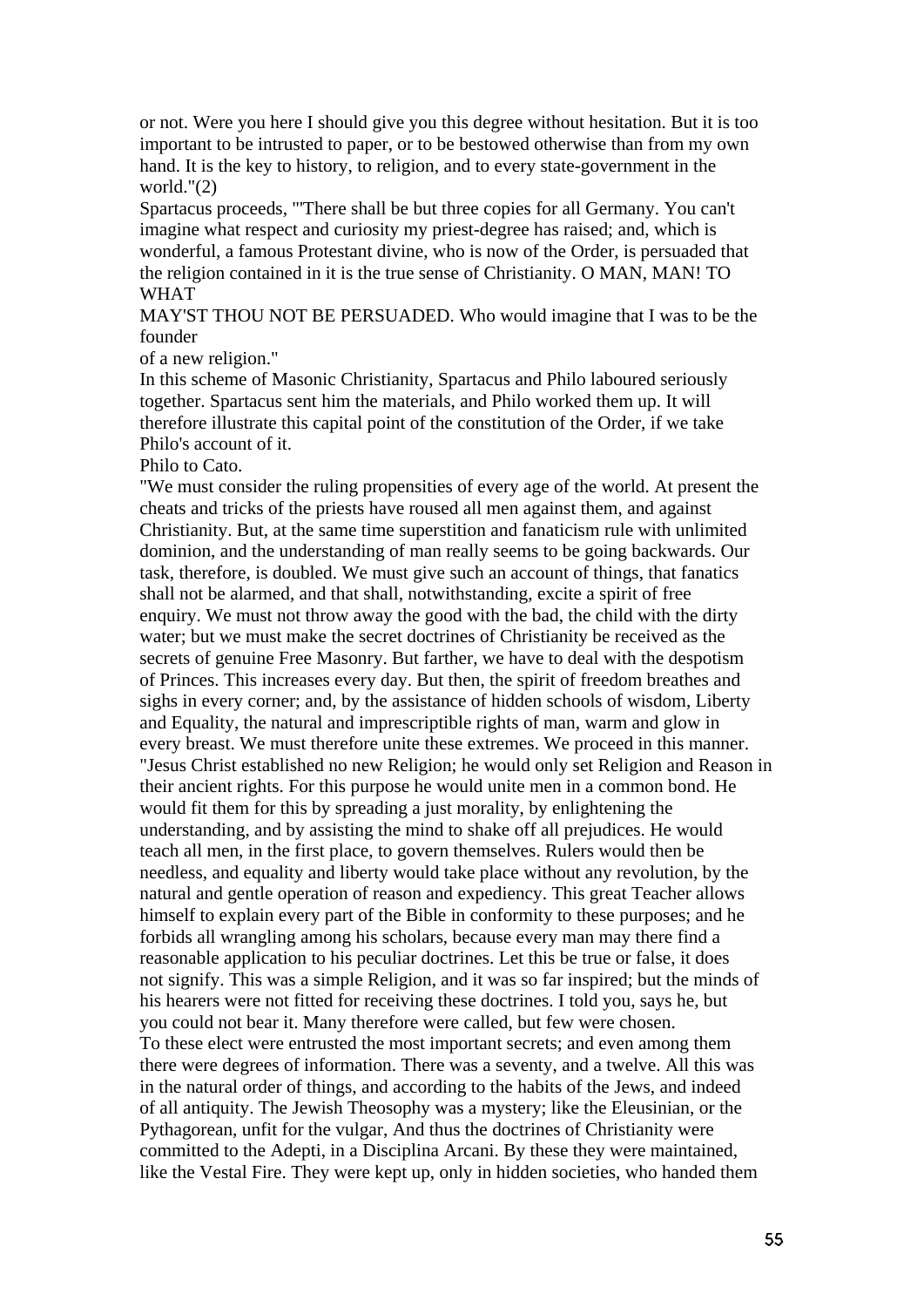down to posterity; and they are now possessed by the genuine Free Masons." N. B. This explains the origin of many anonymous pamphlets which appeared about this time in Germany, showing that Free Masonry was Christianity. They have doubtless been the works of Spartacus and his partizans among the Eclectic Masons. Nicholai, the great apostle of infidelity, had given very favorable reviews of these performances, and having always shown himself an advocate of such writers as depreciated Christianity, it was natural for him to take this opportunity of bringing it still lower in the opinion of the people. Spartacus therefore conceived a high opinion of the importance of gaining Nicholai to the Order. He had before this gained Leuchtsenring, a hot-headed fanatic, who had spied Jesuits in every corner, and set Nicholai on his journey through Germany, to hunt them out. This man finding them equally hated by the Illuminati, was easily gained, and was most zealous in their cause. He engaged Nicholai, and Spartacus exults exceedingly in the acquisition, saying, "that he was an unwearied champion, et quidem contentissimus." Of this man Philo says, "that he had spread this Christianity into every corner of Germany. I have put meaning," says Philo, "to all these dark symbols, and have prepared both degrees, introducing beautiful ceremonies, which I have selected from among those of the ancient communions, combined with those of the Rosaic Masonry; and now," says he, "it will appear that we are the only true Christians. We shall now be in a condition to say a few words to Priests and Princes. I have so contrived things, that I would admit even Popes and Kings, after the trials which I have prefixed; and they would be glad to be of the Order."

But how is all this to be reconciled with the plan of Illumination, which is to banish Christianity altogether. Philo himself in many places says, "that it is only a cloak, to prevent squeamish people from starting back." This is done pretty much in the same way that was practised in the French Masonry.

In one of their degrees, the Master's degree is made typical of the death of Jesus Christ, the preacher of Brotherly love. But in the next step, the Chevalier du Soleil, it is Reason that has been destroyed and entombed, and the Master in this degree, the Sublime Philosophe, occasions the discovery of the place where the body is hid. Reason tries again, and superstition and tyranny disappear, and all becomes clear; man becomes free and happy.

Let us hear Spartacus again.

Spartacus, in another place.

"We must,

lst. gradually explain away all our preparatory pious frauds. And when persons of discernment find fault, we must desire them to consider the end of all our labour. This sanctifies our means, which at any rate are harmless, and have been useful, even in this case, because they procured us a patient hearing, when otherwise men would have turned away from us like petted children. This will convince them of our sentiments in all the intervening points; and our ambiguous expressions will then be interpreted into an endeavour to draw answers of any kind, which may show us the minds of our pupils.

2d. We must unfold, from history and other writings, the origin and fabrication of all religious lies whatever; and then,

3d. We give a critical history of the Order. But I cannot but laugh, when I think of the ready reception which all this has met with from the grave and learned divines of Germany and of England; and I wonder how their William failed when he attempted to establish a Deistical Worship in London (what can this mean?(3)) for, I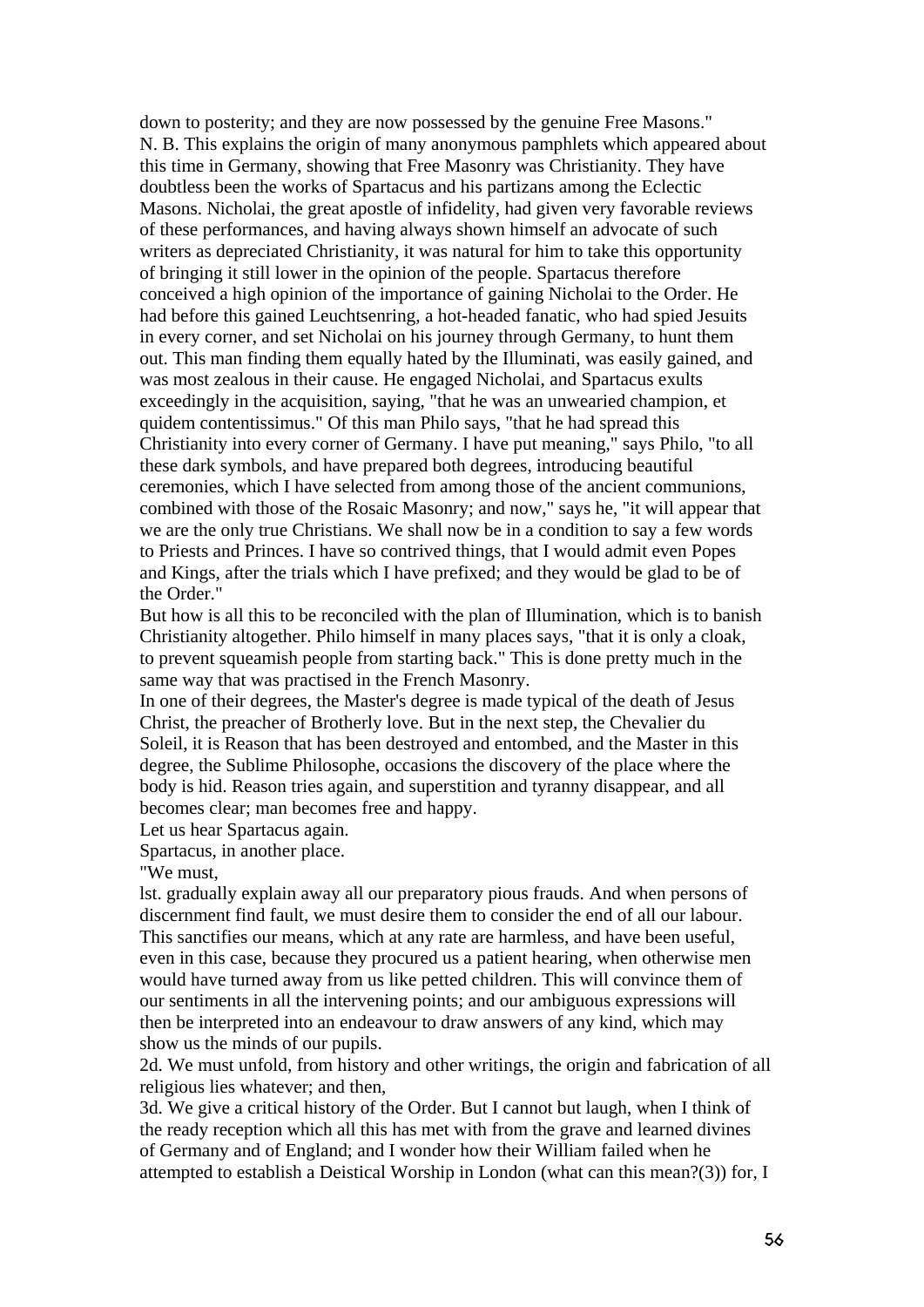am certain, that it must have been most acceptable to that learned and free people. But they had not the enlightening of our days."

I may here remark, that Weishaupt is presuming too much on the ignorance of his friend, for there was a great deal of this enlightening in England at the time he speaks of, and if I am not mistaken, even this celebrated Professor of Irreligion has borrowed most of his scheme from this kingdom. This to be sure is nothing in our praise. But the PANTHEISTICON of Toland resembles Weishaupt's Illumination in every thing but its rebellion and its villany. Toland's Socratic Lodge is an elegant pattern for Weishaupt, and his Triumph of Reason, his Philosophic Happiness, his God, or Anima Mundi, are all so like the harsh system of Spartacus, that I am convinced. that he has copied them, stamping them with the roughness of his own character. But to go on; Spartacus says of the English: "Their poet Pope made his Essay on Man a system of pure naturalism, without knowing it, as Brother Chrysippus did with my Priest's Degree, and was equally astonished when this was pointed out to him. Chrysippus is religious, but not superstitious. Brother Lucian (Nicholai, of whom I have already said so much) says, that the grave Zolikofer now allows that it would be a very proper thing to establish a Deistical Worship at Berlin. I am not afraid but things will go on very well. But Philo; who was entrusted with framing the Priest's Degree, has destroyed it without any necessity; it would, forsooth, startle those who have a hankering for Religion. But I always told you that Philo is fanatical and prudish. I gave him fine materials, and he has stuffed it full of ceremonies and child's play, and as Minos says, c'est jouer la religion. But all this may be corrected in the revision by the Areopagitoe."

N. B. I have already mentioned Baron Knigge's conversion to Illuminatism by the M. de Constanza, whose name in the Order was Diomedes. Knigge (henceforth Philo) was, next to Spartacus, the most serviceable man in the Order, and procured the greatest number of members. It was chiefly by his exertions among the Masons in the Protestant countries, that the Eclectic System was introduced, and afterwards brought under the direction of the Illuminati. This conquest was owing entirely to his very extensive connections among the Masons: He travelled like a philosopher from city to city, from Lodge to Lodge, and even from house to house, before his Illumination, trying to unite the Masons, and he now went over the same ground to extend the Eclectic System, and to get the Lodges put under the direction of the Illuminati, by their choice of the Master and Wardens. By this the Order had an opportunity of noticing the conduct of individuals; and when they had found out their manner of thinking, and that they were fit for their purpose, they never quitted them till they had gained them over to their party. We have seen, that he was by no means void of religious impressions: and we often find him offended with the atheism of Spartacus. Knigge was at the same time a man of the world, and had kept good company. Weishaupt had passed his life in the habits of a college. Therefore he knew Knigge's value, and communicated to him all his projects, to be dressed up by him for the taste of society.

Philo was of a much more affectionate disposition, with something of a devotional turn, and was shocked at the hard indifference of Spartacus. After labouring four years with great zeal, he was provoked with the disingenuous tricks of Spartacus, and he broke off all connection with the Society in 1784, and some time after published a declaration of all that he had done in it. 'This is a most excellent account of the plan and principles of the Order (at least as he conceived it, for Spartacus had much deeper views) and shows that the aim of it was to abolish Christianity, and all the state-governments in Europe, and to establish a great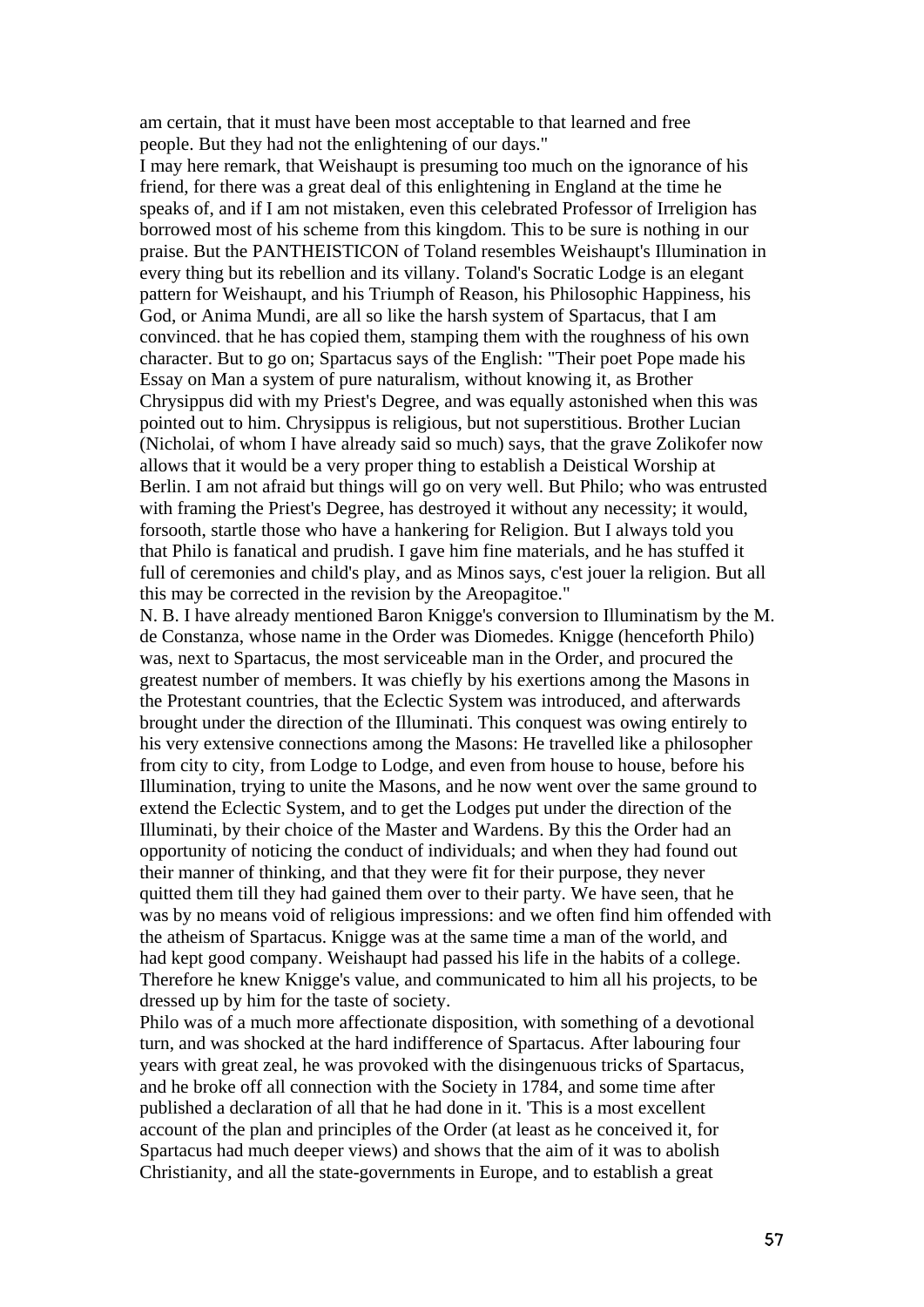republic. But it is full of romantic notions and enthusiastic declamation, on the hackneyed topics of universal citizenship, and liberty and equality. Spartacus gave him line, and allowed him to work on, knowing that he could discard him when he chose. I shall after this give some extracts from Philo's letters, from which the reader will see the vile behaviour of Spartacus, and the nature of his ultimate views. In the mean time we may proceed with the account of the principles of the system.

Spartacus to Cato.

"Nothing would be more profitable to us than a right history of mankind. Despotism has robbed them of their liberty. How can the weak obtain protection? Only by union; but this is rare. Nothing can bring this about but hidden societies. Hidden schools of wisdom are the means which will one day free men from their bonds. These have in all ages been the archives of nature, and of the rights of men; and by them shall human nature be raised from her fallen state. Princes and nations shall vanish from the earth. The human race will then become one family, and the world will be the dwelling of rational men.

"Morality alone can do this. The head of every family will be what Abraham was, the patriarch, the priest, and the unlettered lord of his family, and Reason will be the code of laws to all mankind. THIS," says Spartacus, "is our GREAT SECRET. True,

there may be some disturbance; but by and by the unequal will become equal; and after the storm all will be calm. Can the unhappy consequences remain when the grounds of dissension are removed? Rouse yourselves therefore, O men! assert your rights; and then will Reason rule with unperceived sway; and ALL SHALL BE HAPPY.

(4)

"Morality will perform all this; and morality is the fruit of Illumination; duties and rights are reciprocal. Where Octavius has no right, Cato owes him no duty. Illumination shews us our rights, and Morality follows; that Morality which teaches us to be of age, to be out of wardenship; to be full grown, and to walk without the leading-strings of priests and princes.

"Jesus of Nazareth, the Grand Master of our Order, appeared at a time when the world was in the utmost disorder, and among a people who for ages had groaned under the yoke of bondage. He taught them the lessons of reason, To be more effective, he took in the aid of Religion - of opinions which were current - and, in a very clever manner, he combined his secret doctrines with the popular religion, and with the customs which lay to his hand. In these he wrapped up his lessons - he taught by parables. Never did any prophet lead men so easily and so securely along the road of liberty. He concealed the precious meaning and consequences of his doctrines; but fully disclosed them to a chosen few. He speaks of a kingdom of the upright and faithful; his Father's kingdom, whose children we also are. Let us only take Liberty and Equality as the great aim of his doctrines, and Morality as the way to attain it, and every thing in the New Testament will be comprehensible; and Jesus will appear as the Redeemer of slaves. Man is fallen from the condition of Liberty and Equality, the STATE OF PURE NATURE. He is under subordination and civil bondage, arising from the vices of man. This is the FALL, and ORIGINAL SIN. The KINGDOM OF GRACE is that restoration which may be brought about by Illumination and a just Morality. This is the NEW BIRTH. When man lives under government, he is fallen, his worth is gone, and his nature tarnished. By subduing our passions, or limiting their cravings, we may recover a great deal of our original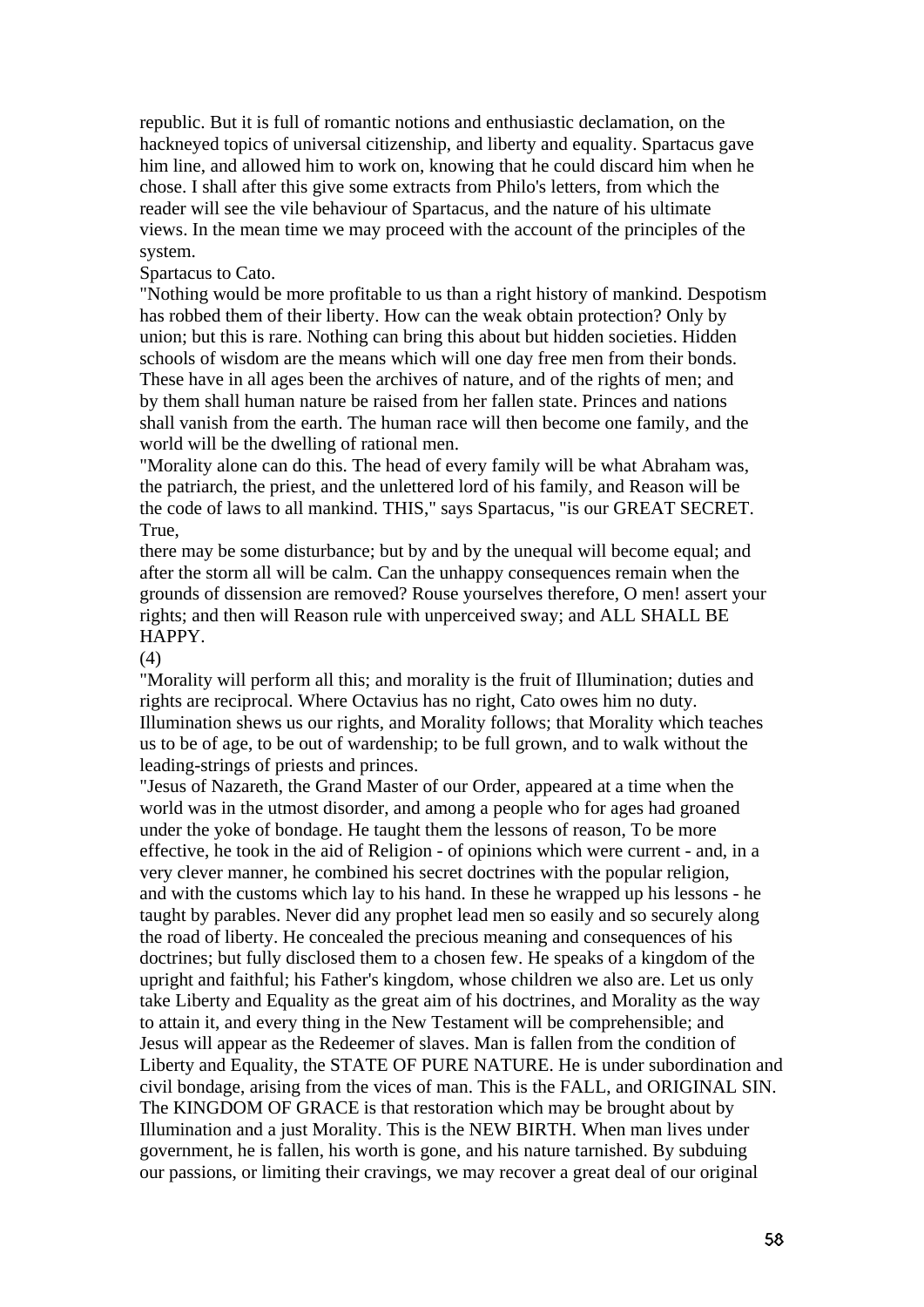worth, and live in a state of grace. This is the redemption of men - this is accomplished by Morality; and when this is spread over the world, we have THE KINGDOM OF THE JUST.

"But alas! the task of self-formation was too hard for the subjects of the Roman empire, corrupted by every species of profligacy. A chosen few received the doctrines in secret, and they have been handed down to us (but frequently almost buried under rubbish of man's invention) by the Free Masons. These three conditions of human society are expressed by the rough, the split and the polished stone. The rough stone, and the one that is split, express our condition under civil government; rough by every fretting inequality of condition; and split, since we are no longer one family; and are farther divided by differencss of government, rank, property, and religion; but when reunited in one family, we are represented by the polished stone. G. is Grace; the Flaming Star is the Torch of Reason. Those who possess this knowledge are indeed ILLUMINATI. Hiram is our fictitious Grand Master,

slain for the REDEMPTION OF SLAVES; the Nine Masters are the Founders of the Order. Free Masonry is a Royal Art, inasmuch as it teaches us to walk without trammels, and to govern ourselves."

Reader, are you not curious to learn something of this all-powerful morality, so operative on the heart of the truly illuminated - of this disciplina arcani, entrusted only to the chosen few, and handed down to Professor Weishaupt, to Spartacus, and his associates, who have cleared it of the rubbish heaped on it by the dimsighted Masons, and now beaming in its native lustre on the minds of the Areopagitoe? The teachers of ordinary Christianity have been labouring for almost 2000 years, with the New Testament in their hands; many of them with great address, and many, I believe, with honest zeal. But alas! they cannot produce such wonderful and certain effects (for observe, that Weishaupt repeatedly assures us that his means are certain) probably for want of this disciplina arcani, of whose efficacy so much is said. Most fortunately, Spartacus has given us a brilliant specimen of the ethics which illuminated himself on a trying occasion, where an ordinary Christian would have been much perplexed, or would have taken a road widely different from that of this illustrious apostle of light. And seeing that several of the Areopagitoe co-operated in the transaction, and that it was carefully concealed from the profane and dim-sighted world, we can have no doubt but that it was conducted according to the disciplina arcani of Illumination. I shall give it in his own words.

Spartacus to Marius, September 1783.

"I am now in the most embarrassing situation; it robs me of all rest, and makes me unfit for every thing. I am in danger of losing at once my honor and my reputation, by which I have long had such influence. What think you - my sister-in-law is with child. I have sent her to Eurriphon, and am endeavouring to procure a marriagelicence from Rome. How much depends on this uncertainty - and there is not a moment to lose. Should I fail, what is to be done? What a return do I make by this to a person to whom I am so much obliged! (we shall see the probable meaning of this exclamation by and by.) We have tried every method in our power to destroy the child; and I hope she is determined on every thing - even d - . (Can this mean death?) But alas! Euriphon is, I fear, too timid (alas! poor woman, thou art now under the disciplina arcani) and I see no other expedient. Could I be but assured of the silence of Celsus (a physician at Ingoldstadt) he can relieve me, and he promised me as much three years ago. Do speak to him, if you think he will be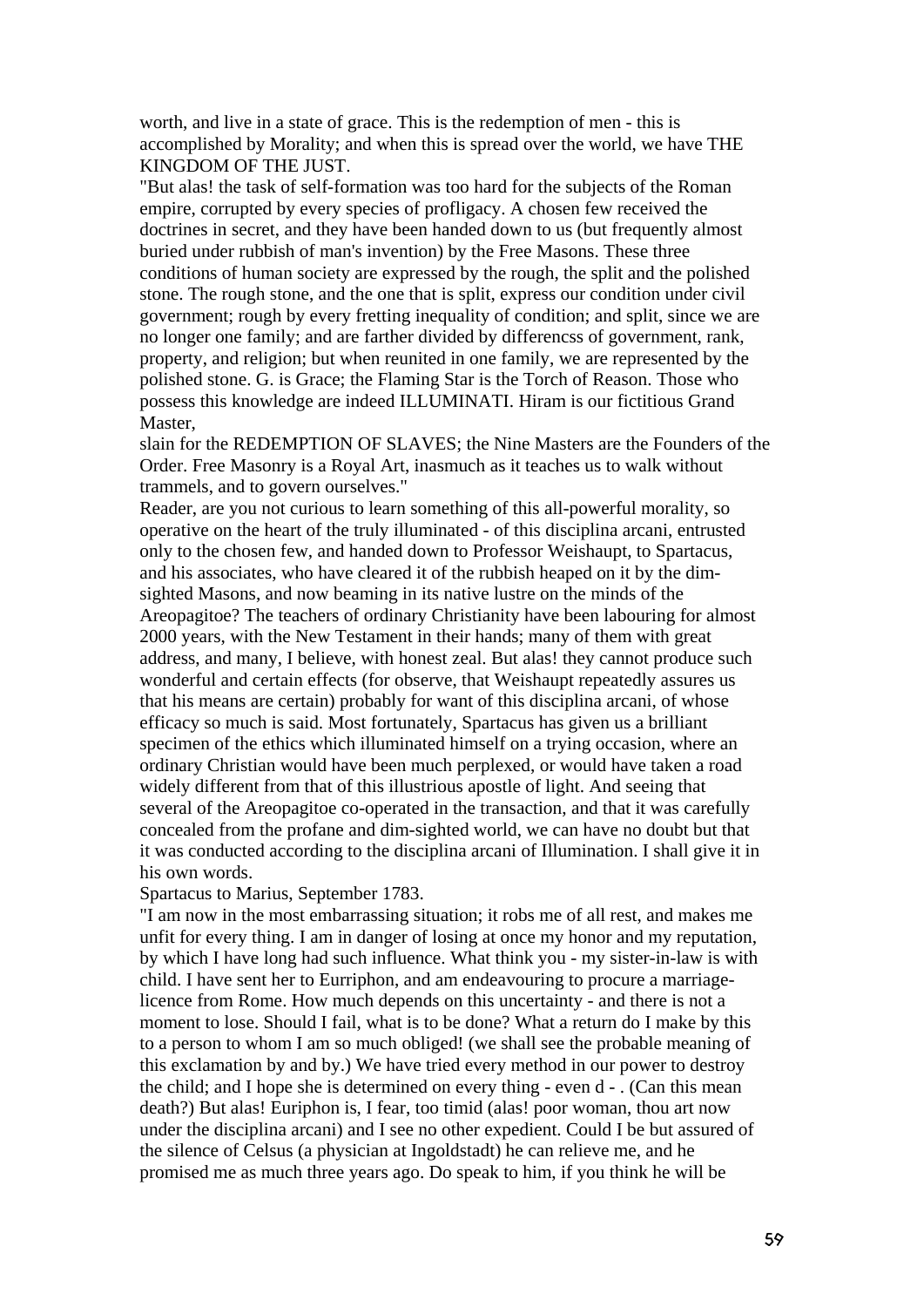staunch. I would not let Cato (his dearest friend, and his chief or only confidant in the scheme of Illumination) know it yet, because the affair in other respects requires his whole friendship. (Cato had all the pretty receipts.) Could you but help me out of this distress, you would give me life, honor, and peace, and strength to work again in the great cause. If you cannot, be assured I will venture on the most desperate stroke (poor sister!) for it is fixed. - I will not lose my honor. I cannot conceive what devil has made me to go astray - me who have always been so careful on such occasions. As yet all is quiet, and none know of it but you and Euriphon. Were it but time to undertake any thing - but alas! it is the fourth month. These damned priests too - for the action is so criminally accounted by them, and scandalises the blood. This makes the utmost efforts and the most desperate measures absolutely necessary."

It will throw some light on this transaction if we read a letter from Spartacus to Cato about this time.

"One thing more, my dearest friend - Would it be agreeable to you to have me for a brother-in-law. If this should be agreeable, and if it can be brought about without prejudice to my honor, as I hope it may, I am not without hopes that the connection may take place. But in the mean time keep it a secret, and only give me permission to enter into correspondence on the subject with the good lady, to whom I beg you will offer my respectful compliments, and I will explain myself more fully to you by word of mouth, and tell you my whole situation. But I repeat it the thing must be gone about with address and caution. I would not for all the world deceive a person who certainly has not deserved so of me." What interpretation can be put on this? Cato seems to be brother to the poor woman - he was unwittingly to furnish the drugs, and he was to be dealt with about consenting to a marriage, which could not be altogether agreeable to him, since it required a dispensation, she being already the sister-in-law of Weishaupt, either the sister of his former wife, or the widow of a deceased brother. Or perhaps Spartacus really wishes to marry Cato's sister, a different person from the poor woman in the straw; and he conceals this adventure from his trusty friend Cato, till he sees what becomes of it. The child may perhaps be got rid of, and then Spartacus is a free man. There is a letter to Cato, thanking him for his friendship in the affair of the child but it gives no light. I meet with another account, that the sister of Zwack threw herself from the top of a tower, and beat out her brains. But it is not said that it was an only sister; if it was, the probability is, that Spartacus had paid his addresses to her, and succeeded, and that the subsequent affair of his marriage with his sister-in-law or something worse, broke her heart. This seems the best account of the matter. For Hertel (Marius) writes to Zwack in November 1782: "Spartacus is this day gone home, but has left his sister-in-law pregnant behind (this is from Bassus Hoss.) About the new year he hopes to be made merry by a --; who will be before all kings and princes - a young Spartacus. The Pope also will respect him, and legitimate him before the time."

Now, vulgar Christian, compare this with the former declaration of Weishaupt, in page 80, where he appeals to the tenor of his former life, which had been so severely scrutinised, without diminishing his high reputation and great influence, and his ignorance and abhorrence of all those things found in Cato's repositories. You see this was a surprise - he had formerly proceeded cautiously - He is the best man;" says Spartacus, "who best conceals his faults." - He was disappointed by Celsus, who had promised him his assistance on such occasions three years ago, during which time he had been busy in "forming himself." How far he has advanced,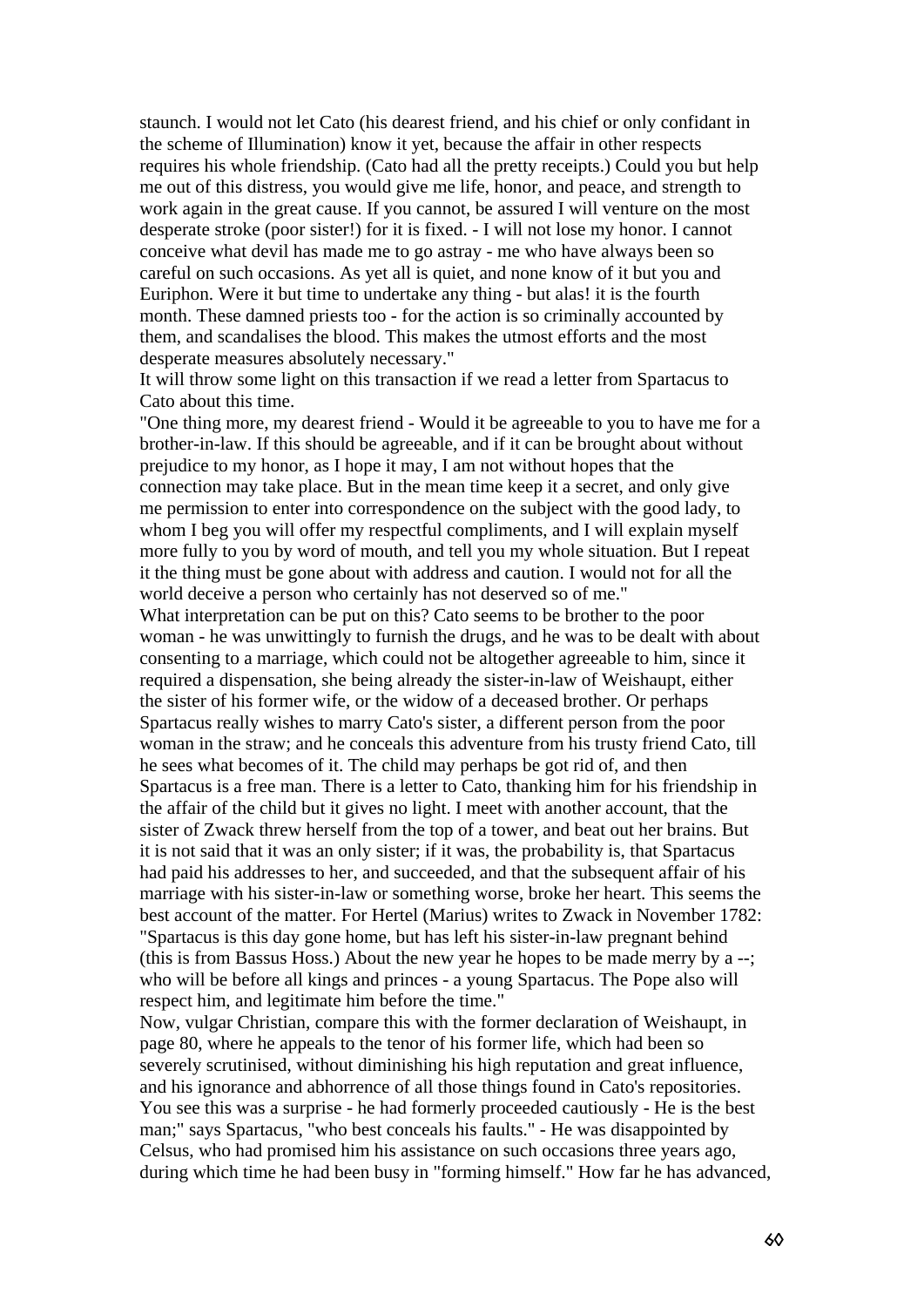the reader may judge.

One is curious to know what became of the poor woman: she was afterwards taken to the house of Baron Bassus; but here the foolish woman, for want of that courage which Illumination, and the bright prospect of eternal sleep should have produced, took fright at the disciplina arcani, left the house, and in the hidden society of a midwife and nurse brought forth a young Spartacus, who now lives to thank his father for his endeavours to murder him. A "damned priest," the good Bishop of Freysingen, knowing the cogent reasons, procured the dispensation, and Spartacus was obliged, like another dim-sighted mortal, to marry her. The scandal was hushed, and would not have been discovered had it not been for these private writings.

But Spartacus says (page 84) "that when you think him `' sunk to the bottom; he will spring up with double vigour." In a subsequent work called Short Amendment of my Plan, he says, "If men were not habituated to wicked manners, his letters would be their own justification." He does not say that he is without fault; "but they are faults of the understanding - not of the heart. He had, first of all, to form himself; and this is a work of time." In the affair of his sister-in-law he admits the facts, and the attempts to destroy the child; "but this is far from proving any depravity of heart. In his condition, his honor at stake, what else was left him to do? His greatest enemies, the Jesuits, have taught that in such a case it is lawful to make away with the child," and he quotes authorities from their books. "In the introductory fault he has the example of the best of men. The second was its natural consequence, it was altogether involuntary, and, in the eye of a philosophical judge (I presume of the Gallic School) who does not square himself by the harsh letters of a blood-thirsty lawgiver, he has but a very trifling account to settle. He had become a public teacher, and was greatly followed; this example might have ruined many young men. The eyes of the Order also were fixed on him. The edifice rested on his credit; had he fallen, he could no longer have been in a condition to treat the matters of virtue so as to make a lasting impression. It was chiefly his anxiety to support the credit of the Order which determined him to take this step. It makes for him, but by no means against him; and the persons who are most in fault are the slavish inquisitors, who have published the transaction, in order to make his character more remarkable, and to hurt the Order through his person; and they have not scrupled, for this hellish purpose, to stir up a child against its father ! ! !"

I make no reflections on this very remarkable, and highly useful story, but content myself with saying, that this justification by Weishaupt (which I have been careful to give in his own words) is the greatest instance of effrontery and insult on the sentiments of mankind that I have ever met with. We are all supposed as completely corrupted as if we had lived under the full blaze of Illumination. In other places of this curious correspondence we learn that Minos, and others of the Areopagitoe, wanted to introduce Atheism at once, and not go hedging in the manner they did; affirming it was easier to show at once that Atheism was friendly to society, than to explain all their Masonic Christianity, which they were afterwards to show to be a bundle of lies. Indeed this purpose, of not only abolishing Christianity, but all positive religion whatever, was Weishaupt's favorite scheme from the beginning. Before he canvassed for his Order, in 1774, he published a fictitious antique, which he called Sidonii Apollinaris Fragmenta, to prepare (as he expressly says in another place) mens minds for the doctrines of Reason, which contains all the detestable doctrines of Robinet's Systeme de la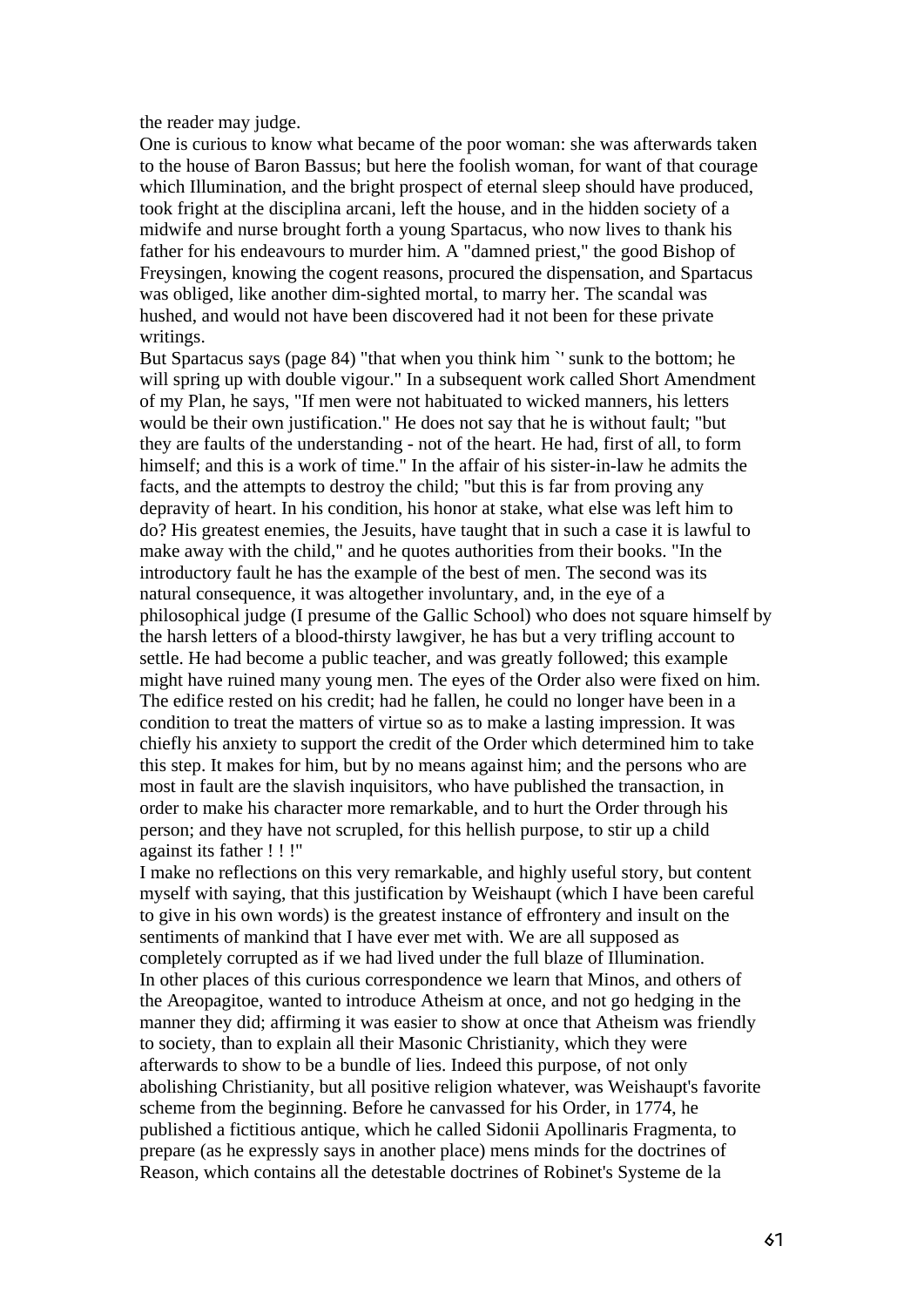Nature. The publication of the second part was stopped. Weishaupt says, in his APOLOGY FOR THE ILLUMINATI, that before 1780 he had retracted his opinions about Materialism, and about the inexpediency of Princes. But this is false: Philo says expressly, that every thing remained on its original footing in the whole practice and dogmas of the Order when he quitted it in July 1784. All this was concealed, and even the abominable Masonry, in the account of the Order which Weishaupt published at Regensburg; and it required the constant efforts of Philo to prevent bare or flat Atheism from being uniformly taught in their degrees. He had told the council that Zeno would not be under a roof with a man who denied the immortality of the soul. He complains of Minos's cramming irreligion down their throats in every meeting, and says, that he frightened many from entering the Order. "Truth," says Philo, "is a clever, but a modest girl, who must be led by the hand like a gentlewoman, but not kicked about like a whore." Spartacus complains much of the squeamishness of Philo; yet Philo is not a great deal behind him in irreligion. When describing to Cato the Christianity of the Priest-degree, as he had manufactured it, he says, "It is all one whether it be true or false, we must have it, that we may tickle those who have a hankering for religion." All the odds seems to be, that he was of a gentler disposition, and had more deference even for the absurd prejudices of others. In one of his angry letters to Cato he says; "The vanity and self conceit of Spartacus would have got the better of all prudence, had I not checked him, and prevailed on the Areopagitoe but to defer the developement of the bold principles till we had firmly secured the man: I even wished to entice the candidate the more by giving him back all his former bonds of secrecy, and leaving him at liberty to walk out without fear; and I am certain that they were, by this time, so engaged that we should not have lost one man. But Spartacus had composed an exhibition of his last principles, for a discourse of reception, in which he painted his three favorite mysterious degrees, which were to be conferred by him alone, in colours which had fascinated his own fancy. But they were the colours of hell, and would have scared the most intrepid; and because I represented the danger of this, and by force obtained the omission of this picture, he became my implacable enemy. I abhor treachery and profligacy, and leave him to blow him self and his Order in the air."

Accordingly this happened. It was this which terrified one of the four professors, and made him impart his doubts to the rest. Yet Spartacus seems to have profited by the apprehensions of Philo; for in the last reception, he, for the first time, exacts a bond from the intrant, engaging himself for ever to the Order, and swearing that he will never draw back. 'Thus admitted, he becomes a sure card. The course of his life is in the hands of the Order, and his thoughts on a thousand dangerous points; his reports concerning his neighbours and friends; in short, his honor and his neck. The Deist, thus led on, has not far to go before he becomes a Naturalist or Atheist; and then the eternal sleep of death crowns all his humble hopes.

Before giving an account of the higher degrees, I shall just extract from one letter more on a singular subject.

Minos to Sebastian, 1782.

"'The proposal of Hercules to establish a Minerval school for girls is excellent, but requires much circumspection. Philo and I have long conversed on this subject. We cannot improve the world without improving women, who have such a mighty infiuence on the men. But how shall we get hold of them? How will their relations, particularly their mothers, immersed in prejudices, consent that others shall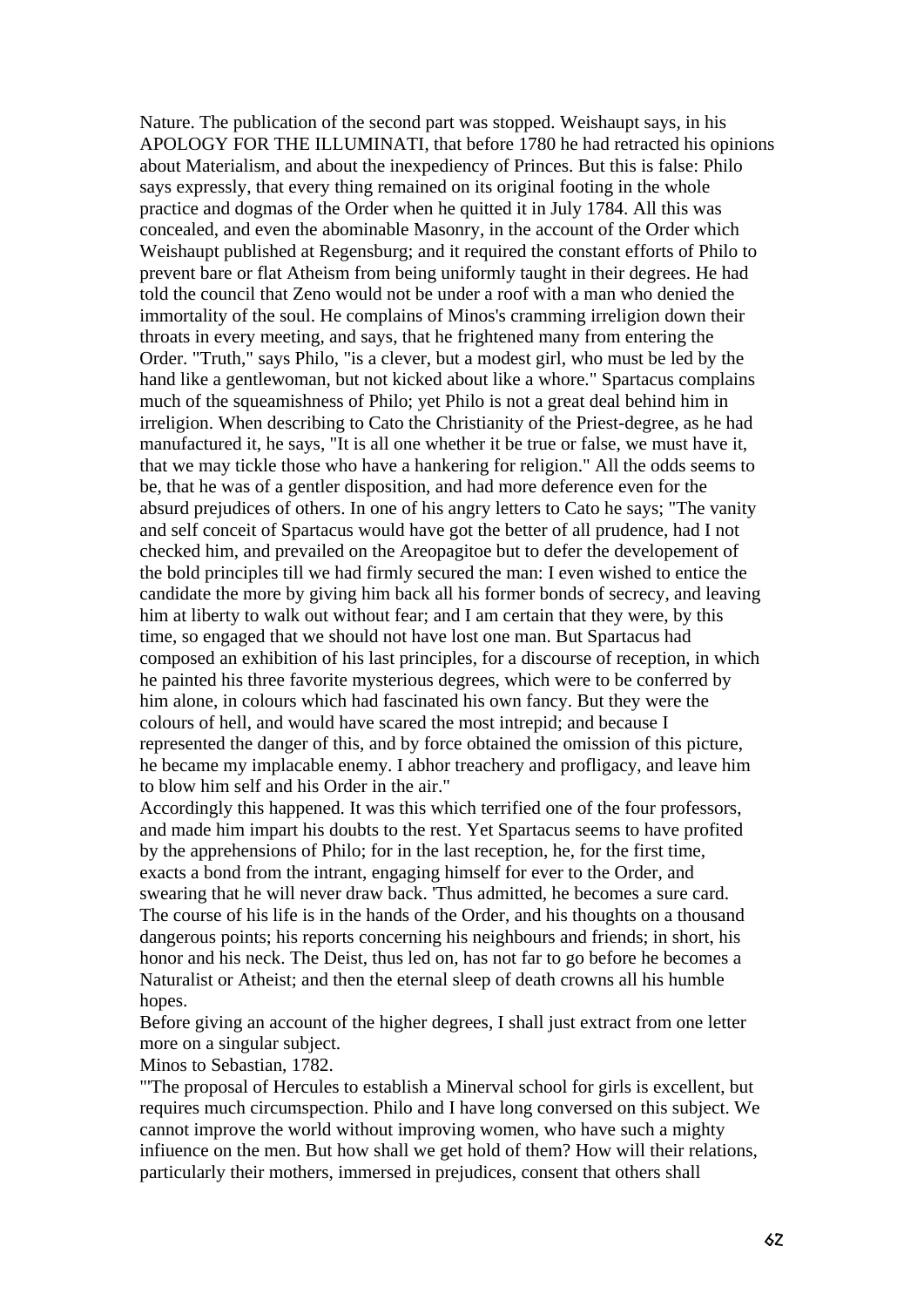influence their education? We must begin with grown girls. Hercules proposes the wife of Ptolemy Magus. I have no objection; and I have four step-daughters, fine girls. The oldest in particular is excellent. She is twenty-four, has read much, is above all prejudices, and in religion she thinks as I do. They have much acquaintance among the young ladies their relations (N. B. we don't know the rank of Minos, but as he does not use the word Damen, but Frauenzimmer, it is probable that it is not high.) It may immediately be a very pretty Society, under the management of Ptolemy's wife, but really under his management. You must contrive pretty degrees, and dresses, and ornaments, and elegant and decent rituals. No man must be admitted. This will make them become more keen, and they will go much farther than if we were present, or than if they thought that we knew of their proceedings. Leave them to the scope of their own fancies, and they will soon invent mysteries which will put us to the blush, and create an enthusiasm which we can never equal. They will be our great apostles. Reflect on the respect, nay the awe and terror inspired by the female mystics of antiquity. (Think of the Danaids-think of the Theban Bacchantes.) Ptolemy's wife must direct them, and she will be instructed by Ptolemy, and my step-daughters will consult with me. We must always be at hand to prevent the introduction of any improper question. We must prepare themes for their discussion thus we shall confess them; and inspire them with our sentiments. No man however must come near them. This will fire their roving fancies; and we may expect rare mysteries. But I am doubtful whether this Association will be durable. Women are fickle and impatient. Nothing will please them but hurrying from degree to degree, through a heap of insignificant ceremonies, which will soon lose their novelty and influence. To rest seriously in one rank, and to be still and silent when they have found out that the whole is a cheat (hear the words of an experienced Mason) is a task of which they are incapable. They have not our motives to persevere for years, allowing themselves to be led about; and even then to hold their tongues when they find that they have been deceived. Nay there is a risk that they may take it into their heads to give things an opposite turn, and then, by voluptuous allurements, heightened by affected modesty and decency, which give them an irresistible empire over the best men, they may turn our Order upside down, and in their turn will lead the new one."

Such is the information which may be got from the private correspondence. It is needless to make more extracts of every kind of vice and trick. I have taken such as show a little of the plan of the Order, as far as the degree of Illuminatus Minor, and the vile purposes which are concealed under all their specious declamation. A very minute account is given of the plan, the ritual, ceremonies, &c. and even the instructions and discourses, in a book called the Achte Illuminat, published at Edessa (Frankfurt) in 1787. Philo says, "that this is quite accurate, but that he does not know the author." I proceed to give an account of their higher degrees, as they are to be seen in the book called Neueste Arbeitung des Spartacus und Philo. And the authenticity of the accounts is attested by Grollman, a private gentleman of independent fortune, who read them, signed and sealed by Spartacus and the Areopagitoe.

The series of ranks and progress of the pupil were arranged as follows:

NURSERY, Preparation, Novice; Minerval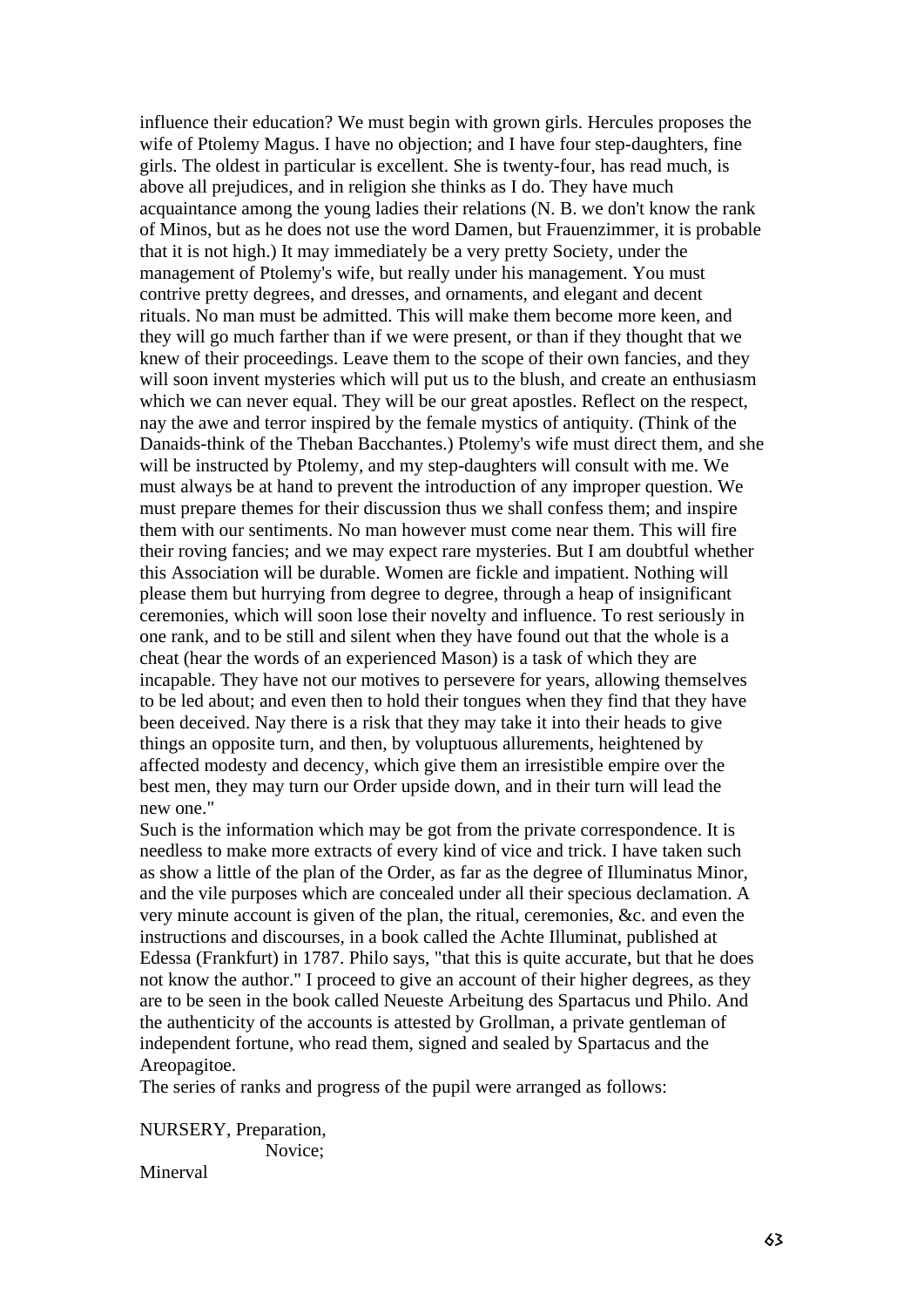. . . . . Illumin. Minor.

MASONRY, Symbolic

. . . . .Apprentice, . . . . . Fellow Craft, . . . . . Master, Scotch Illum. Major, Scotch Novice, Ilum. dirigens, Scotch Knight

## **MYSTERIES**

 Lesser, Presbyter, Priest, Prince, Regent, Greater, Magus, Rex.

The Reader must be almost sick of so much villany, and would be disgusted with the minute detail, in which the cant of the Order is ringing continually in his ears. I shall therefore only give such a short extract as may fix our notions of the object of the Order, and the morality of the means employed for attaining it. We need not go back to the lower degrees, and shall begin with the ILLUMINATUS DIRIGENS, or

## SCOTCH KNIGHT.

After a short introduction, teaching us how the holy secret Chapter of Scotch Knights is assembled, we have,

I. Fuller accounts and instructions relating to the whole.

II. Instructions for the lower classes of Masonry.

III. Instructions relating to Mason Lodges in general.

IV. Account of a reception into this degree, with the bond which each subscribes before he can be admitted.

V. Concerning the solemn Chapter for reception.

VI. Opening of the Chapter.

VII. Ritual of Reception, and the Oath.

VIII. Shutting of the Chapter.

IX. Agapé, or Love Feast.

X. Ceremonies of the consecration of the Chapter.

Appendix

A, Explanation of the Symbols of Free Masonry.

B, Catechism for the Scotch Knight.

C, Secret Cypher.

In No. I. it is said that the "chief study of the Scotch Knight is to work on all men in such a way as is most insinuating. II. He must endeavour to acquire the possession of considerable property: III. In all Mason Lodges we must try secretly to get the upper hand. The Masons do not know what Free Masonry is, their high objects, nor their highest Superiors, and should be directed by those who will lead them along the right road. In preparing a candidate for the degree of Scotch Knighthood, we must bring him into dilemmas by catching questions: We must endeavour to get the disposal of the money of the Lodges of the Free Masons, or at least take care that it be applied to purposes favorable to our Order - but this must be done in a way that shall not be remarked. Above all, we must push forward with all our skill, the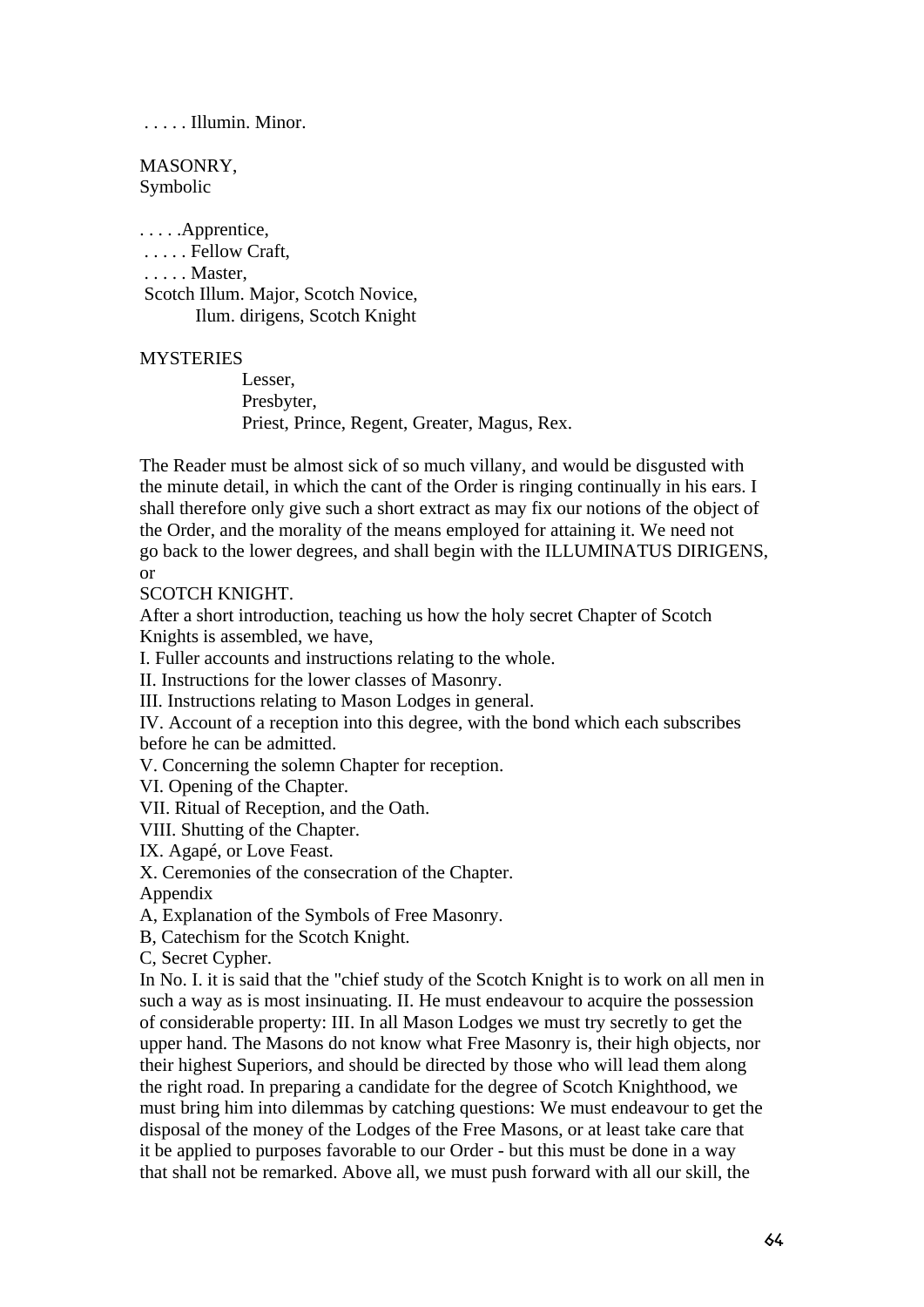plan of Eclectic Masonry, and for this purpose follow up the circular letter already sent to all the Lodges with every thing that can increase their present embarrassment." In the bond of No. IV. the candidate binds himself to "consider and treat the Illuminati as the Superiors of Free Masonry, and endeavour in all the Mason Lodges which he frequents, to have the Masonry of the Illuminated, and particularly the Scotch Noviciate, introduced into the Lodge." (This is not very different from the Masonry of the Chevalier de 1' Aigle of the Rosaic Masonry, making the Master's degree a sort of commemoration of the passion, but without giving that character to Christianity which is peculiar to Illuminatism.) Jesus Christ is represented as the enemy of superstitious observances, and the assertor of the Empire of Reason and of Brotherly love, and his death and memory as dear to mankind. This evidently paves the way for Weishaupt's Christianity. The Scotch Knight also engages "to consider the Superiors of the Order as the unknown Superiors of Free Masonry, and to contribute all he can to their gradual union." In the Oath, No. VII. the candidate says, "I will never more be a flatterer of the great, I will never be a lowly servant of princes; but I will strive with spirit, and with address, for virtue, wisdom, and liberty. I will powerfully oppose superstition, slander, and despotism; so, that like a true son of the Order, I may serve the world. I will never sacrifice the general good, and the happiness of the world, to my private interest. I will boldly defend my Brother against slander, will follow out the traces of the pure and true Religion pointed out to me in my instructions, and in the doctrines of Masonry; and will faithfully report to my Superiors the progress I make therein."

When he gets the stroke which dubs him a Knight, the Preses says to him, "Now prove thyself, by thy ability, equal to Kings, and never from this time forward bow thy knee to one who is, like thyself, but a man."

No. IX is an account of the Love-Feast.

lst, There is a Table Lodge, opened as usual, but in virtue of the ancient Masterword. Then it is said, "Let moderation, fortitude, morality, and genuine love of the Brethren, with the overgowing of innocent and careless mirth reign here." (This is almost verbatim from Toland.)

2d, In the middle of a bye-table is a chalice, a pot of wine, an empty plate, and a plate of unleavened bread - All is covered with a green cloth.

3d, When the Table Lodge is ended, and the Prefect sees no obstacle, he strikes on this bye-table the stroke of Scotch Master, and his signal is repeated by the Senior Warden. All are still and silent. The Prefect lifts off the cloth.

4th, The Prefect asks, whether the Knights are in the disposition to partake of the Love-Feast in earnest, peace, and contentment. If none hesitates, or offers to retire, he takes the plate with the bread and says,

"J. of N. our Grand-Master, in the night in which he was betrayed by his friends, persecuted for his love for truth, imprisoned, and condemned to die, assembled his trusty Brethren, to celebrate his last Love-Feast which is signified to us in many ways. He took bread (taking it) and broke it (breaking it) and blessed it, and gave it to his disciples, &c. - This shall be the mark of our Holy Union, &c. Let each of you examine his heart, whether love reigns in it, and whether he, in full imitation of our Grand-Master, is ready to lay down his life for his Brethren.

"Thanks be to our Grand-Master, who has appointed this feast as a memorial of his kindness, for the uniting of the hearts of those who love him. Go in peace, and blessed be this new Association which we have formed: Blessed be ye who remain loyal and strive for the good cause."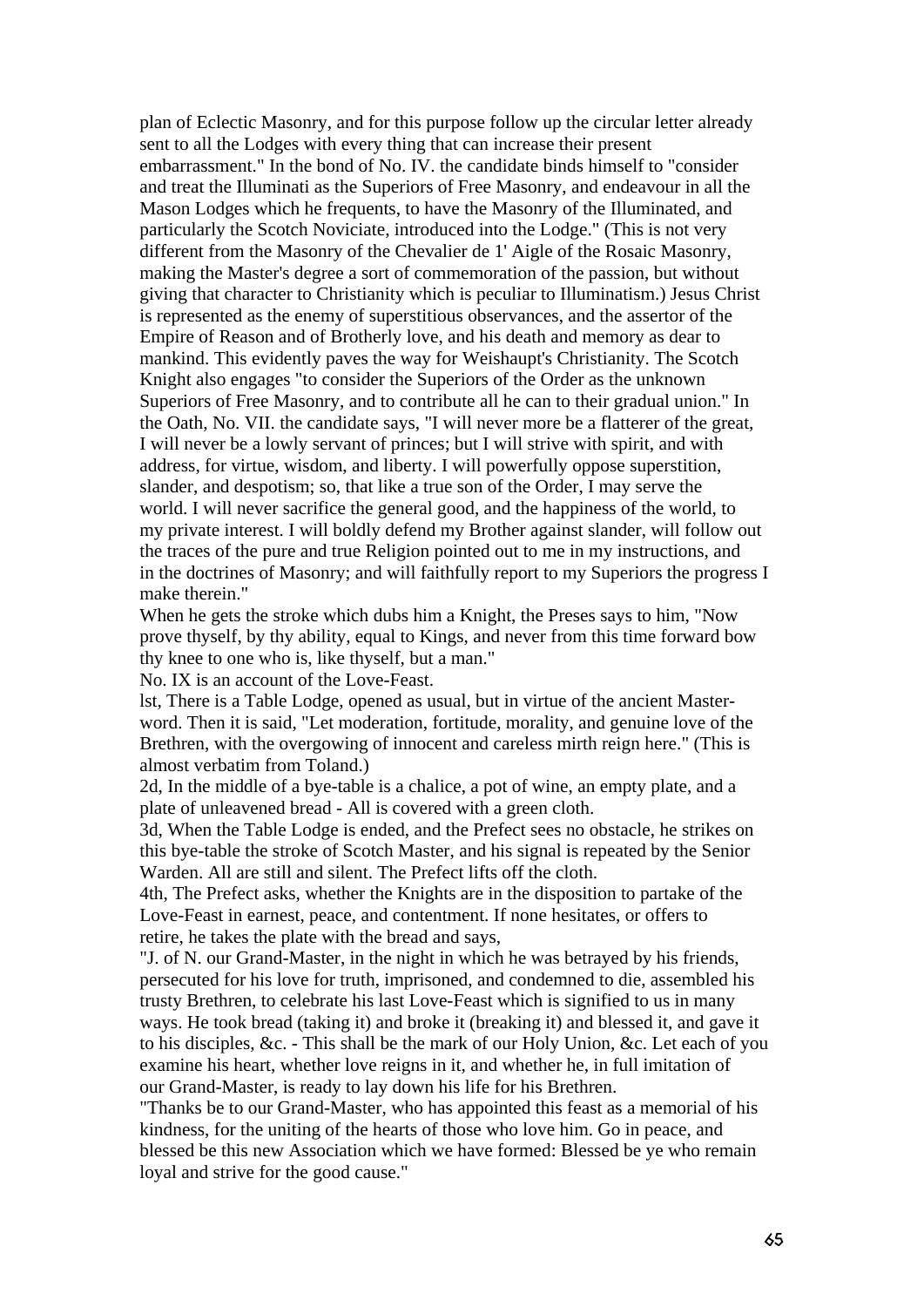5th, The Prefect immediately closes the Chapter with the usual ceremonies of the Loge de Table.

6th, It is to be observed, that no priest of the Order must be present at this Love-Feast, and that even the Brother Servitor quits the Lodge.

I must observe here, that Philo, the manufacturer of this ritual, has done it very injudiciously; it has no resemblance whatever to the Love-Feast of the primitive Christians, and is merely a copy of a similar thing in one of the steps of French Masonry. Philo's reading in church-history was probably very scanty, or he trusted that the candidates would not be very nice in their examination of it, and he imagined that it would do well enough, and "tickle such as had a religious hankering." Spartacus disliked it exceedingly - it did not accord with his serious conceptions, and he justly calls it Jouer la Religion.

The discourse of reception is to be found also in the secret correspondence (Nachtrag II. Abtheilung, p. 44). But it is needless to insert it here. I have given the substance of this and of all the Cosmo-political declamations already in the panegyric introduction to the account of the process of education. And in Spartacus's letter, and in Philo's I have given an abstract of the introduction to the explanation given in this degree of the symbols of Free Masonry. With respect to the explanation itself, it is as slovenly and wretched as can be imagined, and shows that Spartacus trusted to much more operative principles in the human heart for the reception of his nonsense than the dictates of unbiased reason. None but promising subjects were admitted thus far - such as would not boggle; and their principles were already sufficiently apparent to assure him that they would be contented with any thing that made game of religion, and would be diverted by the seriousness which a chance devotee might exhibit during these silly caricatures of Christianity and Free Masonry. But there is considerable address in the way that Spartacus prepares his pupils for having all this mummery shown in its true colours, and overturned

"Examine, read, think on these symbols. There are many things which one cannot find out without a guide nor even learn without instructions. They require study and zeal. Should you in any future period think that you have conceived a clearer notion of them, that you have found a paved road, declare your discoveries to your Superiors; it is thus that you improve your mind; they expect this of you; they know the true path but will not point it out enough if they assist you in every approach to it, and warn you when you recede from it. They have even put things in your way to try your powers of leading yourself through the difficult track of discovery. In this process the weak head finds only child's play the initiated finds objects of thought which language cannot express, and the thinking mind finds food for his faculties." By such forewarnings as these Weishaupt leaves room for any deviation, for any sentiment or opinion of the individual that he may afterwards choose to encourage, and "to whisper in their ear (as he expresses it) many things which he did not find it prudent to insert in a printed compend."

But all the principles and aim of Spartacus and of his Order are most distinctly seen in the third or Mystery Class. I proceed therefore to give some account of it. By the Table it appears to have two degrees, the Lesser and the Greater Mysteries, each of which have two departments, one relating chiefly to Religion and the other to Politics.

The Priest's degree contains,

l. An Introduction.

2. Further Accounts of the Reception into this degree.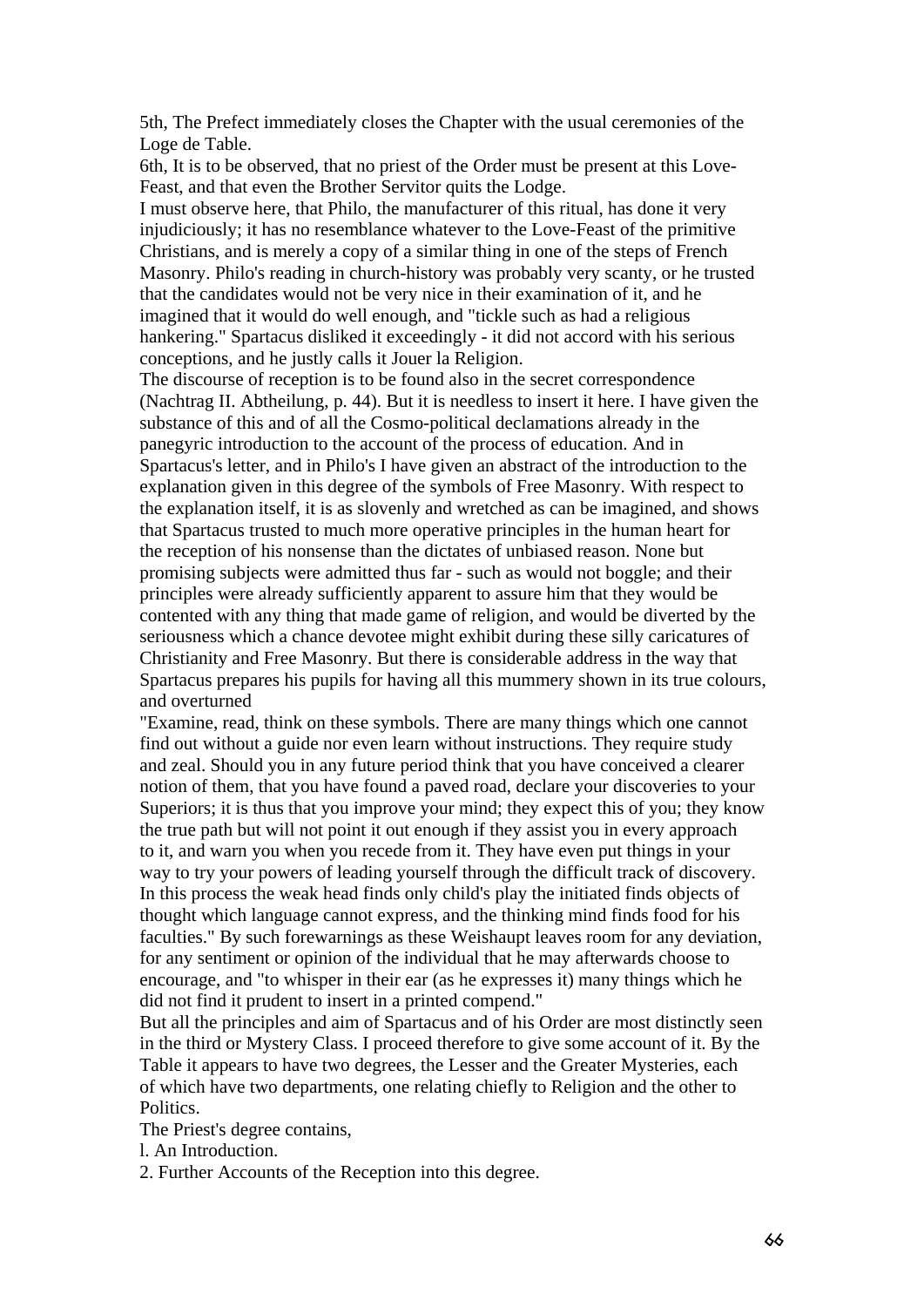3. What is called Instruction in the Third Chamber, which the candidate must read over.

4. The Ritual of Reception.

5. Instruction for the First Degree of the Priest's Class, called Instructio in Scientificis.

6. Account of the Consecration of a Dean, the Superior of this Lower Order of Priests. The Regent degree contains,

l. Directions to the Provincial concerning the dispensation of this degree.

2. Ritual of Reception.

3. System of Direction for the whole Order.

4. Instruction for the whole Regent degree.

5. Instruction for the Prefects or Locai Superiors.

6. Instruction for the Provincials.

The most remarkable thing in the Priest's degree is the Instruction in the Third Chamber. It is to be found in the private correspondence. (Nachtrage Original Schriften 1787, 2nd Abtheilung, page 44.) There it has the title Discourse to the Illuminati Dirigentes, or Scotch Knights. In the critical history, which is annexed to the Neueste Arbeitung, there is an account given of the reason for this denomination; and notice is taken of some differences between the instructions here contained and that discourse.

This instruction begins with sore complaints of the low condition of the human race; and the causes are deduced from religion and state-government. "Men originally led a patriarchal life, in which every father of a family was the sole lord of his house and his property, while he himself possessed general freedom and equlity. But they suffered themselves to be oppressed-gave themselves up ta civil societies, and formed states. Even by this they fell; and this is the fall of man, by which they were thrust into unspeakable misery. To get out of this state, to be freed and born again, there is no other mean than the use of pure Reason, by which a general morality may be established, which will put man in a condition to govern himself, regain his original worth, and dispense with all political supports, and particularly with rulers. This can be done in no other way but by secret associations, which will by degrees, and in silence, possess themselves of the government of the States, and make use of those means for this purpose which the wicked use for attaining their base ends. Princes and Priests are in particular, and kat' exochen, the wicked, whose hands must tie up by means of these associations, if we cannot root them out altogether.

"Kings are parents. The paternal power ceases with the incapacity of the child; and the father injures his child, if he pretends to retain his right beyond this period. When a nation comes of age, their state of wardship is at an end."

Here follows a long declamation against patriotism, as a narrow-minded principle when compared with true Cosmo-politism. Nobles are represented as "a race of men that serve not the nation but the Prince, whom a hint from the Sovereign stirs up against the nation, who are retained servants and ministers of despotism, and the mean for oppressing national liberty. Kings are accused of a tacit convention, under the flattering appellation of the balance of power, to keep nations in subjection.

"'The mean to regain Reason her rights - to raise liberty from its ashes - to restore to man his original rights - to produce the previous revolution in the mind of man to obtain an eternal victory over oppressors - and to work the redemption of mankind, is secret schools of wisdom. When the worthy have strengthened their association by numbers, they are secure, and then they begin to become powerful,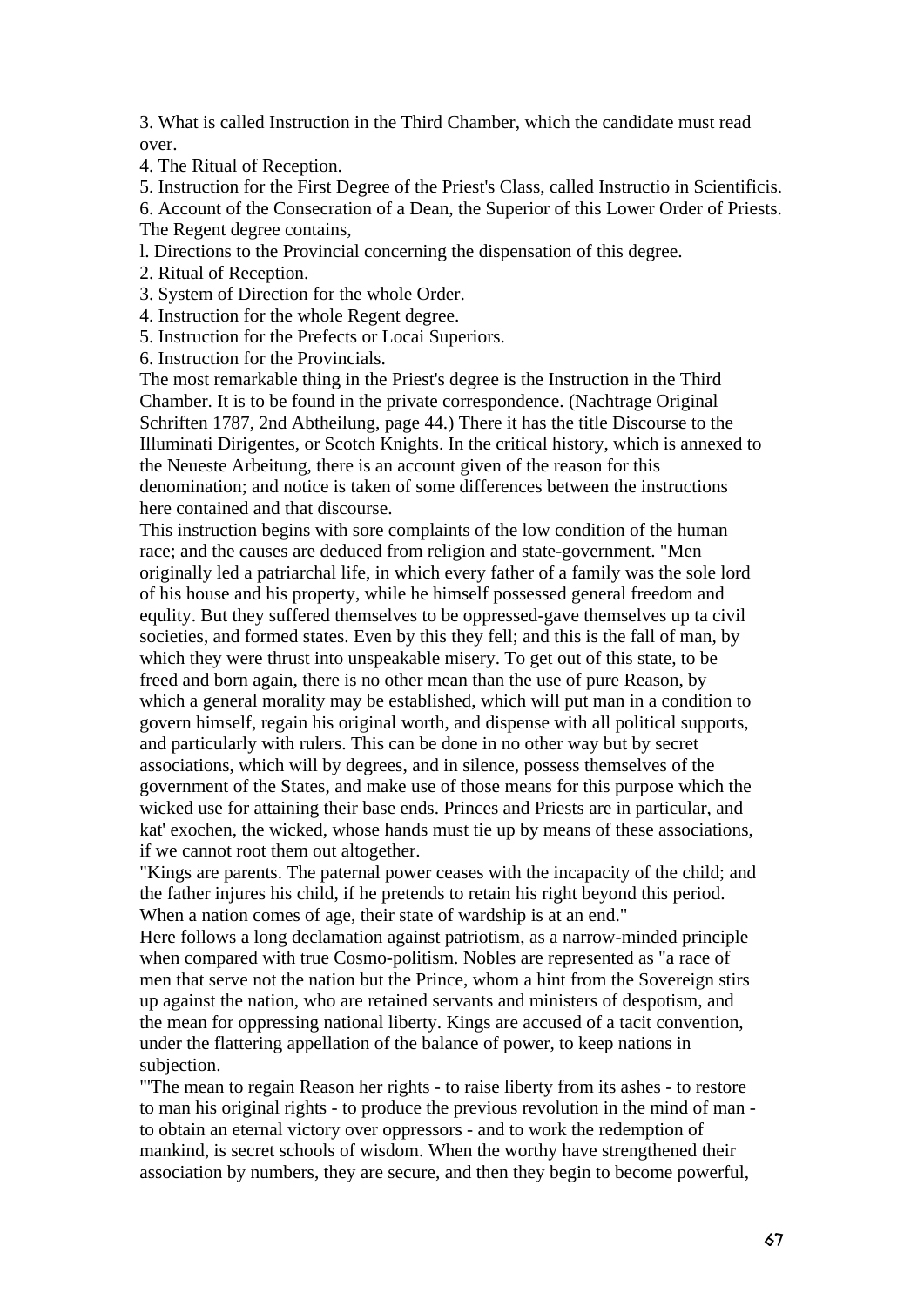and terrible to the wicked, of whom many will, for safety, amend themselves many will come over to our party, and we shall bind the hands of the rest, and finally conquer them. Whoever spreads general illumination augments mutual security; illumination and security make princes unnessary; illumination performs this by creating an effective Morality, and Morality makes a nation of full age fit to govern itself; and since it is not impossible to produce a just Morality, it is possible to regain freedom for the world."

"We must therefore strengthen our band, and establish a legion, which shall restore the rights of man, original liberty and independence.

"Jesus Christ" - but I am sick of all this. The following questions are put to the candidate:

1. "Are our civil conditions in the world the destinations that seem to be the end of our nature, or the purposes for which man was placed on this earth, or are they not? Do states, civil obligations, popular religion, fulfill the intentions of men who established them? Do secret associations promote instruction and true human happiness, or are they the children of necessity, of the multifarious wants, of unnatural conditions, or the inventions of vain and cunning men?"

2. "What civil association, what science do you think to the purpose, and what are not?"

3. "Has there ever been any other in the world, is there no other more simple condition, and what do you think of it?"

4. "Does it appear possible, after having gone through all the nonentities of our civil constitutions, to recover for once our first simplicity, and get back to this honorable uniformity?"

5. "How can one begin this noble attempt; by means of open support, by forcible revolution, or by what other way?"

6. "Does Christianity give us any hint to this purpose? does it not recognize such a blessed condition as once the lot of man, and as still recoverable?"

7. "But is this holy religion the religion that is now professed by any sect on earth, or is it a better?"

8. "Can we learn this religion - can the world, as it is, bear the light? Do you think that it would be of service, before numerous obstacles are removed, if we taught men this purified religion, sublime philosophy, and the art of governing themselves? Or would not this hurt, by rousing the interested passions of men habituated to prejudices, who would oppose this as wicked?"

9. "May it not be more advisable to do away these corruptions bit by bit, in silence, and for this purpose to propagate these salutary and heart-consoling doctrines in secret?"

10. "Do we not perceive traces of such a secret doctrine in the ancient schools of philosophy, in the doctrines and instructions of the Bible, which Christ, the Redeemer and Liberator of the human race, gave to his trusty disciples? Do you not observe an education, proceeding by steps of this kind, handed down to us from his time till the present?"

In the ceremonral of Reception, crowns and sceptres are represented as tokens of human degradation. "The plan of operation, by which our higher degrees act, must work powerfully on the world, and must give another turn to all our present constitutions."

Many other questions are put to the pupil during his preparation, and his answers are given in writing. Some of these rescripts are to be found in the secret correspondence. Thus, "How far is the position true, that all those means may be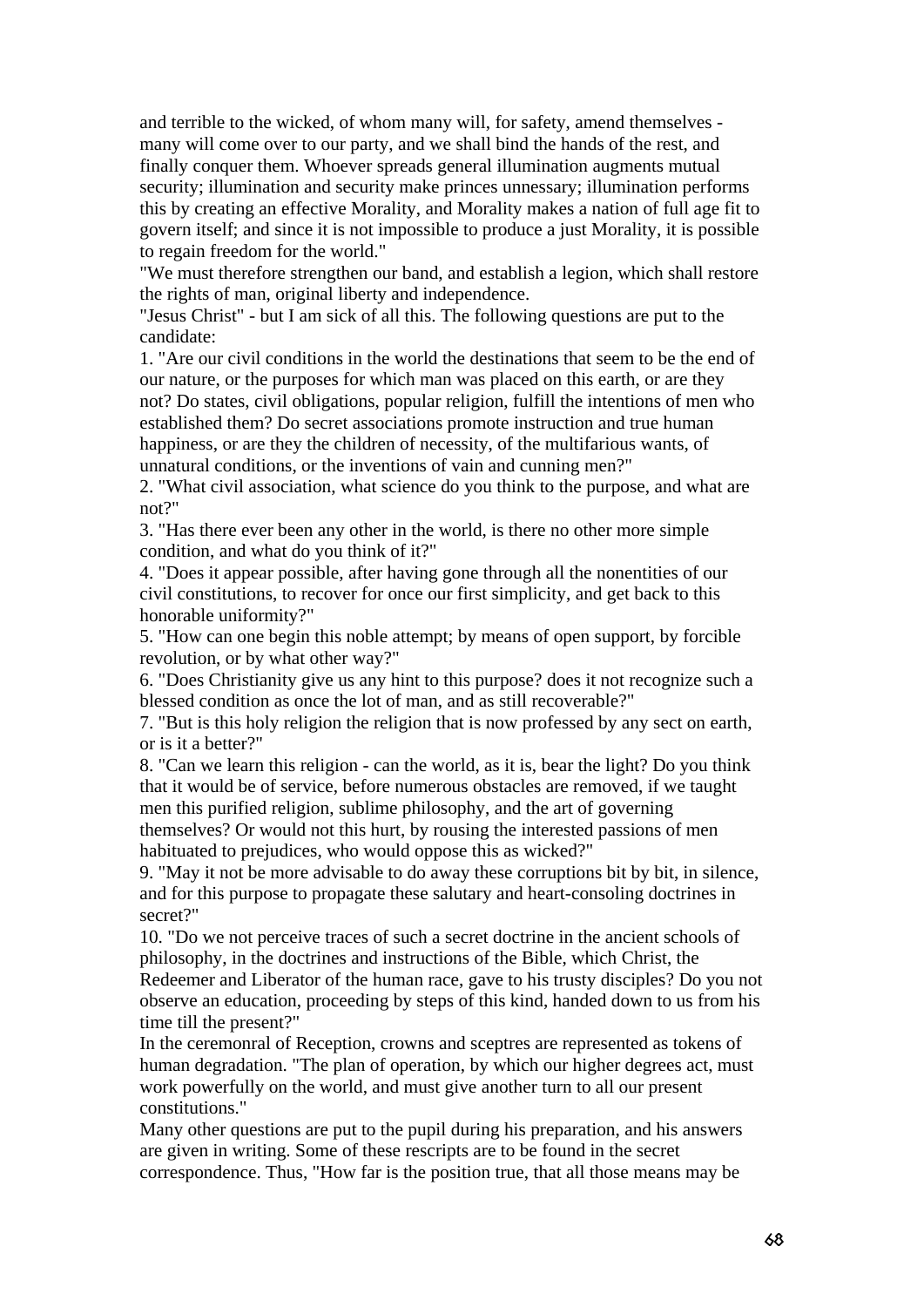used for a good purpose which the wicked have employed for a bad?" And along with this question there is an injunction to take counsel from the opinions and conduct of the learned and worthy out of the society. In one of the answers, the example of a great philosopher and Cosmo-polite is adduced, who betrayed a private correspondence entrusted to him, for the service of freedom; the case was Dr. Franklin's. In another, the power of the Order was extended to the putting the individual to death; and the reason given, was, that "this power was allowed to all Sovereignties, for the good of the State, and therefore belonged to the Order, which was to govern the world." - "N. B. We must acquire the direction of education - of church-management - of the professorial chair, and of the pulpit. We must bring our opinions into fashion by every art - spread them among the people by the help of young writers. We must preach the warmest concern for humanity, and make people indifferent to all other relations. We must take care that our writers be well puffed, and that the Reviewers do not depreciate them; therefore we must endeavour by every mean to gain over the Reviewers and Journalists; and we must also try to gain the booksellers, who in time will see that it is their interest to side with us."

I conclude this account of the degree of Presbyter with remarking; that there were two copies of it employed occasionally. In one of them all the most offensive things in respect of church and state were left out.

In the Regent degree, the proceedings and instructions are conducted in the same manner. Here, it is said, "We must as much as possible select for this degree persons who are free, independent of all princes; particularly such as have frequently declared themselves discontented with the usual institutions, and their wishes to see a better government established."

Catching questions are put to the candidate for this degree; such as,

1. "Would the Society be objectionable which should (till the greater revolution of nature should be ripe) put monarchs and rulers out of the condition to do harm; which in silence prevents the abuse of power, by surrounding the great with its members, and thus not only prevents their doing mischief, but even makes them do good?"

2. "Is not the objection unjust, That such a Society may abuse its power. Do not our rulers frequently abuse their power, though we are silent? This power is not so secure as in the hands of our Members, whom we train up with so much care, and place about princes after mature deliberation and choice. If any government can be harmless which is erected by man, surely it must be ours, which is founded on morality, fore-sight, talents, liberty, and virtue," &c.

The candidate is presented for reception in the character of a slave; and it is demanded of him what has brought him into this most miserable of all conditions. He answers - Society - the State Submissiveness - False Religion. A skeleton is pointed out to him, at the feet of which are laid a Crown and a Sword. He is asked, whether that is the skeleton of a King, a Nobleman, or a Beggar? As he cannot decide, the President of the meeting says to him, "the character of being a Man is the only one that is of importance."

In a long declamation on the hackneyed topics, we have here and there some thoughts which have not yet come before us.

"We must allow the underlings to imagine (but without telling them the truth) that we direct all the Free Mason Lodges, and even all other Orders, and that the greatest monarchs are under our guidance, which indeed is here and there the case.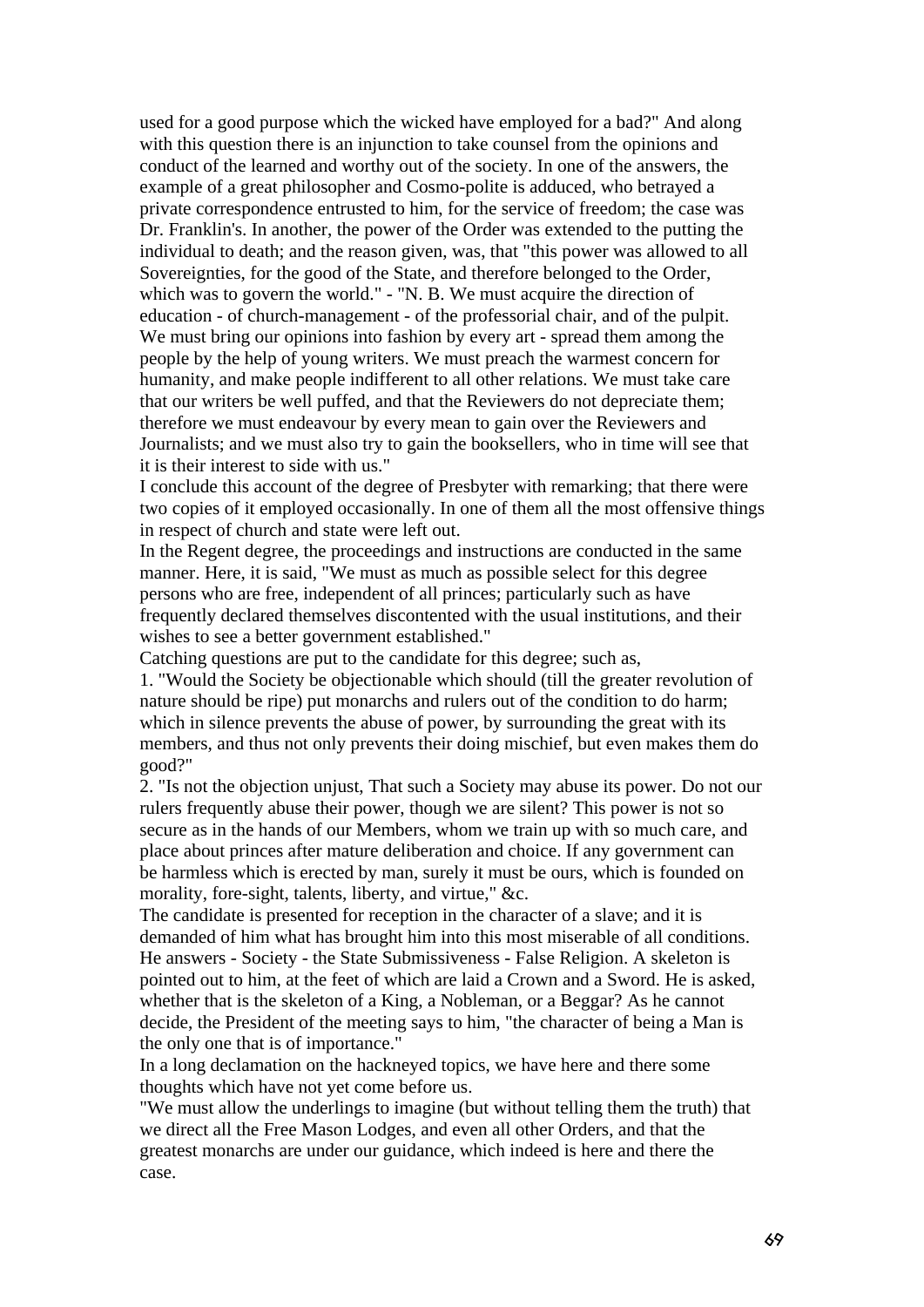"There is no way of influencing men so powerfully as by means of the women. These should therefore be our chief study; we should insinuate ourselves into their good opinion, give them hints of emancipation from the tyranny of public opinion, and of standing up for themselves; it will be an immense relief to their enslaved minds to be freed from any one bond of restraint, and it will fire them the more, and cause them to work for us with zeal, without knowing that they do so; for they will only be indulging their own desire of personal admiration.

"We must win the common people in every corner. 'This will be obtained chiefly by means of the schools, and by open, hearty behaviour, show, condescension, popularity, and toleration of their prejudices, which we shall at leisure root out and dispel.

"If a writer publishes any thing that attracts notice, and is in itself just, but does not accord with our plan, we must endeavour to win him over, or decry him. "A chief object of our care must be to keep down that slavish veneration for princes which so much disgraces all nations. Even in the soi-disant free England, the silly Monarch says, We are graciously pleased, and the more simple people say, Amen. These men, commonly very weak heads, are only the farther corrupted by this servile flattery. But let us at once give an example of our spirit by our behaviour with Princes; we must avoid all familiarity - never entrust ourselves to them - behave with precision, but with civility, as to other men - speak of them on an equal footing - this will in time teach them that they are by nature men, if they have sense and spirit, and that only by convention they are Lords. We must assiduously collect anecdotes, andthe ho norable and mean actions, both of the least and the greatest, and when their names occur in any records which are read in our meetings, let them ever be accompanied by these marks of their real worth. "The great strength of our Order lies in its concealment; let it never appear in any place in its own name, but always covered by another name, and another occupation. None is better than the three lower degrees of Free Masonry; the public is accustomed to it, expects little from it, and therefore takes little notice of it. Next to this, the form of a learned or literary society is best suited to our purpose, and had Free Masonry not existed, this cover would have been employed; and it may be much more than a cover, it may be a powerful engine in our hands. By establishing reading societies, and subscription libraries, and taking these under our direction, and supplymg them through our labours, we may turn the public mind which way we will.

In like manner we must try to obtain an influence in the military academies (this may be of mighty consequence) the printing-houses, booksellers shops, chapters, and in short in all offices which have any effect, either in forming, or in managing, or even in directing the mind of man: painting and engraving are highly worth our  $care.(5)$ 

"Could our Prefect (observe it is to the Illuminati Regentes he is speaking, whose officers are Prefecti) fill the judicatories of a state with our worthy members, he does all that man can do for the Order. It is better than to gain the prince himself. Princes should never get beyond the Scotch knighthood. They either never prosecute any thing, or they twist every thing to their own advantage.

"A Literary Society is the most proper form for the introduction of our Order into any state where we are yet strangers." (Mark this!)

"The power of the Order must surely be turned to the advantage of its Members. All must be assisted. They must be preferred to all persons otherwise of equal merit. Money, services, honour, goods, and blood, must be expended for the fully proved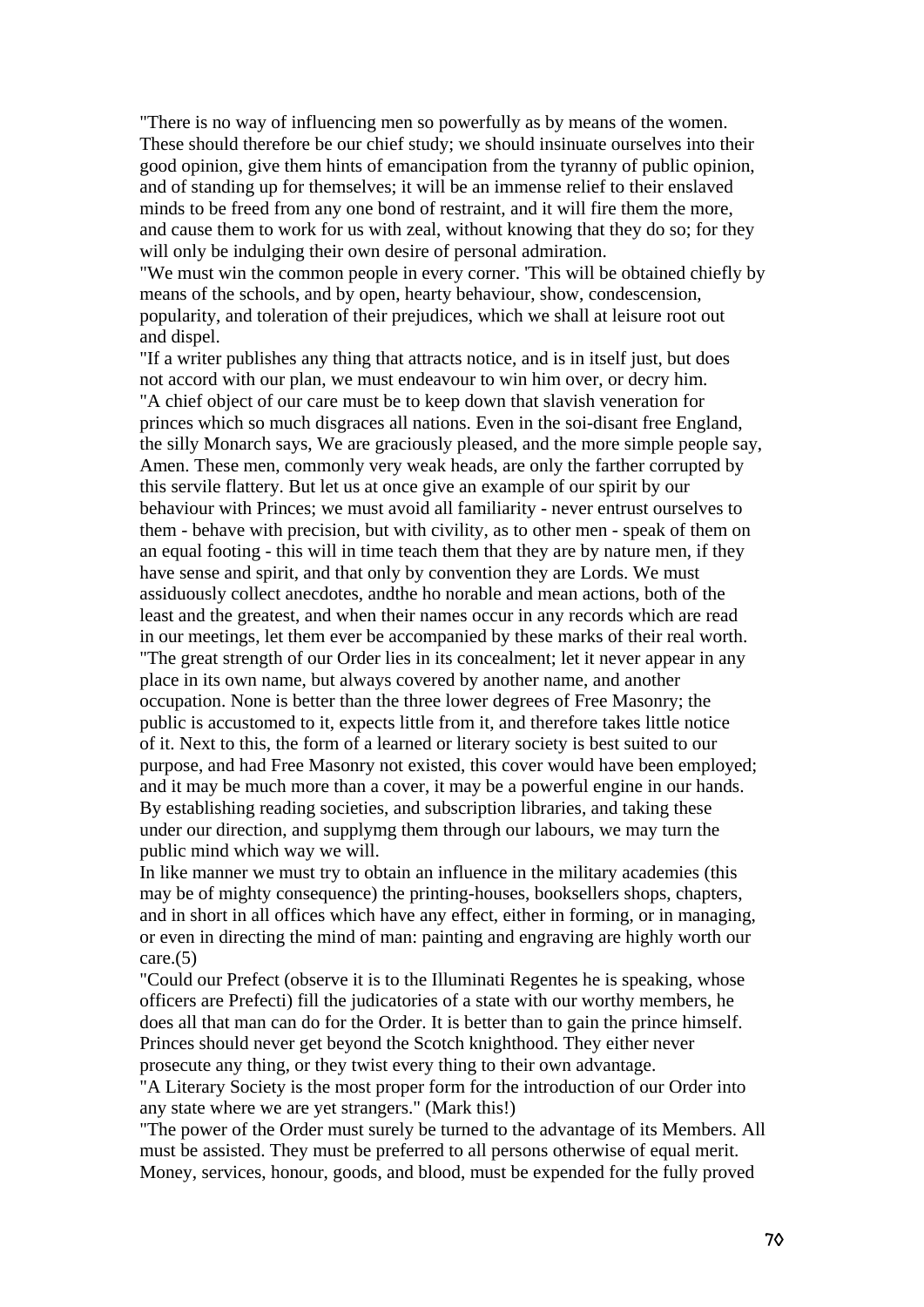Brethren, and the unfortunate must be relieved by the funds of the Society." As evidence that this was not only their instructions, but also their assiduous practice, take the following report from the overseer of Greece (Bavaria.) In Cato's hand-writing.

"The number (about 600) of Members relates to Bavaria alone.

"In Munich there is a well-constituted meeting of Illuminati Mejores, a meeting of excellent Illuminati Minores, a respectable Grand Lodge, and two Minerval Assemblies. There is a Minerval Assembly at Freyssing, at Landsberg, at Burghausen, at Strasburg, at Ingolstadt, and at last at Regensburg.(6)

"At Munich we have bought a house, and by clever measures have brought things so far, that the citizens take no notice of it, and even speak of us with esteem. We can openly go to the house every day, and carry on the business of the Lodge. This is a great deal for this city. In the house is a good museum of natural history, and apparatus for experiments; also a library which daily increases. The garden is well occupied by botanic specimens, and the whole has the appearance of a society of zealous naturalists.

"We get all the literary journals. We take care, by well-timed pieces, to make the citizens and the Princes a little more noticed for certain little slips. We oppose the monks with all our might, and with great success.

"'The Lodge is constituted entirely according to our system, and has broken off entirely from Berlin, and we have nearly finished our transactions with the Lodges of Poland, and shall have them under our direction.

"By the activity of our Brethren, the Jesuits have been kept out of all the professorial chairs at Ingolstadt, and our friends prevail."

"The Widow Duchess has set up her academy entirely according to our plan, and we have all the Professors in the Order. Five of them are excellent, and the pupils will be prepared for us.

"We have got Pylades put at the head of the Fisc, and he has the church-money at his disposal. By properly using this money, we have been enabled to put our Brother -- 's household in good order; which he had destroyed by going to the Jews. We have supported more Brethren under similar misfortunes.

"Our Ghostly Brethren have been very fortunate this last year, for we have procured for them several good benefices, parishes, tutorships, &c.

"Through our means Arminius and Cortez have gotten Professorships, and many of our younger Brethren have obtained Bursaries by our help.

"We have been very successful against the Jesuits, and brought things to such a bearing, that their revenues, such as the Mission, the Golden Alms, the Exercises, and the Conversion Box, are now under the management of our friends. So are also their concerns in the university and the German school foundations. The application of all will be determined presently, and we have six members and four friends in the Court. This has cost our senate some nights want of sleep.

"Two of our best youths have got journies from the Court, and they will go to Vienna, where they will do us great service.

"All the German Schools, and the Benevolent Society, are at last under our direction.

"We have got several zealous members in the courts of justice, and we are able to afford them pay, and other good additions.

"Lately, we have got possession of the Bartholomew Institution for young clergymen, having secured all its supporters. Through this we shall be able to supply Bavaria with fit priests.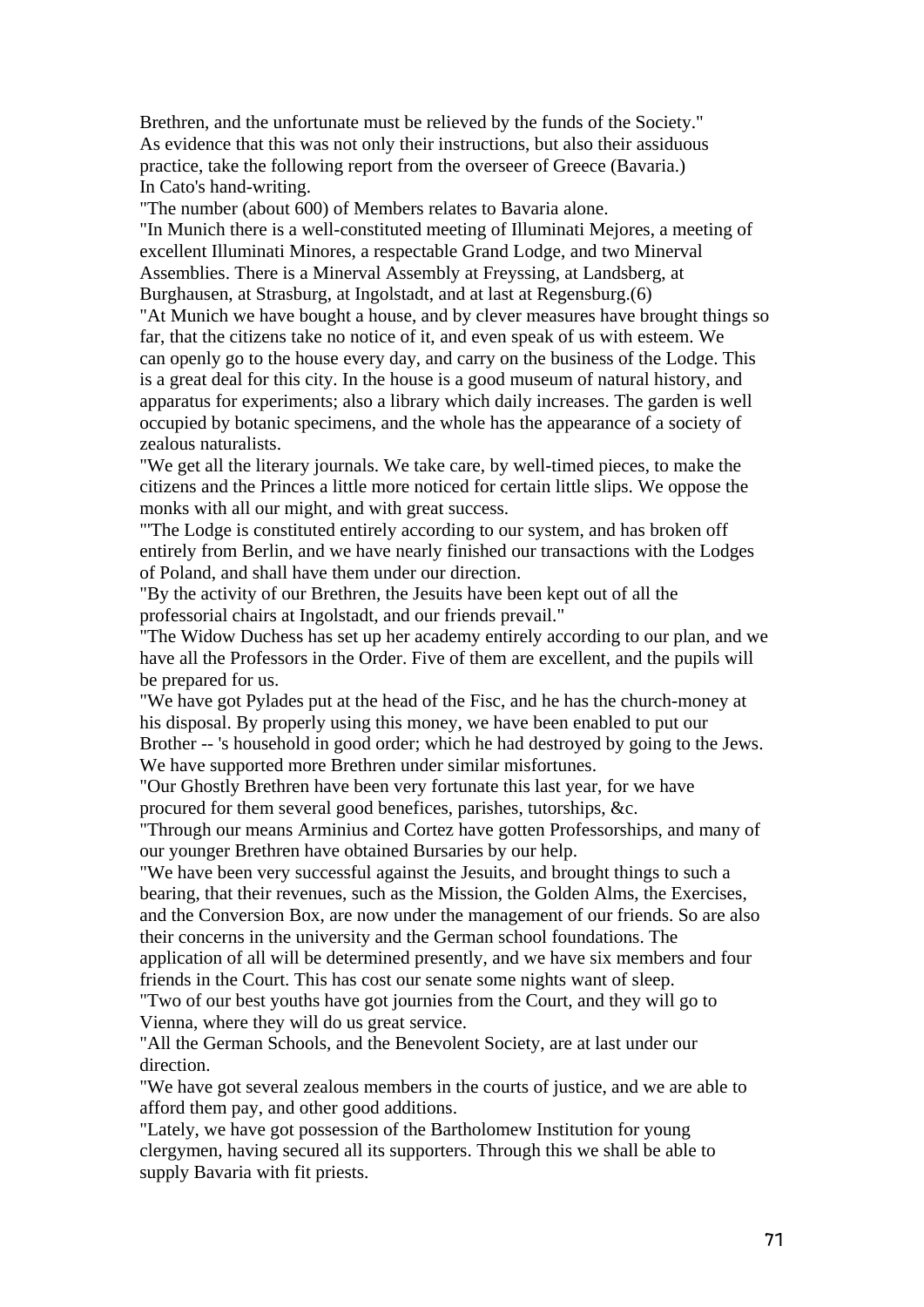"By a letter from Philo we learn, that one of the highest dignities in the church was obtained for a zealous Illuminatus, in opposition even to the authority and right of the Bishop of Spire, who is represented as a bigotted and tyrannical priest." Such were the lesser mysteries of the Illuminati. But there remain the higher mysteries. The system of these has not been printed, and the degrees were conferred only by Spartacus himself, from papers which he never entrusted to any person. They were only read to the candidate, but no copy was taken. The publisher of the Neueste Arbeitung says that he has read them (so says Grollman.) He says, "that in the first degree of MAGUS or PHILOSOPHUS, the doctrines are the same with those of Spinoza, where all is material, God and the world are the same thing, and all religion whatever is without foundation, and the contrivance of ambitious men." The second degree, or REX, teaches, "that every peasant, citizen, and householder is a sovereign, as in the Patriarchal state, and that nations must be brought back to that state, by whatever means are conducible - peaceably, if it can be done; but, if not, then by force - for all subordination must vanish from the face of the earth."

The author says further, that the German Union was, to his certain knowledge, the work of the Illuminati.

The private correspondence that has been published is by no means the whole of what was discovered at Landshut and Bassus Hoff, and government got a great deal of useful information, which was concealed; both out of regard to the families of the persons concerned, and also that the rest might not know the utmost extent of the discovery, and be less on their guard. A third collection was found under the foundation of the house in which the Lodge Theodor von guten Rath had been held. But none of this has appeared. Enough surely has been discovered to give the public a very just idea of the designs of the Society and its connections. Lodges were discovered, and are mentioned in the private papers already published, in the following places.

Munich, Hesse (many), Ingolstadt, Buchenwerter, Frankfort, Monpeliard, Echstadt, Stutgard (3), Hanover, Carlsruhe, Brunswick, Anspach, Calbe, Neuwied (2), Magdenburgh, Mentz (2), Cassel, Poland (many), Osnabruck, Turin, Weimar, England (8), Upper Saxony (several), Scotland (2), Austria (14), Warsaw (2),

Westphalia (several), Deuxponts, Heidelberg, Cousel, Mannheim, Treves (2),

Strasburgh (5), Aix-la-Chappelle (2), Spire, Bartschied, Worms, Hahrenberg,

Dusseldorff, Switzerland (many), Rome, Cologne, Naples, Hannibal, Bonn (4),

Livonia (many), Ancona, Courland (many), Florence, Frankendahl, France, Alsace

(many), Halland (many), Vienna (4), Dresden (4),

America (several). N. B. This was before 1786.

I have picked up the names of the following members.

Spartacus = Weishaupt, Professor.

Philo = Knigge, Freyherr, i.e.Gentleman.

$$
Amelius = Bode, F. H.
$$

Bayard = Busche, F. H.

Diomedes = Constanza, Marq.

Cato = Zwack, Lawyer. = Torring, Count. = Kreitmaier, Prince.= Utschneider, Professor.

= Cossandey, Professor. = Renner,Professor. = Grunberger, Professor.

 $=$  Balderbusch, F. H.  $=$  Lippert, Counsellor.  $=$  Kundl, ditto.  $=$  Bart, ditto.

= Leiberhauer, Priest. = Kundler, Professor. = Lowling, Professor.

= Vachency, Councellor. = Morausky, Count.= Hoffstetter,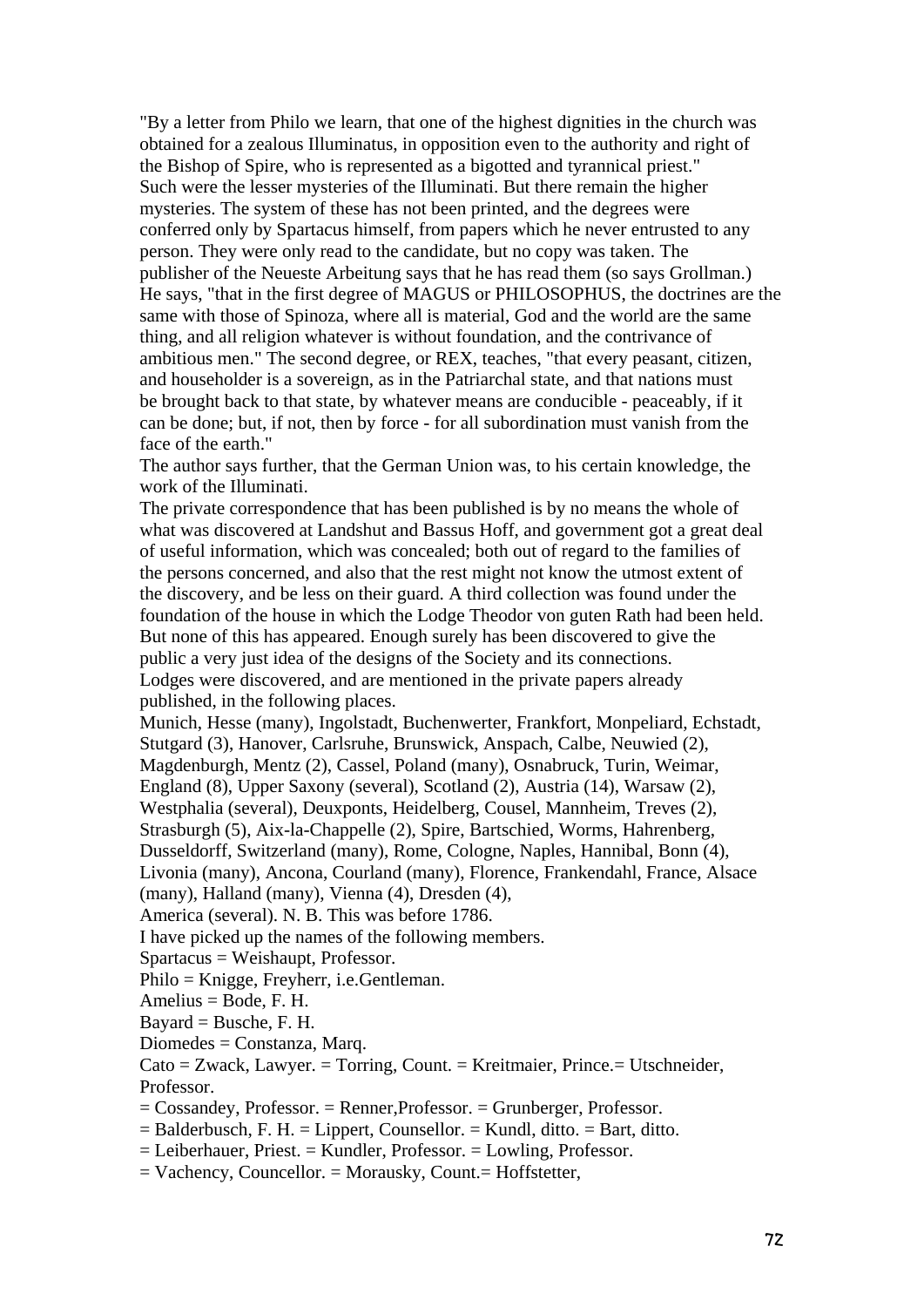Surveyor of Roads. = Strobl, Bookseller.

Pythagoras = Westenrieder, Professor. = Babo,Professor.

= Baader, Professor. = Burzes, Priest. = Pfruntz, Priest.

 $Hannibal = Bassus$ , Baron.

Brutus = Savioli, Count.

Lucian = Nicholai, Bookseller. = Bahrdt, Clergyman. Zoroaster,

Confuscius = Baierhamer.

Hermes, Trismegistus = Socher,

School Inspector. = Dillis, Abbé.

Sulla = Meggenhoff, Paymaster. = Danzer, Canon.

= Braun,ditto. = Fischer, Magistrate. = Frauenberger, Baron. = Kaltner, Lieutenant. Pythagoras = Drexl, Librarian.

Marius = Hertel, Canon. = Dachsel. = Dilling, Counsellor. = Seefeld, Count. = Gunsheim,

ditto. = Morgellan, ditto. Saladin = Ecker, ditto. = Ow, Major. = Werner, Counsellor. Cornelius Scipio = Berger, ditto. = Wortz, Apothecary. = Mauvillon, Colonel. = Mirabeau,

Count. = Orleans, Duke. = Hochinaer. Tycho Brahe = Gaspar, Merchant. Thales  $=$  Kapfinger. Attila  $=$  Sauer. Ludovicus Bavarus  $=$  Losi. Shaftesbury,  $=$  Steger.

Coriolanus = Tropponero, Zuschwartz. Timon = Michel. Tamerlane = Lange. Livius = Badorffer.

 $Cicero = Pfelt$ 

Ajax = Massenhausen; Count.

I have not been able to find who personated Minos, Euriphon, Celsius, Mahomet, Hercules, Socrates, Philippo Strozzi, Euclides, and some others who have been uncommonly active in carrying forward the great cause.

The chief publications for giving us regular accounts of the whole (besides the original writings) are,

1. Grosse Absicht des Illuminaten Ordens.

2. Nachtrages (3.) an denselben.

3. Weishaupt's improved System.

4. System des Illum. Ordens aus dem Original-Schriften gezogen.

I may now be permitted to make a few reflections on the accounts already given of this Order, which has so distinctly concentrated the casual and scattered efforts of its prompters, the Chevaliers Bienfaisants, the Philalèthes, and Amis Réunis of France, and carried on the system of enlightening and reforming the world. The great aim professed by the Order is to make men happy; and the means professed to be employed, as the only and surely effective, is making them good; and this is to be brought about by enlightening the mind, and freeing it from the dominion of superstition and prejudices. This purpose is effected by its producing a just and steady morality. This done, and becoming universal, there can be little doubt but that the peace of society will be the consequence - that government, subordination, and all the disagreeable coercions of civil governments will be unnecessary - and that society may go on peaceably in a state of perfect liberty and equality.

But surely it requires no angel from heaven to tell us that if every man is virtuous, there will be no vice; and that there will be peace on earth, and good will between man and man, whatever be the differences of rank and fortune; so that Liberty and Equality seem not to be the necessary consequences of this just Morality, nor necessary requisites for this national happiness. We may question, therefore,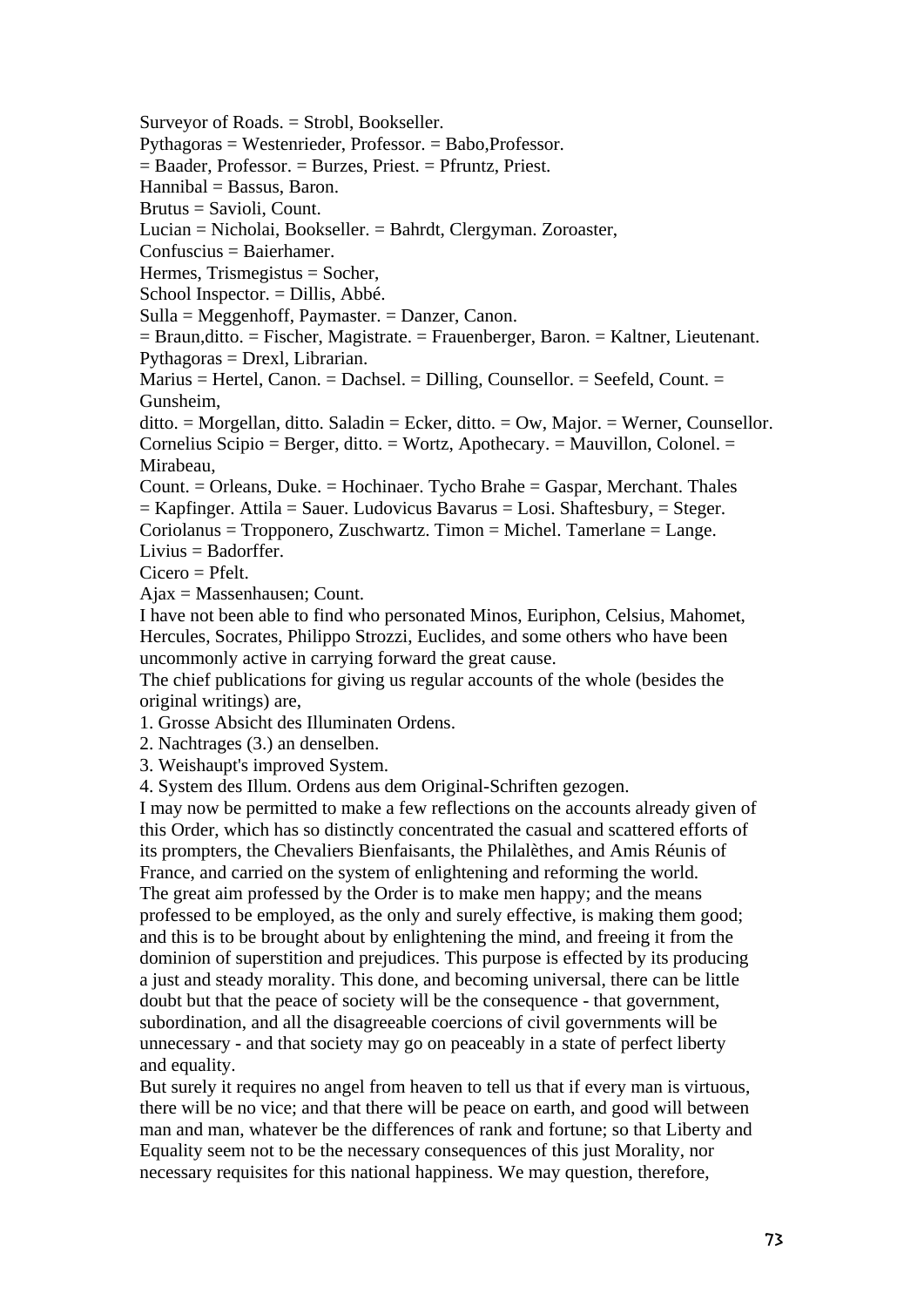whether the Illumination which makes this a necessary condition is a clear and a pure light. It may be a false glare, showing the object only on one side, tinged with partial colours thrown on it by neighbouring objects. We see so much wisdom in the general plans of nature, that we are apt to think that there is the same in what relates to the human mind, and that the God of nature accomplishes his plans in this as well as in other instances. We are even disposed to think that human nature would suffer by it. The rational nature of man is not contented with meat and drink, and raiment, and shelter, but is also pleased with exerting many powers and faculties, and with gratifying many tastes, which could hardly have any existence in a society where all are equal. We say that there can be no doubt that the pleasure arising from the contemplation of the works of art - the pleasure of intellectual cultivation, the pleasure of mere ornament, are rational, distinguish man from a brute, and are so general, that there is hardly a mind so rude as not to feel them. Of all these, and of all the difficult sciences, all most rational, and in themselves most innocent, and most delightful to a cultivated mind, we should be deprived in a society where all are equal. No individual could give employment to the talents necessary for creating and improving these ornamental comforts of life. We are absolutely certain that, even in the most favorable situations on the face of the earth, the most untainted virtue in every breast could not raise man to that degree of cultivation that is possessed by citizens very low in any of the states of Europe; and in the situation of most countries we are acquainted with, the state of man would be much lower: for, at our very setting out, we must grant that the liberty and equality here spoken of must be complete; for there must not be such a thing as a farmer and his cottager. This would be as unjust, as much the cause of discontent, as the gentleman and the farmer.

This scheme therefore seems contrary to the designs of our Creator, who has every where placed us in these situations of inequality that are here so much scouted, and has given us strong propensities by which we relish these enjoyments. We also find that they may be enjoyed in peace and innocence. And lastly, We imagine that the villain, who, in the station of a professor, would plunder a Prince, would also plunder the farmer if he were his cottager. The illumination therefore that appears to have the best chance of making mankind happy, is that which will teach us the Morality which will respect the comforts of cultivated Society, and teach us to protect the possessors in the innocent enjoyment of them; that will enable us to perceive and admire the taste and elegance of Architecture and Gardening, without any wish to sweep the gardens and their owner from off the earth, merely because he is their owner.

We are therefore suspicious of this Illumination, and apt to ascribe this violent antipathy to Princes and subordination to the very cause that makes true Illumination, and just Morality proceeding from it, so necessary to public happiness, namely, the vice and injustice of those who cannot innocently have the command of those offensive elegancies of human life. Luxurious tastes, keen desires, and unbridled passions, would prompt to all this, and this Illumination is, as we see, equivalent to them in effect. The aim of the Order is not to enlighten the mind of man, and show him his moral obligations, and by the practice of his duties to make society peaceable, possession secure, and coercion unnecessary, so that all may be at rest and happy, even though all were equal; but to get rid of the coercion which must be employed in place of Morality, that the innocent rich may be robbed with impunity by the idle and profligate poor. But to do this, an unjust casuistry must be employed in place of a just Morality; and this must be defended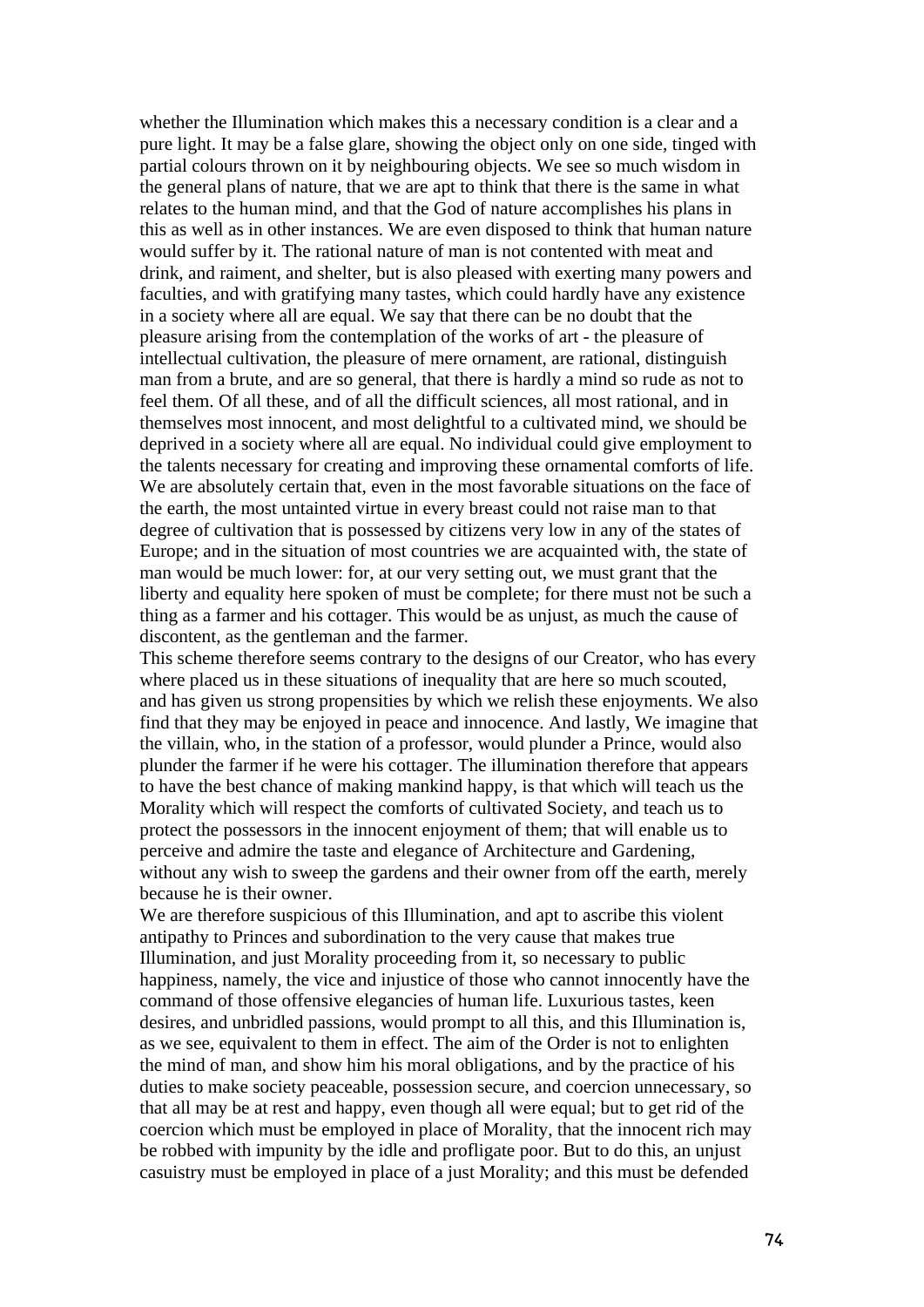or suggested, by misrepresenting the true state of man, and of his relation to the universe, and by removing the restrictions of religion, and giving a superlative, value to all those constituents of human enjoyment, which true Illumination shows us to be but very small concerns of a rational and virtuous mind. The more closely we examine the principles and practice of the Illuminati, the more clearly do we perceive that this is the case. Their first and immediate aim is to get the possession of riches, power, and influence, without industry; and, to accomplish this, they want to abolish Christianity; and then dissolute manners and universal profligacy will procure them the adherence of all the wicked, and enable them to overturn all the civil governments of Europe; after which they will think of farther conquests, and extend their operations to the other quarters of the globe, till they have reduced mankind to the state of one undistinguishable chaotic mass. But this is too chimerical to be thought their real aim. Their Founder, I dare say, never entertained such hopes, nor troubled himself with the fate of distant lands. But it comes in his way when he puts on the mask of humanity and benevolence: it must embrace all mankind, only because it must be stronger than patriotism and loyalty, which stand in his way. Observe that Weishaupt took a name expressive of his prineiples. Spartacus was a gladiator, who headed an insurrection of Roman slaves, and for three years kept the city in terror. Weishaupt says in one of his letters "I never was fond of empty titles; but surely that man has a childish soul who would not as readily chuse the name of Spartacus as that of Octavius Augustus." The names which he gives to several of his gang express their differences of sentiments. Philo, Lucian, and others, are very significantly given to Knigge, Nicholai, &c. He was vain of the name Spartacus, because he considered himself as employed somewhat in the same way, leading slaves to freedom. Princes and Priests are mentioned by him on all occasions in terms of abhorrence. Spartacus employs powerful means. In the style of the Jesuits (as he says) he considers every mean as consecrated by the end for which it is employed, and he says with great truth,

"Flectere si nequeo superos, Acheronta movebo."

To save his reputation, he scruples not to murder his innocent child, and the woman whom he had held in his arms with emotions of fondness and affection. But lest this should appear too selfish a motive, he says, "had I fallen, my precious Order would have fallen with me; the Order which is to bless mankind. I should not again have been able to speak of virtue so as to make any lasting impression. My example might have ruined many young men." This he thinks will excuse, nay sanctify any thing. "My letters are my greatest vindication." He employs the Christian Religion, which he thinks a falsehood, and which he is afterwards to explode, as the mean for inviting Christians of every denomination, and gradually cajoling them, by clearing up their Christian doubts in succession, till he lands them in Deism; or. if he finds them unfit, and too religious, he gives them a Sta bene, and then laughs at the fears, or perhaps madness, in which he leaves them. Having got them this length, they are declared to be fit, and he receives them into the higher mysteries. But lest they should still shrink back, dazzled by the Pandemonian glare of Illumination which will now burst upon them, he exacts from them, for the first time, a bond of perseverance. But, as Philo says, there is little chance of tergiversation. The life and honor of most of the candidates are by this time in his hand. They have been long occupied in the vile and corrupting office of spies on all around them, and they are found fit for their present honors, because they have discharged this office to his satisfaction, by the reports which they have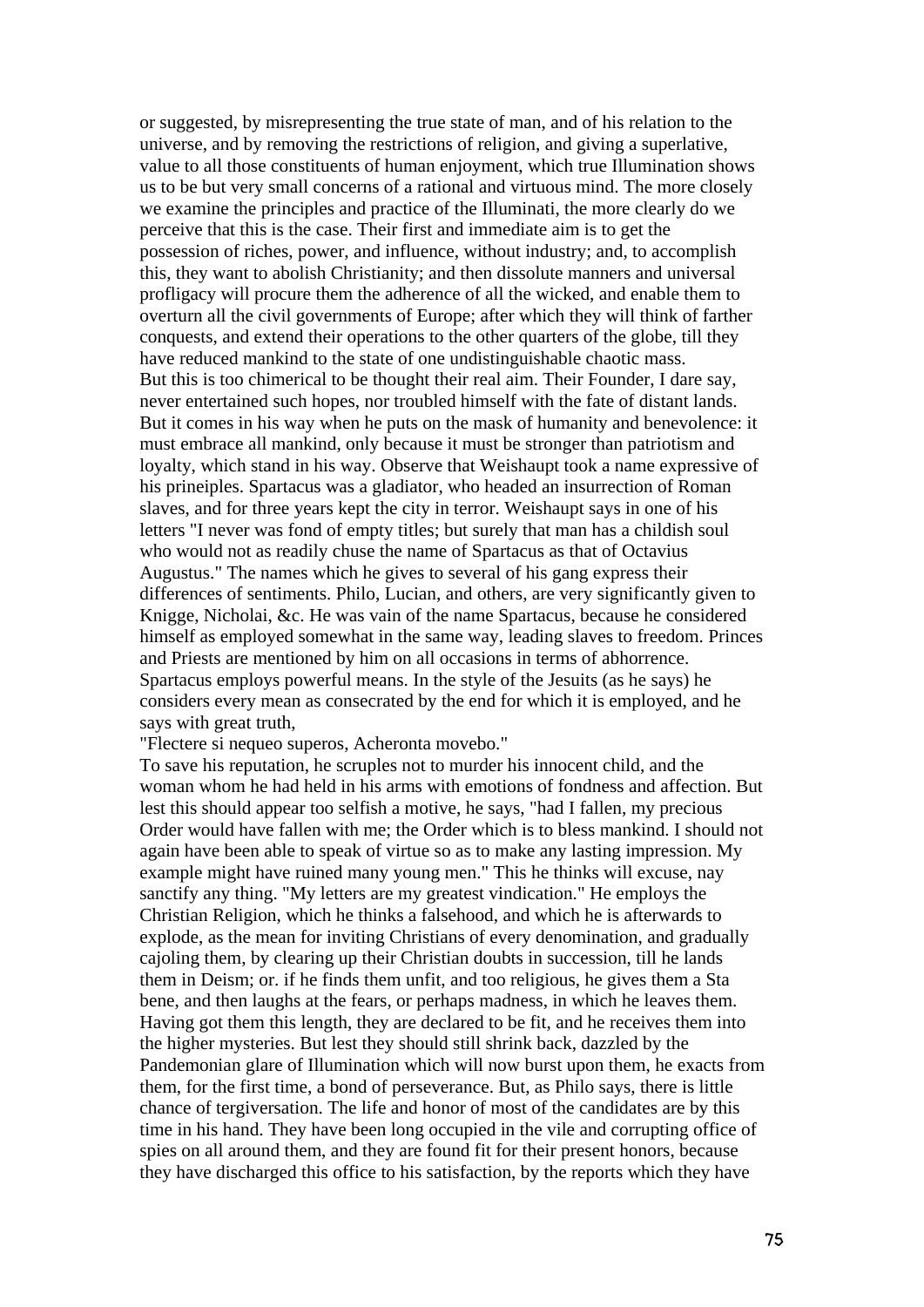given in, containing stories of their neighbours, nay even of their own gang. They may be ruined in the world by disclosing these, either privately or publicly. A man who had once brought himself into this perilous situation durst not go back. He might have been left indeed in any degree of Illumination; and, if Religion has not been quite eradicated from his mind, he must be in that condition of painful anxiety and doubt that makes him desperate, fit for the full operation of fanaticism, and he may be engaged in the cause of God, "to commit all kind of wickedness with greediness." In this state of mind, a man shuts his eyes, and rushes on. Had Spartacus supposed that he was dealing with good men, his conduct would have been the reverse of all this. There is no occasion for this bond from a person convinced of the excellency of the Order. But he knew them to be unprincipled, and that the higher mysteries were so daring, that .even some of such men would start at them. But they must not blab.

Having thus got rid of Religion, Spartacus could with more safety bring into view the great aim of all his efforts to rule the world by means of his Order. As the immediate mean for attaining this, he holds out the prospect of freedom from civil subordination. Perfect Liberty and Equality are interwoven with every thing; and the flattering thought is continually kept up, that "by the wise contrivance of this Order, the most complete knowledge is obtained of the real worth of every person; the Order will, for its own sake, and therefore certainly, place every man in that situation in which he can be most effective. The pupils are convinced that the Order will rule the world. Every member therefore becomes a ruler." We all think ourselves qualified to rule. The difficult task is to obey with propriety; but we are honestly generous in our prospects of future command. It is therefore an alluring thought, both to good and bad men. By this lure the Order will spread. If they are active in insinuating their members into offices, and in keeping out others (which the private correspondence shows to have been the case) they may have had frequent experience of their success in gaining an influence on the world. This must whet their zeal. If Weishaupt was a sincere Cosmopolite, he had the pleasure of seeing "his work prospering in his hands."

It surely needs little argument now to prove, that the Order of Illuminati had for its immediate object the abolishing of Christianity (at least this was the intention of the Founder) with the sole view of overturning the civil government, by introducing universal dissoluteness and profligacy of manners, and then getting the assistance of the corrupted subjects to overset the throne. The whole conduct in the preparation and instruction of the Presbyter and Regens is directed to this point. Philo says, "I have been at unwearied pains to remove the fears of some who imagine that our Superiors want to abolish Christianity; but by and by their prejudices will wear off, and they will be more at their ease. Were I to let them know that our General holds all Religion to be a lie, and uses even Deism, only to lead men by the nose: - Were I to connect myself again with the Free Masons, and tell them our designs to ruin their Fraternity by this circular letter (a letter to the Lodge in Courland) - Were I but to give the least hint to any of the Princes of Greece (Bavaria) - No, my anger shall not carry me so far: An Order forsooth, which in this manner abuses human nature - which will subject men to a bondage more intolerable than Jesuitism: I could put it on a respectable footing, and the world would be ours. Should I mention our fundamental principles (even after alI the pains I have been at to mitigate them) so unquestionably dangerous to the world, who would remain? What signifies the innocent ceremonies of the Priest's degree, as I have composed it, in comparison with your maxim, that we may use for a good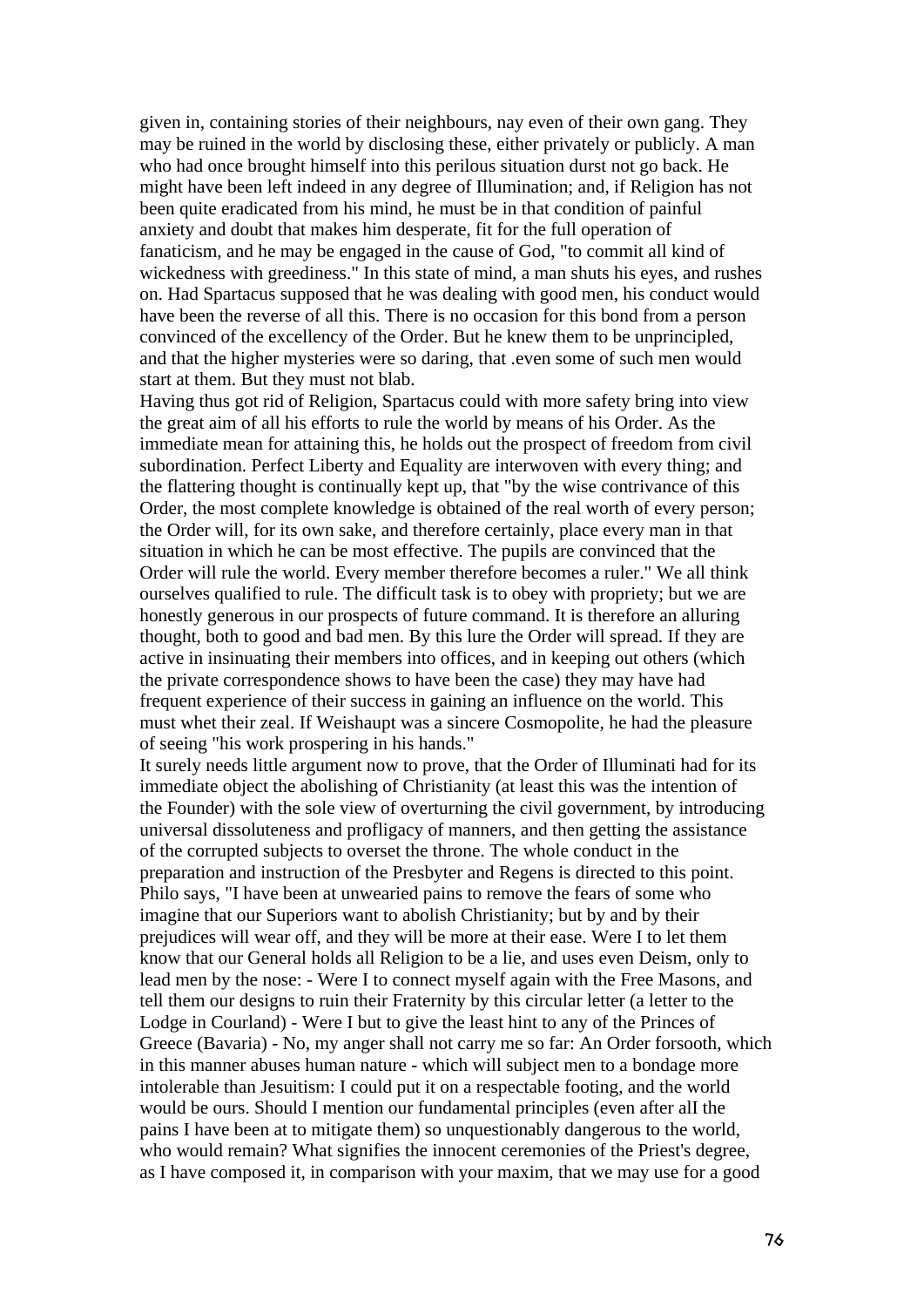end those means which the wicked employ for a base purpose?" Brutus writes, "Numenius now acquiesces in the mortality of the soul; but, I fear we shall lose Ludovicus Bavarus. He told Spartacus, that he was mistaken when he thought that he had swallowed his stupid Masonry. No, he saw the trick, and did not admire the end that required it. I don't know what to do; a Sta bene would make him mad, and he will blow us all up.

"The Order must possess the power of life and death in consequence of our Oath; and with propriety, for the same reason, and by the same right, that any government in the world possesses it: For the Order comes in their place, making them unnecessary. When things cannot be otherwise, and ruin would ensue if the Association did not employ this mean, the Order must, as well as public rulers, employ it for the good of mankind; therefore for its own preservation. (N. B. Observe here the casuistry.) Nor will the political constitutions suffer by this, for there are always thousands equally ready and able to supply the place." We need not wonder that Diomedes told the Professors, "that death, inevitable death, from which no potentate could protect them, awaited every traitor of the Order;" nor that the French Convention proposed to take off the German Princes and Generals by sword or poison, &c.

Spartacus might tickle the fancy of his Order with the notion of ruling the world; but I imagine that his darling aim was ruling the Order. The happiness of mankind was, like Weishaupt's Christianity, a mere tool, a tool which the Regentes made a joke of. But Spartacus would rule the Regentes; this he could not so easily accomplish. His despotism was insupportable to most of them, and finally brought all to light. When he could not persuade them by his own firmness, and indeed by his superior wisdom and disinterestedness in other respects, and his unwearied aoctivity, he employed jesuitical tricks, causing them to fall out with each other, setting them as spies on each other, and separating any two that he saw attached to each other, by making the one a Master of the other; and, in short, he left nothing undone that could secure his uncontrouled command. This caused Philo to quit the Order, and made Bassus, Von Torring, Kreitmaier, and several other gentlemen, cease attending the meetings; and it was their mutual dissentions which made them speak too freely in public, and call on themselves so much notice. At the time of the discovery, the party of Weishaupt consisted chiefly of very mean people, devoted to him, and willing to execute his orders, that by being his servants, they might have the pleasure of commanding others.

The objects, the undoubted objects of this Association, are surely dangerous and detestable; viz. to overturn the present constitutions of the European States, in order to introduce a chimera which the history of mankind shows to be contrary to the nature of man.

Naturam expellas furcâ, tamen usque recurret.

Suppose it possible, and done in peace, it could not stand, unless every principle of activity in the human mind be enthralled, all incitement to exertion and industry removed, and man brought into a condition incapable of improvement; and this at the expence of every thing that is valued by the best of men - by misery and devastation - by loosening all the bands of society. To talk of morality and virtue in conjunction with such schemes, is an insult to common sense; dissoluteness of manners alone can bring men to think of it.

Is it not astonishing therefore, to hear people in this country express any regard for this institution? Is it not grieving to the heart to think that there are Lodges of Illuminated among us? I think that nothing bids fairer for weaning our inconsiderate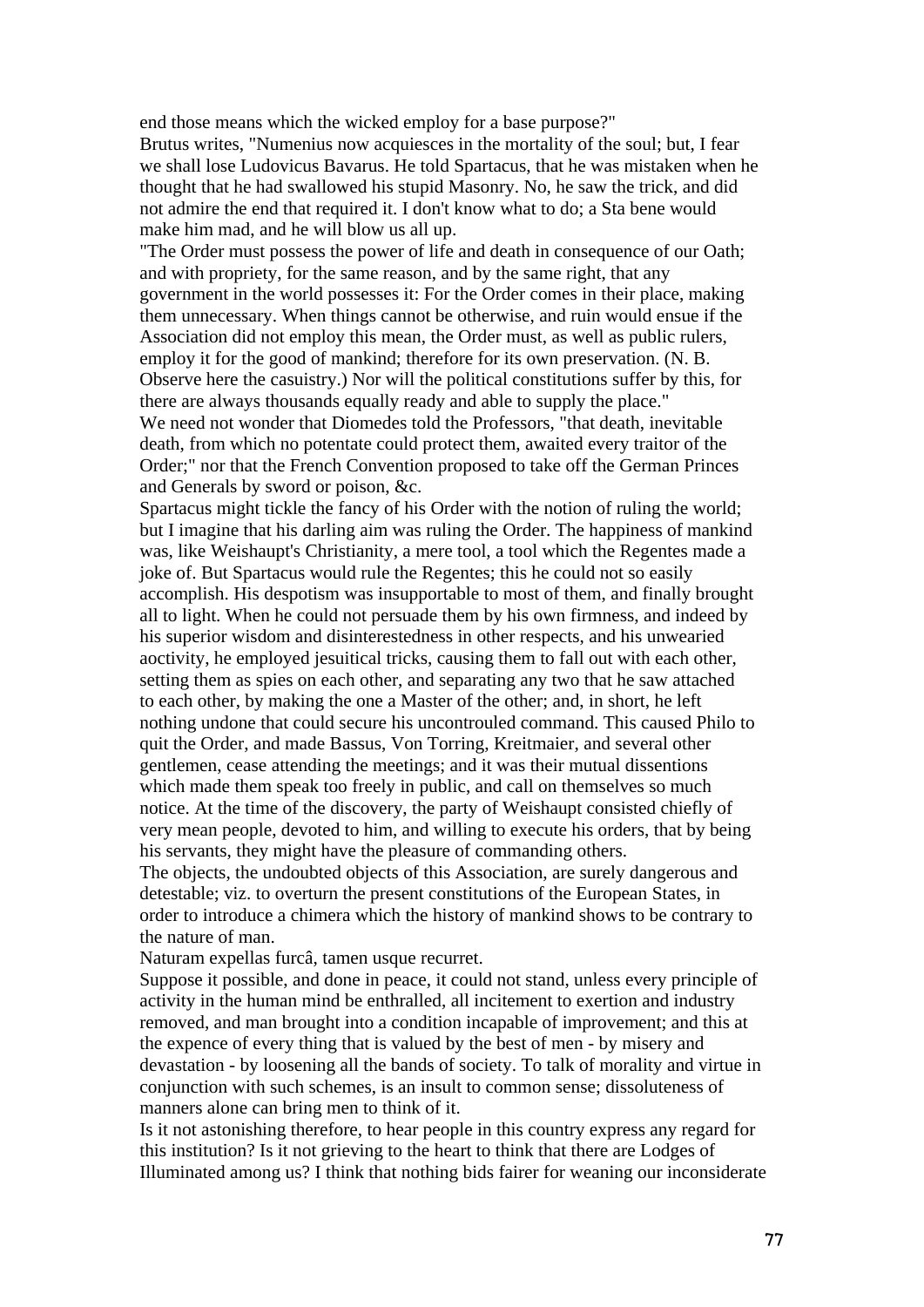countrymen from having any connection with them, than the faithful account here given. I hope that there are few, very few of our countrymen, and none whom we call friend, who can think that an Order which practised such things can be any thing else than a ruinous Association, a gang of profligates. All their professions of the love of mankind are vain; nay, their Illumination must be a bewildering blaze, and totally ineffectual for its purpose, for it has had no such influence on the leaders of the band; yet it seems quite adequate to the effects it has produced; for such are the characters of those who forget God.

If we in the next place attend to their mode of education, and examine it by those rulers of common sense that we apply in other cases of conduct, we shall find it equally unpromising. The system of Illuminatism is one of the explanations of Free Masonry; and it has gained many partisans. These explanations rest their credit and their preference on their own merits. There is something in themselves, or in one of them as distinguished from another, which procures it the preference for its own sake. Therefore, to give this Order any dependence on Free Masonry, is to degrade the Order. To introduce a Masonic Ritual into a manly institution is to degrade it to a frivolous amusement for great children. Men really exerting themselves to reform the world, and qualified for the task, must have been disgusted with such occupations. They betray a frivolous conception of the talk in which they are really engaged. To imagine that men engaged in the struggle and rivalship of life, under the influence of selfish, or mean, or impetuous passions, are to be wheedled into candid sentiments, or a generous conduct, as a froward child may sometimes be made gentle and tractable by a rattle or a humming-top, betrays a great ignorance of human nature, and an arrogant self-conceit in those who can imagine that all but themselves are babies. The further we proceed, the more do we see of this want of wisdom. The whole procedure of their instruction supposes such a complete surrender of freedom of thought, of common sense, and of common caution, that it seems impossible that it should not have alarmed every sensible mind. This indeed happened before the Order was seven years old. It was wise indeed to keep their Areopagitoe out of sight; but who can be so silly as to believe that their unknown superiors were all and always faultless men: But had they been the men they were represented to be - if I have any knowledge of my own heart, or any capacity of drawing just inferences from the conduct of others, I am persuaded that the knowing his superiors would have animated the pupil to exertion, that he might exhibit a pleasing spectacle to such intelligent and worthy judges. Did not the Stoics profess themselves to be encouraged in the scheme of life, by the thought that the immortal Gods were looking on and passing their judgments on their manner of acting the part assigned them? But what abject spirit will be contented with working, zealously working, for years, after a plan of which he is never to learn the full meaning. In short, the only knowledge that he can perceive is knowledge in its worst form, Cunning. This must appear in the contrivances by which he will soon find that he is kept in complete subjection. If he is a true and zealous Brother, he has put himself in the power of his Superiors by his rescripts, which they required of him on pretence of their learning his own character, and of his learning how to know the characters of other men. In these rescripts they have got his thoughts on many delicate points, and on the conduct of others. His Directors may ruin him by betraying him: and this without being seen in it. I should think that wise men would know that none but weak or bad men would subject themselves to such a task. They exclude the good, the manly, the only fit persons for assisting them in their endeavours to inform and to rule the world. Indeed I may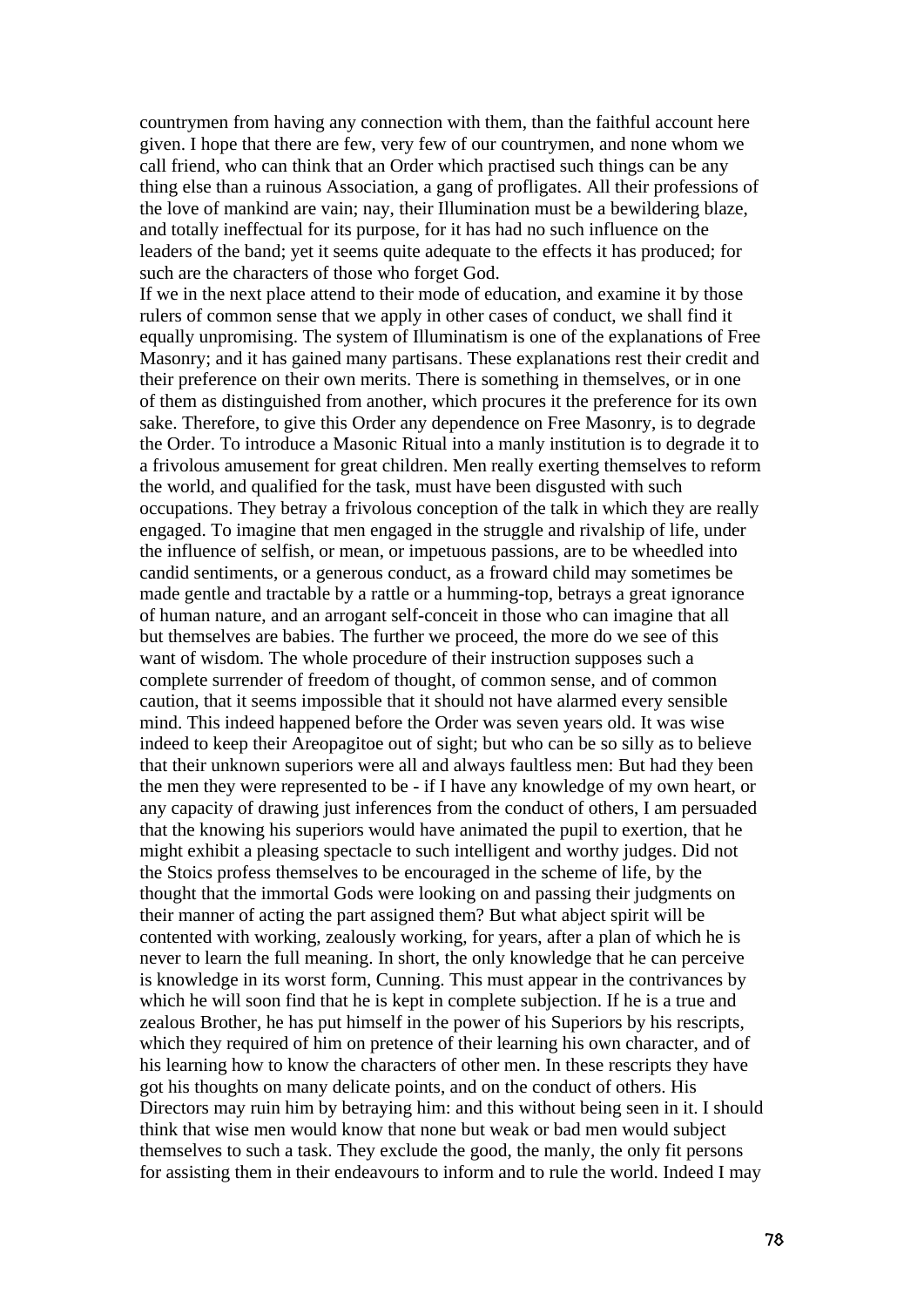say that this exclusion is almost made already by connecting the Order with Free Masonry. Lodges are not the resorts of such men. They may sometimes be found there for an hour's relaxation. But these places are the haunts of the young, the thoughtless, the idle, the weak, the vain, or of designing Literati; and accordingly this is the condition of three-fourths of the Illuminati whose names are known to the public. I own that the reasons given to the pupil for prescribing these tasks are clever, and well adapted to produce their effect. During the flurry of reception, and the glow of expectation, the danger may not be suspected; but I hardly imagine that it will remain unperceived when the pupil sits down to write his first lesson. Mason Lodges, however, were the most likely places for finding and enlisting members. Young men, warmed by declamations teeming with the flimsy moral cant of Cosmo-politism, are in the proper frame of mind for this illumination. It now appears also, that the dissentions in Free Masonry must have had great influence in promoting this scheme of Weishaupt's, which was, in many particulars, so unpromising, because it presupposes such a degradation of the mind. But when the schismatics in Masonry disputed with warmth, trifles came to acquire unspeakable importance. The hankering after wonder was not in the least abated by all the tricks which had been detected, and the impossibility of the wished-for discovery had never been demonstrated to persons prepossessed in its favor. They still chose to believe that the symbols contained some important secret; and happy will be the man who finds it out. The more frivolous the symbols, the more does the heart cling to the mystery; and, to a mind in this anxious state, Weishaupt's proffer was enticing. He laid before them a scheme which was somewhat feasible, was magnificent, surpassing our conceptions, but at the same time such as permitted us to expatiate on the subject, and even to amplify it at pleasure in our imaginations without absurdity.

It does not appear to me wonderful, therefore, that so many were fascinated till they became at last regardless of the absurdity and inconsistency of the means by which this splendid object was to be attained. Hear what Spartacus himself says of hidden mysteries. "Of all the means I know to lead men, the most effectual is a concealed mystery. The hankering of the mind is irresistible; and if once a man has taken it into his head that there is a mystery in a thing, it is impossible to get it out, either by argument or experience. And then, we can so change notions by merely changing a word. What more contemptible than fanaticism; but call it enthusiasm; then add the little word noble, and you may lead him over the world. Nor are we, in these bright days, a bit better than our fathers, who found the pardon of their sins mysteriously contained in a much greater sin, viz. leaving their family, and going barefooted to Rome."

Such being the employment, and such the disciples, should we expect the fruits to be very precious? No. The doctrines which were gradually unfolded were such as suited those who continued in the Cursus Academicus. Those who did not, because they did not like them, got a Sta bene; they were not fit for advancements. The numbers however were great; Spartacus boasted of 600 in Bavaria alone in 1783. We don't know many of them; few of those we know were in the upper ranks of life; and I can see that it required much wheedling, and many letters of long worded German compliments from the proud Spartacus, to win even a young Baron or a Graf just come of age. Men in an easy situation in life could not brook the employment of a spy, which is base, cowardly, and corrupting, and has in all ages and countries degraded the person who engages in it. Can the person be called wise who thus enslaves himself? Such persons give up the right of private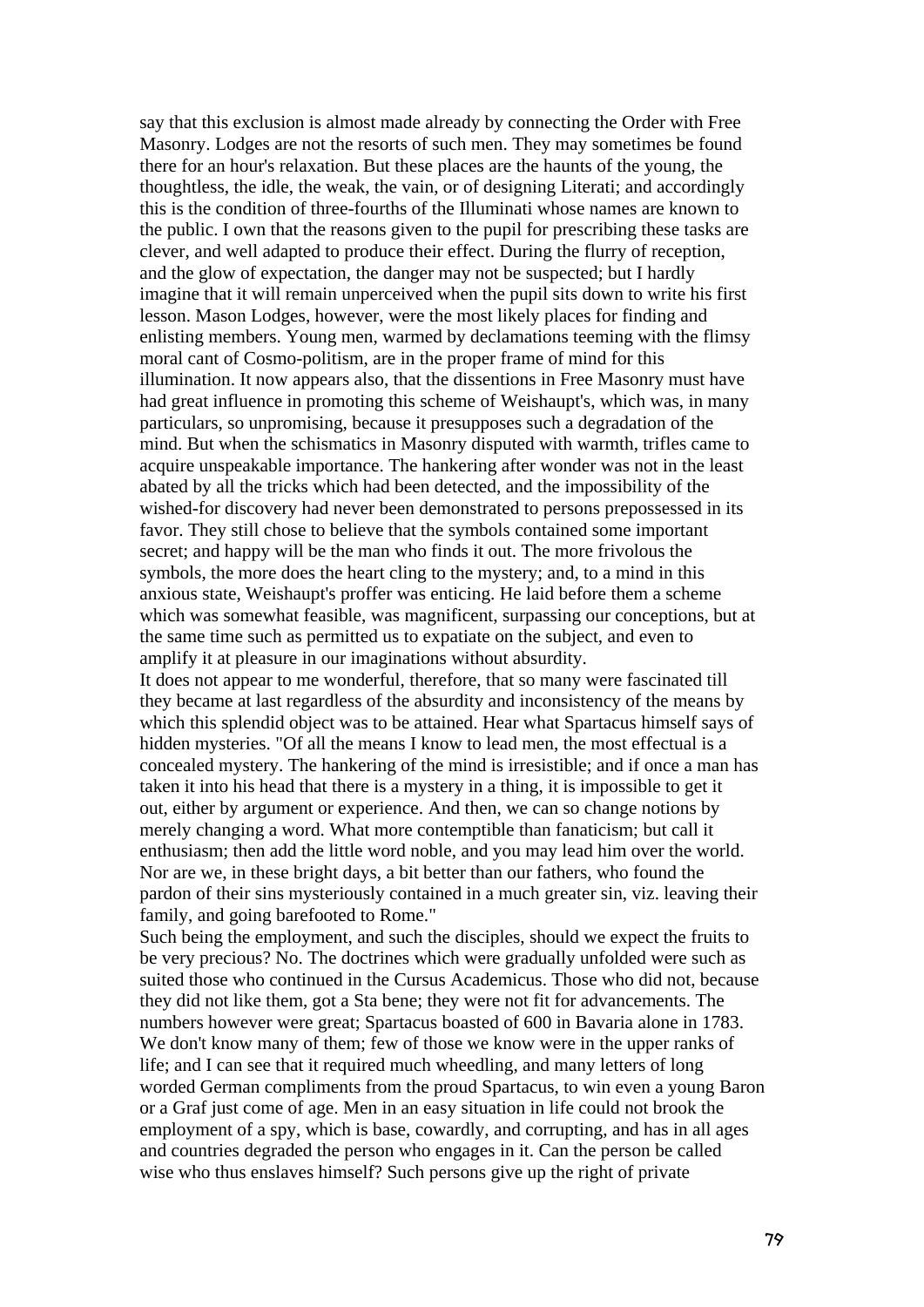judgment, and rely on their unknown Superiors with the blindest and most abject confidence. For their sakes, and to rivet still faster their own fetters, they engage in the most corrupting of all employments - and for what? - To learn something more of an order, of which every degree explodes the doctrine of a former one. Would it have hurt the young Illuminatus to have it explained to him all at once? Would not this fire his mind - when he sees with the same glance the great object, and the fitness of the means for attaining it? Would not the exalted characters of the Superior, so much excelling himself in talents, and virtue, and happiness (otherwise the Order is good for nothing) warm his heart, and fill him with emulation, since he sees in them, that what is so strongly preached to him is an attainable thing? No, no - it is all a trick; he must be kept like a child, amused with rattles, and stars, and ribands - and all the satisfaction he obtains is, like the Masons, the fun of seeing others running the same gauntlet.

Weishaupt acknowledges that the great influence of the Order may be abused. Surely, in no way so easily or so fatally as by corrupting or seductive lessons in the beginning. The mistake or error of the pupil is undiscoverable by himself (according to the genuine principles of Illumination) for the pupil must believe his Mentor to be infallible - with him alone he is connected - his lessons only must he learn. Who can tell him that he has gone wrong - or who can set him right? yet he certainly may be misled.

Here, therefore, there is confusion and deficiency. There must be some standard to which appeal can be made; but this is inaccessible to all within the pale of the Order; it is therefore without this pale, and independent of the Order - and it is attainable only by abandoning the Order. The QUIBUS LICET, the PRIMO, the SOLI,

can procure no light to the person who does not know that he has been led out of the right road to virtue and happiness. The Superiors indeed draw much useful information from these reports, though they affect to stand in no need of it, and they make a cruel return.

All this is so much out of the natural road of instruction, that, on this account alone, we may presume that it is wrong. We are generally safe when we follow nature's plans. A child learns in his father's house, by seeing, and by imitating, and in common domestic education, he gets much useful knowledge, and the chief habits which are afterwards to regulate his conduct. Example does almost every thing; and, with respect to what may be called living, as distinguishable from profession, speculation and argumentative instruction are seldom employed, or of any use. The indispensableness of mutual forbearance and obedience, for domestic peace and happiness, forms most of these habits; and the child, under good parents, is kept in a situation that makes virtue easier than vice, and he becomes wise and good without any express study about the matter. But this Illumination plan is darkness over all - it is too artificial - and the topics, from which counsel is to be drawn, cannot be taken from the peculiar views of the Order - for these are yet a secret for the pupil - and must ever be a secret for him while under tuition. They must therefore be drawn from common sources, and the Order is of no use; all that can naturally be effectuated by this Association is the forming, and assiduously fostering a narrow, Jewish, corporation spirit, totally opposite to the benevolent pretensions of the Order. The pupil can see nothing but this, that there is a set of men, whom he does not know, who may acquire incontroulable power, and may perhaps make use of him, but for what purpose, and in what way, he does not know; how can he know that his endeavours are to make man happier, any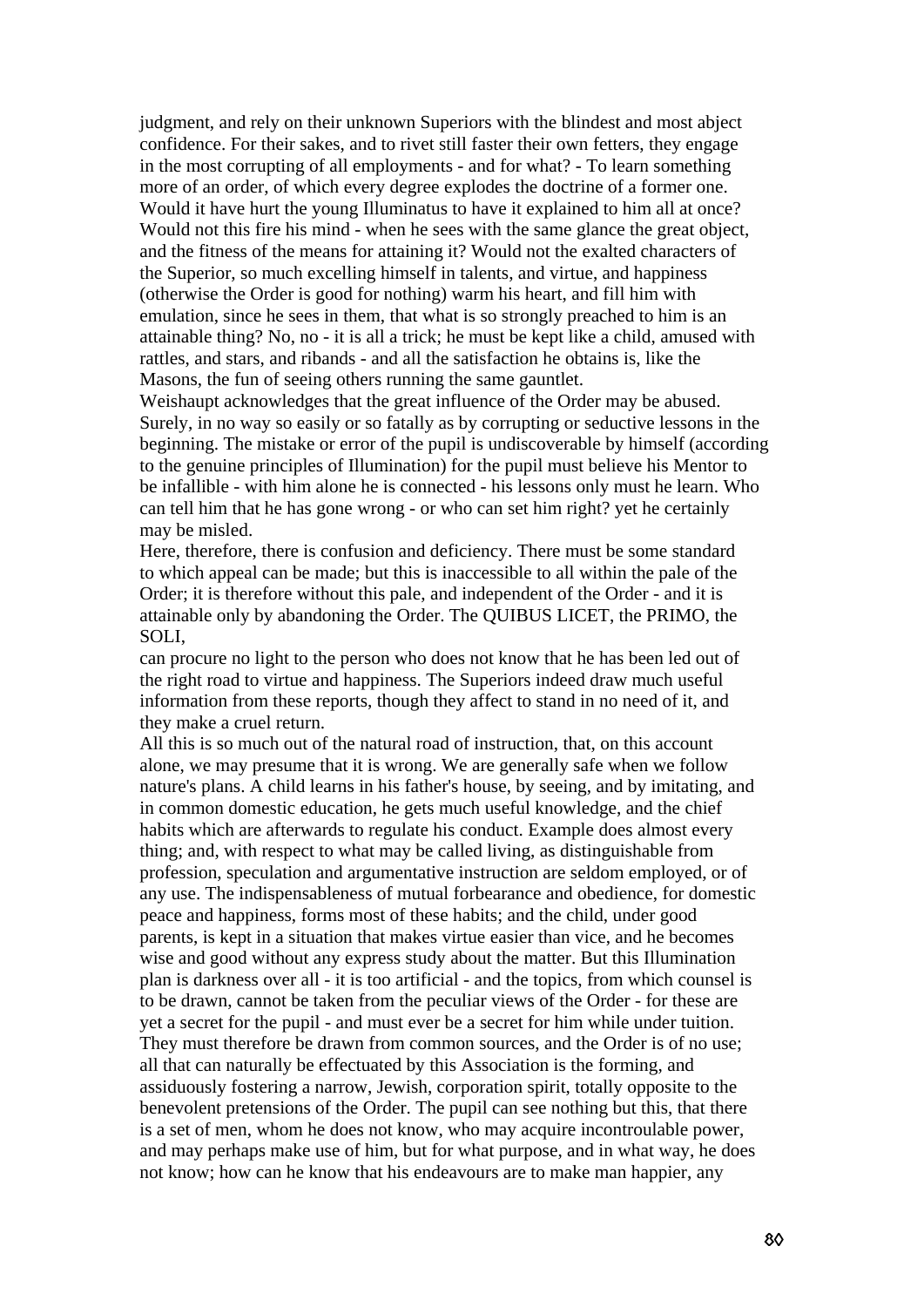other way than as he might have known it without having put this collar round his own neck?

These reflections address themselves to all men who profess to conduct themseIves by the principles and dictates of common sense and prudence, and who have the ordinary share of candour and good will to others. It requires no singular sensibility of heart, nor great generosity, to make such people think the doctrines and views of the Illuminati false, absurd, foolish, and ruinous. But I hope that I address them to thousands of my countrymen and friends, who have much higher notions of human nature, and who cherish with care the affections and the hopes that are suited to a rational, a benevolent, and a high-minded being, capable of endless improvement.

To those who enjoy the cheering confidence in the superintendance and providence of God, who consider themselves as creatures whom he has made, and whom he cares for, as the subjects of his moral government, this Order must appear with every character of falsehood and absurdity on its countenance. What CAN BE MORE IMPROBABLE than this, that He, whom we look up to as the contriver,

the maker, and director, of this goodly frame of things, should have so far mistaken his own plans, that this world of rational creatures should have subsisted for thousands of years, before a way could be found out, by which his intention of making men good and happy could be accomplished; and that this method did not occur to the great Artist himself, nor even to the wisest; and happiest, and best men upon earth; but to a few persons at Munich in Bavaria, who had been trying to raise ghosts, to change lead into gold, to tell fortunes, or discover treasures, but had failed in all their attempts; men who had been engaged for years in every whim which characterises a weak, a greedy, or a gloomy mind. Finding all these beyond their reach, they combined their powers, and, at once, found out this infinitely more important SECRET - for secret it must still be, otherwise not only the Deity, but even those philosophers, will still be disappointed.

Yet this is the doctrine that must be swallowed by the Minervals and the Illuminati Minores, to whom it is not yet safe to disclose the grand secret, that there is no such superintendance of Deity. At last, however, when the pupil has conceived such exalted notions of the knowledge of his teachers, and such low notions of the blundering projector of this world, it may be no difficult matter to persuade him that all his former notions were only old wives tales. By this time he must have heard much about superstition, and how mens minds have been dazzled by this splendid picture of a Providence and a moral government of the universe. It now appears incompatible with the great object of the Order, the principles of universal liberty and equality - it is therefore rejected without farther examination, for this reason alone. This was precisely the argument used in France for rejecting revealed religion. It was incompatible with their Rights of Man. It is richly worth observing how this principle can warp the judgment, and give quite another appearance to the same object. The reader will not be displeased with a most remarkable instance of it, which I beg leave to give at length. Our immortal Newton, whom the philosophers of Europe look up to as the honor of our species, whom even Mr. Bailly, the President of the National Assembly of France, and Mayor of Paris, cannot find words sufficiently energetic to praise; this patient, sagacious, and successful observer of nature, after having exhibited to the wondering world the characteristic property of that principle of material nature by which all the bodies of the solar system are made to form a connected and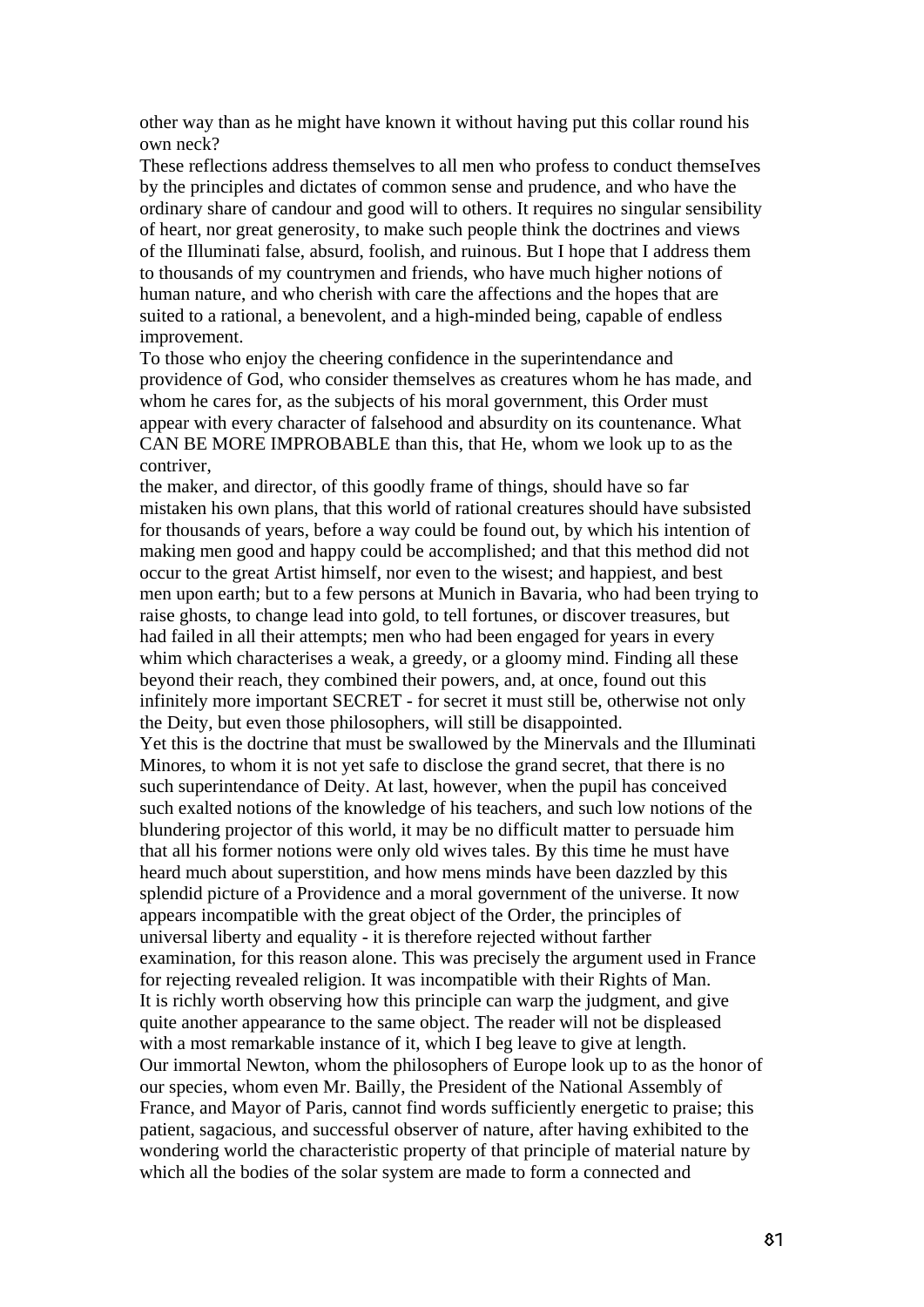permanent universe; and after having shown that this law of action alone was adapted to this end, and that if gravity had deviated but one thousandth part from the inverse duplicate ratio of the distances, the system must, in the course of a very few revolutions, have gone into confusion and ruin - he sits down, and views the goodly scene - and then closes his Principles of Natural Philosophy with this reflection (his Scholium generale.)

"This most elegant frame of things could not have arisen, unless by the contrivance and the direction of a wise and powerful Being; and if the fixed stars are the centres of systems, these systems must be similar; and all these, constructed according to the same plan, are subject to the government of one Being. All these he governs, not as the soul of the world, but as the Lord of all; therefore, on account of his government, he is called the Lord God - Pantokrator; for God is a relative term, and refers to subjects. Deity is God's government, not of his own body, as those think who consider him as the soul of the world, but of his servants. The supreme God is a Being eternal, infinite, absolutely perfect. But a being, however perfect, without government, is not God; for we say, my God, your God, the God of Israel. We cannot say my eternal, my infinite. We may have some notions indeed of his attributes, but can have none of his nature. With respect to bodies, we see only shapes and colour - hear only sounds - touch only surfaces. These are attributes of bodies; but of their essence we know nothing. As a blind man can form no notion of colours, we can form none of the manner in which God perceives, and understands, and influences every thing.

"Therefore we know God only by his attributes. What are these? The wise and excellent contrivance, structure, and final aim of all things. In these his perfections we admire him, and we wonder. In his direction or government, we venerate and worship him - we worship him as his servants; and God, without dominion, without providence, and final aims, is Fate - not the object either of reverence, of hope, of love, or of fear."

But mark the emotions which affected the mind of another excellent observer of Nature, the admirer of Newton, and the person who has put the finishing stroke to the Newtonian philosophy, by showing that the acceleration of the moon's mean motion, is the genuine result of a gravitation decreasing in the precise duplicate ratio of the distance inversely; I mean Mr. Delaplace, one of the most brilliant ornaments of the French academy of sciences. He has lately published the Système du Monde a most beautiful compend of astronomy and of the Newtonian philosophy. Having finished his work with the same observation, "That a gravitation inversely proportional to the squares of the distances was the only principle which could unite material Nature into a permanent system;" he also sits down - surveys the scene - points out the parts which he had brought within our ken - and then makes this reflection: "Beheld in its totality, astronomy is the noblest monument of the human mind, its chief title to intelligence. But, seduced by the illusions of sense, and by self conceit, we have long considered ourselves as the centre of these motions; and our pride has been punished by the groundless fears which we have created to ourselves. We imagine, forsooth, that all this is for us, and that the stars influence our destinies! But the labours of ages have convinced us of our error, and we find ourselves on an insignificant planet, almost imperceptible in the immensity of space. But the sublime discoveries we have made richly repay this humble situation. Let us cherish these with care, as the delight of thinking beings they have destroyed our mistakes as to our relation to the rest of the universe; errors which were the more fatal, because the social Order depends on justice and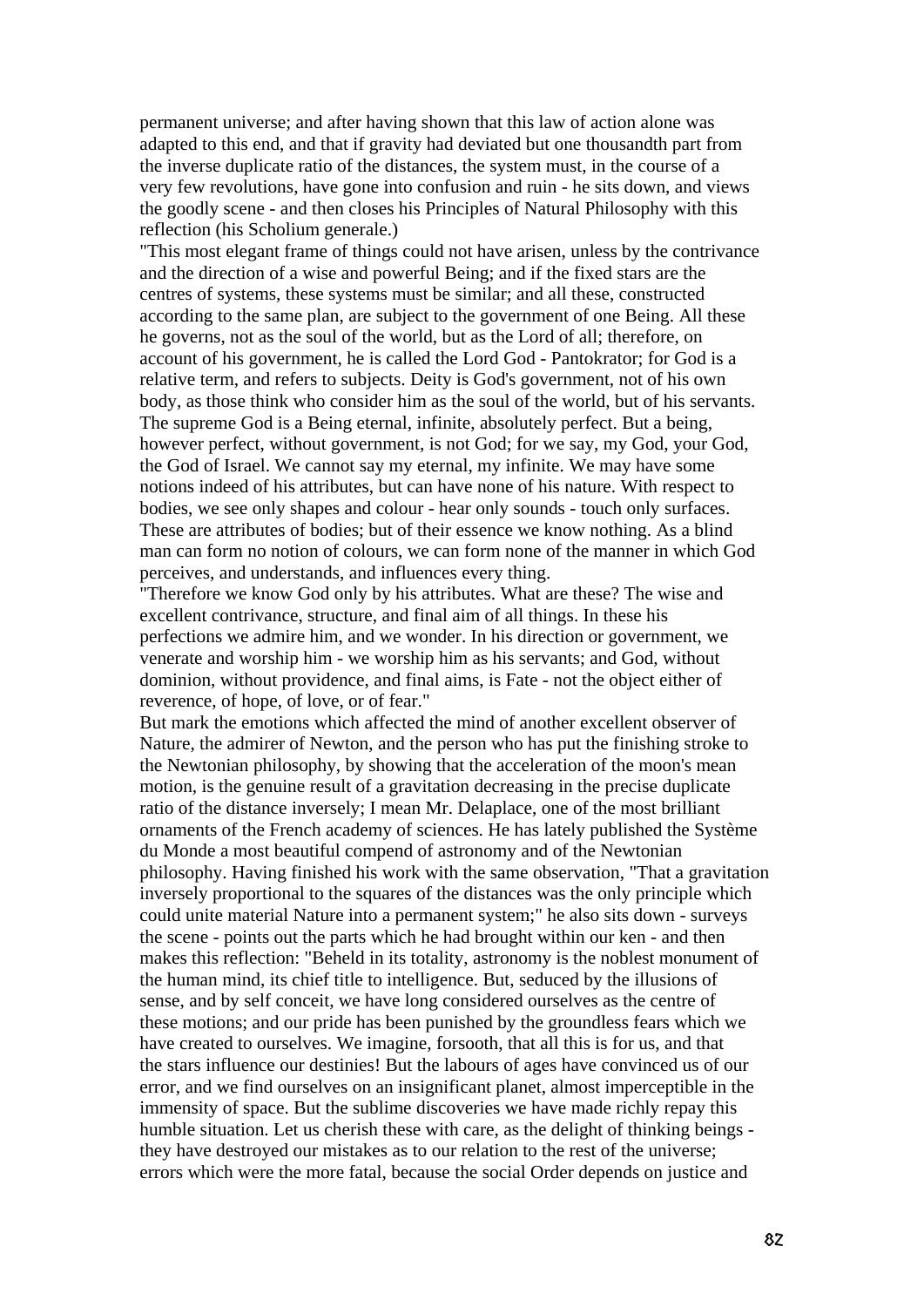truth alone. Far be from us the dangerous maxim, that it is sometimes useful to depart from these, and to deceive men, in order to insure their happiness; but cruel experience has shewn us that these laws are never totally extinct." There can be no doubt as to the meaning of these last words - they cannot relate to astrology - this was entirely out of date. The "attempts to deceive men, in order to insure their happiness," can only be those by which we are made to think too highly of ourselves. "Inhabitants of this pepper-corn, we think ourselves the peculiar favorites of Heaven, nay, the chief objects of care to a Being, the Maker of all; and then we imagine that, after this life, we are to be happy or miserable, according as we accede or not to this subjugation to opinions which enslave us. But truth and justice have broken these bonds." - But where is the force of the argument which entitles this perfecter of the Newtonian philosophy to exult so much? It all rests on this, That this earth is but as a grain of mustard-seed. Man would be more worth attention had he inhabited Jupiter or the Sun. Thus may a Frenchman look down on the noble creatures who inhabit Orolong or Pelew. But whence arises the absurdity of the intellectual inhabitants of this pepper-corn being a proper object of attention? it is because our shallow comprehensions cannot, at the same glance, see an extensive scene, and perceive its most minute detail.

David, a King, and a soldier had some notions of this kind. The heavens, it is true, pointed out to him a Maker and Ruler, which is more than they seem to have done to the Gallic philosopher; but David was afraid that he would be forgotten in the crowd, and cries out, "Lord! what is man, that thou art mindful of him?" But David gets rid of his fears, not by becoming a philosopher, and discovering all this to be absurd - he would still be forgotten - he at once thinks of what he is - a noble creature - high in the scale of nature. "But," says he, "I had forgotten myself. Thou hast made man but a little lower than the angels - thou hast crowned him with glory and honor - thou hast put all things under his feet." Here are exalted sentiments, fit for the creature whose ken pierces through the immensity of the visible universe, and who sees his relation to the universe, being nearly allied to its Sovereign, and capable of rising continually in his rank, by cultivating those talents which distinguish and adorn it.

Thousands, I trust, there are, who think that this life is but a preparation for another, in which the mind of man will have the whole wonders of creation and of providence laid open to its enraptured view, where it will see and comprehend with one glance what Newton, the most patient and successful of all the observers of nature, took years of meditation to find out - where it will attain that pitch of wisdom, goodness, and enjoyment, of which our consciences tell us we are capable, tho' it far surpasses that of the wisest, the best, and the happiest of men. Such persons will consider this Order as degrading and detestable, and as in direct opposition to their most confident expectations: For it pretends to what is impossible, to perfect peace and happiness in this life. They believe, and they feel, that man must be made perfect through sufferings, which shall call into action powers of mind that otherwise would never have unfolded themselves - powers which are frequently sources of the purest and most soothing pleasures, and naturally make us rest our eyes and hopes on that state where every tear shall be wiped away, and where the kind affections shall become the never-failing sources of pure and unfading delight. Such persons see the palpable absurdity of a preparation which is equally necessary for all, and yet must be confined to the minds of a few, who have the low and indelicate appetite for frivolous play-things,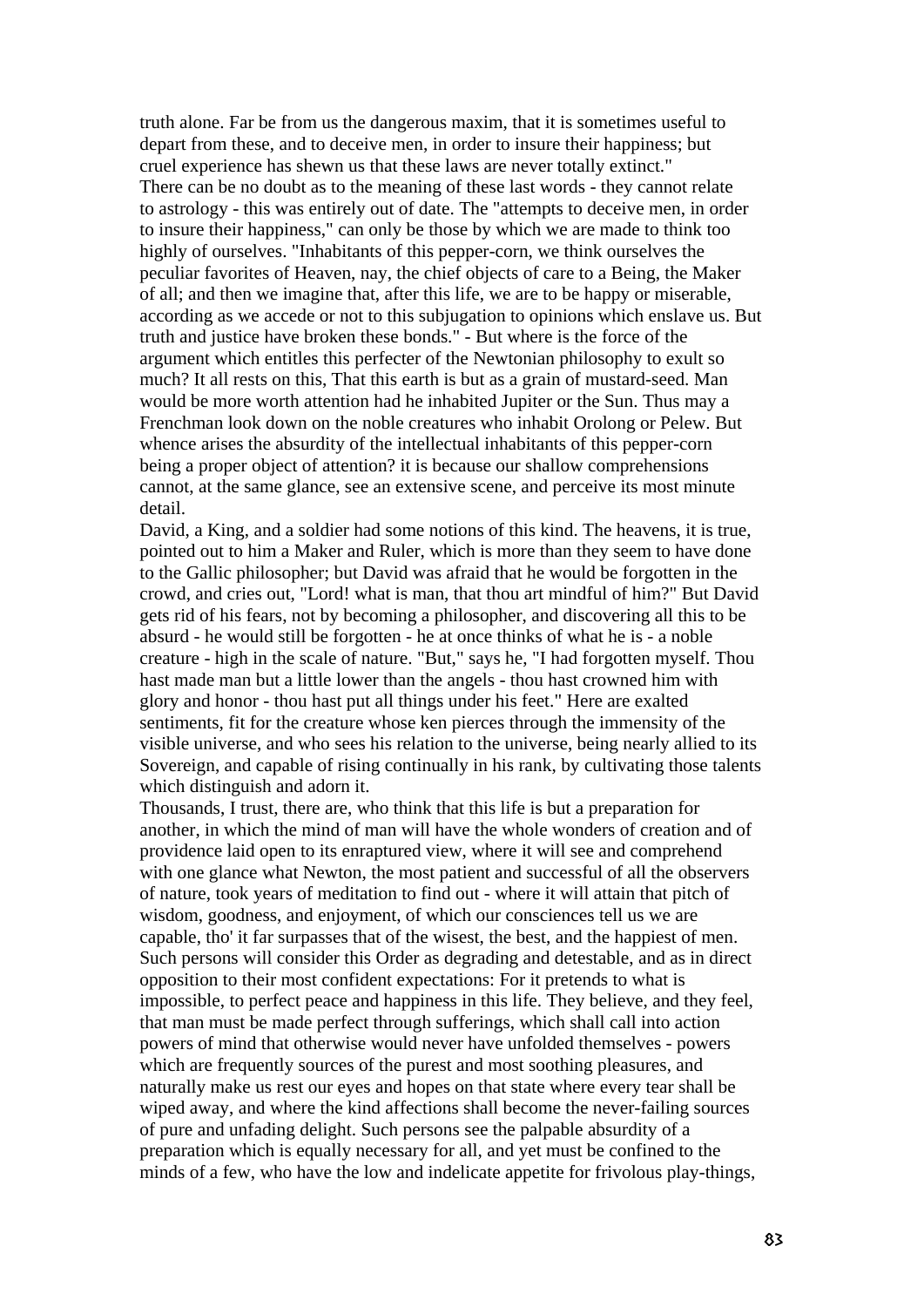and for gross sensual pleasures. Such minds will turn away from this boasted treat with loathing and abhorrence.

I am well aware that some of my readers may smile at this, and think it an enthusiastical working up of the imagination, similar to what I reprobate in the case of Utopian happiness in a state of universal Liberty and Equality. It is like, they will say, to the declamation in a sermon by persons of the trade, who are trained up to finesse, by which they allure and tickle weak minds.

I acknowledge, that in the present case, I do not address myself to the cold hearts, who contentedly

"Sink and slumber in their cells of clay;"

- Peace to all such; - but to the felices animoe, quibus hoec cognoscere cura;" - to those who have enjoyed the pleasures of science, who have been successful - who have made discoveries - who have really illuminated the world - to the Bacons, the Newtons, the Lockes: Allow me to mention one, Daniel Bernoulli, the most elegant mathematician, the only philosopher, and the most worthy man, of that celebrated family. He said to a gentleman (Dr. Staehling) who repeated it to me, that "when reading some of those wonderful guesses of Sir Isaac Newton, the subsequent demonstration of which has been the chief source of fame to his most celebrated commentators - his mind has sometimes been so overpowered by thrilling emotions, that he has wished that moment to be his last; and that it was this which gave him the clearest conception of the happiness of heaven." If such delightful emotions could be excited by the perception of mere truth, what must they be when each of these truths is an instance of wisdom, and when we recollect, that what we call wisdom in the works of nature, is always the nice adaptation of means for producing beneficent ends; and that each of these affecting qualities is susceptible of degrees which are boundless, and exceed our highest conceptions. What can this complex emotion or feeling be but rapture? But Bernoulli is a Doctor of Theology - and therefore a suspicious person, perhaps one of the combination hired by despots to enslave us. I will take another man, a gentleman of rank and family, a soldier, who often signalised himself as a naval commander - who at one time forced his way through a powerful fleet of the Venetians with a small squadron, and brought relief to a distressed garrison. I would desire the reader to peruse the conclusion of Sir Kenhelm Digby's Treatises on Body and Mind; and after having reflected on the state of science at the time this author wrote, let him coolly weigh the incitements to manly conduct which this soldier finds in the differences observed between body and mind; and then let him say, on his conscience, whether they are more feeble than those which he can draw from the eternal sleep of death. If he thinks that they are - he is in the proper frame for initiation into Spartacus's higher mysteries. He may be either MAGUS or REX. Were this a proper place for considering the question as a question of science or truth, I would say, that every man who has been a successful student of nature, and who will rest his conclusions on the same maxims of probable reasoning that have procured him success in his past researches, will consider it as next to certain that there is another state of existence for rational man. For he must own, that if this be not the case, there is a most singular exception to a proposition which the whole course of his experience has made him consider as a truth founded on universal induction, viz. that nature accomplishes all her plans, and that every class of beings attains all the improvement of which it is capable. Let him but turn his thoughts inward, he will feel that his intellect is capable of improvement, in comparison with which Newton is but a child. I could pursue this argument very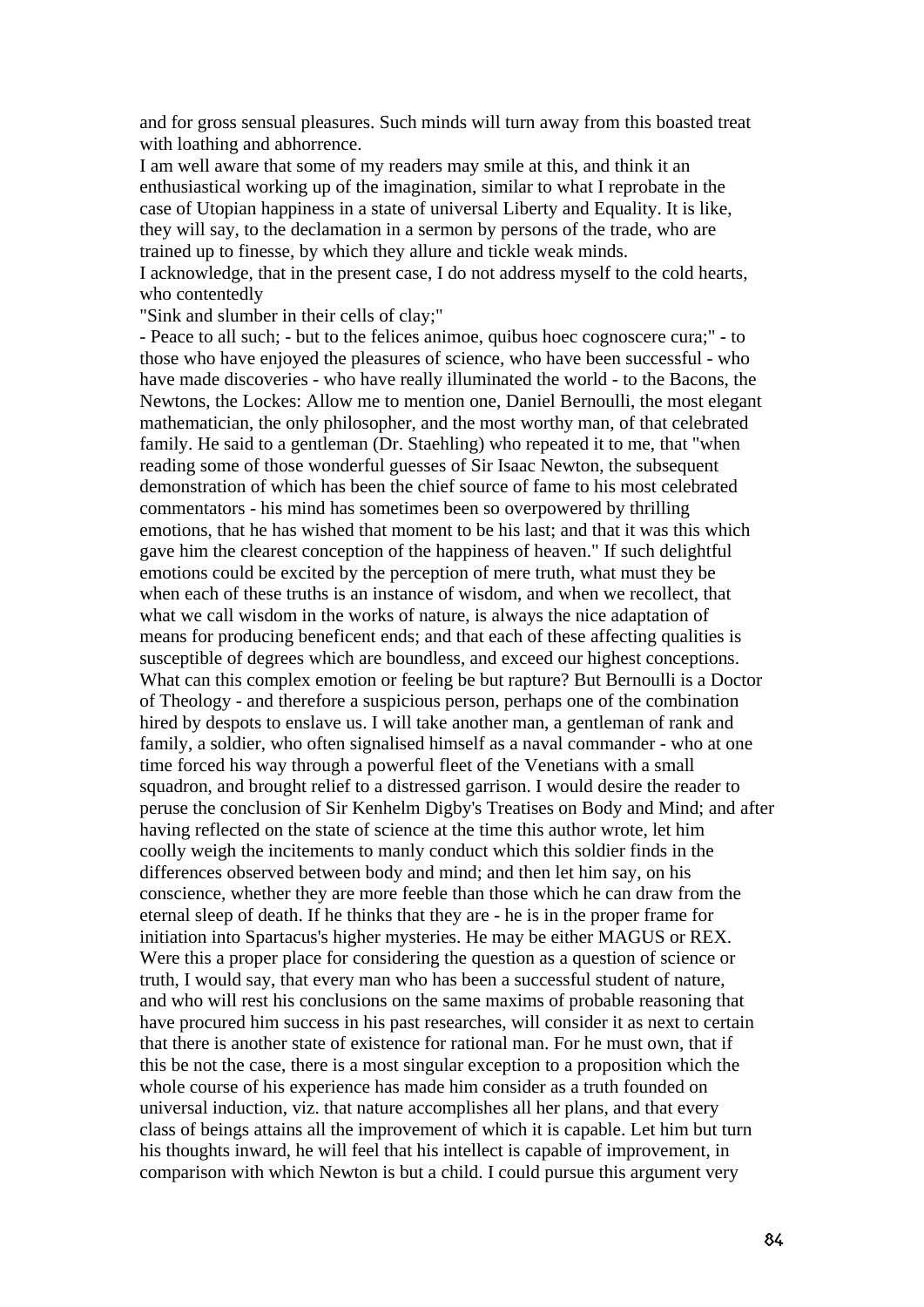far, and (I think) warm the heart of every man whom I should wish to call my friend. What opinion will be formed of this Association by the modest, the lowly-minded, the candid, who acknowledge that they too often feel the superior force of present and sensible pleasures, by which their minds are drawn off from the contemplation of what their consciences tell them to be right - to be their dutiful and filial sentiments and emotions respecting their great and good Parent - to be their dutiful and neighbourly affections, and their proper conduct to all around them and which diminish their veneration for that purity of thought and moderation of appetite which becomes their noble natures. What must they think of this Order? Conscious of frequent faults, which would offend themselves if committed by their dearest children, they look up to their Maker with anxiety - are sorry for having so far forgotten their duty, and fearful that they may again forget it. Their painful experience tells them that their reason is often too weak, their information too scanty, or its light is obstructed by passion and prejudices, which distort and discolour every thing; or it is unheeded during their attention to present objects. Happy should they be, if it should please their kind Parent to remind them of their duty from time to time, or to infiuence their mind in any way that would compensate for their own ignorance, their own weakness, or even their indolence and neglect. They dare not expect such a favor, which their modesty tells them they do not deserve, and which they fear may be unfit to be granted; but when such a comfort is held out to them, with eager hearts they receive it - they bless the kindness that granted it, and the hand that brings it.- Such amiable characters have appeared in all ages, and in all situations of mankind. They have not in all instances been wise - often have they been precipitate, and have too readily catched at any thing which pretended to give them the so much wished-for assistances; and, unfortunately, there have been enthusiasts, or villains, who have taken advantage of this universal wish of anxious man; and the world has been darkened by cheats, who have misrepresented God to mankind, have filled us with vain terrors, and have then quieted our fears by fines, and sacrifices, and mortifications, and services, which they said made more than amends for all our faults. Thus was our duty to our neighbour, to our own dignity, and to our Maker and Parent, kept out of sight, and religion no longer came in aid to our sense of right and wrong; but, on the contrary, by these superstitions it opened the doors of heaven to the worthless and the wicked: But I wish not to speak of these men, but of the good, the candid, the MODEST, the HUMBLE who know their failings, who love their duties, but wish to know, to perceive, and to love them still more. These are they who think and believe that "the Gospel has brought life and immortality to light," that is, within their reach. They think it worthy of the Father of mankind, and they receive it with thankful hearts, admiring above all things the simplicity of its morality, comprehended in one sentence, "Do to another what you can reasonably wish that another should do to you," and THAT PURITY OF THOUGHT AND MANNERS WHICH DISTINGUISHES IT FROM ALL THE SYSTEMS OF MORAL

INSTRUCTION THAT HAVE EVER BEEN OFFERED To MEN. Here they find a ground of

resignation under the troubles of life, and a support in the hour of death, quite suited to the diffidence of their character. Such men are ready to grant that the Stoics were persons of noble and exalted minds, and that they had worthy conceptions of the rank of man in the scale of God's works; but they confess that they themselves do not feel all that support from Stoical principles which man too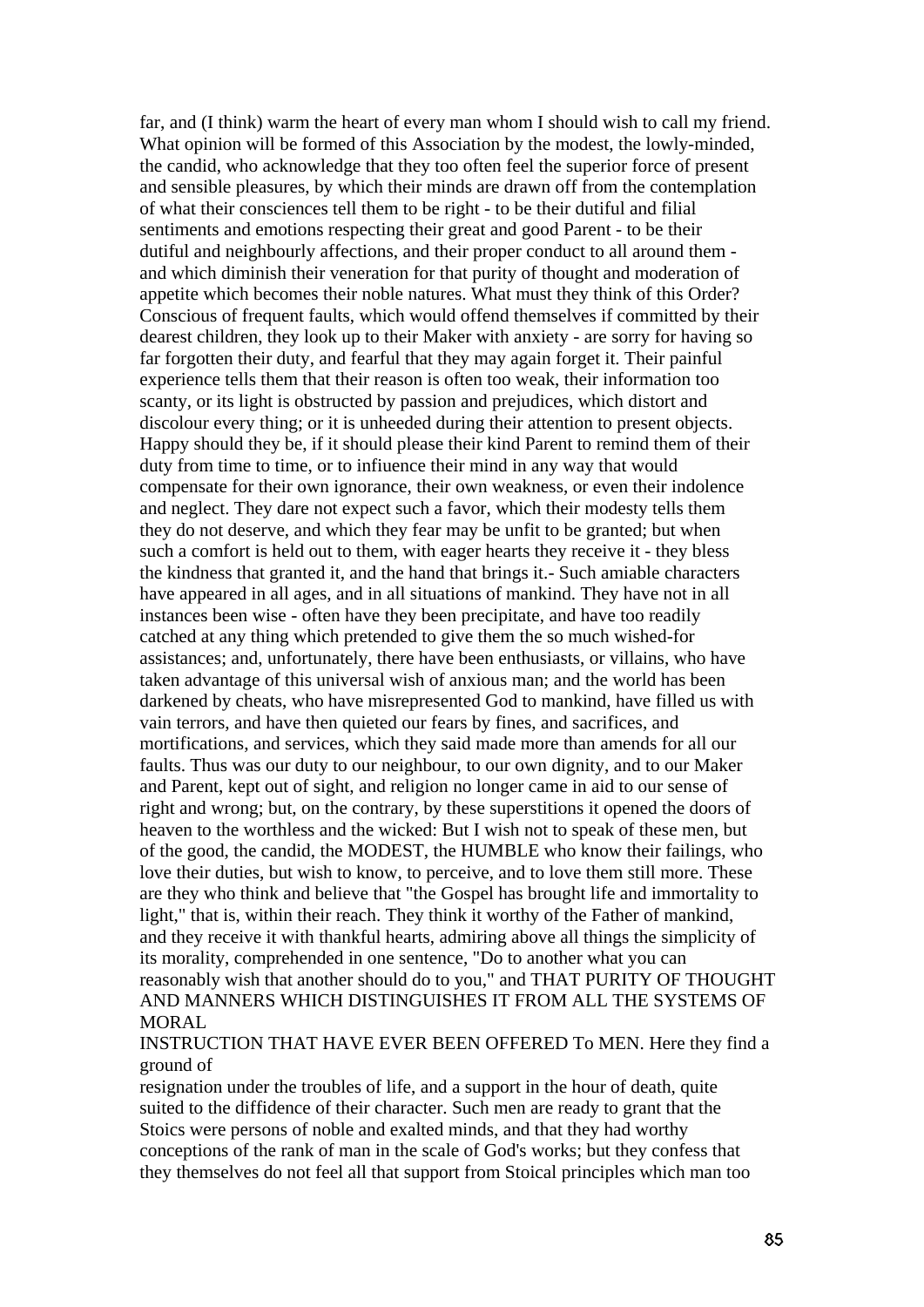frequently needs; and they say that they are not singular in their opinions, but that the bulk of mankind are prevented, by their want of heroic fortitude, by their situation, or their want of the opportunities of cultivating their native strength of mind, from ever attaining this hearty submission to the will of Deity. - They maintain, that the Stoics were but a few, a very few, from among many millions and therefore their being satisfied was but a trifle amidst the general discontent, and fretting, and despair.- Such men will most certainly start back from this Illumination with horror and fright - from a Society which gives the lie to their fondest hopes, makes a sport of their grounds of hope, and of their deliverer; and which, after laughing at their credulity, bids them shake off all religion whatever, and denies the existence of that Supreme Mind, the pattern of all excellence, who till now had filled their thoughts with admiration and love - from an Order which pretends to free them from spiritual bondage, and then lays on their necks a load ten times more oppressive and intolerable, from which they have no power of ever escaping. Men of sense and virtue will spurn at such a proposal; and even the profligate, who trade with Deity, must be sensible that they will be better off with their priests, whom they know, and among whom they may make a selection of such as will with patience and gentleness clear up their doubts, calm their fears, and encourage their hopes.

And all good men, all lovers of peace and of justice, will abhor and reject the thought of overturning the present constitution of things, faulty as it may be, merely in the endeavour to establish another, which the vices of mankind may subvert again in a twelvemonth. They must see, that in order to gain their point, the proposers have found it necessary to destroy the grounds of morality, by permitting the most wicked means for accomplishing any end that our fancy, warped by passion or interest, may represent to us as of great importance. They see, that instead of morality, vice must prevail, and that therefore there is no security for the continuance of this Utopian felicity; and, in the mean time, desolation and misery must lay the world waste during the struggle, and half of those for whom we are striving will be swept from the face of the earth. We have but to look to France, where in eight years there have been more executions and spoilations and distresses of every kind by the pouvoir revolutionnaire, than can be found in the long records of that despotic monarchy.

There is nothing in the whole constitution of the Iliuminati that strikes me with more horror than the proposals of Hercules and Minos to enlist the women in this shocking warfare with all that "is good, and pure, and lovely, and of good report." They could not have fallen on any expedient that will be more effectual and fatal. If any of my countrywomen shall honor these pages with a reading, I would call on them, in the most earnest manner, to consider this as an affair of the utmost importance to themselves. I would conjure them by the regard they have for their own dignity, and for their rank in society, to join against these enemies of human nature, and profligate degraders of the sex; and I would assure them that the present state of things almost puts it in their power to be the saviours of the world. But if they are remiss, and yield to the seduction, they will fall from that high state to which they have arisen in Christian Europe, and again sink into that insignificancy or slavery in which the sex is found in all ages and countries out of the hearing of Christianity.

I hope that my countrywomen will consider this solemn address to them as a proof of the high esteem in which I hold them. They will not be offended then if, in this season of alarm and anxiety, when I wish to impress their minds with a serious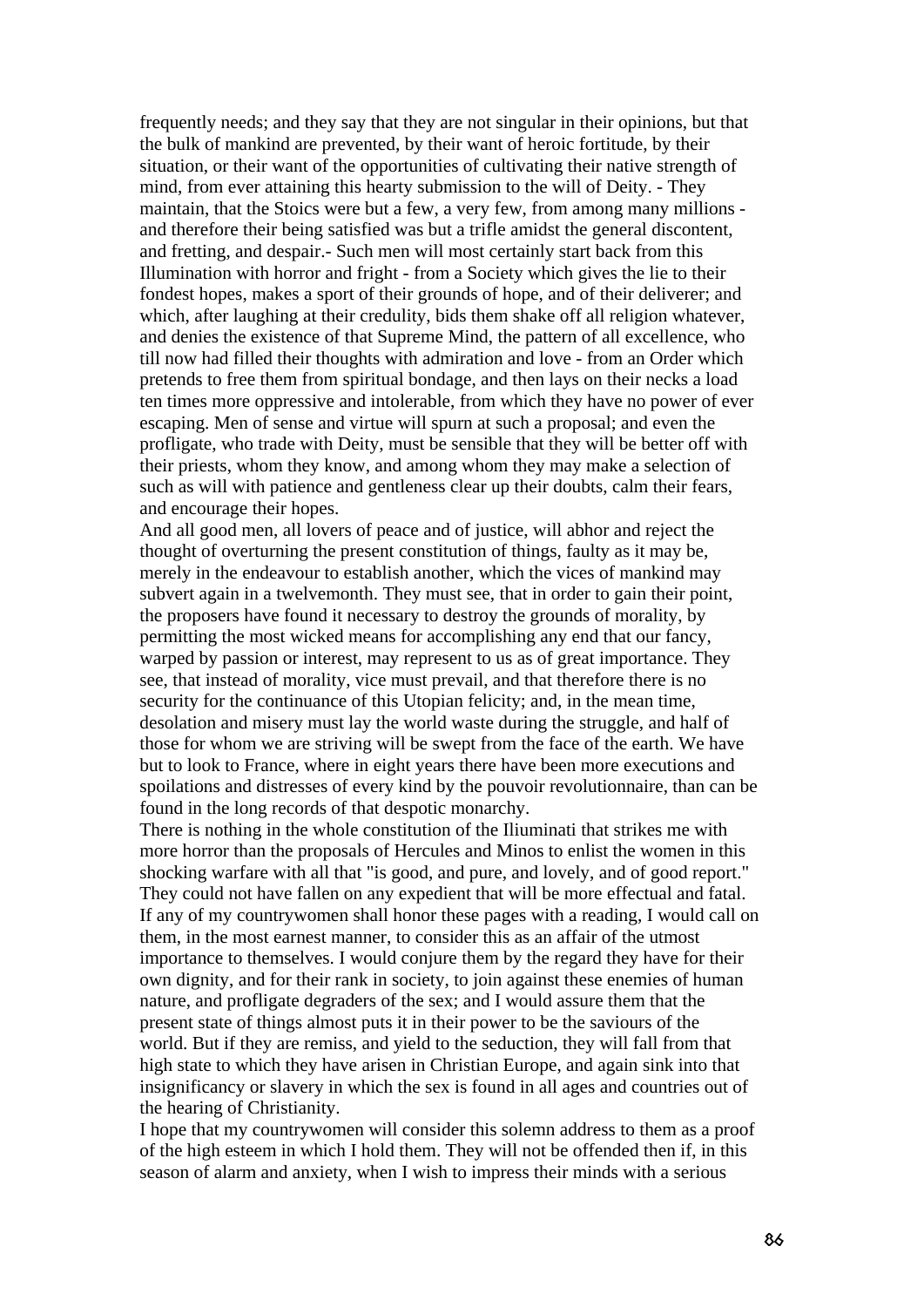truth, I shall wave ceremony which is always designing, and speak of them in honest but decent plainness.

Man is immersed in luxury. Our accommodations are now so numerous that every thing is pleasure. Even in very sober situations in this highly cultivated Society, there is hardly a thing that remains in the form of a necessary of life, or even of a mere conveniency - every thing is ornamented - it must not appear of use - it must appear as giving some sensible pleasure. I do not say this by way of blaming - it is nature - man is a refining creature, and our most boasted acquirements are but refinements on our necessary wants. Our hut becomes a palace, our blanket a fine dress, and our arts become sciences. This discontent with the natural condition of things, and this disposition to refinement, is a characteristic of our species, and is the great employment of our lives. The direction which this propensity chances to take in any age or nation, marks its character in the most conspicuous and interesting manner. All have it in some degree, and it is very conceivable that, in some, it may constitute the chief object of attention. If this be the case in any nations, it is surely most likely to be so in those where the accommodations of life are the most numerous - therefore in a rich and luxurious nation. I may surely, without exaggeration or reproach, give that appellation to our own nation at this moment: If you do not go to the very lowest class of people, who must labour all day, is it not the chief object of all to procure perceptible pleasure in one way or another? The sober and busy struggle in the thoughts and hopes of getting the means of enjoying the comforts of life without farther labour - and many have no other object than pleasure.

Then let us reflect that it is woman that is to grace the whole - It is in nature, it is the very constitution of man, that woman, and every thing connected with woman, must appear as the ornament of life. That this mixes with every other social sentiment, appears from the conduct of our species in all ages and in every situation. This I presume would be the case, even though there were no qualities or talents in the sex to justify it. This sentiment respecting the sex is necessary, in order to rear so helpless; so nice, and so improveable a creature as man; without it, the long abiding task could not be performed: - and I think that I may venture to say that it is performed in the different states of society nearly in proportion as this preparatory and indispensable sentiment is in force.

On the other hand, I think it no less evident that it is the desire of the women to be agreeable to the men, and that they will model themselves according to what they think will please. Without this adjustment of sentiments by nature, nothing would go on. We never observe any such want of symmetry in the works of God. If, therefore, those who take the lead, and give the fashion in society, were wise and virtuous, I have no doubt but that the women would set the brightest pattern of every thing that is excellent. But if the men are nice and fastidious sensualists, the women will be refined and elegant voluptuaries.

There is no deficiency in the female mind, either in talents or in dispositions; nor can we say with certainty that there is any subject of intellectual or moral discussion in which women have not excelled. If the delicacy of their constitution, and other physical causes, allow the female sex a smaller share of some mental powers, they possess others in a superior degree, which are no less respectable in their own nature, and of as great importance to society. Instead of descanting at large on their powers of mind, and supporting my assertions by the instances of a Hypatia, a Schurman, a Zenobia, an Elisabeth, &c. I may repeat the account given of the sex by a person of uncommon experience, who saw them without disguise,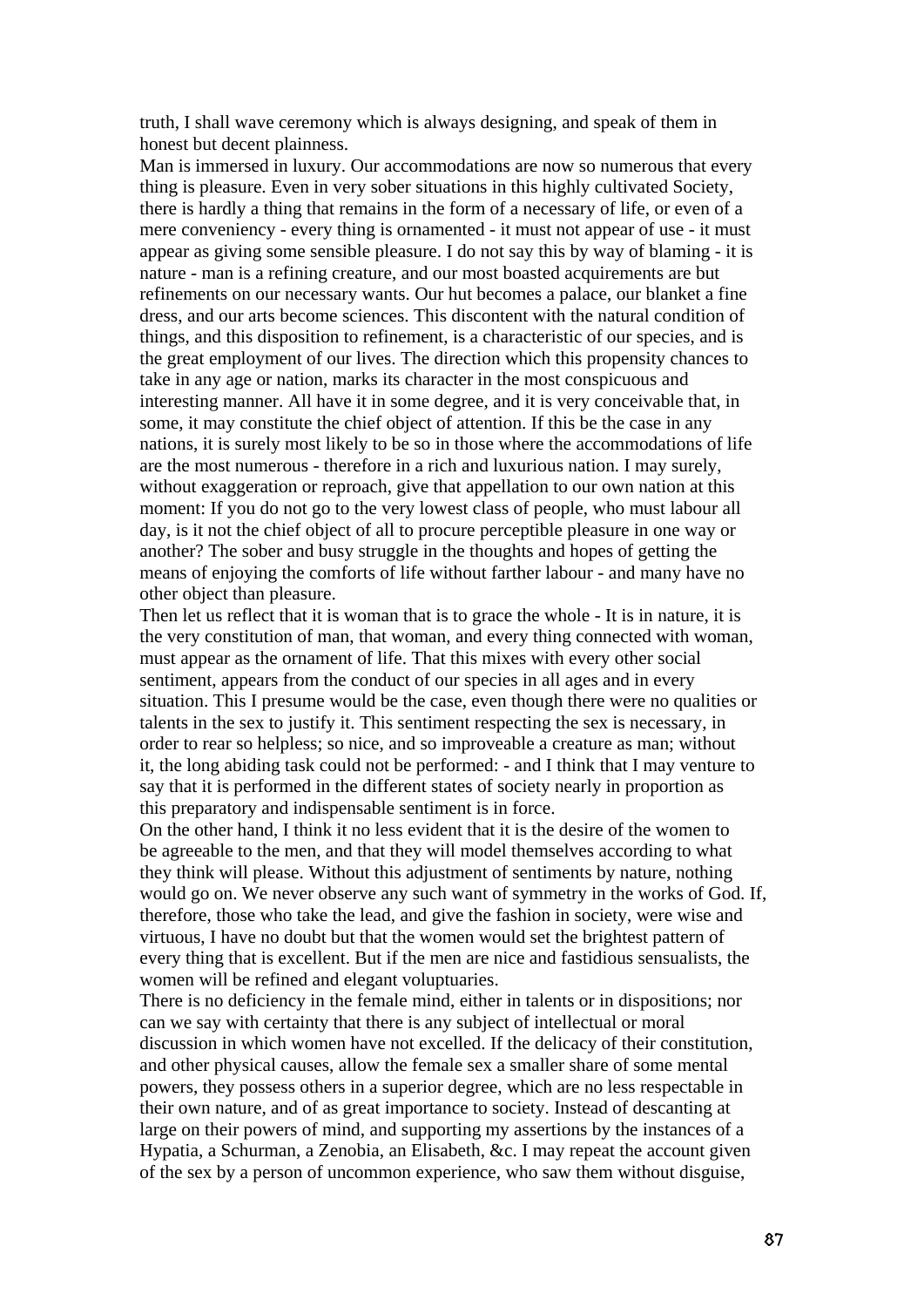or any motive that could lead them to play a feigned part: Mr. Ledyard, who traversed the greatest part of the world, for the mere indulgence of his taste for observation of human nature; generally in want, and often in extreme misery. "I have (says he) always remarked that women, in all countries, are civil, obliging, tender, and humane; that they are ever inclined to be gay and cheerful, timorous and modest; and that they do not hesitate, like man, to perform a kind or generous action: - Not haughty, not arrogant, not supercilious, they are full of courtesy, and fond of society - more liable in general to err than man, but in general, also, more virtuous, and performing more good actions than he. To a woman, whether civilized or savage, I never addressed myself in the language of decency and friendship, without receiving a decent and friendly answer - with man it has often been otherwise.

"In wandering over the barren plains of inhospitable Denmark, through honest Sweden, and frozen Lapland, rude and churlish Finland, unprincipled Russia, and the wide spread regions of the wandering Tartar - if hungry, dry, cold, wet, or sick, the women have ever been friendly to me, and uniformly so; and to add to this virtue (so worthy of the appellation of benevolence) these actions have been performed in so free and so kind a manner, that if I was thirsty, I drank the sweetest draught, and if hungry, I ate the coarse meal with a double relish." And these are they whom Weishaupt would corrupt! One of these, whom he had embraced with fondness, would he have murdered, to save his honor, and qualify himself to preach virtue! But let us not be too severe on Weishaupt - let us wash ourselves clear of all stain before we think of reprobating him. Are we not guilty in some degree, when we do not cultivate in the women those powers of mind, and those dispositions of heart, which would equally dignify them in every station as in those humble ranks in which Mr. Ledyard most frequently saw them? I cannot think that we do this. They are not only to grace the whole of cultivated society, but it is in their faithful and affectionate personal attachment that we are to find the sweetest pleasures that life can give. Yet in all the situations where the manner in which they are treated is not dictated by the stern laws of necessity, are they not trained up for mere amusement - are not serious occupations considered as a task which hurts their loveliness? What is this but selfishness, or as if they had no virtues worth cultivating? Their business is supposed to be the ornamenting themselves, as if nature did not dictate this to them already, with at least as much force as is necessary. Every thing is prescribed to them because it makes them more lovely - even their moral lessons are enforced by this argument, and Miss Woolstoncroft is perfectly right when she says that the fine lessons given to young women by Fordyce or Rousseau are nothing but selfish and refined voluptuousness. This advocate of her sex puts her sisters in the proper point of view, when she tells them that they are, like man, the subjects of God's moral government like man, preparing themselves for boundless improvement in a better state of existence. Had she adhered to this view of the matter, and kept it constantly in sight, her book (which doubtless contains many excellent things, highly deserving of their serious consideration) would have been a most valuable work. She justly observes, that the virtues of the sex are great and respectable, but that in our mad chase of pleasure, only pleasure, they are little thought of or attended to. Man trusts to his own uncontroulable power, or to the general goodness of the sex, that their virtues will appear when we have occasion for them; - "but we will send for these some other time;"- Many noble displays do they make of the most difficult attainments. Such is the patient bearing up under misfortunes, which has no brilliancy to support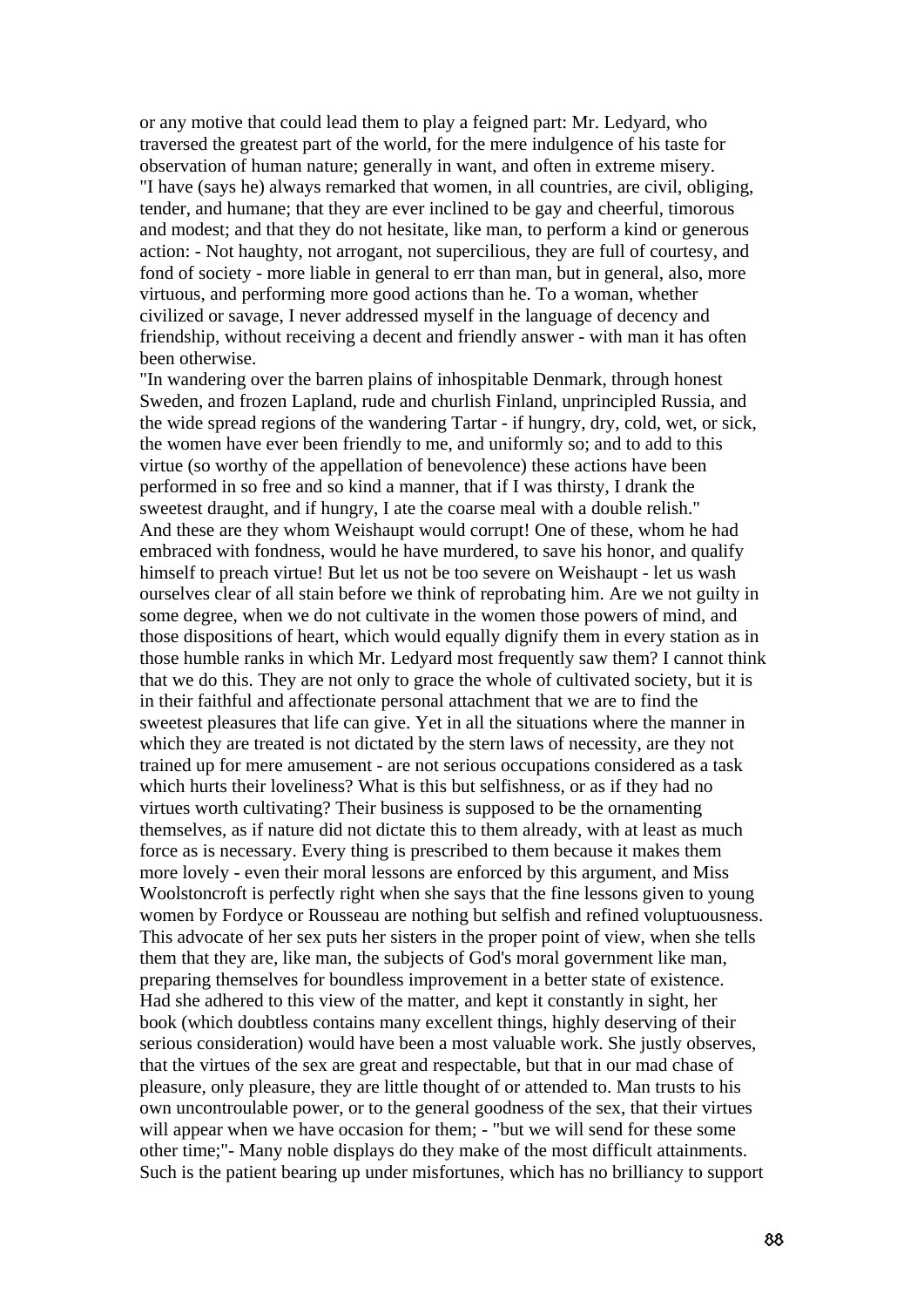it in the effort. This is more difficult than braving danger in an active and conspicuous situation. How often is a woman left with a family and the shattered remains of a fortune, lost perhaps by dissipation or by indolence - and how seldom, how very seldom, do we see woman shrink from the task, or discharge it with negligence? Is it not therefore folly next to madness, not to be careful of this our greatest blessing - of things which so nearly concern our peace - nor guard ourselves, and these our best companions and friends, from the effects of this fatal Illumination? It has indeed brought to light what dreadful lengths men will go, when under the fanatical and dazzling glare of happiness in a state of liberty and equality, and spurred on by insatiable luxury, and not held in check by moral feelings and the restraints of religion - and mark, reader, that the women have here also taken the complexion of the men, and have even gone beyond them. If we have seen a son present himself to the National Assembly of France, professing his satisfaction with the execution of his father three days before, and declaring himself a true citizen, who prefers the nation to all other considerations; we have also seen, on the same day, wives denouncing their husbands, and (O shocking to human nature!) mothers denouncing their sons, as bad citizens and traitors. Mark too what return the women have met with for all their horrid services, where, to express their sentiments of civism and abhorrence of royalty, they threw away the character of their sex, and bit the amputated limbs of their murdered countrymen.(7) Surely these patriotic women merited that the rights of their sex should be considered in full council, and they were well entitled to a seat; but there is not a single act of their government in which the sex is considered as having any rights whatever, or that they are things to be cared for. Are not the accursed fruits of Illumination to be seen in the present humiliating condition of woman in France? pampered in every thing that can reduce them to the mere instrument of animal pleasure. In their present state of national moderation (as they call it) and security, see Madame Talien come into the public theatre, accompanied by other beautiful women (I was about to have misnamed them Ladies) laying aside all modesty, and presenting themselves to the public view, with bared limbs, à la Sauvage, as the alluring objects of desire. I make no doubt but that this is a serious matter, encouraged, nay, prompted by government. To keep the minds of the Parisians in the present fever of dissolute gaiety, they are at more expence from the national treasury for the support of the sixty theatres, than all the pensions and honorary offices in Britain, three times told, amount to. Was not their abominable farce in the church of Notre Dame a bait of the same kind, in the true spirit of Weishaupt's Eroterion? I was pleased to see among the priests of that solemnity Mr. Brigonzi, an old acquaintance, formerty Machiniste (and excellent in his profession) to the opera at the palace in St. Petersburg. He was a most zealous Mason, and Chevalier de l'Orient; and I know that he went to Paris in the same capacity of Machiniste de l'Opera; so that I am next to certain that this is the very man. But what will be the end of all this? The fondlings of the wealthy will be pampered in all the indulgences which fastidious voluptuousness finds necessary for varying or enhancing its pleasures; but they will either be slighted as toys, or they will be immured; and the companions of the poor will be drudges and slaves.

I am fully persuaded that it was the enthusiastic admiration of Grecian democracy that recommended to the French nation the dress à la Grecque, which exhibits, not the elegant, ornamented beauty, but the beautiful female, fully as well as Madame Talien's dress à la Sauvage. It was no doubt with the same adherence to serious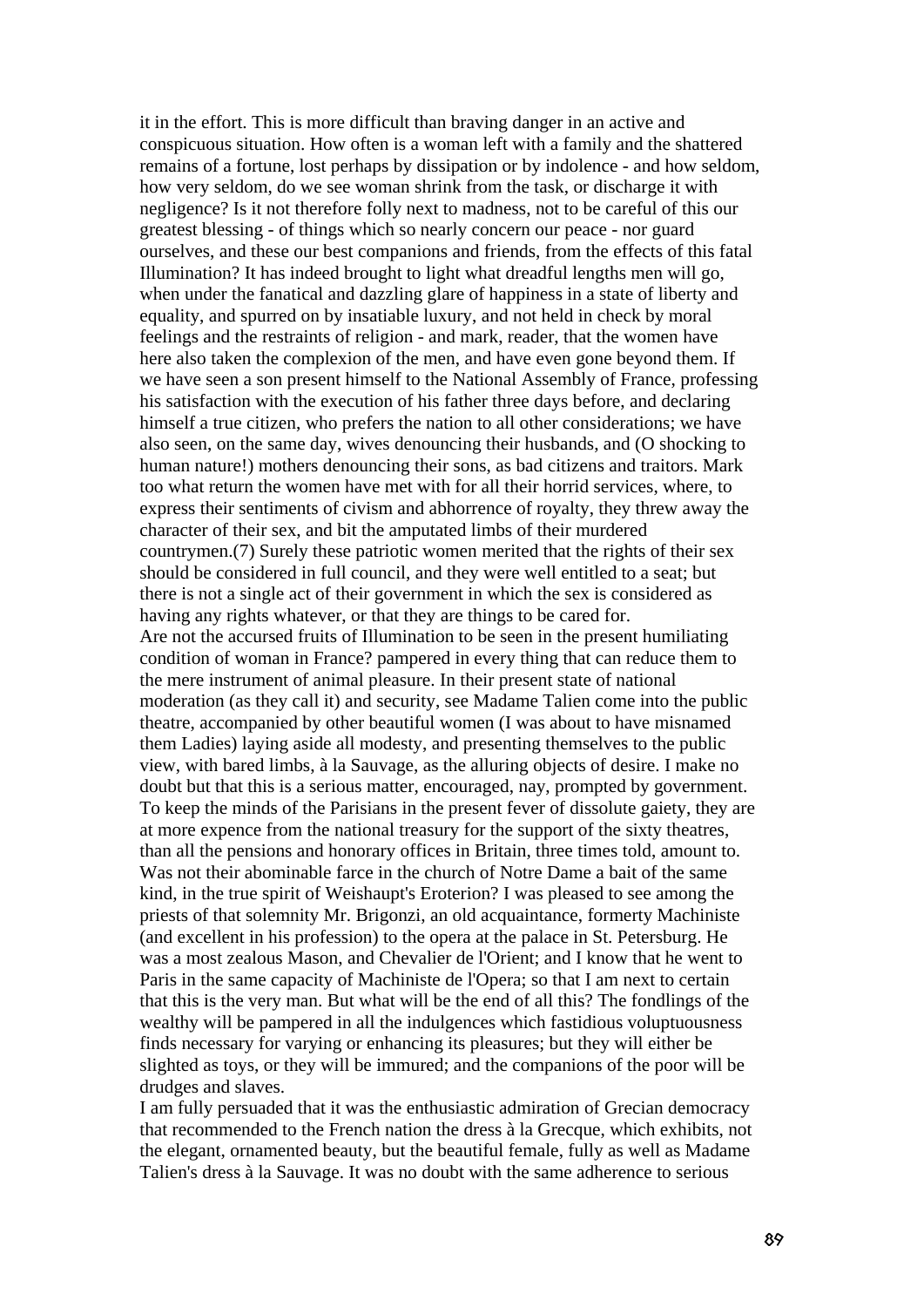principle, that Mademoiselle Therouanne was most beautifully dressed à l'Amazonne on the 5th of October 1789, when she turned the heads of so many young officers of the regiments at Versailles. The Cytherea, the hominum divumque voluptas, at the cathedral of Notre Dame, was also dressed à la Grecque; and in this, and in much of the solemnities of that day, I recognized the taste and invention of my old acquaintance Brigonzi. I recollected the dresses of our premiere & seconde Surveillantes in the Loge de la Fidelité. There is a most evident and characteristic change in the whole system of female dress in France. The Filles de l'Opera always gave the ton, and were surely withheld by no rigid principle. They sometimes produced very extravagant and fantastic forms, but these were almost always in the style of the highest ornament, and they trusted, for the rest of the impression which they wished to make, to the fascinating expression of elegant movements. This indeed was wonderful, and hardly conceivable by any who have not seen a grand ballet performed by good actors. I have shed tears of the most sincere and tender sorrow during the exhibition of Antigone, set to music by Traetta, and performed by Madame Meilcour and Sre Torelli, and Zantini. I can easily conceive the impression to be still stronger, though perhaps of another kind, when the former superb dresses are changed for the expressive simplicity of the Grecian. I cannot help thinking that the female ornaments in the rest of Europe, and even among ourselves, have less elegance since we lost the imprimatur of the French court. But see how all this will terminate, when we shall have brought the sex so low, and will not even wait for a Mahometan paradise. What can we expect but such a dissoluteness of manners, that the endearing ties of relation and family, and mutual confidence within doors, will be slighted, and will cease; and every man must stand up for himself, single and alone, in perfect equality, and full liberty to do whatever his own arm (but that alone) is able to accomplish. This is not the suggestion of prudish fear, I think it is the natural course of things, and that France is at this moment giving to the world the fullest proof of Weishaupt's sagacity, and the judgment with which he has formed his plans. Can it tend to the improvement of our morals or manners to have our ladies frequent the gymnastic theatres, and see them decide, like the Roman matrons, on the merits of a naked gladiator or wrestler? Have we not enough of this already with our vaulters and posture-masters, and should we admire any lady who had a rage for such spectacles? Will it improve our taste to have our rooms ornamented with such paintings and sculptures as filled the cenaculum, and the study of the refined and elegant moralist Horace, who had the art - ridendo dicere verum? Shall we be improved when such indulgences are thought compatible with such lessons as he generally gives for the conduct of life? The pure Morality of Illuminatism is now employed in stripping Italy of all those precious remains of ancient art and voluptuousness; and Paris will ere long be the deposit and the resort of artists from all nations, there to study the works of ancient masters, and to return from thence pandars of public corruption. The plan is masterly, and the low-born Statesmen and Generals of France may in this respect be set on a level with a Colbert or a Condé. But the consequences of this Gallic dominion over the minds of fallen man will be as dreadful as their dominion over their lives and fortunes.

Recollect in what manner Spartacus proposed to corrupt his sisters (for we need not speak of the manner in which he expected that this would promote his plan this is abundantly plain.) It was by destroying their moral sentiments, and their sentiments of religion. - Recollect what is the recommendation that the Atheist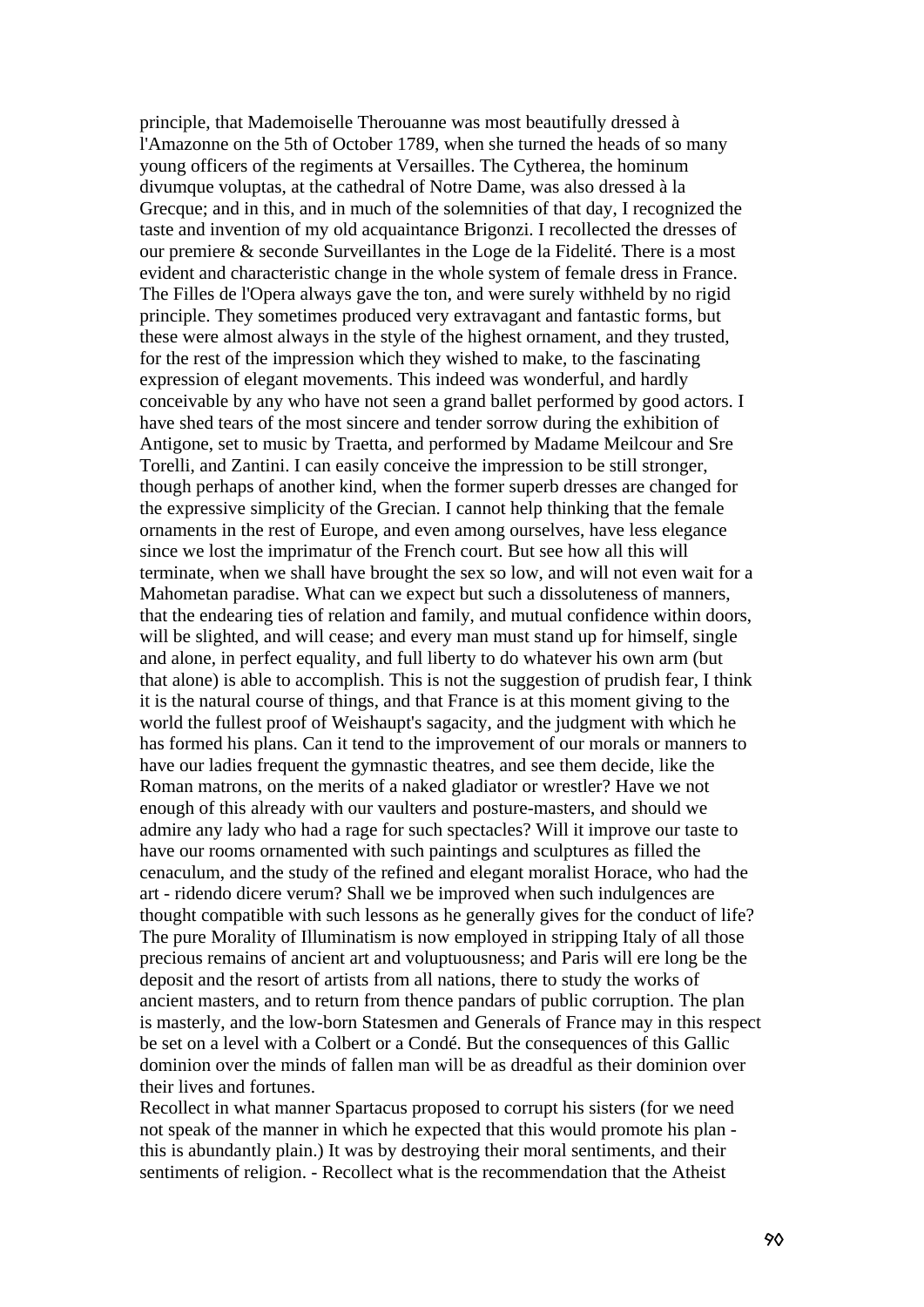Minos gives of his step-daughters, when he speaks of them as proper persons for the Lodge of Sisters. "They have got over all prejudices, and, in matters of religion, they think as I do:" These profligates judged rightly that this affair required much caution, and that the utmost attention to decency, and even delicacy, must be observed their riin tuals and ceremonies, otherwise they would be disgusted. This was judging fairly of the feelings of a female mind. But they judged falsely, and only according to their own coarse experience, when they attributed their disgust and their fears to coyness. Coyness is indeed the instinctive attribute of the female. In woman it is very great, and it is perhaps the genuine source of the disgust of which the Illuminati were suspicious. But they have been dim-sighted indeed, or very unfortunate in their acquaintance, if they never observed any other source of repugnance in the mind of woman to what is immoral or immodest - if they did not see dislike - moral disapprobation. Do they mean to insinuate, that in that regard which modest women express in all their words and actions, for what every one understands by the terms decency, modesty, filthiness, obscenity, they only show female coyness? Then are they very blind instructors. But they are not so blind. The account given of the initiation of a young Sister at Frankfort, under the feigned name Psycharion, shows the most scrupulous attention to the moral feelings of the sex; and the confusion and disturbance which it occasioned among the ladies; after all their care, shows, that when they thought all right and delicate, they had been but coarse judges. Minos damns the ladies there, because they are too free, too rich, too republican, and too wise, for being led about by the nose (this is his own expression). But Philo certainly thought more correctly of the sex in general, when he says, Truth is a modest girl: She may be handed about like a lady, by good sense and good manners, but must not be bullied and driven about like a strumpet. I would give the discourses or addresses which were made on that occasion to the different classes of the assembly, girls, young ladies, wives, young men, and strangers, which are really well composed and pretty, were they not such as would offend my fair countrywomen:

The religious sentiments by which mortals are to be assisted, even in the discharge of their moral duties, and still more, the sentiments which are purely religious, and have no reference to any thing here, are precisely those which are most easily excited in the mind of woman. Affection, admiration, filial reverence, are, if I mistake not exceedingly, those in which the women far surpass the men; and it is on this account that we generally find them so much disposed to devotion, which is nothing but a sort of fond indulgence of these affections without limit to the imagination. The enraptured devotee pours out her soul in expressions of these feelings, just as a fond mother mixes the caresses given to her child with the most extravagant expressions of love. The devotee even endeavours to excite higher degrees of these affections, by expatiating on such circumstances in the divine conduct with respect to man as naturally awaken them; and he does this without any fear of exceeding; because Infinite Wisdom and Goodness will always justify the sentiment, and free the expression of it from all charge of hyperbole or extravagance.

I am convinced, therefore, that the female mind is well adapted to cultivation by means of religion, and that their native softness and kindness of heart will always be sufficient for procuring it a favorable reception from them. It is therefore with double regret that I see any of them join in the arrogant pretensions of our Illuminated philosophers, who see no need of such assistances for the knowledge and discharge of their duties. There is nothing so unlike that general modesty of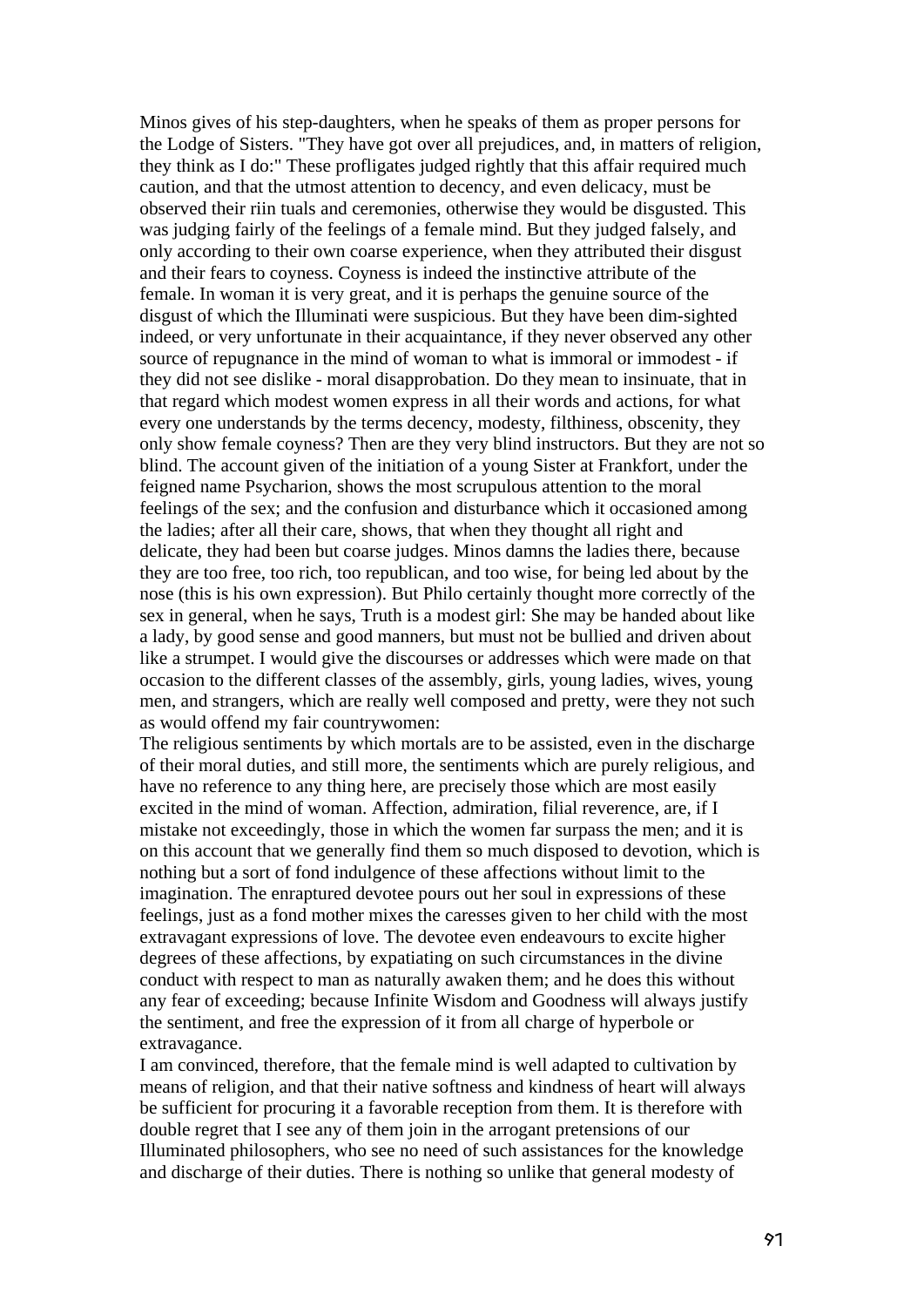thought, and that diffidence, which we are disposed to think the character of the female mind. I am inclined to think, that such deviations from the general conduct of the sex are marks of a harsher character, of a heart that has less sensibility, and is on the whole less amiable than that of others; yet it must be owned that there are some such among us. Much, if not the whole of this perversion, has, I am persuaded, been owing to the contagion of bad example in the men. They are made familiar with such expressions - their first horror is gone, and (would to heaven that I were mistaken!) some of them have already wounded their consciences to such a degree, that they have some reason to wish that religion may be without foundation.

But I would call upon all; and these women in particular, to consider this matter in another light as it may affect themselves in this life; as it may affect their rank and treatment in ordinary society. I would say to them, that if the world shall once adopt the belief that this life is our all, then, the true maxim of rational conduct will be, to "eat and to drink, since to-morrow we are to die;" and that when they have nothing to trust to but the fondness of the men, they will soon find themselves reduced to slavery. The crown which they now wear will fall from their heads, and they will no longer be the arbiters of what is lovely in human life. The empire of beauty is but short; and even in republican France, it will not be many years that Madame Talien can fascinate the Parisian Theatre by the exhibition of her charms. Man is fastidious and changeable, and he is stronger than they, and can always take his own will with respect to woman. At present he is with-held by respect for her moral worth - and many are with-held by religion - and many more are with-held by public laws, which laws were framed at a time when religious truths influenced the minds and the conduct of men. When the sentiments of men change, they will not be so foolish as to keep in force laws which cramp their strongest desires. Then will the rich have their Harems, and the poor their drudges. Nay, it is not merely the circumstance of woman's being considered as the moral companion of man that gives the sex its empire among us. There is something of this to be observed in all nations. Of all the distinctions which set our species above the other sentient inhabitants of this globe, making us as unlike to the best of them as they are to a piece of inanimate matter, there is none more remarkable than the differences observable in the appearances of those desires by which the race is continued. As I observed already, such a distinction is indispensably necessary. There must be a moral connection, in order that the human species may be a race of rational creatures, improveable, not only by the encreasing experience of the individual, but also by the heritable experience of the successive generations. It may be observed between the solitary pairs in Labrador, where human nature starves, like the stunted oak in the crevice of a baron rock; and it is seen in the cultivated societies of Europe, where our nature in a series of ages becomes a majestic tree. But, alas! with what differences of boughs and foliage! Whatever may be the native powers of mind in the poor but gentle Esquimaux, she can do nothing for the species but nurse a young one, who cannot run his race of life without incessant and hard labour to keep soul and body together - here therefore her station in society can hardly have a name, because there can hardly be said that there is an association, except what is necessary for repelling the hostile attacks of Indians, who seem to hunt them without provocation as the dog does the hare. In other parts of the world, we see that the consideration in which the sex is held; nearly follows the proportions of that aggregate of many different particulars, which we consider as constituting the cultivation of a society. We may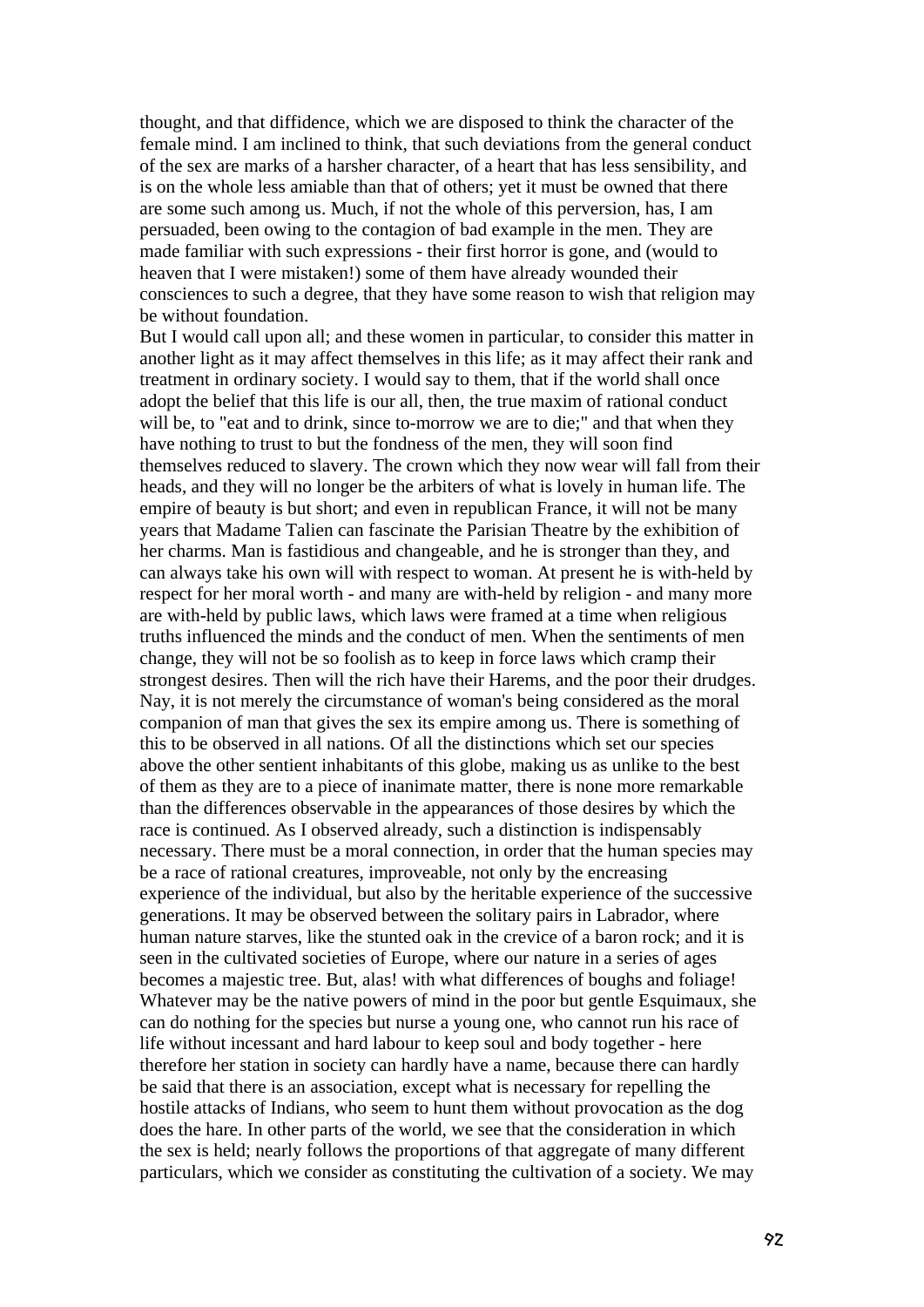perhaps err, and we probably do err, in our estimation of these degrees, because we are not perfectly acquainted with what is the real excellence of man. But as far as we can judge of it, I believe that my assertion is acknowledged. On this authority, I might presume to say, that it is in Christian Europe that man has attained his highest degree of cultivation - and it is undoubtedly here that the women have attained the highest rank. I may even add, that it is in that part of Europe where the essential and distinguishing doctrines of Christian morality are most generally acknowledged and attended to by the laws of the country, that woman acts the highest part in general society. But here we must be very careful how we form our notion, either of the society, or of the female rank - it is surely not from the two or three dozens who fill the highest ranks in the state. Their number is too small, and their situation is too particular, to afford the proper average. Besides, the situation of the individuals of this class in all countries is very much the same - and in all it is very artificial - accordingly their character is fantastical. Nor are we to take it from that class that is the most numerous of all, the lowest class of society, for these are the labouring poor, whose conduct and occupations are so much dictated to them by the hard circumstances of their situation, that scarcely any thing is left to their choice. The situation of women of this class must be nearly the same in all nations. But this class is still susceptible of some variety - and we see it and I think that even here there is a perceptible superiority of the female rank in those countries where the purest Christianity prevails. We must however take our measures or proportions from a numerous class, but also a class in somewhat of easy circumstances, where moral sentiments call some attention, and persons have some choice in their conduct. And here, although I cannot pretend to have had many opportunities of observation, yet I have had some. I can venture to say that it is not in Russia, nor in Spain, that woman is, on the whole, the most important as a member of the community. I would say, that in Britain her important rights are more generally respected than any where else. No where is a man's character so much hurt by infidelity - no where is it so difficult to rub off the stigma of bastardy, or to procure a decent reception or society for an improper connection; and I believe it will readily be granted, that their share in successions, their authority in all matters of domestic trust, and even their opinions in what concerns life and manners, are fully more respected here than in any country.

I have been of the opinion (and every observation that I have been able to make since I first formed it confirms me in it) that woman is indebted to Christianity alone for the high rank she holds in society. Look into the writings of antiquity into the works of the Greek and Latin poets - into the numberless panegyrics of the sex, to be found both in prose and verse - I can find little, very little indeed, where woman is treated with respect - there is no want of love, that is, of fondness, of beauty, of charms, of graces. But of woman as the equal of man, as a moral companion, travelling with him the road to felicity - as his adviser - his solace in misfortune - as a pattern from which he may sometimes copy with advantage; - of all this there is hardly a trace. Woman is always mentioned as an object of passion. Chastity, modesty, sober-mindedness, are all considered in relation to this single point; or sometimes as of importance in respect of oeconomy or domestic quiet. Recollect the famous speech of Metellus Numidicus to the Roman people, when, as Censor, he was recommending marriage.

"Si fine uxore possemus Quirites esse, omnes eâ molestia careremus. Sed quoniam ita natura tradidit, ut nec cum illis commode, nec fine illis ullo modo vivi posset,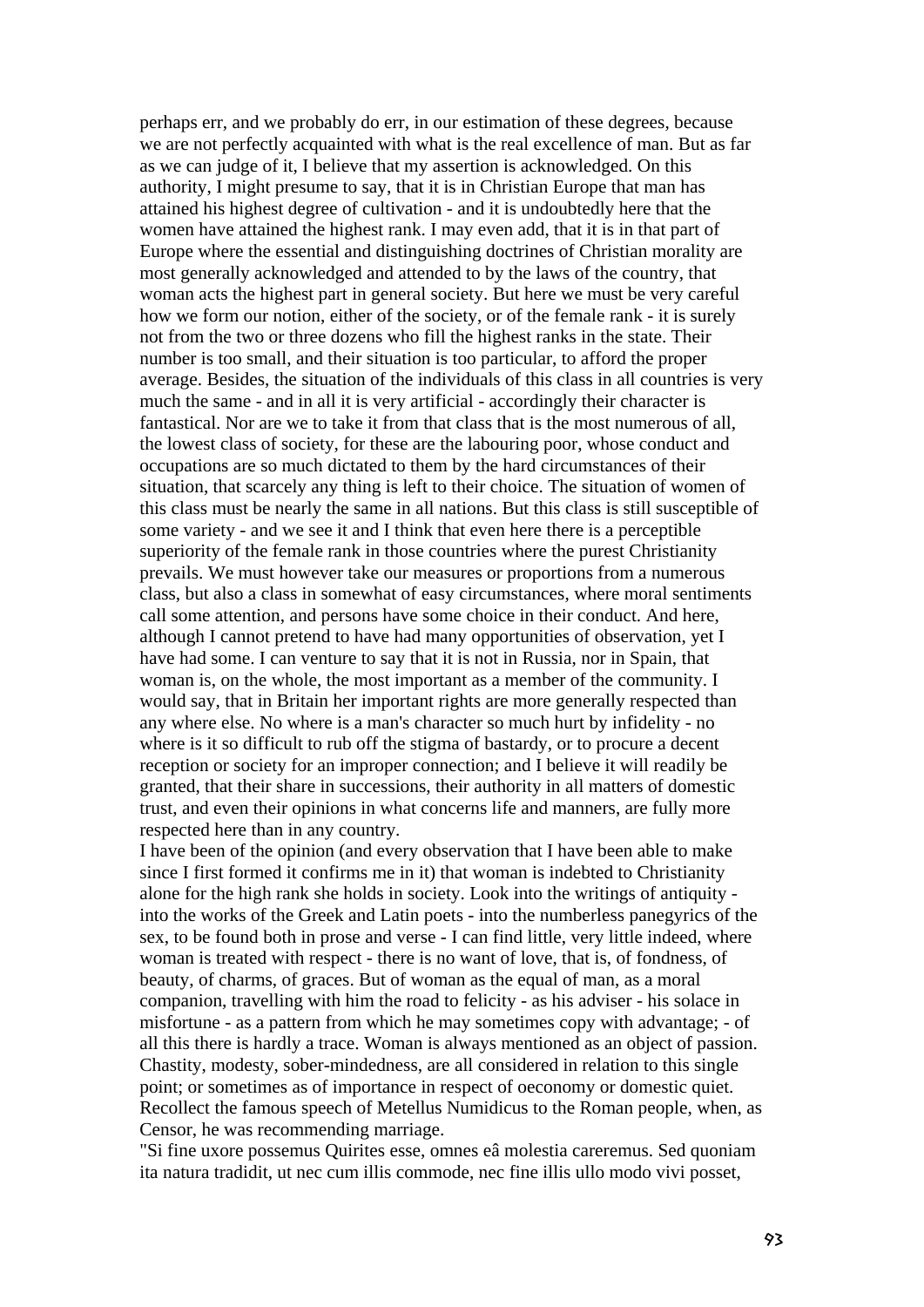saluti perpetuæ potius quam brevi voluptati consulendum." Aul. Gell. Noct. Att. I. 6.

What does Ovid, the great panegyrist of the sex, say for his beloved daughter, whom he had praised for her attractions in various places of his Tristia and other compositions? He is writing her Epitaph - and the only thing he can say of her as a rational creature is, that she is - Domifida - not a Gadabout. - Search Apuleius, where you will find many female characters in abstracto - You will find that his little Photis was nearest to his heart, after all his philosophy. Nay, in his pretty story of Cupid and Psyche, which the very wise will tell you is a fine lesson of moral philosophy, and a representation of the operations of the intellectual and moral faculties of the human soul, a story which gave him the finest opportunity, nay, almost made it necessary for him, to insert whatever can ornament the female character; what is his Psyche but a beautiful, fond, and silly girl; and what are the whole fruits of any acquaintance with the sex? - Pleasure. But why take more pains in the search? - Look at their immortal goddesses - is there one among them whom a wise man would select for a wife or a friend? - I grant that a Lucretia is praised a Portia, an Arria, a Zenobia - but these are individual characters - not representatives of the sex. The only Grecian ladies who made a figure by intellectual talents, were your Aspasias, Sapphos, Phrynes, and other nymphs of this cast, who had emerged from the general insignificance of the sex, by throwing away what we are accustomed to call its greatest ornament.

I think that the first piece in which woman is pictured as a respectable character, is the oldest novel that I am acquainted with, written by a Christian Bishop, Heliodorus - I mean the Adventures of Theagenes and Chariclea. I think that the Heroine is a greater character than you will meet with in all the annals of antiquity. And it is worth while to observe what was the effect of this painting. The poor Bishop had been deposed. and even excommunicated, for doctrinal errors, and for drawing such a picture of a heathen. The magistrates of Antioch, the most voluptuous and corrupted city of the East, wrote to the Emperor, telling him that this book had reformed the ladies of their city, where Jutian the Emperor and his Sophists had formerly preached in vain, and they therefore prayed that the good Bishop might not be deprived of his mitre: It is true, we read of Hypatia, daughter of Theon, the mathematician at Alexandria, who was a prodigy of excellence, and taught philosophy, i.e. the art of leading a good and happy life, with great applause in the famous Alexandrian school: But she also was in the times of Christianity, and was the intimate friend of Syncellus and other Christian Bishops. It is undoubtedly Christianity that has set woman on her throne, making her in every respect the equal of man, bound to the same duties, and candidate for the same happiness. Mark how woman is described by a Christian poet,

- "Yet when I approach Her loveliness, so absolute she seems, And in herself complete, so well to know

Her own, that what she wills to do or say Seems wisest, virtuousest, discreetest, best. Neither her outside, 'form'd so fair, - So much delights me, as those graceful acts, Those thousand decencies that daily flow From all her words and actions, mix'd with love And sweet compliance, which declare unfeign'd Union of mind, or in us both one soul.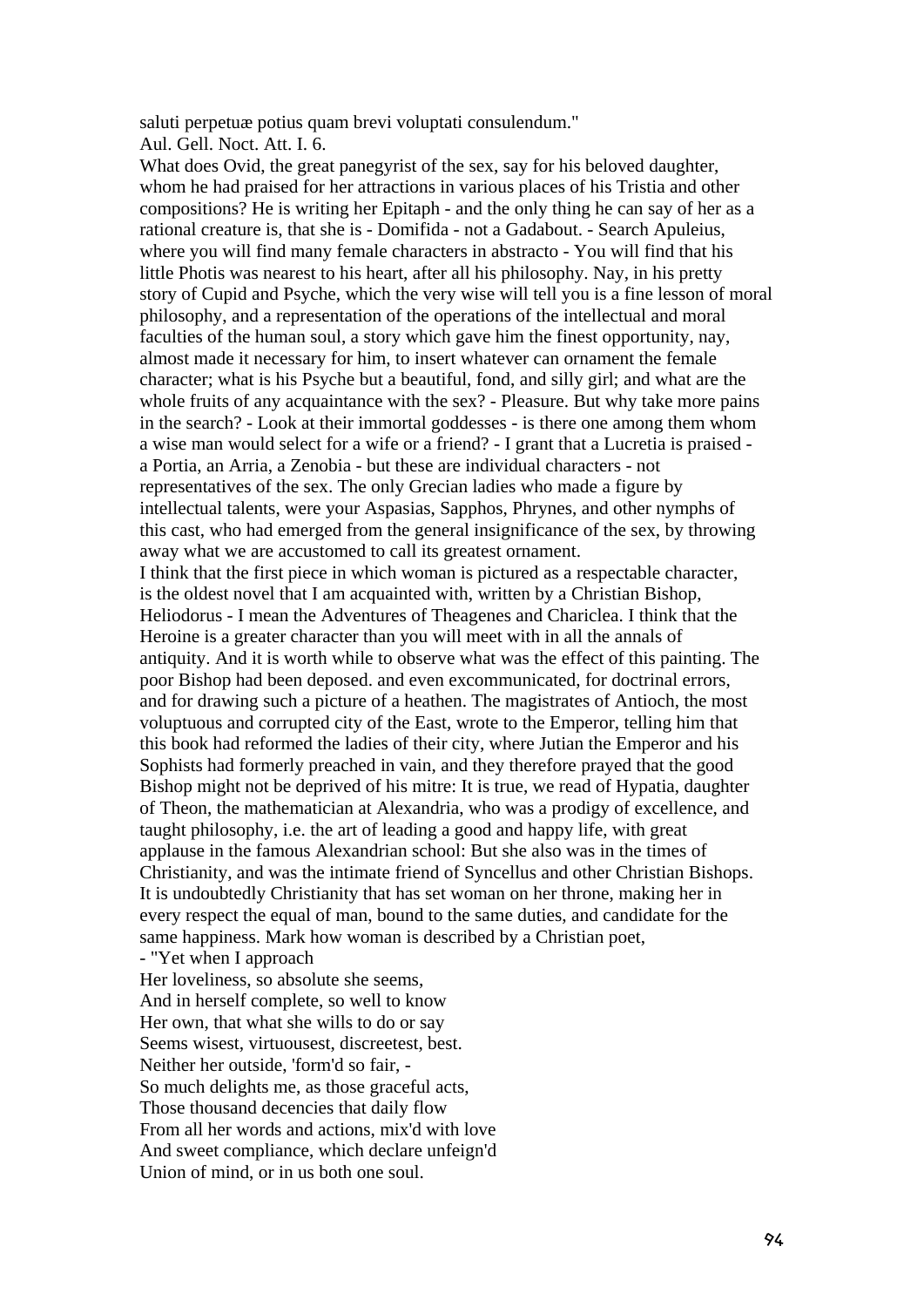- And, to consummate all, Greatness of mind; and nobleness, their feat Build in her loveliest, and create an awe About her, as a guard angelic plac'd." MILTON.

This is really moral painting, without any abatement of female charms. This is the natural consequence of that purity of heart, which is so much insisted on in the Christian morality. In the instructions of the heathen philosophers, it is either not mentioned at all, or at most, it is recommended coldly, as a thing proper, and worthy of a mind attentive to great things.- But, in Christianity, it is insisted on as an indispensable duty, and enforced by many arguments peculiar to itself.

It is worthy of observation, that the most prominent superstitions which have dishonored the Christian churches, have been the excessive refinements which the enthusiastic admiration of heroic purity has allowed the holy trade to introduce into the manufacture of our spiritual fetters. Without this enthusiasm, cold expediency would not have been able to make the Monastic vow so general, nor have given us such numbers of convents. These were generally founded by such enthusiasts - the rulers indeed of the church encouraged this to the utmost, as the best levy for the spiritual power - but they could not enjoin such foundations. From the same source we may derive the chief influence of auricular confession. When these were firmly established, and were venerated, almost all the other corruptions of Christianity followed of course. I may almost add, that though it is here that Christianity has suffered the most violent attacks, it is here that the place is most tenable. - Nothing tends so much to knit all the ties of society as the endearing connections of family, and whatever tends to lessen our veneration for the marriage contract, weakens them in the most effectual manner: Purity of manners is its most effectual support, and pure thoughts are the only sources from which pure manners can flow. I readily grant that this veneration for personal purity was carried to an extravagant height, and that several very ridiculous fancies and customs arose from this. Romantic love, and chivalry, are strong instances of the strange vagaries of our imagination, when carried along by this enthusiastic admiration of female purity; and so unnatural and forced, that they could only be temporary fashions. But I believe that, with all their ridicule, it would be a happy nation where this was the general creed and practice. Nor can I help thinking a nation on its decline, when the domestic connections cease to be venerated; and the illegitimate offspring of a nabob or a nobleman are received with ease into good company. Nothing is more clear than that the design of the Illuminati was to abolish Christianity - and we now see how effectual this would be for the corruption of the fair sex, a purpose which they eagerly wished to gain, that they might corrupt the men. But if the women would retain the rank they now hold, they will be careful to preserve in full force on their minds this religion so congenial to their dispositions, which nature has made affectionate and kind. And with respect to the men, is it not egregious folly to encourage any thing that can tend to blast our sweetest enjoyments? Shall we not do this most effectually if we attempt to corrupt what nature will always make us consider as the highest elegance of life? The divinity of the Stoics was, "Mens sana in corpore sano"- but it is equally true,"Gratior est pulchro veniens e corpore virtus."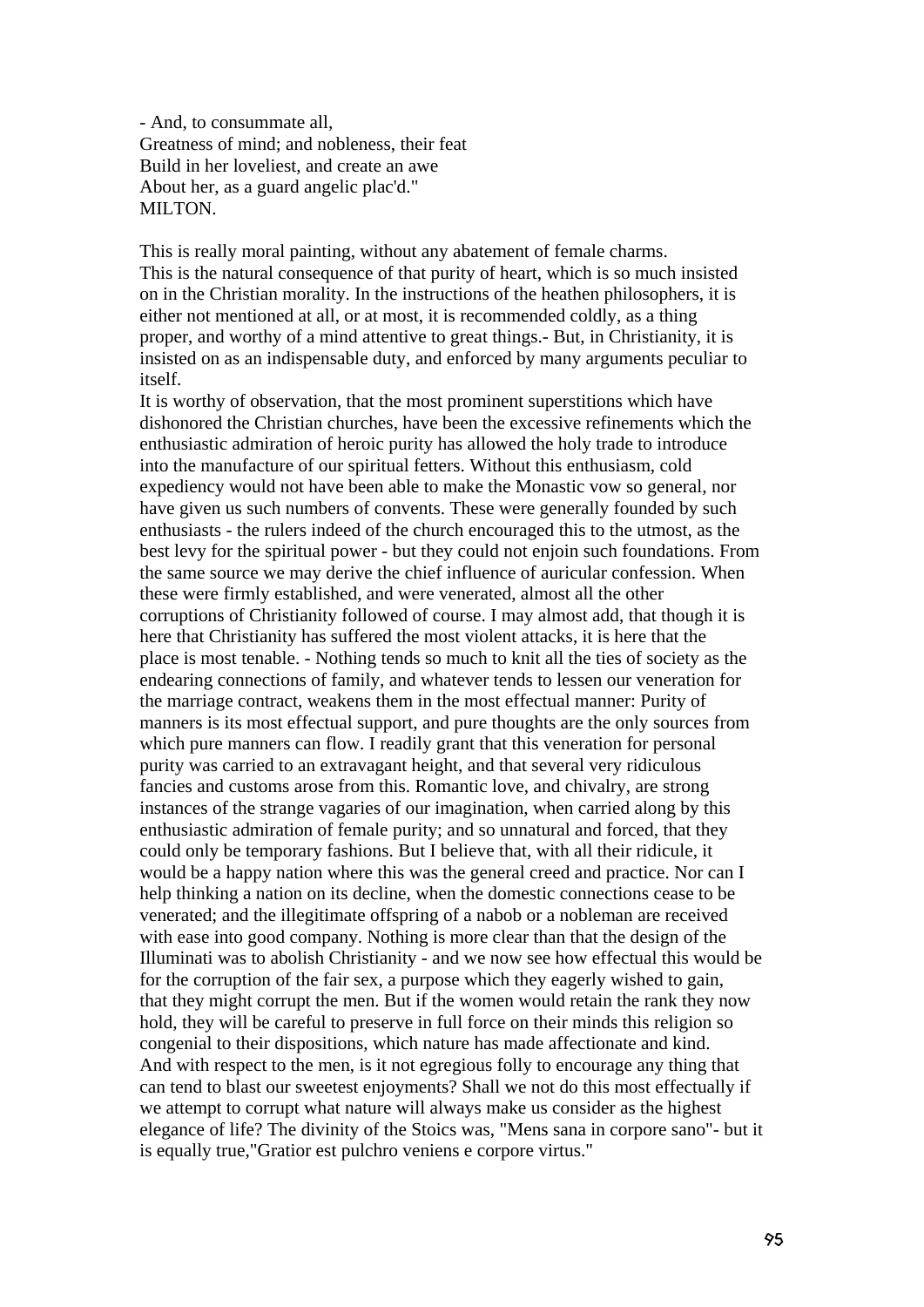If therefore, instead of professedly tainting what is of itself beautiful, we could really work it up to

"That fair form, which, wove in fancy's loom,

"Floats in light visions round the poet's head,"

and make woman a pattern of perfection, we should undoubtedly add more to the heartfelt happiness of life than by all the discoveries of the Illuminati. See what was the effect of Theagenes and Chariclea.

And we should remember that with the fate of woman that of man is indissolubly knit. The voice of nature spoke through our immortal bard, when he made Adam say,

- "From thy state

Mine never shall be parted, bliss or woe."

Should we suffer the contagion to touch our fair partner, all is gone, and too late shall we say,

"O fairest of creation! last and best

Of all God's works, creature in whom excell'd

Whatever can to fight or thought be form'd,

Holy, divine, good, amiable, or sweet!

How art thou lost - and now to death devote?

And me with thee hast ruin'd: for with thee

Certain my resolution is to die."

Footnotes

nb. italics transliterated from the Americanist Classics edition published by Western Islands, Belmont Mass. 1967. Please report typographical errors to tony@gaia.org

1 - This is evidently the Mystese du Mithsus mentioned by Barruel, in his History of Jacobinism, and had been carried into France by Bede and Busche.

2 - I observe, in other parts of his correspondence where he speaks of this, several singular phrases, which are to be found in two books; Antiquité devoilée par ses Usages, and Origine du Despotisme Oriental. These contain indeed much of the maxims inculcated in the reception discourse of the degree Illuminatus Minor. Indeed I have found, that Weishaupt is much less an inventor than he is generally thought.

3 - It means an attempt made by David Willlams, [American Classics editor's footnote]

4 - Happy France! Cradle of Illumination, where the morning of Reason has dawned, dispelling the clouds of Monarchy and Christianity, where the babe has sucked the blood of the unenlightened, and Murder! Fire! Help! has been the lullaby to sing it to sleep.

5 - (They were strongly suspected of having published some scandalous caricatures, and some very immoral prints.) They scrupled at no mean, however base, for corrupting the nation. Mirabeau had done the same thing at Berlin. By political caricatures and filthy prints, they corrupt even such as cannot read.

6 - In this small turbulent city there were eleven secret societies of Masons, Rosycrucians, Clair-voyants," &c.

7 - I say this on the authority of a young gentleman, an emigrant, who saw it, and who said, that they were women, not of the dregs of the Palais Royal, not of infamous character, but well dressed: - I am sorry to add, that the relation, accompanied with looks of horror and disgust, only provoked a contemptuous smile from an illuminated British Fair one.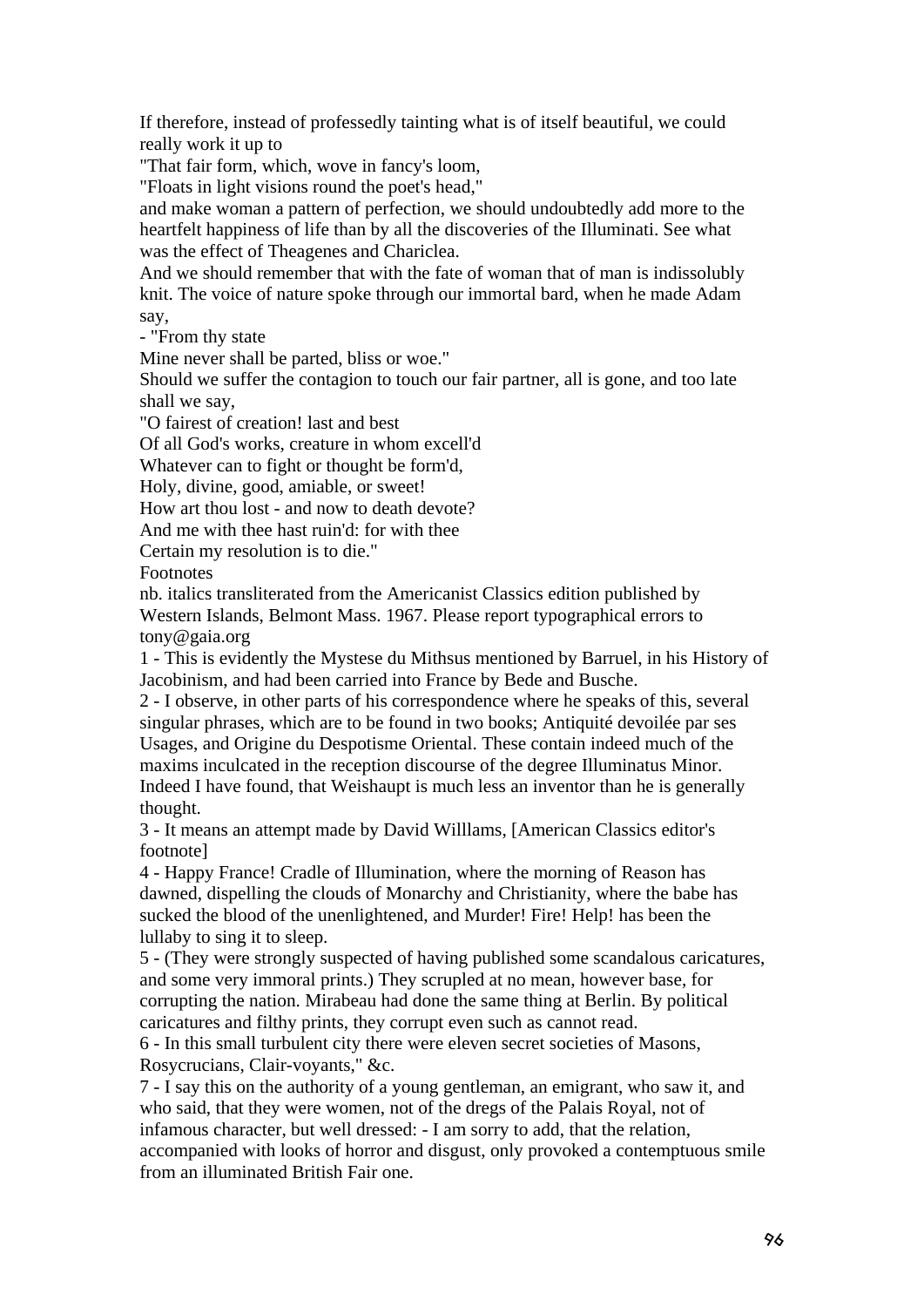## **The Degree System of the Illuminati Robison, 1798**

Novice

- 1. Introduced to an Illuminatus Dirigens
- 2. Reception into the degree
- 3. Candidate is presented to a Table
- 4. Candidate is asked to read several items:

1. A very concise account of the Order, its connection with Free Masonry, and its great object, the promoting the happiness of mankind by means of instruction and confirmation in virtuous principles

2. Several questions relative to the Order, and instructions for submitting a written response:

What advantages do you hope to derive from being a member?

What do you most particularly wish to learn?

What delicate questions relative to the life, the prospects, the duties of man, as an individual, and as a citizen, do you wish to have particularyly discussed with you?

In what respects do you think you can be of use to the Order?

Who are your ancestors, relations, friends, correspondents, or enemies?

Whom do you think proper persons are to be received into the Order?

Whom do you think unfit for the Order?

What are your reasons for both? Mineval

Academy of Illuminism

Brethern of Minerva

·

·

·

·

·

Instruction for the Minerval

Reception at the dead of night in a dark temple desert

Reception into the degree

- 1. Introduced to a Bodhi Initiator
- 2. Candidate is presented to a Table
- 3. Candidate writes on a piece of paper: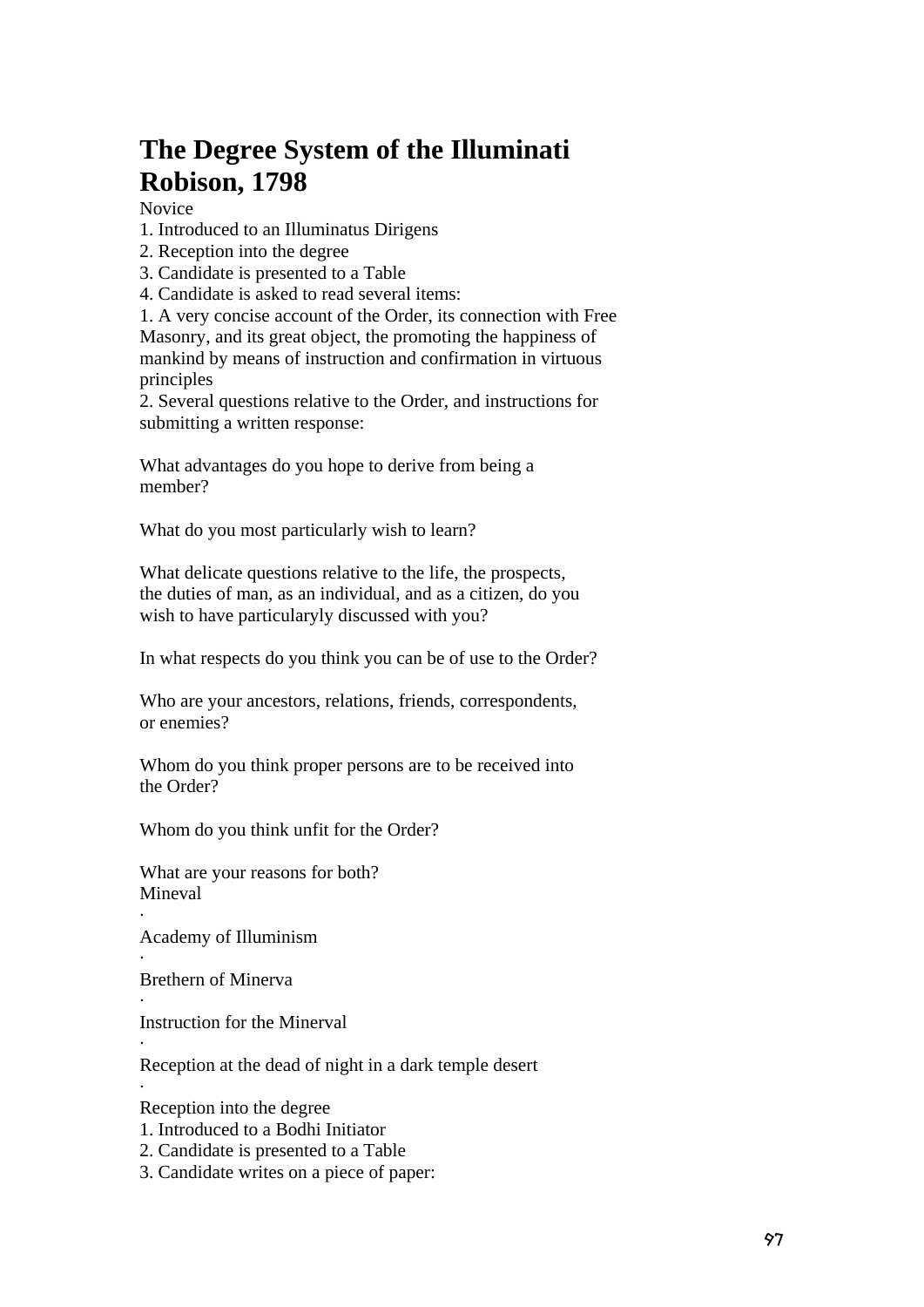Name Place of Birth Age Rank Place of Residence Profession Favorite Studies Illuminatus Minor The Minerval must advance within three years of initiation, or, if he is found to be unfit, remains a Free Mason and is called a Sta bene.

If he is found worthy the Minerval is advanced to Illuminatus Minor.

o Conference is called for Notice

o The Candidate is told that whereas he had been to date a mere scholar, that his next step would carry him into action. o The Candidate is told that he must from that point forward consider himself as an Instrument in the hands of his Superiors. o The Aim of the Order is now fully revealed: To make of the Human Race, without any distinction of nation, condition, or profession, one good and happy family." Oath of the Illuminatus Minor: I, N.N. protest before you, the worthy Plenipotentiary of the venerable Order into which I wish to be admitted, that I, with all my possessions, rank, honors, and titles which I hold in political society, am, at bottom, only a man; I can enjoy these things only through my fellow-men, and through them also I may lose them. The approbation and consideration of my fellow-men are indespensibly necessary, and I must try to maintain them by all my talents. These I will never use to the prejudice

of universal good, but will oppose, with all my might, the enemies of the human race, and of politcal society. I will embrace every oppportunity of saving mankind, by improving my understanding and my affections, and by imparting all important knowledge, as the good and statures of this Order require of me. I bind myself to perpetual silence and unshaken loyalty and submission to the Order, in the persons of my Superiors; here making a faithful and complete surrener of my private judgment, my own will, and every narrow-minded employment of my power and influence. I pledge myself to account the good of the Order as my own, and am ready to serve it with my fortune, my honor, and my blood. Should I, through omission, neglect, passion, or wickedness, behave contrary to this good of the Order, I subject myself to what reproof or punishment my Superiors shall enjoin. The friends and enemies of the Order shall be my friends and enemies; and with respect to both I will conduct myself as directed by the Order, and am ready, in every lawful way, to devote myself it its incerease and promotion, and therein to emply all my ability. All this I promise, and protest, without secret reservation, according to the intention of the Society which require from me this engagement. This I do as I am, and as I hope to continue, a Man of Honor.

Illuminatus Major, or Scotch Novice

The Candidate is represented as depositing an account of his life in the hands of his Sponsor, and this was checked by information derived from the

Intelligence Department of the Order.

Intermediary Degrees

Illuminatus Dirigens, or Scotch Knight of Illluminism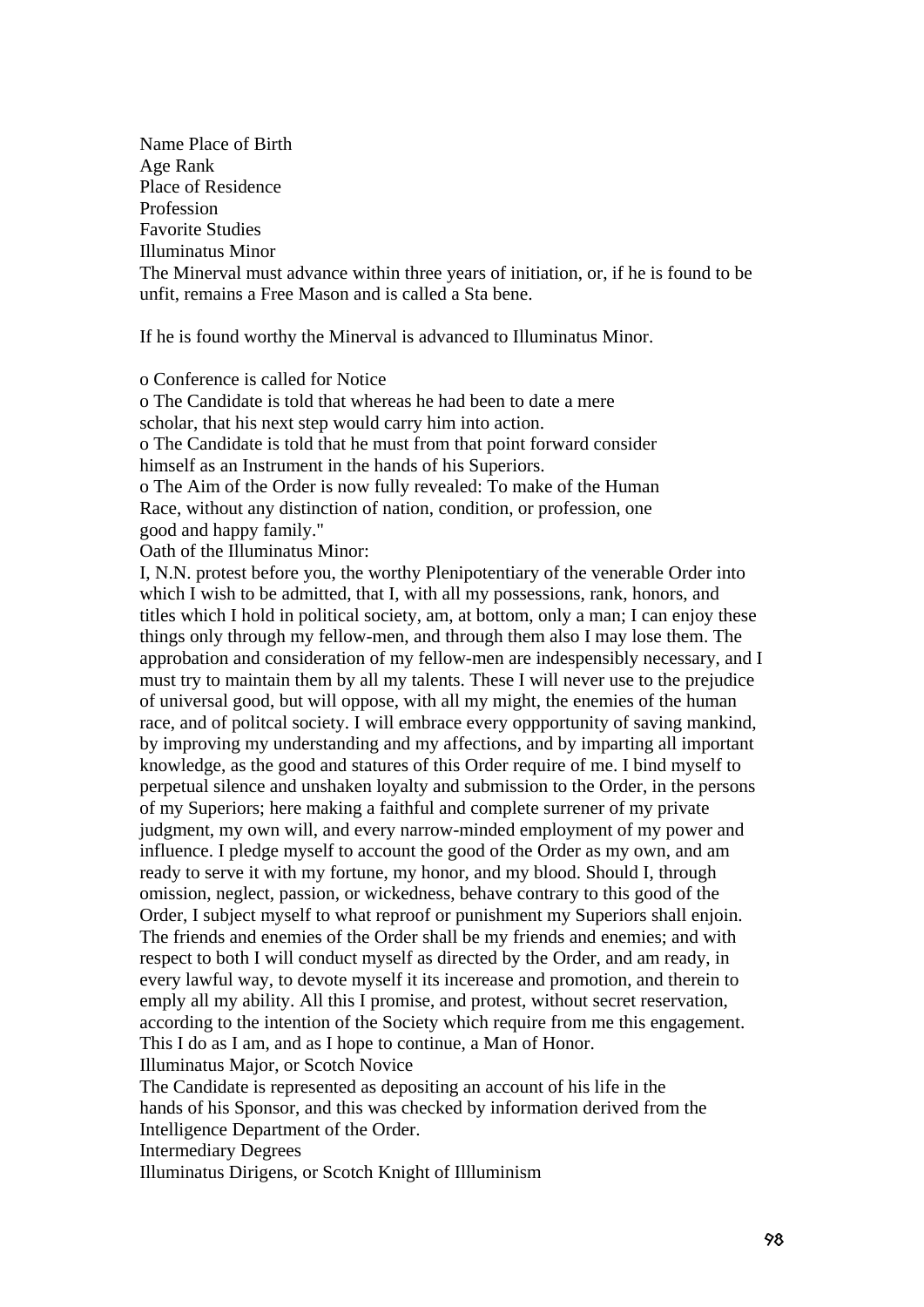Founded on Ecossais Grades of Masonic Chivalry and reproducing points of their procedure.

The Candidate was called upon to testify his belief that the Superiors of Illuminism were also the unknown and lawful Superiors of Freemasonry.

1. Short Introduction teaching how the holy secret Chapter of Scotch Knights is asembled

- 2. Fuller accounts and instructions relating to the whole
- 3. Instructions for the lower classes of Masonry
- 4. Instructions relating to Mason Lodges in general

5. Account of a reception into this degree, with the bond which each subscribes before he can be admitted

6. Concerning the solemn Chapter for reception

- 7. Opening of the Chapter
- 8. Rituals of Reception, and the Oath
- 9. Shutting of the Chapter
- 10. Agape, or Love Feast
- 11. Ceremonies of the consecration of the Chapter
- 12. Appendixes
- 1. Appendix A: Explanation of the Symbols of Free Masonry
- 2. Appendix B: Catechism for the Scotch Knight
- 3. Appendix C: Secret Cypher

Class of the Lesser Mysteries

Epopt, or Priest of Illuminism, or Presbyter

1. An Introduction

2. Further Accounts of the Reception into this degree

o The Candidate was hoodwinked and driven by a circuitous route to the lace of assembly.

o He was brought into a brilliantly illuminatted Temple, wherein was a vacant throne, by which lay the insignia of royalty, and a cushion whereon was filded a white priestly robe and girdle.

o The Candidate was to choose between them, and if he was guided rightly he became a Priest of the Order, when a part of its policy was unveiled to him.

3. The candidate is to read the Instruction in the Third Chamber

4. The Ritual of Reception

5. Instruction for the First Degree of the Priest's Class, called Instructio in **Scientificis** 

6. Account of the Consecration of a Dean, the Superior of this Lower Order of Priests Regent, or Prince, or Principatus Illuminatus

The political aspects of the Order were developed in this Grade of Knighthood.

1. Directions to the Provincial concerning the dispensation of this degree

- 2. Ritual of Reception
- 3. System of Direction for the whole Order
- 4. Instruction for the whole Regent degree
- 5. Instruction for the Prefects or Local Superiors
- 6. Instruction for the Provincials Class of the Greater Mysteries Magus,
- or Philosopher Rex, or Man-King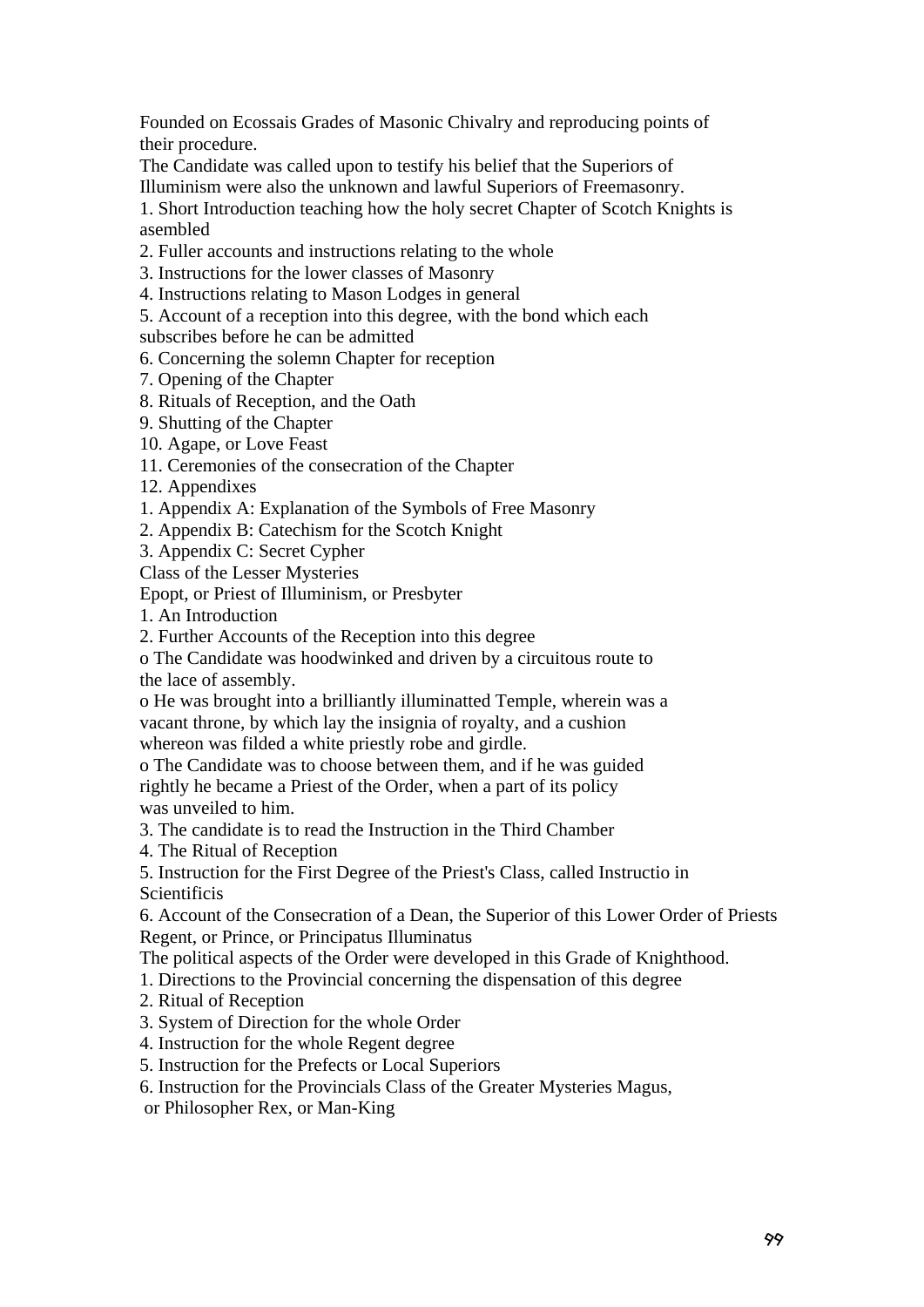## **Wieshaupt's biographical notes David Ferguson**

Having read some of the tract and other things about the Illuminatus I can't help noticing that Weishaupt's aim was nothing of the kind, indeed such an aim would have been chronologically impossible; not simply because giant media corporations and telecommunications companies did not exist but because democracy itself had not at that time been established in order to be overthrown. I therefore cannot see a connection with any alleged attempt to displace democratic government in the 21st Century. I hope you will forgive me for indulging in what must seem like a very simplistic bit of filling in the historical background.

Weishaupt and the illuminists were plainly influenced by the emerging philosophies of the enlightenment, for Robison points out the similarity with Toland, and Spinoza is also mentioned; Kant's idea of mankind coming of age seems to be there as well although Kant is not mentioned. The aim and ambition of the enlightenment was to replace belief in divine revelation with faith in human reason. Political action then should no longer be based on God's law but on principles discoverable by man. But what were these principles? Many of the early liberals were believers in a laisez faire approach to economics, ie if governments kept their hands off the market would run in such a way as to ensure long term justice. Monetarism is a modern heir of this view and it is the ideology espoused by right wing politicians and giant media corporations, although as we know the practice is often not free or hands off!

Weishaupt comes from the other end of the post enlightenment political spectrum. He has been described as a socialist (in The Occult Conspiracy) and an anarchist (by Eco) but both these terms are anachronistic since neither of these ideologies emerged until the mid-nineteenth century. None the less he does belong in the libertarian tradition from which these later movements would evolve, a tradition which, curiously enough is sometimes seen as originating from Gerald Winstanley who also allegedly replaces the concept of a transcendent God with that of immanent reason (see Woodcock's Anarchism).

Weishaupt's aspirations seem to have been twofold firstly to abolish belief in the Christian God and secondly to establish a libertarian republic. He sees these two running together because he takes the view, held by many at that time, that once you abolish belief in the Christian God man's natural goodness will flourish (cf eg Rousseau). In some ways his ideology is similar to that of Bakunin Proudhon and Marx who share this view that religion is a barrier to social progress. But these later writers are looking back on the failure of the first French Republic and asking what went wrong, both forms of socialism (Marxism and anarchism) are, as well as being a reaction to the emergence of industrialism, an attempt to answer this question. For Weishaupt the enemy is the existing social hierarchy, the aristocracy, which must be overthrown in order to create the free republic. Like Bakunin he would not follow the socialist program "from each according to his ability to each according to his needs" but rather say "from each according to his ability to each according to his deeds". Ie he would establish a meritocratic republic rather than a truly egalitarian one in the socialist sense.

So how does a plot to overthrow the aristocracy in the 18th century relate to a plot to abolish democracy in the 21st? I can see no connection. My friend Richard who is into occultism tells me that this is because both black and white occultists think in centuries. However in order to do so they would need to be able to do what Marx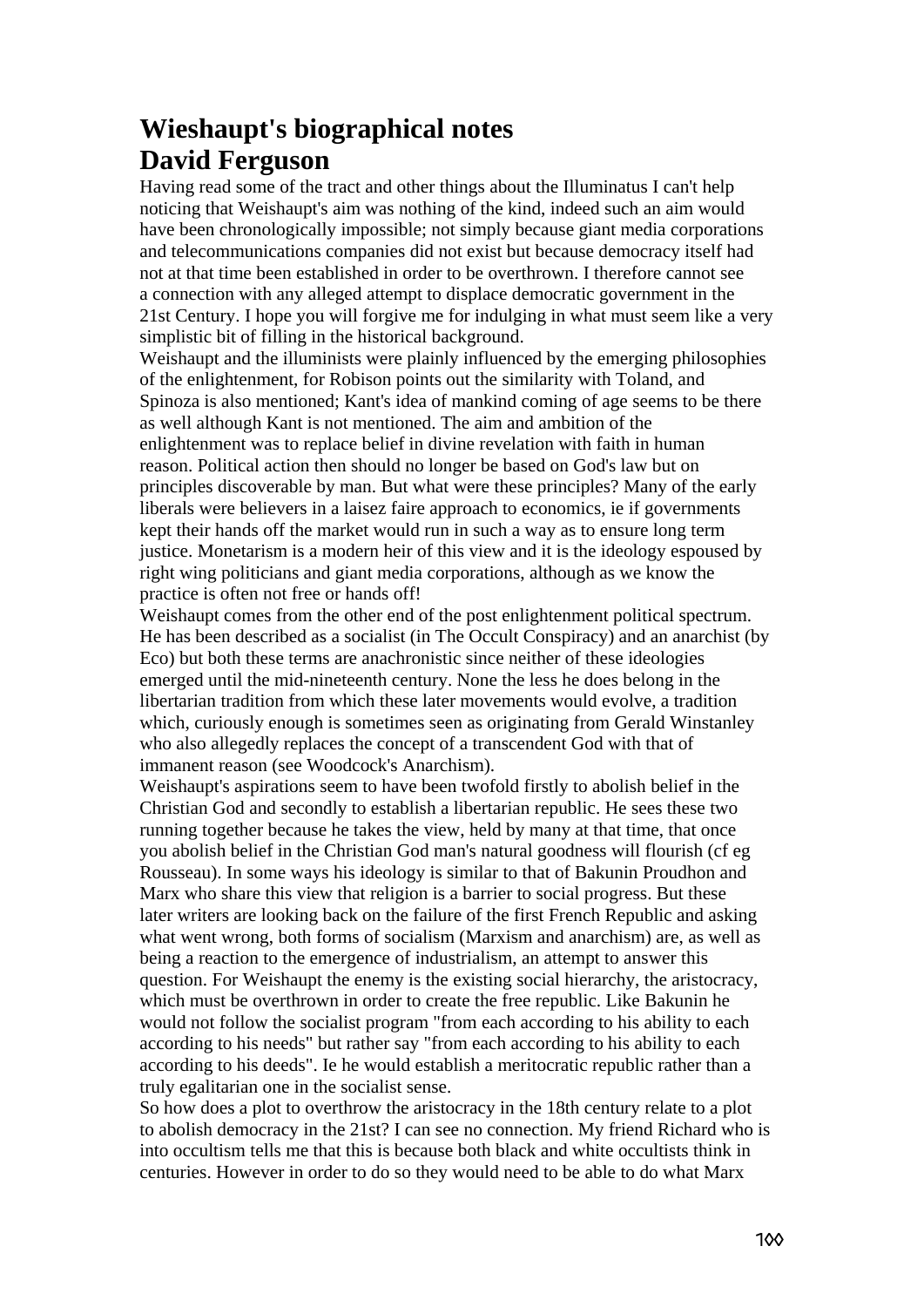and all other historicists have failed to do and make accurate long term historical predictions. Occultists have no trouble in believing they can do this because they think they have sources of secret information: if occultism is false this kind of long term planning is not so far as we know possible.

You say:

Not least because of the Masonic blood-oaths, freemasonry is absolutely NOT compatible with Christianity. The uninspiring lead given in today's masonembracing Church of England and Opus Dei dominated Catholic church should make us, and them, turn to the opening chapters of Revelation which spell out how established church institutions are going astray, with unbelieving clergy doing their worst and leading the flock over the cliff. Which is where the man-made religion comes in.

The exasperating mess the British church and democracy are in begins to make sense, and further light is shed on Her Majesty Queen Elizabeth II's "powers at work in this country about which we have no knowledge". Maybe you haven't seen the latest addition to the Bilderberg website maam? [TG]

But the churches in Revelation were not established churches in the modern sense nor does Revelation say that the seven churches are as they are because of any kind of occult conspiracy, therefore such a conspiracy is not needed to explain the state of todays churches (use Ockham's razor). Similarly if, as is apparent, Weishaupt was being influenced by ideologies that were common at the time, there is little need to assume that the illuminati have made any great contribution to the growth of such ideologies. The roots of the ideologies which emerged at the time of the enlightenment are quite deep and were established long before the 18th century (specifically look at the roots of Greek thought in pagan religion and the influence of Greek thought on Thomism and the outgrowth of that in medieval Europe eg. Schaeffer's Escape from Reason, Dooyeweerd's Roots of Western Culture) The ideology of the enlightenment has retained its power largely because Bible believing Christians have been so intellectually inept.

`White' occultists tend to explain social and political problems in terms of a conspiracy because they believe, as Christians do not, that people are naturally good, another key enlightenment belief, but it seems foolishness for Christians to adopt such views.

Of course in the long run paganism and occultism do have a destructive effect on society and on the church and you are right to fight them; the best weapon is the gospel itself. You often write as if totally unaware of the changes in the Church of England since the 1930's. At that time the conservative batten was very much in the hands of the Anglo-Catholics and evangelicalism, which had been strong in the previous century, was in decline. This is why the questioning of freemasonry came from an Anglo-catholic Walton Hannah. However Anglo-Catholicism was increasingly moving in a liberal and mystical direction, because of the comparatively weak view of scripture held by many of its leaders. Mystical theology of the type held by liberals like Inge with its emphasis on experience rather than doctrine has certain affinities with occult philosophy, so it is easy for the distinctive content of Christianity to be sidelined. Even so Anglo-Catholicism had some strong dogmatists like Eric Mascall who in some measure supported Hannah. Since the sixties evangelicalism has reemerged and it is this reemergence which has lead to the declining influence of freemasonry on the C of E something which is recognized by Knight etc. Of course it needs to go further. But you must recognize that the Church of England has increasingly democratized itself during the last